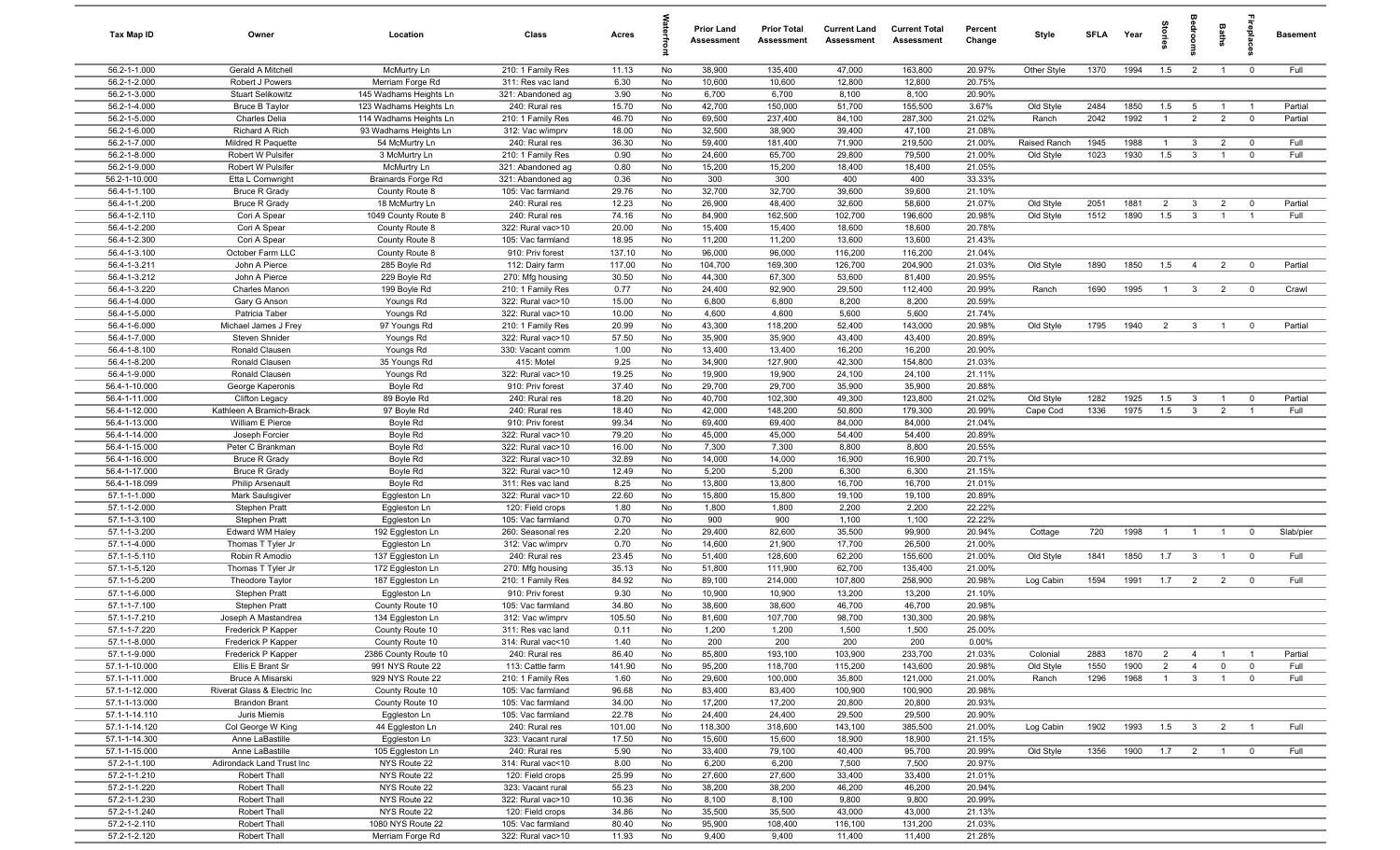| Tax Map ID                     | Owner                                        | Location                                 | Class                                  | Acres           |          | <b>Prior Land</b><br>Assessment | <b>Prior Total</b><br>Assessment | <b>Current Land</b><br>Assessment | <b>Current Total</b><br>Assessment | Percent<br>Change | Style        | <b>SFLA</b> | Year | $\frac{1}{2}$  |                         | <b>Baths</b>   | repla                   | <b>Basement</b> |
|--------------------------------|----------------------------------------------|------------------------------------------|----------------------------------------|-----------------|----------|---------------------------------|----------------------------------|-----------------------------------|------------------------------------|-------------------|--------------|-------------|------|----------------|-------------------------|----------------|-------------------------|-----------------|
| 57.2-1-2.200                   | Clay G Stephens IV                           | 1016 NYS Route 22                        | 240: Rural res                         | 16.53           | No       | 43,600                          | 194,000                          | 52,700                            | 234,700                            | 20.98%            | Colonial     | 1750        | 1994 | $\overline{2}$ | $\overline{2}$          | $\overline{1}$ | $\overline{1}$          | Partial         |
| 57.2-1-3.110                   | Norman Rothleder                             | Morrison Rd                              | 321: Abandoned ag                      | 48.86           | No       | 56,900                          | 56,900                           | 68,800                            | 68,800                             | 20.91%            |              |             |      |                |                         |                |                         |                 |
| 57.2-1-3.120                   | Lewis Gage                                   | 59 Morrison Rd                           | 270: Mfg housing                       | 51.79           | No       | 63,200                          | 75,700                           | 76,500                            | 91,600                             | 21.00%            |              |             |      |                |                         |                |                         |                 |
| 57.2-1-3.200                   | Brandon M Brant                              | 11 Morrison Rd                           | 210: 1 Family Res                      | 4.50            | No       | 33,000                          | 105,000                          | 39,900                            | 127,000                            | 20.95%            | Colonial     | 2150        | 1830 | $\overline{2}$ | $\overline{4}$          | $\overline{1}$ | $\mathbf 0$             | Partial         |
| 57.2-1-4.000                   | Louis Koenig                                 | Merriam Forge Rd                         | 311: Res vac land                      | 0.50            | No       | 1,000                           | 1,000                            | 1,200                             | 1,200                              | 20.00%            |              |             |      |                |                         |                |                         |                 |
| 57.2-2-1.000<br>57.2-2-2.000   | Patrick A Esposito<br><b>Richard Frisbie</b> | Merriam Forge Rd                         | 105: Vac farmland                      | 469.60<br>80.00 | No<br>No | 253,500<br>52,800               | 253,500<br>52,800                | 306,700<br>63,900                 | 306,700<br>63,900                  | 20.99%<br>21.02%  |              |             |      |                |                         |                |                         |                 |
| 57.2-2-3.000                   | Caroline O Rubino                            | Merriam Forge Rd<br>188 Merriam Forge Rd | 321: Abandoned ag<br>210: 1 Family Res | 19.80           | No       | 40,900                          | 74,900                           | 49,500                            | 90,600                             | 20.96%            | Old Style    | 1498        | 1890 | 1.5            | $\overline{\mathbf{3}}$ | $\overline{1}$ | $\mathbf 0$             | Partial         |
| 57.2-2-4.000                   | <b>Richard Frisbie</b>                       | 216 Merriam Forge Rd                     | 210: 1 Family Res                      | 18.10           | No       | 48,100                          | 264,900                          | 58,200                            | 320,500                            | 20.99%            | Contemporary | 2739        | 1991 | $\overline{2}$ | $\mathbf{3}$            | $\overline{2}$ | $\overline{2}$          | Crawl           |
| 57.2-2-5.200                   | Charles Samul                                | 224 Merriam Forge Rd                     | 210: 1 Family Res                      | 11.42           | No       | 37,400                          | 96,200                           | 45,300                            | 116,400                            | 21.00%            | Log Cabin    | 702         | 1980 | 1.5            | $\overline{1}$          | $\overline{1}$ | $\mathbf 0$             | Full            |
| 57.2-2-6.000                   | David D Brown                                | 234 Merriam Forge Rd                     | 210: 1 Family Res                      | 12.09           | No       | 35,100                          | 73,400                           | 42,500                            | 88,800                             | 20.98%            | Old Style    | 1365        | 1838 | 1.7            | $\mathbf{3}$            | $\overline{1}$ | $\mathbf 0$             | Partial         |
| 57.2-2-7.000                   | Juliana Koenig                               | 240 Merriam Forge Rd                     | 210: 1 Family Res                      | 7.70            | No       | 33,000                          | 89,800                           | 40,000                            | 108,700                            | 21.05%            | Old Style    | 1194        | 1949 | 1.5            | $\mathbf{3}$            | $\overline{1}$ | $\mathbf{0}$            | Full            |
| 57.2-2-8.000                   | Juliana Koenig                               | Merriam Forge Rd                         | 314: Rural vac<10                      | 10.00           | No       | 7,000                           | 7,000                            | 8,500                             | 8,500                              | 21.43%            |              |             |      |                |                         |                |                         |                 |
| 57.2-2-9.000                   | Adirondack Land Trust Inc                    | NYS Route 22                             | 314: Rural vac<10                      | 7.76            | No       | 6,100                           | 6,100                            | 7,400                             | 7,400                              | 21.31%            |              |             |      |                |                         |                |                         |                 |
| 57.3-1-1.111                   | Markia A Sloan                               | 70 Wadhams Heights Ln                    | 270: Mfg housing                       | 48.85           | No       | 44,100                          | 44,900                           | 53,300                            | 54,300                             | 20.94%            |              |             |      |                |                         |                |                         |                 |
| 57.3-1-1.112                   | Daniel DeMoura                               | 9 Wadhams Heights Ln                     | 210: 1 Family Res                      | 3.92            | No       | 30,800                          | 72,100                           | 37,200                            | 87,200                             | 20.94%            | Manufactured | 1944        | 2004 | $\overline{1}$ | $\mathbf{3}$            | $\overline{2}$ | $\mathbf 0$             | Slab/pier       |
| 57.3-1-1.113                   | Fulton J Sheehan                             | 1166 County Route 8                      | 210: 1 Family Res                      | 6.40            | No       | 34,500                          | 96,600                           | 41,800                            | 116,900                            | 21.01%            | Other Style  | 1272        | 1991 | $\overline{1}$ | $\mathbf{3}$            | $\overline{2}$ | $\mathbf 0$             | Crawl           |
| 57.3-1-1.114                   | Scott M Costin                               | 1142 County Route 8                      | 270: Mfg housing                       | 27.10           | No       | 34,000                          | 79,200                           | 41,100                            | 61,100                             | $-22.85%$         |              |             |      |                |                         |                |                         |                 |
| 57.3-1-1.120                   | Margaret T Anson                             | 1179 County Route 8                      | 270: Mfg housing                       | 2.00            | No       | 28,200                          | 60,300                           | 34,200                            | 73,000                             | 21.06%            |              |             |      |                |                         |                |                         |                 |
| 57.3-1-1.200                   | <b>Bruce Anson</b>                           | 1195 County Route 8                      | 270: Mfg housing                       | 1.74            | No       | 27,900                          | 63,700                           | 33,800                            | 77,100                             | 21.04%            |              |             |      |                |                         |                |                         |                 |
| 57.3-1-1.300<br>57.3-1-2.000   | Donald LaRock<br>October Farm LLC            | 1161 County Route 8<br>Taylor Rd         | 210: 1 Family Res<br>321: Abandoned ag | 3.20<br>14.00   | No<br>No | 33,600<br>23,600                | 149,600<br>23,600                | 40,600<br>28,600                  | 181,000<br>28,600                  | 20.99%<br>21.19%  | Ranch        | 2220        | 1968 | $\overline{1}$ | $\overline{3}$          | $\overline{1}$ | $\overline{0}$          | Partial         |
| 57.3-1-3.100                   | Gary G Anson                                 | 95 Taylor Rd                             | 210: 1 Family Res                      | 46.80           | No       | 69,000                          | 212,700                          | 83,500                            | 257,400                            | 21.02%            | Colonial     | 1946        | 1992 | $\overline{2}$ | $\overline{2}$          | $\overline{2}$ | $\overline{2}$          | Crawl           |
| 57.3-1-3.210/1                 | Gary G Anson                                 | 92 Taylor Rd                             | 210: 1 Family Res                      | 0.01            | No       |                                 |                                  | 2,500                             | 51,400                             |                   | Old Style    | 1437        | 1890 | 1.5            | $5\overline{5}$         | $\overline{1}$ | $\overline{0}$          | Partial         |
| 57.3-1-4.000                   | October Farm LLC                             | 247 Youngs Rd                            | 210: 1 Family Res                      | 1.10            | No       | 29,000                          | 101,600                          | 35,100                            | 122,900                            | 20.96%            | Old Style    | 1476        | 1850 | 1.7            | $\mathbf{3}$            | $\overline{1}$ | $\Omega$                | Full            |
| 57.3-1-5.000                   | October Farm LLC                             | 328 Youngs Rd                            | 116: Other stock                       | 104.30          | No       | 92,400                          | 325,100                          | 111,800                           | 393,400                            | 21.01%            | Old Style    | 1458        | 1900 | 1.5            | $\mathbf{3}$            | $\overline{2}$ | $\overline{1}$          | Partial         |
| 57.3-1-6.000                   | Brenda Anson                                 | 71 Taylor Rd                             | 210: 1 Family Res                      | 8.00            | No       | 36,100                          | 109,400                          | 43,700                            | 132,400                            | 21.02%            | Raised Ranch | 1000        | 1975 | $\overline{1}$ | $\mathbf{3}$            | $\overline{1}$ | $\mathbf 0$             | Full            |
| 57.3-1-7.111                   | Dwight Anson Jr                              | 1266 County Route 8                      | 240: Rural res                         | 48.02           | No       | 56,200                          | 135,000                          | 68,000                            | 68,000                             | -49.63%           |              |             |      |                |                         |                |                         |                 |
| 57.3-1-7.112                   | Dwight Anson Jr                              | County Route 8                           | 210: 1 Family Res                      | 7.35            | No       | 24,700                          | 86,900                           | 29,800                            | 105,100                            | 20.94%            | Manufactured | 1920        | 1998 | $\overline{1}$ | $\mathbf{3}$            | $\overline{2}$ | $\overline{1}$          | Full            |
| 57.3-1-7.113                   | Dwight Anson Jr                              | County Route 8                           | 322: Rural vac>10                      | 15.70           | No       | 15,700                          | 15,700                           | 19,000                            | 19,000                             | 21.02%            |              |             |      |                |                         |                |                         |                 |
| 57.3-1-7.120                   | John Lease III                               | 1271 County Route 8                      | 210: 1 Family Res                      | 3.58            | No       | 29,700                          | 52,800                           | 35,900                            | 63,900                             | 21.02%            | Old Style    | 1749        | 1876 | 1.5            | $\mathbf{3}$            | $\overline{0}$ | $\overline{\mathbf{0}}$ | Partial         |
| 57.3-1-7.200                   | Georgianna Anson                             | 17 Taylor Rd                             | 210: 1 Family Res                      | 12.29           | No       | 40,100                          | 154,900                          | 48,500                            | 187,400                            | 20.98%            | Ranch        | 1560        | 1988 | $\overline{1}$ | $\mathbf{3}$            | $\overline{2}$ | $\mathbf 0$             | Full            |
| 57.3-1-7.300                   | <b>Ruth Davis</b>                            | County Route 8                           | 314: Rural vac<10                      | 0.32            | No       | 1,000                           | 1,000                            | 1,200                             | 1,200                              | 20.00%            |              |             |      |                |                         |                |                         |                 |
| 57.3-1-8.110                   | Robert S Thompson                            | 1237 County Route 8                      | 240: Rural res                         | 27.10           | No       | 48,600                          | 98,300                           | 58,800                            | 118,900                            | 20.96%            | Old Style    | 1644        | 1800 | 1.5            | $\mathbf{3}$            | $\overline{1}$ | $\overline{\mathbf{0}}$ | Partial         |
| 57.3-1-8.120<br>57.3-1-8.200   | Robert S Thompson                            | 1241 County Route 8                      | 210: 1 Family Res                      | 6.50            | No<br>No | 39,100                          | 196,400                          | 47,300                            | 237,600                            | 20.98%<br>21.01%  | Cape Cod     | 1680        | 1992 | 1.5            | $\mathbf{3}$            | $\overline{2}$ | $\mathbf 0$             | Full            |
| 57.3-1-9.000                   | Anne LaBastille<br>Raymond Marble            | County Route 8<br>1305 County Route 8    | 314: Rural vac<10<br>210: 1 Family Res | 17.00<br>0.90   | No       | 11,900<br>27,500                | 11,900<br>70,500                 | 14,400<br>33,300                  | 14,400<br>85,300                   | 20.99%            | Old Style    | 1086        | 1890 | 1.5            | $\mathbf{3}$            | $\overline{1}$ | $\overline{0}$          | Partial         |
| 57.3-1-10.000                  | <b>Richard Fields</b>                        | 1272 County Route 8                      | 210: 1 Family Res                      | 0.20            | No       | 13,200                          | 44,200                           | 16,000                            | 53,500                             | 21.04%            | Other Style  | 1478        | 1930 | $\overline{1}$ | $\overline{4}$          | $\overline{1}$ | $\mathbf 0$             | Slab/pier       |
| 57.3-1-11.000                  | Laura Goldsmith                              | 1304 County Route 8                      | 240: Rural res                         | 9.30            | No       | 36,100                          | 94,600                           | 43,700                            | 114,500                            | 21.04%            | Old Style    | 1984        | 1875 | 1.7            | $\mathbf{3}$            | $\overline{1}$ | $\mathbf 0$             | Partial         |
| 57.3-1-12.000                  | October Farm LLC                             | County Route 8                           | 105: Vac farmland                      | 20.00           | No       | 29,900                          | 29,900                           | 36,200                            | 36,200                             | 21.07%            |              |             |      |                |                         |                |                         |                 |
| 57.3-1-13.110                  | Juris Miemis                                 | 1353 County Route 8                      | 240: Rural res                         | 38.41           | No       | 64,700                          | 230,800                          | 78,300                            | 279,300                            | 21.01%            | Old Style    | 3520        | 1900 | 2.5            | $\overline{4}$          | $\mathbf{3}$   | $\mathbf 0$             | Partial         |
| 57.3-1-13.120                  | John H Doyle                                 | County Route 8                           | 105: Vac farmland                      | 40.00           | No       | 39,900                          | 39,900                           | 48,300                            | 48,300                             | 21.05%            |              |             |      |                |                         |                |                         |                 |
| 57.3-1-13.200                  | October Farm LLC                             | County Route 8                           | 105: Vac farmland                      | 83.74           | No       | 77,200                          | 77,200                           | 93,400                            | 93,400                             | 20.98%            |              |             |      |                |                         |                |                         |                 |
| 57.3-1-14.100                  | Franz S Leichter                             | 693 NYS Route 22                         | 240: Rural res                         | 118.00          | No       | 132,500                         | 234,500                          | 160,300                           | 283,700                            | 20.98%            | Old Style    | 2742        | 1890 | $\overline{2}$ | 5                       | $\overline{2}$ | 2                       | Full            |
| 57.3-1-14.200                  | October Farm LLC                             | Youngs Rd                                | 105: Vac farmland                      | 25.00           | No       | 24,700                          | 24,700                           | 29,900                            | 29,900                             | 21.05%            |              |             |      |                |                         |                |                         |                 |
| 57.3-1-15.100                  | Robert M McGoldrick                          | 735 NYS Route 22                         | 240: Rural res                         | 16.09           | No       | 43,700                          | 126,700                          | 52,900                            | 153,300                            | 20.99%            | Old Style    | 2022        | 1908 | $\overline{2}$ | $\overline{3}$          | $\overline{2}$ | $\mathbf 0$             | Partial         |
| 57.3-1-16.002                  | Jeffery Schwoebel                            | 734 NYS Route 22                         | 210: 1 Family Res                      | 0.89            | No       | 25,800                          | 78,200                           | 31,200                            | 94,600                             | 20.97%            | Old Style    | 1248        | 1870 | $\overline{2}$ | $\mathbf{3}$            | $\mathbf{1}$   |                         | Full            |
| 57.3-1-17.000                  | Clorinda Moore                               | 718 NYS Route 22                         | 210: 1 Family Res                      | 1.00            | No       | 27,500                          | 70,600                           | 33,200                            | 85,400                             | 20.96%            | Old Style    | 1116        | 1875 | $1.5\qquad 3$  |                         | $\overline{1}$ | $\overline{\mathbf{0}}$ | Partial         |
| 57.3-1-19.000<br>57.3-1-20.001 | Regis Canning<br>John Pangburn               | 33 Church Ln<br>Morrison Rd              | 484: 1 use sm bld<br>105: Vac farmland | 0.30<br>5.40    | No<br>No | 7,500<br>20,400                 | 30,900<br>20,400                 | 9,100<br>24,700                   | 37,400<br>24,700                   | 21.04%<br>21.08%  |              |             |      |                |                         |                |                         |                 |
| 57.3-1-21.002                  | Gordon P Costin Jr                           | 14 Wadhams Heights Ln                    | 240: Rural res                         | 14.47           | No       | 38,800                          | 68,800                           | 46,900                            | 71,100                             | 3.34%             | Cottage      | 924         | 1991 | 1.5            | $\overline{2}$          | $\overline{1}$ | $\overline{0}$          | Full            |
| 57.3-1-22.001                  | Daniel K Hart                                | County Route 8                           | 311: Res vac land                      | 12.60           | No       | 23,600                          | 23,600                           | 28,600                            | 28,600                             | 21.19%            |              |             |      |                |                         |                |                         |                 |
| 57.3-1-23.000                  | Jerrold A Sherman                            | NYS Route 22                             | 105: Vac farmland                      | 52.69           | No       | 50,100                          | 50,100                           | 60,600                            | 60,600                             | 20.96%            |              |             |      |                |                         |                |                         |                 |
| 57.3-1-24.100                  | Robert J Henrichs                            | 23 Cedar Mill Ln                         | 120: Field crops                       | 9.00            | No       | 24,100                          | 113,500                          | 29,100                            | 137,300                            | 20.97%            | Split Level  | 1932        | 1973 | $\overline{1}$ | $\mathbf{3}$            | $\overline{2}$ |                         | Full            |
| 57.3-1-24.200                  | Terry A Griffin                              | Cedar Mill Ln                            | 314: Rural vac<10                      | 9.20            | No       | 30,900                          | 30,900                           | 37,400                            | 37,400                             | 21.04%            |              |             |      |                |                         |                |                         |                 |
| 57.3-1-25.100                  | Ellis Jones                                  | 116 Decker Rd                            | 240: Rural res                         | 62.80           | No       | 70,500                          | 144,700                          | 85,300                            | 175,100                            | 21.01%            | Old Style    | 1984        | 1865 | 1.5            | 5                       | $\overline{1}$ |                         | Full            |
| 57.3-1-25.200                  | Randall Atwell                               | Decker Rd                                | 311: Res vac land                      | 0.50            | No       | 1,300                           | 1,300                            | 1,600                             | 1,600                              | 23.08%            |              |             |      |                |                         |                |                         |                 |
| 57.3-1-26.000                  | Jerrold A Sherman                            | 530 NYS Route 22                         | 280: Multiple res                      | 56.50           | No       | 67,200                          | 180,100                          | 81,300                            | 217,900                            | 20.99%            | Old Style    | 1111        | 1925 | 1.5            | $\overline{\mathbf{3}}$ | $\overline{1}$ | $\overline{\mathbf{0}}$ | Full            |
| 57.3-1-27.100                  | John T Miele                                 | 463 NYS Route 22                         | 240: Rural res                         | 71.20           | No       | 81,400                          | 161,200                          | 98,500                            | 195,100                            | 21.03%            | Manufactured | 1580        | 2004 | $\overline{1}$ | $\mathbf{3}$            | $\overline{2}$ | $\overline{0}$          | Slab/pier       |
| 57.3-1-27.200                  | Paul J Mudie                                 | 497 NYS Route 22                         | 210: 1 Family Res                      | 2.00            | No       | 28,700                          | 73,100                           | 34,800                            | 88,500                             | 21.07%            | Old Style    | 1187        | 1880 | 1.5            | $\overline{\mathbf{3}}$ | $\overline{1}$ | $\mathbf 0$             | Partial         |
| 57.3-1-28.000                  | Ralph Holzhauer                              | 388 Sam Spear Rd                         | 240: Rural res                         | 10.30           | No       | 37,400                          | 105,100                          | 45,300                            | 127,200                            | 21.03%            | Old Style    | 2032        | 1875 | $\overline{2}$ | $\overline{4}$          | $\overline{1}$ | $\overline{0}$          | Partial         |
| 57.3-1-29.000                  | Ralph R Holzhauer                            | Sam Spear Rd                             | 322: Rural vac>10                      | 22.37           | No       | 19,100                          | 19,100                           | 23,100                            | 23,100                             | 20.94%            |              |             |      |                |                         |                |                         |                 |
| 57.3-1-30.000<br>57.3-1-31.000 | Minas A Souris                               | 568 NYS Route 22                         | 240: Rural res<br>441: Fuel Store&Dist | 72.00           | No       | 78,000                          | 231,700                          | 94,400                            | 280,400                            | 21.02%<br>20.95%  | Old Style    | 2266        | 1890 | 1.7            | $\overline{4}$          | $\mathbf{3}$   | $\mathbf 0$             | Partial         |
|                                | Suburban NY Prop Acquis LLC                  | 591 NYS Route 22                         |                                        | 1.10            | No       | 28,100                          | 106,900                          | 34,000                            | 129,300                            |                   |              |             |      |                |                         |                |                         |                 |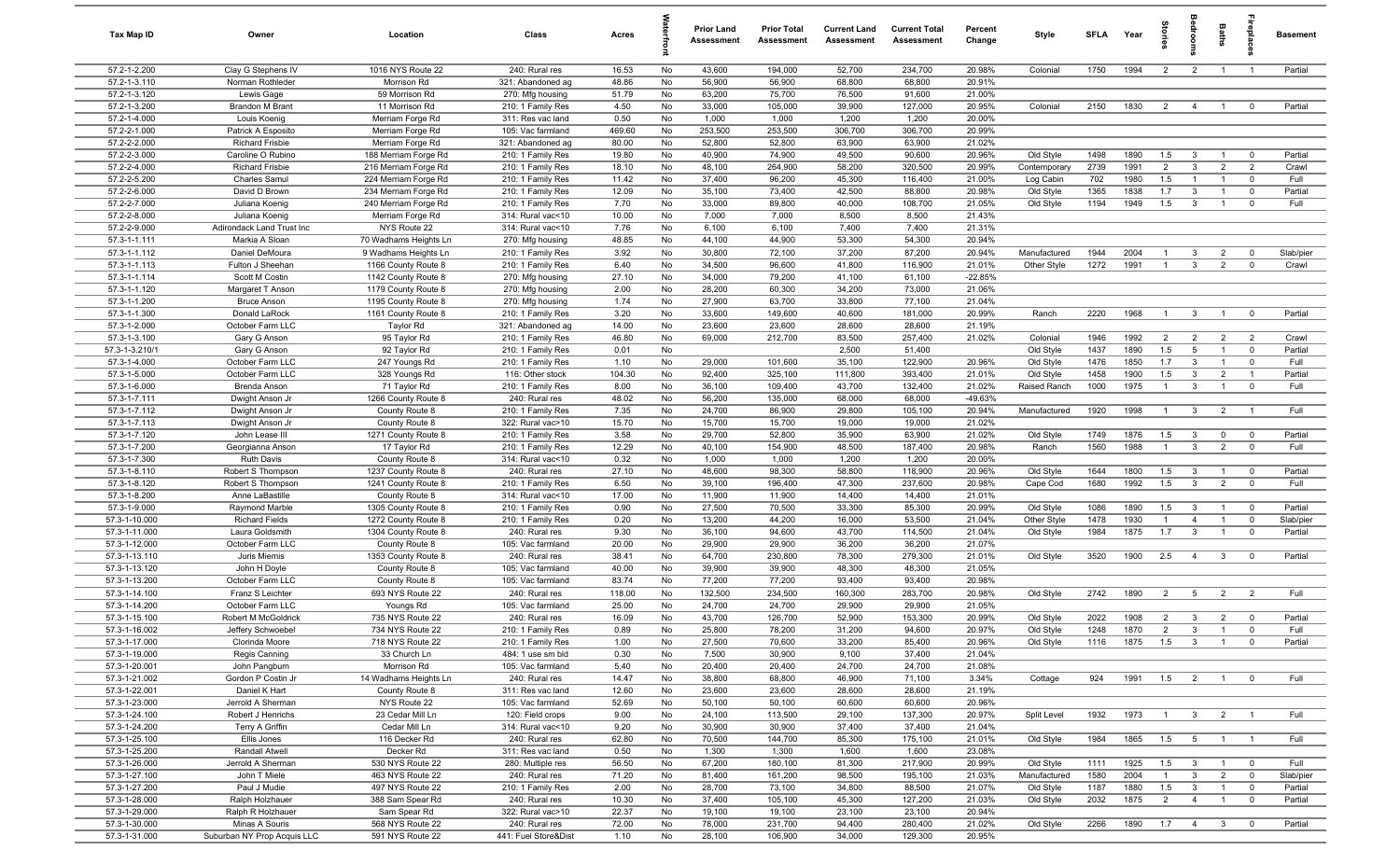| Tax Map ID                     | Owner                                | Location                          | Class                                 | Acres         |          | <b>Prior Land</b><br>Assessment | <b>Prior Total</b><br>Assessment | <b>Current Land</b><br>Assessment | <b>Current Total</b><br>Assessment | Percent<br>Change | Style                | <b>SFLA</b> | Year         | tories                | <b>idrool</b>                             | Baths                            | repla                         | <b>Basement</b> |
|--------------------------------|--------------------------------------|-----------------------------------|---------------------------------------|---------------|----------|---------------------------------|----------------------------------|-----------------------------------|------------------------------------|-------------------|----------------------|-------------|--------------|-----------------------|-------------------------------------------|----------------------------------|-------------------------------|-----------------|
| 57.3-1-32.000                  | <b>Frederick Schrodt</b>             | 661 NYS Route 22                  | 210: 1 Family Res                     | 3.00          | No       | 30,100                          | 77,000                           | 36,500                            | 93,200                             | 21.04%            | Old Style            | 1456        | 1875         | $\overline{2}$        | $\mathbf{3}$                              | $\overline{1}$                   | $\overline{0}$                | Partial         |
| 57.3-1-33.110                  | Edward A Woodruff                    | 604 NYS Route 22                  | 210: 1 Family Res                     | 9.63          | No       | 38,900                          | 153,600                          | 47,100                            | 185,900                            | 21.03%            | Old Style            | 1612        | 1930         | 1.5                   | $\mathbf{3}$                              | $\overline{1}$                   | $\mathbf 0$                   | Partial         |
| 57.3-1-33.120                  | Franz Leichter                       | NYS Route 22                      | 311: Res vac land                     | 9.55          | No       | 34,600                          | 34,600                           | 41,900                            | 41,900                             | 21.10%            |                      |             |              |                       |                                           |                                  |                               |                 |
| 57.3-1-33.200                  | October Farm LLC                     | NYS Route 22                      | 105: Vac farmland                     | 117.56        | No       | 137,300                         | 196,700                          | 166,100                           | 238,000                            | 21.00%            |                      |             |              |                       |                                           |                                  |                               |                 |
| 57.3-1-33.300                  | <b>Brandon Brant</b>                 | NYS Route 22                      | 105: Vac farmland                     | 29.86         | No       | 24,400                          | 24,400                           | 29,500                            | 29,500                             | 20.90%            |                      |             |              |                       |                                           |                                  |                               |                 |
| 57.3-1-34.000                  | Ralph R Holzhauer                    | Sam Spear Rd                      | 105: Vac farmland                     | 50.80         | No       | 42,100                          | 42,100                           | 50,900                            | 50,900                             | 20.90%            |                      |             |              |                       |                                           |                                  |                               |                 |
| 57.3-1-35.000                  | October Farm LLC                     | Youngs Rd                         | 910: Priv forest                      | 17.00         | No       | 13,200                          | 13,200                           | 16,000                            | 16,000                             | 21.21%            |                      |             |              |                       |                                           |                                  |                               |                 |
| 57.3-1-36.000                  | October Farm LLC                     | Youngs Rd                         | 105: Vac farmland                     | 25.00         | No       | 23,000                          | 23,000                           | 27,800                            | 27,800                             | 20.87%            |                      |             |              |                       |                                           |                                  |                               |                 |
| 57.3-1-37.000                  | October Farm LLC                     | 298 Youngs Rd                     | 120: Field crops                      | 240.30        | No       | 204,300                         | 431,400                          | 247,200                           | 522,000                            | 21.00%            | Colonial             | 3766        | 1850         | $\overline{2}$        | $\overline{4}$                            | $\mathbf{3}$                     | $\overline{1}$                | Partial         |
| 57.3-1-38.000                  | October Farm LLC                     | Youngs Rd                         | 312: Vac w/imprv                      | 55.20         | No       | 52,400                          | 56,200                           | 63,400                            | 68,000                             | 21.00%            |                      |             |              |                       |                                           |                                  |                               |                 |
| 57.3-1-39.100                  | Alan C Brown                         | 217 Youngs Rd                     | 240: Rural res                        | 34.28         | No       | 43,400                          | 111,300                          | 52,500                            | 134,700                            | 21.02%            | Old Style            | 1530        | 1835         | 1.5                   | $\overline{3}$                            | $\overline{1}$                   | $\overline{1}$                | Partial         |
| 57.3-1-39.200                  | James Bodnar                         | 208 Youngs Rd                     | 240: Rural res                        | 72.32         | No       | 80,900                          | 168,700                          | 97,900                            | 204,100                            | 20.98%            | Ranch                | 1604        | 1987         | $\overline{1}$        | $\mathbf{3}$                              | $\overline{2}$                   | $\overline{1}$                | Full            |
| 57.3-1-40.100<br>57.3-1-40.210 | Theodore W Taylor                    | 157 Youngs Rd                     | 240: Rural res                        | 77.90         | No       | 68,100                          | 130,000                          | 82,400                            | 157,300                            | 21.00%            | Old Style            | 1408        | 1900         | 1.5                   | $\mathbf{3}$                              | $\overline{2}$<br>$\overline{1}$ | $\mathbf 0$                   | Partial         |
|                                | Paul J Armitage                      | 170 Youngs Rd                     | 240: Rural res                        | 44.30         | No       | 61,200                          | 207,100                          | 74,100                            | 250,600                            | 21.00%            | Other Style          | 1152        | 1982         | 1.5                   | $\overline{2}$                            |                                  | $\mathbf 0$                   | Full            |
| 57.3-1-40.220<br>57.3-1-41.000 | Theodore Taylor                      | Youngs Rd<br>506 Youngs Rd        | 314: Rural vac<10                     | 8.57<br>0.60  | No<br>No | 14,400<br>23,400                | 14,400                           | 17,400<br>28,300                  | 17,400<br>141,800                  | 20.83%<br>20.99%  |                      | 1507        | 1988         | 1.5                   | $\overline{2}$                            |                                  | $\overline{0}$                | Slab/pier       |
| 57.3-1-43.000                  | Thomas E Bramich<br>Peter Preston    | 1106 County Route 8               | 210: 1 Family Res<br>312: Vac w/imprv | 3.20          | No       | 22,400                          | 117,200<br>56,900                | 27,100                            | 68,800                             | 20.91%            | Contemporary         |             |              |                       |                                           | $\overline{2}$                   |                               |                 |
| 57.4-1-1.100                   | Patrick Bennett                      | 63 Decker Rd                      | 112: Dairy farm                       | 107.50        | No       | 122,300                         | 272,000                          | 148,000                           | 329,100                            | 20.99%            |                      | 1959        | 1996         | $\mathbf{1}$          | $\mathbf{3}$                              | $\overline{2}$                   | $\mathbf 0$                   | Full            |
| 57.4-1-1.200                   | <b>Bradley P Rascoe</b>              | 5 Meadow Way                      | 210: 1 Family Res                     | 9.36          | No       | 38,600                          | 147,800                          | 46,700                            | 178,800                            | 20.97%            | Ranch<br>Ranch       | 1404        | 1993         | $\overline{1}$        | $\mathbf{3}$                              | $\overline{2}$                   | $\mathbf 0$                   | Full            |
| 57.4-1-1.300                   | John H Doyle                         | 48 Meadow Way                     | 240: Rural res                        | 46.39         | No       | 68,400                          | 329,800                          | 82,800                            | 399,100                            | 21.01%            | Contemporary         | 3079        | 1993         | $\overline{2}$        | $\mathbf{3}$                              | $\overline{2}$                   | $\mathbf 0$                   | Full            |
| 57.4-1-1.400                   | Paul A Stephens                      | 152 Morrison Rd                   | 240: Rural res                        | 13.08         | No       | 44,500                          | 206,200                          | 53,800                            | 249,500                            | 21.00%            | Cape Cod             | 1890        | 1993         | 1.7                   | $\mathbf{3}$                              | $\overline{1}$                   | $\mathbf 0$                   | Full            |
| 57.4-1-2.000                   | <b>Thomas Trienens</b>               | Morrison Rd                       | 322: Rural vac>10                     | 47.10         | No       | 45,200                          | 45,200                           | 54,700                            | 54,700                             | 21.02%            |                      |             |              |                       |                                           |                                  |                               |                 |
| 57.4-1-3.000                   | Nancy A Sherman                      | Decker Rd                         | 105: Vac farmland                     | 1.40          | No       | 1,600                           | 1,600                            | 1,900                             | 1,900                              | 18.75%            |                      |             |              |                       |                                           |                                  |                               |                 |
| 57.4-1-4.000                   | Nancy A Sherman                      | 200 Decker Rd                     | 210: 1 Family Res                     | 2.00          | No       | 28,300                          | 62,900                           | 34,200                            | 76,100                             | 20.99%            | Old Style            | 862         | 1935         | 1.5                   | $\overline{3}$                            | $\overline{1}$                   | $\overline{0}$                | Partial         |
| 57.4-1-5.100                   | Randall A Atwell                     | 172 Decker Rd                     | 210: 1 Family Res                     | 0.45          | No       | 19,900                          | 111,200                          | 24,100                            | 134,600                            | 21.04%            | Old Style            | 1696        | 1915         | $\overline{2}$        | $\mathbf{3}$                              | $\overline{1}$                   | $\mathbf 0$                   | Full            |
| 57.4-1-5.200                   | Lawrence S Palmer                    | 182 Decker Rd                     | 210: 1 Family Res                     | 0.82          | No       | 25,900                          | 109,100                          | 31,300                            | 132,000                            | 20.99%            | Ranch                | 1152        | 1973         | $\overline{1}$        | $\mathbf{3}$                              | $\overline{1}$                   | $\mathbf 0$                   | Full            |
| 57.4-1-6.100                   | Nancy A Sherman                      | Decker Rd                         | 105: Vac farmland                     | 3.92          | No       | 4,700                           | 4,700                            | 5,700                             | 5,700                              | 21.28%            |                      |             |              |                       |                                           |                                  |                               |                 |
| 57.4-1-6.200                   | Randall Atwell                       | Decker Rd                         | 314: Rural vac<10                     | 0.58          | No       | 1,100                           | 1,100                            | 1,300                             | 1,300                              | 18.18%            |                      |             |              |                       |                                           |                                  |                               |                 |
| 57.4-2-1.000                   | Thomas Trienens                      | Merriam Forge Rd                  | 314: Rural vac<10                     | 14.20         | No       | 9,900                           | 9,900                            | 12,000                            | 12,000                             | 21.21%            |                      |             |              |                       |                                           |                                  |                               |                 |
| 57.4-2-2.110                   | Gloria M Dixon                       | Merriam Forge Rd                  | 321: Abandoned ag                     | 10.00         | No       | 16,900                          | 16,900                           | 20,400                            | 20,400                             | 20.71%            |                      |             |              |                       |                                           |                                  |                               |                 |
| 57.4-2-2.120                   | William B Johnston                   | 171 Merriam Forge Rd              | 240: Rural res                        | 24.00         | No       | 51,300                          | 210,700                          | 62,000                            | 254,900                            | 20.98%            | Old Style            | 2680        | 1850         | 1.7                   | $\overline{4}$                            | $\overline{2}$                   | $\mathbf 0$                   | Partial         |
| 57.4-2-2.200                   | John J Creskey                       | Merriam Forge Rd                  | 322: Rural vac>10                     | 27.00         | No       | 16,100                          | 16,100                           | 19,500                            | 19,500                             | 21.12%            |                      |             |              |                       |                                           |                                  |                               |                 |
| 57.4-2-3.000                   | Thomas Trienens                      | 120 Merriam Forge Rd              | 240: Rural res                        | 56.40         | No       | 67,400                          | 168,100                          | 81,600                            | 143,000                            | $-14.93%$         | Contemporary         | 1972        | 1978         | 1.5                   | $\mathbf{3}$                              | $\overline{1}$                   |                               | Slab/pier       |
| 57.4-2-4.100                   | Adirondack Land Trust Inc            | Halds Rd                          | 912: Forest s480a                     | 72.80         | No       | 42,800                          | 42,800                           | 51,800                            | 51,800                             | 21.03%            |                      |             |              |                       |                                           |                                  |                               |                 |
| 57.4-2-4.200                   | Adirondack Land Trust Inc            | Halds Rd                          | 910: Priv forest                      | 240.00        | No       | 187,300                         | 187,300                          | 226,600                           | 226,600                            | 20.98%            |                      |             |              |                       |                                           |                                  |                               |                 |
| 57.4-2-5.000                   | <b>Bruce Charland</b>                | 243 Halds Rd                      | 260: Seasonal res                     | 30.00         | No       | 42,200                          | 62,500                           | 51,000                            | 75,600                             | 20.96%            | Log Cabin            | 600         | 1997         | 1.5                   | $\overline{1}$                            | $\mathbf{0}$                     | $\mathbf 0$                   | Slab/pier       |
| 57.4-2-6.000                   | Michael Beauvais                     | 287 Halds Rd                      | 912: Forest s480a                     | 74.18         | No       | 72,700                          | 205,600                          | 88,000                            | 248,800                            | 21.01%            | Old Style            | 3279        | 1900         | $\overline{2}$        | $\overline{4}$                            | $\overline{2}$                   | $\overline{2}$                | Partial         |
| 57.4-2-7.100                   | Thomas F Broderick                   | 159 Angier Hill Rd                | 912: Forest s480a                     | 183.00        | No       | 134,100                         | 230,400                          | 162,300                           | 278,800                            | 21.01%            | Old Style            | 2204        | 1860         | 1.7                   | $\mathbf{3}$                              | $\overline{1}$                   | $\mathbf 0$                   | Full            |
| 57.4-2-7.200                   | James W Wade Jr                      | 237 Angier Hill Rd                | 210: 1 Family Res                     | 8.50          | No       | 34,900                          | 76,900                           | 42,200                            | 88,800                             | 15.47%            | Cottage              | 930         | 1988         | 1.5                   | $\overline{2}$                            | $\overline{1}$                   | $\mathbf 0$                   | Full            |
| 57.4-2-9.000                   | John R Davis                         | Angier Hill Rd                    | 321: Abandoned ag                     | 9.10          | No       | 15,400                          | 15,400                           | 18,600                            | 18,600                             | 20.78%            |                      |             |              |                       |                                           |                                  |                               |                 |
| 57.4-2-10.000                  | John R Davis                         | 41 Angier Hill Rd                 | 240: Rural res                        | 45.10         | No       | 47,600                          | 70,700                           | 57,500                            | 85,500                             | 20.93%            |                      |             |              |                       |                                           |                                  |                               |                 |
| 57.4-2-11.001                  | Anna S Sherman                       | 415 Sherman Rd                    | 240: Rural res                        | 10.25         | No       | 38,200                          | 132,400                          | 46,200                            | 160,200                            | 21.00%            | Old Style            | 2344        | 1815         | $\overline{2}$        | $\overline{\mathbf{3}}$                   | $\overline{1}$                   | $\mathbf 0$                   | Full            |
| 57.4-2-12.002                  | John Gardner                         | 12 Angier Hill Rd                 | 210: 1 Family Res                     | 6.00          | No       | 33,400                          | 101,600                          | 40,400                            | 122,900                            | 20.96%            | Old Style            | 1379        | 1930         | $\overline{1}$        | $\overline{1}$                            | $\overline{1}$                   | $\mathbf 0$                   | Crawl           |
| 57.4-2-13.000                  | Stephen L Ware                       | Angier Hill Rd                    | 321: Abandoned ag                     | 31.32         | No       | 14,600                          | 14,600                           | 17,700                            | 17,700                             | 21.23%            |                      |             |              |                       |                                           |                                  |                               |                 |
| 57.4-2-14.000                  | Joann Grosskopf                      | 551 Lake Shore Rd                 | 210: 1 Family Res                     | 1.00          | No       | 28,500                          | 92,700                           | 34,500                            | 112,200                            | 21.04%            | Old Style            | 1149        | 1890         | 1.5                   | $\mathbf{3}$                              | $\mathbf{1}$                     |                               | Full            |
| 57.4-2-15.100                  | James West                           | 531 Lake Shore Rd                 | 312: Vac w/imprv                      | 1.00          | No       | 15,600                          | 26,400                           | 18,800                            | 31,900                             | 20.83%            |                      |             |              |                       |                                           |                                  |                               |                 |
| 57.4-2-15.200                  | Lois B Schmidt                       | 333 Halds Rd                      | 260: Seasonal res                     | 24.90         | No       | 52,500                          | 144,900                          | 63,500                            | 175,300                            | 20.98%            | Contemporary         | 2652        | 1969         |                       | $\overline{2}$                            |                                  |                               | Slab/pier       |
| 57.4-2-16.000                  | Gordon Sherman                       | Halds Rd                          | 321: Abandoned ag                     | 75.00         | No       | 47,600                          | 47,600                           | 57,600                            | 57,600                             | 21.01%            |                      |             |              |                       |                                           |                                  |                               |                 |
| 57.4-2-17.000                  | <b>Eddy Foundation</b>               | Halds Rd                          | 910: Priv forest                      | 45.55         | No       | 26,400                          | 26,400                           | 31,900                            | 31,900                             | 20.83%            |                      |             |              |                       |                                           |                                  |                               |                 |
| 57.4-2-18.000                  | Gordon L Sherman                     | 250 Halds Rd                      | 270: Mfg housing                      | 20.01         | No       | 39,100                          | 41,900                           | 47,300                            | 50,700                             | 21.00%            |                      |             |              |                       |                                           |                                  |                               |                 |
| 57.4-2-19.000                  | Gordon L Sherman                     | Halds Rd                          | 910: Priv forest                      | 37.70         | No       | 26,300                          | 26,300                           | 31,800                            | 31,800                             | 20.91%            |                      |             |              |                       |                                           |                                  |                               |                 |
| 57.4-2-20.000                  | Gordon L Sherman                     | 322 Sherman Rd                    | 120: Field crops                      | 145.00        | No       | 118,100                         | 184,500                          | 142,900                           | 223,200                            | 20.98%            | Old Style            | 2123        | 1824         | 1.5                   | $\overline{4}$                            | $\overline{2}$                   | $\overline{0}$                | Partial         |
| 57.4-2-21.000                  | Gordon L Sherman                     | Sherman Rd                        | 105: Vac farmland                     | 87.80         | No       | 55,600                          | 55,600                           | 67,300                            | 67,300                             | 21.04%            |                      |             |              |                       |                                           |                                  |                               |                 |
| 57.4-2-22.000                  | Thomas F Beauvais                    | 222 Sherman Rd                    | 240: Rural res                        | 39.50         | No       | 60,400                          | 279,500                          | 73,100                            | 338,200                            | 21.00%            | Contemporary         | 3277        | 1973         | 1.5                   | $\overline{\mathbf{3}}$                   | $\overline{2}$                   | $\overline{1}$                | Partial         |
| 57.4-2-23.000                  | Jesse W Dayton                       | 170 Sherman Rd                    | 240: Rural res                        | 63.50         | No       | 62,400                          | 198,800                          | 75,500                            | 240,500                            | 20.98%            | Cape Cod             | 798         | 1986         | 1.7                   | $\overline{\mathbf{3}}$                   | $\overline{1}$                   | $\overline{0}$                | Slab/pier       |
| 57.4-2-24.000                  | Leonard E Shappy                     | 246 Sherman Rd                    | 270: Mfg housing                      | 1.10          | No       | 18,700                          | 32,200                           | 22,700                            | 39,000                             | 21.12%            |                      |             |              |                       |                                           |                                  |                               |                 |
| 57.4-2-25.000                  | Ralph Rosenthal                      | Sherman Rd                        | 321: Abandoned ag                     | 38.00         | No       | 33,500                          | 33,500                           | 40,500                            | 40,500                             | 20.90%            |                      |             |              |                       |                                           |                                  |                               |                 |
| 57.4-2-26.110                  | Richard M Sherman                    | 327 Sherman Rd                    | 240: Rural res                        | 105.36        | No       | 90,000                          | 90,000                           | 108,900                           | 108,900                            | 21.00%            | Old Style            | 2808        | 1885         | 1.7                   | $\overline{4}$                            | $\overline{2}$                   | $\mathbf 0$                   | Partial         |
| 57.4-2-26.120                  | Christopher R Sherman                | Sherman Rd                        | 314: Rural vac<10                     | 2.29          | No       | 25,000                          | 25,000                           | 30,200                            | 30,200                             | 20.80%            |                      |             |              |                       |                                           |                                  |                               |                 |
| 57.4-2-26.200                  | Parker Rice                          | 293 Sherman Rd                    | 240: Rural res                        | 15.55         | No       | 64,500                          | 318,400                          | 78,100                            | 385,300                            | 21.01%            | Contemporary         | 2136        | 2002         | $\overline{2}$        | $\overline{\mathbf{c}}$                   | $\overline{2}$                   | $\overline{1}$                | Full            |
| 57.4-2-27.000                  | John Pangburn                        | Sherman Rd                        | 321: Abandoned ag                     | 1.20          | No       | 1,300                           | 1,300                            | 1,600                             | 1,600                              | 23.08%            |                      |             |              |                       |                                           |                                  |                               |                 |
| 57.4-2-28.000<br>57.4-2-29.000 | John Pangburn<br>Cynthia A Fairbanks | 369 Sherman Rd<br>188 Morrison Rd | 240: Rural res<br>210: 1 Family Res   | 39.50<br>6.30 | No<br>No | 62,000<br>33,700                | 160,800<br>76,900                | 75,100<br>40,700                  | 194,600<br>93,000                  | 21.02%<br>20.94%  | Cottage<br>Old Style | 816<br>1046 | 1995<br>1910 | $\overline{1}$<br>1.5 | $\overline{1}$<br>$\overline{\mathbf{3}}$ | $\overline{1}$<br>$\overline{1}$ | $\overline{1}$<br>$\mathbf 0$ | Full<br>Partial |
| 57.4-2-30.111                  | Lawrence DeGroff                     | Halds Rd                          | 322: Rural vac>10                     | 31.75         | No       | 22,600                          | 28,100                           | 27,300                            | 34,000                             | 21.00%            |                      |             |              |                       |                                           |                                  |                               |                 |
|                                |                                      |                                   |                                       |               |          |                                 |                                  |                                   |                                    |                   |                      |             |              |                       |                                           |                                  |                               |                 |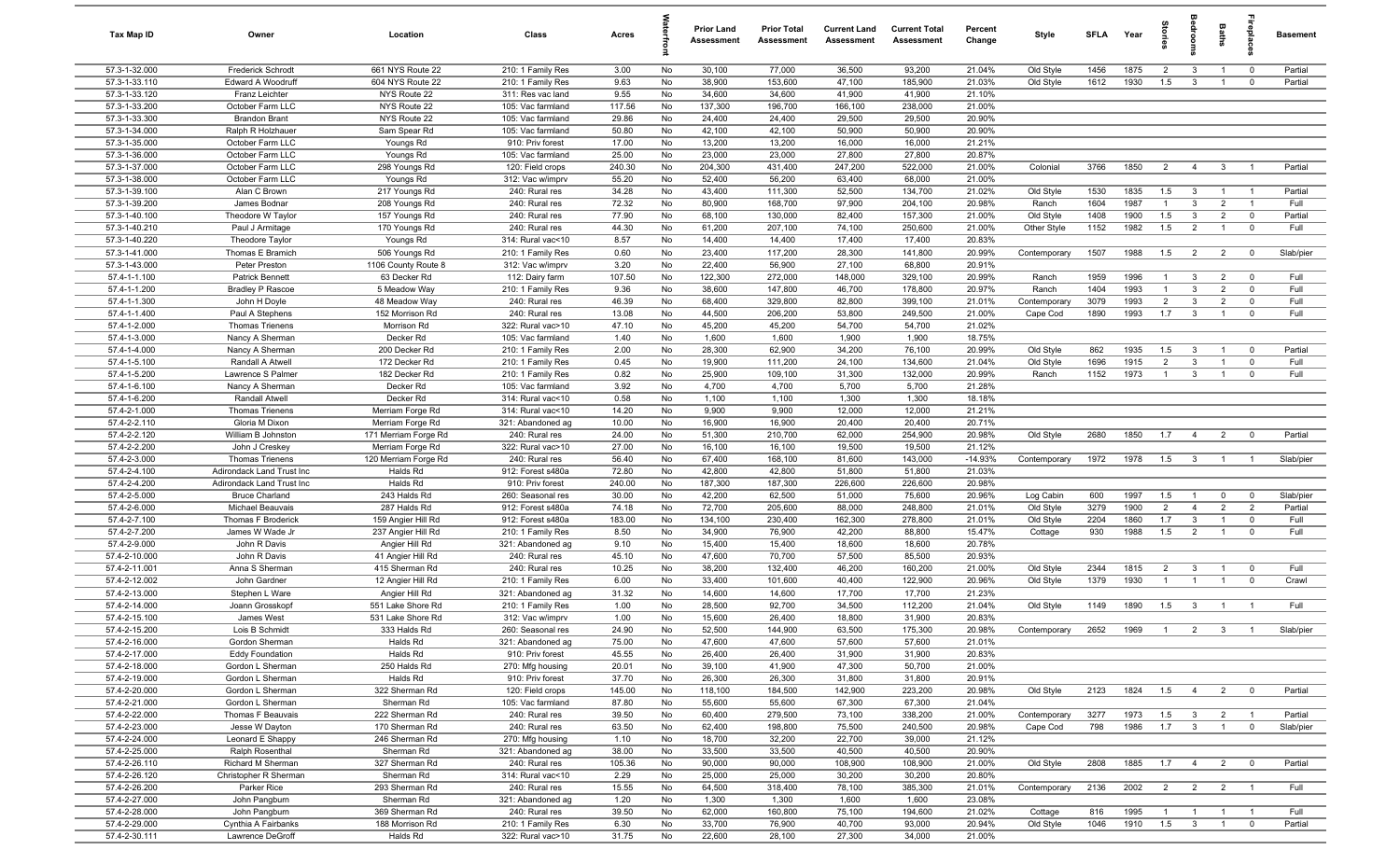| Tax Map ID                       | Owner                                   | Location                                   | Class                                  | Acres          |          | <b>Prior Land</b><br>Assessment | <b>Prior Total</b><br>Assessment | <b>Current Land</b><br>Assessment | <b>Current Total</b><br>Assessment | Percent<br>Change | Style                  | SFLA         | Year         | ĝ                     |                                  | <b>Baths</b>                     | irepla                     | <b>Basement</b>    |
|----------------------------------|-----------------------------------------|--------------------------------------------|----------------------------------------|----------------|----------|---------------------------------|----------------------------------|-----------------------------------|------------------------------------|-------------------|------------------------|--------------|--------------|-----------------------|----------------------------------|----------------------------------|----------------------------|--------------------|
| 57.4-2-30.112                    | David M Goldwasser                      | 41 Halds Rd                                | 240: Rural res                         | 104.50         | No       | 116,000                         | 315,600                          | 140,400                           | 381,900                            | 21.01%            | Colonial               | 2404         | 1994         | $\overline{2}$        | $\overline{4}$                   | $\overline{2}$                   | $\overline{0}$             | Full               |
| 57.4-2-30.200                    | Lawrence W DeGroff                      | 370 Sherman Rd                             | 210: 1 Family Res                      | 5.30           | No       | 36,400                          | 161,100                          | 44,000                            | 194,900                            | 20.98%            | Log Cabin              | 1928         | 1978         | 1.5                   | $\mathbf{3}$                     | $\overline{1}$                   | $\mathbf 0$                | Full               |
| 57.4-2-31.000                    | Glenn Stevens                           | 179 Morrison Rd                            | 270: Mfg housing                       | 7.60           | No       | 34,800                          | 87,300                           | 42,100                            | 105,600                            | 20.96%            |                        |              |              |                       |                                  |                                  |                            |                    |
| 57.4-2-32.000                    | Lee Trust                               | Lake Shore Rd                              | 322: Rural vac>10                      | 183.80         | No       | 128,700                         | 128,700                          | 155,700                           | 155,700                            | 20.98%            |                        |              |              |                       |                                  |                                  |                            |                    |
| 57.55-1-1.000<br>57.55-1-2.000   | Franz Margono<br><b>Phillip Merrick</b> | 1443 County Route 8                        | 240: Rural res<br>210: 1 Family Res    | 24.28<br>1.40  | No<br>No | 35,700<br>21,400                | 120,800<br>69,300                | 43,200<br>25,900                  | 146,200<br>83,900                  | 21.03%<br>21.07%  | Old Style<br>Old Style | 1794<br>1574 | 1830<br>1890 | 1.5<br>1.7            | $\overline{4}$<br>$\overline{4}$ | $\overline{2}$<br>$\overline{1}$ | $\mathbf 0$                | Partial<br>Partial |
| 57.55-1-3.000                    | Roger Bigelow                           | 1479 County Route 8<br>1485 County Route 8 | 312: Vac w/imprv                       | 2.05           | No       | 13,900                          | 21,300                           | 16,800                            | 25,800                             | 21.13%            |                        |              |              |                       |                                  |                                  |                            |                    |
| 57.55-1-5.000                    | Linda Bigelow                           | 2546 County Route 10                       | 210: 1 Family Res                      | 1.90           | No       | 21,500                          | 83,700                           | 26,000                            | 92,300                             | 10.27%            | Manufactured           | 1400         | 1994         | $\mathbf{1}$          | $\mathbf{3}$                     | $\overline{2}$                   | $\overline{1}$             | Crawl              |
| 57.55-1-6.000                    | David E Reynolds                        | 2554 County Route 10                       | 270: Mfg housing                       | 1.00           | No       | 20,200                          | 134,400                          | 24,400                            | 162,600                            | 20.98%            |                        |              |              |                       |                                  |                                  |                            |                    |
| 57.55-1-7.100                    | Roger L Bigelow                         | 2566 County Route 10                       | 210: 1 Family Res                      | 1.73           | No       | 20,900                          | 104,000                          | 25,200                            | 125,800                            | 20.96%            | Colonial               | 2038         | 1850         | $\overline{2}$        | 5                                | $\overline{2}$                   | $\overline{1}$             | Full               |
| 57.55-1-7.200                    | Gordon H Bigelow Jr                     | County Route 10                            | 313: Watrfrnt vac                      | 1.00           | No       | 8,400                           | 8,400                            | 1,000                             | 1,000                              | $-88.10%$         |                        |              |              |                       |                                  |                                  |                            |                    |
| 57.55-1-8.100                    | John Lease III                          | 2570 County Route 10                       | 483: Converted Res                     | 0.30           | No       | 22,000                          | 106,400                          | 26,600                            | 128,700                            | 20.96%            |                        |              |              |                       |                                  |                                  |                            |                    |
| 57.55-1-8.200                    | Roger Bigelow                           | County Route 10                            | 312: Vac w/imprv                       | 0.08           | No       | 3,600                           | 10,600                           | 4,300                             | 12,800                             | 20.75%            |                        |              |              |                       |                                  |                                  |                            |                    |
| 57.55-1-9.000                    | <b>Phil Merrick</b>                     | 2574 County Route 10                       | 483: Converted Res                     | 0.20           | No       | 12,900                          | 57,800                           | 15,600                            | 69,900                             | 20.93%            |                        |              |              |                       |                                  |                                  |                            |                    |
| 57.55-1-10.000                   | <b>Phil Merrick</b>                     | 2576 County Route 10                       | 443: Feed sales                        | 0.10           | No       | 6,900                           | 34,600                           | 8,400                             | 41,900                             | 21.10%            |                        |              |              |                       |                                  |                                  |                            |                    |
| 57.55-1-12.000                   | Charles Gibson                          | 773 NYS Route 22                           | 210: 1 Family Res                      | 0.10           | No       | 4,400                           | 45,800                           | 5,300                             | 55,400                             | 20.96%            | Old Style              | 1091         | 1845         | 1.5                   | $\overline{2}$                   | $\overline{1}$                   | $\mathbf 0$                | Partial            |
| 57.55-1-13.000                   | Westport Masonic Lodge                  | 774 NYS Route 22                           | 691: Proffes assc                      | 0.20           | No       | 5,600                           | 23,600                           | 6,800                             | 28,600                             | 21.19%            |                        |              |              |                       |                                  |                                  |                            |                    |
| 57.55-1-14.000                   | Matthew W Foley                         | 776 NYS Route 22                           | 210: 1 Family Res                      | 0.20           | No       | 9,700                           | 30,000                           | 11,700                            | 36,300                             | 21.00%            | Cottage                | 850          | 1900         | 1.7                   | $\overline{1}$                   | $\overline{1}$                   | $\overline{0}$             | Slab/pier          |
| 57.55-1-15.000<br>57.55-1-16.000 | Matthew W Foley<br>Ellen B Liversidge   | Church Ln<br>778 NYS Route 22              | 311: Res vac land<br>210: 1 Family Res | 0.10<br>0.50   | No<br>No | 1,200<br>15,000                 | 1,200<br>58,000                  | 1,500<br>18,200                   | 1,500<br>70,200                    | 25.00%<br>21.03%  | Old Style              | 925          | 1850         | $\mathbf{1}$          | $\overline{2}$                   | $\overline{1}$                   | $\overline{0}$             | Full               |
| 57.55-1-17.000                   | Jamey Young                             | 780 NYS Route 22                           | 210: 1 Family Res                      | 0.50           | No       | 14,600                          | 76,800                           | 17,600                            | 92,900                             | 20.96%            | Old Style              | 2030         | 1875         | $\overline{2}$        | $\overline{4}$                   | $\overline{1}$                   | $\overline{0}$             | Partial            |
| 57.55-1-18.100                   | Reginald R Gough                        | 19 Church Ln                               | 210: 1 Family Res                      | 2.07           | No       | 21,300                          | 100,600                          | 25,700                            | 121,700                            | 20.97%            | Old Style              | 1988         | 1850         | $\overline{2}$        | $\overline{2}$                   | $\overline{1}$                   | $\mathbf 0$                | Partial            |
| 57.55-1-19.000                   | Charie Looby                            | 23 Church Ln                               | 210: 1 Family Res                      | 0.90           | No       | 19,100                          | 89,400                           | 23,100                            | 108,200                            | 21.03%            | Old Style              | 2260         | 1850         | 2                     | $\mathbf{3}$                     | $\overline{1}$                   | $\overline{0}$             | Partial            |
| 57.55-1-20.000                   | Cathy King                              | Church Ln                                  | 312: Vac w/imprv                       | 0.60           | No       | 13,400                          | 15,300                           | 16,200                            | 18,500                             | 20.92%            |                        |              |              |                       |                                  |                                  |                            |                    |
| 57.55-1-21.000                   | Lauren H Murphy                         | 2 Church Ln                                | 280: Multiple res                      | 0.10           | No       | 3,500                           | 84,300                           | 4,200                             | 60,000                             | $-28.83%$         | Old Style              | 1408         | 1850         | $\overline{2}$        | $\overline{4}$                   | $\overline{1}$                   | $\mathbf 0$                | Full               |
| 57.55-1-22.000                   | Matthew W Foley                         | 8 Church Ln                                | 874: Elec-hydro                        | 2.70           | No       | 30,300                          | 82,500                           | 36,600                            | 99,800                             | 20.97%            |                        |              |              |                       |                                  |                                  |                            |                    |
| 57.55-1-23.000                   | Matthew W Foley                         | NYS Route 22                               | 313: Watrfrnt vac                      | 0.30           | No       | 7,000                           | 7,000                            | 8,500                             | 8,500                              | 21.43%            |                        |              |              |                       |                                  |                                  |                            |                    |
| 57.55-1-24.001                   | Matthew W Foley                         | 2531 County Route 10                       | 210: 1 Family Res                      | 10.70          | No       | 25,400                          | 127,700                          | 30,700                            | 154,500                            | 20.99%            | Old Style              | 2388         | 1875         | 1.7                   | $\mathbf{3}$                     | $\overline{4}$                   | $\mathbf{3}$               | Partial            |
| 57.55-1-25.002                   | Steven VanNort                          | 739 NYS Route 22                           | 210: 1 Family Res                      | 2.18           | No       | 24,900                          | 64,500                           | 30,100                            | 78,000                             | 20.93%            | Old Style              | 810          | 1830         | 1.5                   | $\mathbf{3}$                     | $\overline{1}$                   | $\mathbf 0$                | Partial            |
| 57.55-1-26.000                   | Stephen Feinbloom                       | 751 NYS Route 22                           | 210: 1 Family Res                      | 0.85           | No       | 19,200                          | 88,200                           | 23,200                            | 106,700                            | 20.98%            | Old Style              | 2108         | 1850         | $\overline{2}$        | $\overline{4}$                   | $\overline{1}$                   | $\mathbf{0}$               | Full               |
| 57.55-1-27.000                   | Glen F Michaels                         | 757 NYS Route 22                           | 481: Att row bldg                      | 1.30           | No       | 15,200                          | 87,600                           | 18,400                            | 106,000                            | 21.00%            |                        |              |              |                       |                                  |                                  |                            |                    |
| 57.55-1-28.000<br>57.55-1-29.000 | Sandra M Bruce<br>Joseph P Dinapoli     | 1480 County Route 8<br>536 Youngs Rd       | 210: 1 Family Res<br>210: 1 Family Res | 1.91<br>1.51   | No<br>No | 21,700<br>19,900                | 78,400<br>114,600                | 26,300<br>24,100                  | 94,900<br>138,700                  | 21.05%<br>21.03%  | Old Style<br>Old Style | 1188<br>1300 | 1875<br>1825 | 1.5<br>$\overline{2}$ | $\mathbf{3}$<br>$\overline{2}$   | $\overline{1}$<br>$\overline{2}$ | $\mathbf 0$<br>$\mathbf 0$ | Full<br>Partial    |
| 57.56-1-1.000                    | Stanley G Lambert                       | 803 NYS Route 22                           | 210: 1 Family Res                      | 0.60           | No       | 16,600                          | 48,400                           | 20,100                            | 58,600                             | 21.07%            | Old Style              | 936          | 1900         | 1.5                   | $\mathbf{3}$                     | $\overline{1}$                   | $\mathbf 0$                | Crawl              |
| 57.56-1-2.000                    | <b>Christopher Trombly</b>              | 2543 County Route 10                       | 210: 1 Family Res                      | 0.40           | No       | 13,700                          | 51,900                           | 16,600                            | 62,800                             | 21.00%            | Old Style              | 1261         | 1900         | 1.7                   | $\overline{4}$                   | $\overline{1}$                   | $\mathbf 0$                | Partial            |
| 57.56-1-3.000                    | Krista Bigelow                          | 2553 County Route 10                       | 210: 1 Family Res                      | 2.60           | No       | 22,400                          | 77,700                           | 27,100                            | 94,000                             | 20.98%            | Old Style              | 1740         | 1860         | 1.7                   | $\overline{2}$                   | $\overline{1}$                   | $\overline{0}$             | Crawl              |
| 57.56-1-4.000                    | Krista Bigelow                          | County Route 10                            | 312: Vac w/imprv                       | 0.19           | No       | 3,400                           | 13,300                           | 4,100                             | 16,100                             | 21.05%            |                        |              |              |                       |                                  |                                  |                            |                    |
| 57.56-1-5.000                    | Connie Hayes                            | 2557 County Route 10                       | 220: 2 Family Res                      | 0.50           | No       | 13,700                          | 114,700                          | 16,600                            | 138,800                            | 21.01%            | Colonial               | 1892         | 1965         | $\overline{2}$        | 5                                | $\overline{2}$                   | $\overline{0}$             | Full               |
| 57.56-1-6.000                    | Clorinda A Moore                        | 2565 County Route 10                       | 210: 1 Family Res                      | 1.60           | No       | 31,900                          | 174,800                          | 38,600                            | 211,500                            | 21.00%            | Old Style              | 3495         | 1845         | 1.5                   | 5                                | 2                                | $\mathbf 0$                | Partial            |
| 57.56-1-8.000                    | Clorinda Moore                          | 787 NYS Route 22                           | 280: Multiple res                      | 0.61           | No       | 15,800                          | 83,200                           | 19,100                            | 100,700                            | 21.03%            | Raised Ranch           | 1776         | 1968         | $\mathbf{1}$          | 2                                | 2                                | $\mathbf 0$                | Full               |
| 57.56-1-9.000                    | Paul A Rossi                            | 791 NYS Route 22                           | 210: 1 Family Res                      | 0.39           | No       | 13,300                          | 58,800                           | 16,000                            | 71,100                             | 20.92%            | Old Style              | 1365         | 1880         | 1.7                   | $\mathbf{3}$                     | $\overline{1}$                   | $\mathbf 0$                | Partial            |
| 57.56-1-10.000                   | Michael Race                            | 793 NYS Route 22                           | 210: 1 Family Res                      | 0.40           | No       | 13,500                          | 60,600                           | 16,300                            | 73,300                             | 20.96%            | Old Style              | 1976         | 1890         | 1.7                   | $\mathbf{3}$                     | $\overline{1}$                   | $\mathbf 0$                | Partial            |
| 57.56-1-11.000                   | Katherine S Morse                       | NYS Route 22                               | 210: 1 Family Res                      | 0.40           | No       | 13,400                          | 63,100                           | 16,300                            | 76,400                             | 21.08%            | Old Style              | 1095         | 1850         | 1.5                   | $\mathbf{3}$                     |                                  | $\mathbf 0$                | Partial            |
| 57.56-1-12.000                   | Louise Jerdo                            | 797 NYS Route 22                           | 210: 1 Family Res                      | 0.20           | No       | 9,100                           | 56,700                           | 11,000                            | 68,600                             | 20.99%            | Old Style              | 1080         | 1900<br>1870 | 1.5                   | $\overline{2}$                   | $\overline{1}$<br>$\overline{1}$ | $\Omega$<br>$\Omega$       | Full               |
| 57.56-1-13.000<br>57.56-1-14.000 | Debra J Koechel<br>James Muller         | 801 NYS Route 22<br>County Route 10        | 210: 1 Family Res<br>314: Rural vac<10 | 0.30<br>0.02   | No<br>No | 12,100<br>400                   | 54,800<br>400                    | 14,600<br>500                     | 66,300<br>500                      | 20.99%<br>25.00%  | Old Style              | 1080         |              | 1.5                   | $\overline{2}$                   |                                  |                            | Partial            |
| 57.56-2-1.000                    | Herbert Stafford                        | 825 NYS Route 22                           | 210: 1 Family Res                      | 0.50           | No       | 15,100                          | 58,400                           | 18,300                            | 70,700                             | 21.06%            | Old Style              | 1019         | 1903         | 1.7                   | $\mathbf{3}$                     | $\overline{1}$                   |                            | Partial            |
| 57.56-3-1.000                    | Riverat Glass & Electric Inc            | NYS Route 22                               | 314: Rural vac<10                      | 0.36           | No       | 5,900                           | 5,900                            | 7,100                             | 7,100                              | 20.34%            |                        |              |              |                       |                                  |                                  |                            |                    |
| 57.56-4-1.000                    | Alden F Harris                          | 784 NYS Route 22                           | 210: 1 Family Res                      | 0.30           | No       | 12,300                          | 55,300                           | 14,900                            | 66,900                             | 20.98%            | Old Style              | 1288         | 1830         | $\overline{2}$        | $5\overline{5}$                  | $\overline{1}$                   | $\overline{\mathbf{0}}$    | Full               |
| 57.56-4-2.000                    | Joanne K Arsenault                      | 786 NYS Route 22                           | 210: 1 Family Res                      | 0.80           | No       | 18,100                          | 82,300                           | 21,900                            | 99,600                             | 21.02%            | Old Style              | 1776         | 1844         | 1.5                   | $\overline{4}$                   | $\overline{1}$                   | $\mathbf 0$                | Partial            |
| 57.56-4-3.000                    | Alden F Harris                          | 788 NYS Route 22                           | 220: 2 Family Res                      | 0.40           | No       | 13,000                          | 79,900                           | 15,800                            | 96,700                             | 21.03%            | Old Style              | 2236         | 1890         | 2.5                   | $\overline{4}$                   | $\overline{2}$                   | $\overline{0}$             | Partial            |
| 57.56-4-4.000                    | Donald B McCormick                      | 792 NYS Route 22                           | 210: 1 Family Res                      | 1.10           | No       | 20,400                          | 93,100                           | 24,700                            | 112,700                            | 21.05%            | Old Style              | 1252         | 1944         | $\mathbf{1}$          | $\mathbf{3}$                     | $\overline{1}$                   | $\overline{1}$             | Full               |
| 57.56-4-5.000                    | Daniel W Connell                        | 798 NYS Route 22                           | 210: 1 Family Res                      | 0.60           | No       | 15,400                          | 92,400                           | 18,600                            | 111,800                            | 21.00%            | Old Style              | 1868         | 1900         | $\overline{2}$        | $\mathbf{3}$                     | $\overline{2}$                   | $\mathbf 0$                | Partial            |
| 57.56-4-6.000                    | <b>Richard Stevenson</b>                | 800 NYS Route 22                           | 210: 1 Family Res                      | 0.40           | No       | 13,300                          | 70,500                           | 16,100                            | 85,300                             | 20.99%            | Old Style              | 1599         | 1900         | 1.5                   | $\mathbf{3}$                     | $\overline{1}$                   | $\mathbf 0$                | Full               |
| 57.56-4-7.000                    | Alden F Harris Sr                       | 806 NYS Route 22                           | 210: 1 Family Res                      | 0.50           | No       | 14,600                          | 76,800                           | 17,600                            | 92,900                             | 20.96%            | Old Style              | 1708         | 1900         | $\overline{2}$        | $5\overline{5}$                  | $\overline{2}$                   | $\mathbf 0$                | Full               |
| 57.56-4-8.100                    | John Crandall                           | 24 Decker Rd                               | 210: 1 Family Res                      | 3.89           | No       | 20,800                          | 74,800                           | 25,200                            | 90,500                             | 20.99%            | Manufactured           | 2128         | 2002         | $\mathbf{1}$          | $5\phantom{.0}$                  | $\overline{2}$                   | $\mathbf 0$                | Slab/pier          |
| 58.1-1-1.100                     | Patrick A Esposito                      | Angier Hill Rd                             | 105: Vac farmland                      | 59.62          | No       | 69,900                          | 69,900                           | 84,600                            | 84,600                             | 21.03%            |                        |              |              |                       |                                  |                                  |                            |                    |
| 58.1-1-1.200                     | David Murcray                           | 410 Angier Hill Rd                         | 210: 1 Family Res                      | 1.38           | No       | 28,600                          | 86,600                           | 34,600                            | 104,800                            | 21.02%            | Ranch                  | 925          | 1952         | $\overline{1}$        | $\overline{2}$                   | $\overline{1}$                   | $\overline{\mathbf{0}}$    | Full               |
| 58.1-1-2.100<br>58.1-1-2.200     | Ralph Evens Jr<br>William Evens         | 311 Angier Hill Rd<br>39 Valley Way        | 105: Vac farmland<br>210: 1 Family Res | 459.50<br>0.90 | No<br>No | 373,900<br>26,100               | 423,600<br>60,000                | 452,500<br>31,600                 | 512,600<br>72,600                  | 21.01%<br>21.00%  | Manufactured           | 1456         | 1990         | $\overline{1}$        | $\mathbf{3}$                     | $\overline{2}$                   | $\overline{0}$             | Slab/pier          |
| 58.1-1-2.300                     | Ralph Evens                             | 49 Valley Way                              | 210: 1 Family Res                      | 1.50           | No       | 27,600                          | 61,800                           | 33,400                            | 74,800                             | 21.04%            | Ranch                  | 2100         | 1976         | $\overline{1}$        | $\overline{4}$                   | $\overline{1}$                   | $\mathbf 0$                | Partial            |
| 58.1-1-3.000                     | Mark Wrisley                            | Clark Rd                                   | 105: Vac farmland                      | 100.00         | No       | 103,000                         | 103,000                          | 124,600                           | 124,600                            | 20.97%            |                        |              |              |                       |                                  |                                  |                            |                    |
| 58.1-1-4.110                     | Ralph Evens Jr                          | Clark Rd                                   | 105: Vac farmland                      | 24.50          | No       | 24,700                          | 24,700                           | 29,900                            | 29,900                             | 21.05%            |                        |              |              |                       |                                  |                                  |                            |                    |
| 58.1-1-4.120                     | Tina K Evens                            | 141 Clark Rd                               | 210: 1 Family Res                      | 7.50           | No       | 35,500                          | 101,800                          | 43,000                            | 123,200                            | 21.02%            | Ranch                  | 1536         | 1997         |                       | $1 \quad 3 \quad 2$              |                                  | $\overline{0}$             | Full               |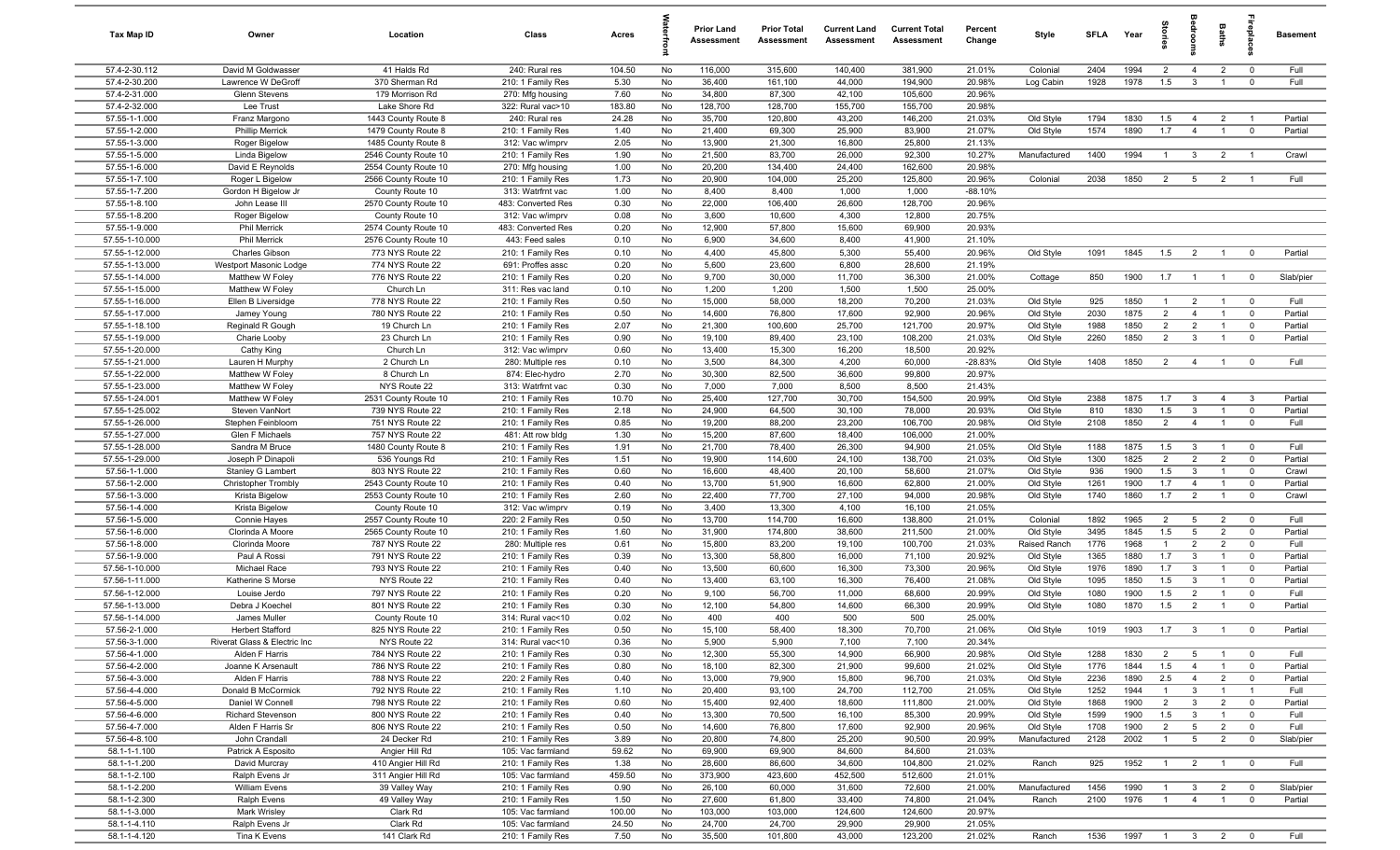| Tax Map ID                     | Owner                                 | Location                               | Class                                  | Acres         |          | <b>Prior Land</b><br>Assessment | <b>Prior Total</b><br>Assessment | <b>Current Land</b><br><b>Assessment</b> | <b>Current Total</b><br><b>Assessment</b> | Percent<br>Change | Style        | SFLA Year |      | tories         | adroom                  | <b>Baths</b>   | ireplace                | <b>Basement</b> |
|--------------------------------|---------------------------------------|----------------------------------------|----------------------------------------|---------------|----------|---------------------------------|----------------------------------|------------------------------------------|-------------------------------------------|-------------------|--------------|-----------|------|----------------|-------------------------|----------------|-------------------------|-----------------|
| 58.1-1-4.200                   | Ralph Evens Jr                        | Clark Rd                               | 105: Vac farmland                      | 24.00         | No       | 24,700                          | 24,700                           | 29,900                                   | 29,900                                    | 21.05%            |              |           |      |                |                         |                |                         |                 |
| 58.1-1-8.000                   | Francis L Staats III                  | 1236 Lake Shore Rd                     | 210: 1 Family Res                      | 2.60          | No       | 30,500                          | 97,100                           | 36,900                                   | 117,500                                   | 21.01%            | Old Style    | 1433      | 1946 | 1.5            | $\mathbf{3}$            | $\overline{1}$ | $\mathbf 0$             | Full            |
| 58.1-1-13.000                  | Henry H Hommes                        | 1128 Lake Shore Rd                     | 210: 1 Family Res                      | 3.90          | No       | 32,600                          | 111,400                          | 39,500                                   | 134,800                                   | 21.01%            | Old Style    | 2868      | 1880 | 2              | $\overline{4}$          | $\overline{2}$ | $\mathbf 0$             | Full            |
| 58.1-1-14.001                  | <b>Eddy Foundation</b>                | Lake Shore Rd                          | 321: Abandoned ag                      | 54.20         | No       | 49,300                          | 49,300                           | 59,700                                   | 59,700                                    | 21.10%            |              |           |      |                |                         |                |                         |                 |
| 58.3-1-1.000                   | Kyle O Wrisley                        | 200 Angier Hill Rd                     | 210: 1 Family Res                      | 2.70          | No       | 29,400                          | 69,700                           | 35,500                                   | 84,300                                    | 20.95%            | Ranch        | 1196      | 1960 | $\overline{1}$ | $\mathbf{3}$            | $\overline{1}$ | $\overline{\mathbf{0}}$ | Full            |
| 58.3-1-2.111                   | Ralph Evens Jr                        | Angier Hill Rd                         | 105: Vac farmland                      | 81.60         | No       | 82,900                          | 85,400                           | 100,300                                  | 103,300                                   | 20.96%            |              |           |      |                |                         |                |                         |                 |
| 58.3-1-2.112                   | <b>Kelly Stevens</b>                  | 192 Angier Hill Rd                     | 210: 1 Family Res                      | 1.00          | No       | 19,100                          | 99,300                           | 23,200                                   | 120,200                                   | 21.05%            | Contemporary | 1456      | 1990 | $\overline{1}$ | $\mathbf{3}$            | $\overline{2}$ | $\overline{1}$          | Slab/pier       |
| 58.3-1-2.120                   | Lewis Family Farm Inc                 | Angier Hill Rd                         | 322: Rural vac>10                      | 57.70         | No       | 40,300                          | 40,300                           | 48,800                                   | 48,800                                    | 21.09%            |              |           |      |                |                         |                |                         |                 |
| 58.3-1-2.200<br>58.3-1-3.000   | Mark Evens<br>Lewis Family Farm Inc   | 182 Angier Hill Rd<br>Lake Shore Rd    | 210: 1 Family Res<br>322: Rural vac>10 | 0.92<br>29.30 | No<br>No | 26,200<br>20,500                | 77,400<br>20,500                 | 31,700<br>24,800                         | 93,700<br>24,800                          | 21.06%<br>20.98%  | Old Style    | 1823      | 1900 | $\overline{2}$ | $\overline{4}$          | $\overline{1}$ | $\overline{0}$          | Full            |
| 58.3-1-4.000                   | Elizabeth Eddy                        | Lake Shore Rd                          | 322: Rural vac>10                      | 11.50         | No       | 22,600                          | 22,600                           | 27,300                                   | 27,300                                    | 20.80%            |              |           |      |                |                         |                |                         |                 |
| 58.3-1-6.100                   | Robert M Davis                        | 735 Lake Shore Rd                      | 240: Rural res                         | 58.50         | No       | 80,200                          | 146,400                          | 97,000                                   | 177,100                                   | 20.97%            | Old Style    | 1699      | 1860 | 1.7            | $\overline{4}$          | $\overline{1}$ | $\overline{1}$          | Partial         |
| 58.3-1-7.000                   | <b>Eddy Foundation</b>                | Lake Shore Rd                          | 321: Abandoned ag                      | 32.30         | No       | 25,200                          | 25,200                           | 30,500                                   | 30,500                                    | 21.03%            |              |           |      |                |                         |                |                         |                 |
| 58.3-1-8.000                   | Nancy H Pribble                       | 856 Lake Shore Rd                      | 210: 1 Family Res                      | 9.07          | No       | 35,400                          | 83,700                           | 42,900                                   | 101,300                                   | 21.03%            | Old Style    | 1386      | 1895 | 1.5            | $\overline{2}$          | $\overline{1}$ | $\overline{0}$          | Partial         |
| 58.3-1-9.100                   | Open Space Conservancy Inc            | Lake Shore Rd                          | 322: Rural vac>10                      | 46.83         | No       | 53,000                          | 53,000                           | 64,100                                   | 64,100                                    | 20.94%            |              |           |      |                |                         |                |                         |                 |
| 58.3-1-9.200                   | Waltz Landscaping Inc                 | 872 Lake Shore Rd                      | 312: Vac w/imprv                       | 24.00         | No       | 36,500                          | 185,000                          | 44,100                                   | 223,800                                   | 20.97%            |              |           |      |                |                         |                |                         |                 |
| 58.3-1-9.300                   | <b>Eddy Foundation</b>                | Lake Shore Rd                          | 314: Rural vac<10                      | 0.70          | No       | 1,500                           | 1,500                            | 1,800                                    | 1,800                                     | 20.00%            |              |           |      |                |                         |                |                         |                 |
| 58.3-1-10.000                  | Thomas A Brankman                     | Lake Shore Rd                          | 311: Res vac land                      | 0.50          | No       | 1,400                           | 1,400                            | 1,700                                    | 1,700                                     | 21.43%            |              |           |      |                |                         |                |                         |                 |
| 58.3-1-11.000                  | Anne B Dickerson                      | Lake Shore Rd                          | 311: Res vac land                      | 2.00          | No       | 21,900                          | 21,900                           | 26,500                                   | 26,500                                    | 21.00%            |              |           |      |                |                         |                |                         |                 |
| 58.3-1-13.100                  | Harrison Red Oak Assoc LP             | 7 Rock Harbor Way                      | 312: Vac w/imprv                       | 295.00        | No       | 53,700                          | 59,100                           | 65,000                                   | 71,500                                    | 20.98%            |              |           |      |                |                         |                |                         |                 |
| 58.3-1-13.200                  | J Carter Bacot                        | Rock Harbor Way                        | 322: Rural vac>10                      | 110.27        | No       | 215,000                         | 215,000                          | 260,200                                  | 260,200                                   | 21.02%            |              |           |      |                |                         |                |                         |                 |
| 58.3-1-13.300                  | J Carter Bacot                        | Rock Harbor Way                        | 312: Vac w/imprv                       | 55.94         | No       | 53,800                          | 53,800                           | 65,100                                   | 65,100                                    | 21.00%            |              |           |      |                |                         |                |                         |                 |
| 58.3-1-14.000                  | Beach Properties Inc                  | Lake Shore Rd                          | 554: Outdr swim                        | 6.30          | Yes      | 121,700                         | 121,700                          | 147,300                                  | 147,300                                   | 21.04%            |              |           |      |                |                         |                |                         |                 |
| 58.3-1-15.000                  | Elizabeth Eddy                        | 622 Lake Shore Rd                      | 240: Rural res                         | 13.20         | No       | 41,800                          | 176,700                          | 50,600                                   | 213,800                                   | 21.00%            | Old Style    | 2471      | 1910 | 2              | $\overline{3}$          | $\overline{2}$ | $\overline{2}$          | Full            |
| 65.2-1-1.111                   | Arnold Wager                          | 7583 NYS Route 9N                      | 312: Vac w/imprv                       | 19.73         | No       | 36,100                          | 56,500                           | 43,700                                   | 68,400                                    | 21.06%            |              |           |      |                |                         |                |                         |                 |
| 65.2-1-1.112                   | Kurt Rubendunst                       | NYS Route 9N                           | 314: Rural vac<10                      | 6.00          | No       | 900                             | 900                              | 1,100                                    | 1,100                                     | 22.22%            |              |           |      |                |                         |                |                         |                 |
| 65.2-1-1.120                   | Guy A Leida                           | 7583 NYS Route 9N                      | 260: Seasonal res                      | 16.00         | No       | 34,200                          | 88,700                           | 41,400                                   | 107,300                                   | 20.97%            | Other Style  | 1842      | 1923 | 1.5            | $\overline{\mathbf{3}}$ | $\overline{0}$ | $\overline{1}$          | Slab/pier       |
| 65.2-1-1.200                   | William M Frawley                     | NYS Route 9N                           | 311: Res vac land                      | 0.66<br>41.90 | No       | 13,900                          | 13,900                           | 16,800                                   | 16,800                                    | 20.86%            |              |           |      |                |                         |                |                         |                 |
| 65.2-1-2.000<br>65.2-1-3.100   | Daniel Fields<br>Virginia C McCasland | 7 Goff Rd<br>Goff Rd                   | 270: Mfg housing<br>910: Priv forest   | 40.28         | No<br>No | 55,500<br>26,800                | 72,100<br>26,800                 | 67,100<br>32,400                         | 87,200<br>32,400                          | 20.94%<br>20.90%  |              |           |      |                |                         |                |                         |                 |
| 65.2-1-3.200                   | Jeffrey A Crandall                    | 117 Goff Rd                            | 220: 2 Family Res                      | 9.02          | No       | 36,700                          | 150,500                          | 44,400                                   | 182,100                                   | 21.00%            | Duplex       | 2408      | 1994 | $\overline{1}$ | $\overline{2}$          | 2              | $\overline{0}$          | Crawl           |
| 65.2-1-4.000                   | Albert F Schaad                       | NYS Route 9N                           | 912: Forest s480a                      | 49.20         | No       | 32,600                          | 32,600                           | 39,400                                   | 39,400                                    | 20.86%            |              |           |      |                |                         |                |                         |                 |
| 65.2-1-5.000                   | Gladys E Cockett                      | 7575 NYS Route 9N                      | 210: 1 Family Res                      | 1.30          | No       | 27,600                          | 66,000                           | 33,400                                   | 79,900                                    | 21.06%            | Ranch        | 976       | 1957 | $\overline{1}$ | $\overline{2}$          | $\overline{1}$ | $^{\circ}$              | Slab/pier       |
| 65.2-1-6.000                   | Benjamin Chandler                     | 7555 NYS Route 9N                      | 270: Mfg housing                       | 1.20          | No       | 25,800                          | 31,900                           | 31,200                                   | 38,600                                    | 21.00%            |              |           |      |                |                         |                |                         |                 |
| 65.2-1-11.100                  | Albert F Schaad                       | NYS Route 9N                           | 912: Forest s480a                      | 40.10         | No       | 26,900                          | 26,900                           | 32,500                                   | 32,500                                    | 20.82%            |              |           |      |                |                         |                |                         |                 |
| 65.2-1-11.200                  | <b>Stacey Duell</b>                   | 7467 NYS Route 9N                      | 314: Rural vac<10                      | 9.00          | No       | 25,800                          | 25,800                           | 31,200                                   | 31,200                                    | 20.93%            |              |           |      |                |                         |                |                         |                 |
| 65.2-1-12.100                  | <b>Schelling McKinley</b>             | Goff Rd                                | 322: Rural vac>10                      | 23.10         | No       | 32,600                          | 32,600                           | 39,400                                   | 39,400                                    | 20.86%            |              |           |      |                |                         |                |                         |                 |
| 65.2-1-12.200                  | Adirondack Veterinary PC Clini        | 264 Goff Rd                            | 472: Kennel / vet                      | 1.00          | No       | 41,600                          | 166,100                          | 50,400                                   | 201,000                                   | 21.01%            |              |           |      |                |                         |                |                         |                 |
| 65.2-1-13.000                  | <b>Hildegard Moore</b>                | 7426 NYS Route 9N                      | 662: Police/fire                       | 13.80         | No       | 61,100                          | 212,800                          | 73,900                                   | 257,500                                   | 21.01%            |              |           |      |                |                         |                |                         |                 |
| 65.2-1-14.100                  | Thomas E Bramich                      | Boyle Rd                               | 322: Rural vac>10                      | 23.89         | No       | 35,900                          | 35,900                           | 43,400                                   | 43,400                                    | 20.89%            |              |           |      |                |                         |                |                         |                 |
| 65.2-1-14.200                  | Thomas E Bramich                      | Boyle Rd                               | 314: Rural vac<10                      | 3.27          | No       | 26,000                          | 26,000                           | 31,500                                   | 31,500                                    | 21.15%            |              |           |      |                |                         |                |                         |                 |
| 65.2-1-14.300                  | Thomas E Bramich                      | Boyle Rd                               | 314: Rural vac<10                      | 3.63          | No       | 26,000                          | 26,000                           | 31,500                                   | 31,500                                    | 21.15%            |              |           |      |                |                         |                |                         |                 |
| 65.2-1-14.400<br>65.2-1-15.100 | Thomas E Bramich<br>Gwen J Carpenter  | Boyle Rd<br>184 Goff Rd                | 314: Rural vac<10<br>270: Mfg housing  | 5.26<br>6.05  | No<br>No | 26,000<br>32,300                | 26,000<br>100,800                | 31,500<br>39,100                         | 31,500<br>122,000                         | 21.15%<br>21.03%  |              |           |      |                |                         |                |                         |                 |
| 65.2-1-15.200                  | Gwen J Carpenter                      | Goff Rd                                | 311: Res vac land                      | 10.00         | No       | 30,200                          | 30,200                           | 36,500                                   | 36,500                                    | 20.86%            |              |           |      |                |                         |                |                         |                 |
| 65.2-1-16.000                  | Patrick D Quinn                       | NYS Route 9N                           | 322: Rural vac>10                      | 11.00         | No       | 7,800                           | 7,800                            | 9,400                                    | 9,400                                     | 20.51%            |              |           |      |                |                         |                |                         |                 |
| 65.2-1-17.000                  | Mt Associates                         | 7341 NYS Route 9N                      | 432: Gas station                       | 0.53          | No       | 24,200                          | 150,200                          | 29,200                                   | 181,700                                   | 20.97%            |              |           |      |                |                         |                |                         |                 |
| 65.2-1-18.000                  | Raymond Fields                        | 7325 NYS Route 9N                      | 210: 1 Family Res                      | 3.30          | No       | 35,200                          | 163,200                          | 42,600                                   | 197,500                                   | 21.02%            | Ranch        | 1272      | 1967 | $\overline{1}$ | $\overline{\mathbf{3}}$ | $\overline{1}$ | $\overline{\mathbf{0}}$ | Full            |
| 65.2-1-19.100                  | Dorothy Fields                        | NYS Route 9N                           | 322: Rural vac>10                      | 28.43         | No       | 15,700                          | 15,700                           | 19,000                                   | 19,000                                    | 21.02%            |              |           |      |                |                         |                |                         |                 |
| 65.2-1-19.200                  | Dorothy Fields                        | 7315 NYS Route 9N                      | 210: 1 Family Res                      | 2.67          | No       | 28,700                          | 53,900                           | 34,700                                   | 65,200                                    | 20.96%            | Old Style    | 828       | 1880 | 1.5            | $\overline{\mathbf{3}}$ | $\mathbf{1}$   | $\overline{0}$          | Partial         |
| $65.2 - 1 - 20.000$            | Roger Bigelow                         | NYS Route 9N                           | 322: Rural vac>10                      | 30.70         | No       | 16,900                          | 16,900                           | 20,400                                   | 20,400                                    | 20.71%            |              |           |      |                |                         |                |                         |                 |
| 65.2-1-21.000                  | James Trainor                         | NYS Route 9N                           | 322: Rural vac>10                      | 88.00         | No       | 57,200                          | 57,200                           | 69,200                                   | 69,200                                    | 20.98%            |              |           |      |                |                         |                |                         |                 |
| 65.2-1-22.000                  | John H McWilliam                      | NYS Route 9N                           | 311: Res vac land                      | 0.70          | No       | 15,500                          | 15,500                           | 18,800                                   | 18,800                                    | 21.29%            |              |           |      |                |                         |                |                         |                 |
| 65.2-1-23.000                  | <b>Bruce Phillips</b>                 | Fitzgerald Rd                          | 322: Rural vac>10                      | 24.10         | No       | 14,200                          | 14,200                           | 17,200                                   | 17,200                                    | 21.13%            |              |           |      |                |                         |                |                         |                 |
| 65.2-1-24.000                  | Shaun G Spooner                       | 169 Fitzgerald Rd                      | 240: Rural res                         | 31.10         | No       | 44,700                          | 73,400                           | 54,100                                   | 88,800                                    | 20.98%            | Old Style    | 891       | 1890 | 1.5            | $\overline{2}$          | $\overline{1}$ | $\overline{\mathbf{0}}$ | Full            |
| 65.2-1-25.000                  | Mary M Fielder                        | Fitzgerald Rd                          | 322: Rural vac>10                      | 38.60         | No       | 30,200                          | 30,200                           | 36,500                                   | 36,500                                    | 20.86%            |              |           |      |                |                         |                |                         |                 |
| 65.2-1-26.000                  | Daniel R Conway                       | 152 Fitzgerald Rd                      | 210: 1 Family Res                      | 1.00          | No       | 27,500                          | 71,600                           | 33,200                                   | 86,600                                    | 20.95%            | Other Style  | 748       | 1965 | 1.5            | $\overline{2}$          | $\overline{1}$ | $\overline{\mathbf{0}}$ | Slab/pier       |
| 65.2-1-27.000                  | James E Christian                     | 151 Fitzgerald Rd                      | 210: 1 Family Res                      | 1.00          | No       | 22,000<br>27,900                | 82,500                           | 26,600                                   | 99,800                                    | 20.97%<br>20.93%  | Manufactured | 1560      | 2002 | $\overline{1}$ | $\mathbf{3}$            | $\overline{2}$ | $\mathbf 0$             | Crawl           |
| 65.2-1-28.000<br>65.2-1-29.000 | Arnold Trudeau<br>Julieta R Chand     | 133 Fitzgerald Rd<br>131 Fitzgerald Rd | 270: Mfg housing<br>270: Mfg housing   | 2.00<br>70.50 | No<br>No | 40,500                          | 54,000<br>43,000                 | 33,700<br>49,000                         | 65,300<br>52,000                          | 20.93%            |              |           |      |                |                         |                |                         |                 |
| 65.2-1-30.000                  | Frank E Heald                         | 119 Fitzgerald Rd                      | 240: Rural res                         | 74.50         | No       | 81,600                          | 204,400                          | 98,700                                   | 247,300                                   | 20.99%            | Contemporary | 2354      | 1984 | $\overline{2}$ | $\overline{\mathbf{3}}$ | $\overline{2}$ | $\overline{0}$          | Partial         |
| 65.2-1-31.000                  | Richard Vaughan                       | 129 Fitzgerald Rd                      | 312: Vac w/imprv                       | 77.00         | No       | 59,600                          | 65,000                           | 72,100                                   | 78,600                                    | 20.92%            |              |           |      |                |                         |                |                         |                 |
| 65.2-1-32.000                  | Philip J OBrien                       | NYS Route 9N                           | 322: Rural vac>10                      | 67.20         | No       | 32,900                          | 32,900                           | 39,800                                   | 39,800                                    | 20.97%            |              |           |      |                |                         |                |                         |                 |
| 65.2-1-33.000                  | <b>Bruce Phillips</b>                 | Fitzgerald Rd                          | 322: Rural vac>10                      | 86.50         | No       | 53,300                          | 53,300                           | 64,500                                   | 64,500                                    | 21.01%            |              |           |      |                |                         |                |                         |                 |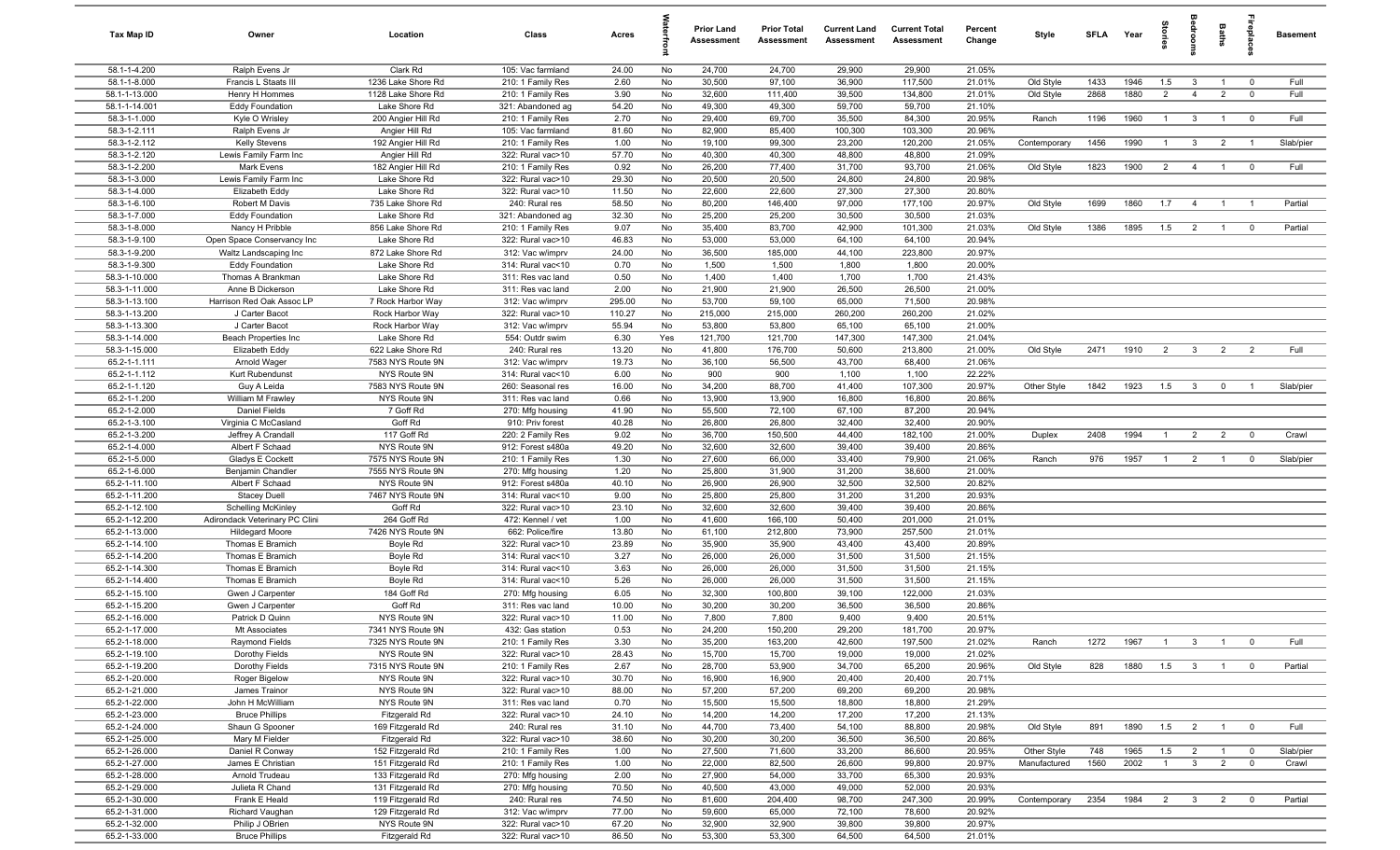| Tax Map ID                     | Owner                                                    | Location                               | Class                                  | Acres           |          | <b>Prior Land</b><br>Assessment | <b>Prior Total</b><br>Assessment | <b>Current Land</b><br>Assessment | <b>Current Total</b><br>Assessment | Percent<br>Change | Style     | SFLA Year |      | tories         | å                       | <b>Baths</b>   | epla                    | <b>Basement</b> |
|--------------------------------|----------------------------------------------------------|----------------------------------------|----------------------------------------|-----------------|----------|---------------------------------|----------------------------------|-----------------------------------|------------------------------------|-------------------|-----------|-----------|------|----------------|-------------------------|----------------|-------------------------|-----------------|
| 65.2-1-34.000                  | Jeffrey A Ward                                           | Fitzgerald Rd                          | 322: Rural vac>10                      | 50.00           | No       | 22,600                          | 22,600                           | 27,300                            | 27,300                             | 20.80%            |           |           |      |                |                         |                |                         |                 |
| 65.2-1-35.000                  | Sue Weeks                                                | Fitzgerald Rd                          | 322: Rural vac>10                      | 107.30          | No       | 58,400                          | 58,400                           | 70,700                            | 70,700                             | 21.06%            |           |           |      |                |                         |                |                         |                 |
| 65.2-1-36.000                  | Jeffrey A Ward                                           | Goff Rd                                | 912: Forest s480a                      | 37.50           | No       | 19,000                          | 19,000                           | 23,000                            | 23,000                             | 21.05%            |           |           |      |                |                         |                |                         |                 |
| 65.2-1-37.300                  | Robert R Goff III                                        | Goff Rd                                | 240: Rural res                         | 12.80           | No       | 37,800                          | 100,600                          | 45,700                            | 121,700                            | 20.97%            | Old Style | 1437      | 1830 | 1.5            | $\overline{3}$          |                | $^{\circ}$              | Partial         |
| 65.2-1-38.000                  | Susan R McCasland                                        | Goff Rd                                | 314: Rural vac<10                      | 6.80            | No       | 17,600                          | 17,600                           | 21,300                            | 21,300                             | 21.02%            |           |           |      |                |                         |                |                         |                 |
| 65.2-1-39.100<br>65.2-1-39.200 | Virginia C McCasland                                     | 58 Goff Rd<br>Goff <sub>Rd</sub>       | 240: Rural res<br>912: Forest s480a    | 26.60<br>15.80  | No<br>No | 48,100<br>7,200                 | 134,700<br>7,200                 | 58,200<br>8,700                   | 163,000<br>8,700                   | 21.01%<br>20.83%  | Old Style | 1712      | 1887 | 1.5            | $\mathbf{3}$            | $\overline{1}$ | $\overline{1}$          | Partial         |
| 65.2-1-40.000                  | Jeffrey A Ward<br>Lyme Adk Timberlands I LLC             | Ledge Hill Rd                          | 912: Forest s480a                      | 90.00           | No       | 43,700                          | 55,600                           | 52,900                            | 67,300                             | 21.04%            |           |           |      |                |                         |                |                         |                 |
| 65.2-1-41.000                  | Lyme Adk Timberlands I LLC                               | Fitzgerald Rd                          | 912: Forest s480a                      | 76.20           | No       | 32,400                          | 32,400                           | 39,200                            | 39,200                             | 20.99%            |           |           |      |                |                         |                |                         |                 |
| 65.2-1-44.000                  | John T Lasagne                                           | Goff Rd                                | 910: Priv forest                       | 9.85            | No       | 7,700                           | 7,700                            | 9,300                             | 9,300                              | 20.78%            |           |           |      |                |                         |                |                         |                 |
| 65.2-1-45.000                  | Dan J Fields                                             | 24 Goff Rd                             | 210: 1 Family Res                      | 8.10            | No       | 36,500                          | 119,100                          | 44,200                            | 144,100                            | 20.99%            | Ranch     | 960       | 1980 | $\overline{1}$ | $\mathbf{3}$            | $\overline{1}$ | $\mathbf 0$             | Full            |
| 65.2-1-46.000                  | <b>Richard Fields</b>                                    | NYS Route 9N                           | 314: Rural vac<10                      | 7.88            | No       | 24,100                          | 24,100                           | 29,200                            | 29,200                             | 21.16%            |           |           |      |                |                         |                |                         |                 |
| 65.2-2-1.000                   | Erma Koller                                              | 42 Youngs Rd                           | 270: Mfg housing                       | 0.60            | No       | 19,600                          | 31,400                           | 23,700                            | 38,000                             | 21.02%            |           |           |      |                |                         |                |                         |                 |
| 65.2-2-2.000                   | James Decker                                             | 38 Youngs Rd                           | 210: 1 Family Res                      | 1.50            | No       | 28,100                          | 73,700                           | 34,000                            | 89,200                             | 21.03%            | Ranch     | 884       | 1975 | $\overline{1}$ | $\overline{2}$          | $\overline{1}$ | $\overline{0}$          | Slab/pier       |
| 65.2-2-4.000                   | Ronald Clausen                                           | Youngs Rd                              | 314: Rural vac<10                      | 3.40            | No       | 17,600                          | 17,600                           | 21,300                            | 21,300                             | 21.02%            |           |           |      |                |                         |                |                         |                 |
| 65.2-2-5.000                   | <b>Richard Fields</b>                                    | 7336 NYS Route 9N                      | 210: 1 Family Res                      | 0.30            | No       | 16,900                          | 49,400                           | 20,500                            | 59,800                             | 21.05%            | Old Style | 924       | 1900 | 1.5            | $\overline{\mathbf{3}}$ | $\overline{1}$ | $\overline{0}$          | Partial         |
| 65.2-3-1.000                   | Michael James J Frey                                     | Youngs Rd                              | 322: Rural vac>10                      | 77.24           | No       | 54,200                          | 54,200                           | 65,600                            | 65,600                             | 21.03%            |           |           |      |                |                         |                |                         |                 |
| 65.2-3-2.000                   | Michael F Fedigan                                        | 7222 NYS Route 9N                      | 312: Vac w/imprv                       | 43.90           | No       | 53,700                          | 57,900                           | 65,000                            | 70,100                             | 21.07%            |           |           |      |                |                         |                |                         |                 |
| 65.2-3-3.100                   | Kathy J Palone                                           | NYS Route 9N                           | 322: Rural vac>10                      | 18.80           | No       | 19,800                          | 19,800                           | 24,000                            | 24,000                             | 21.21%            |           |           |      |                |                         |                |                         |                 |
| 65.2-3-3.200                   | David D Davis                                            | Youngs Rd                              | 910: Priv forest                       | 16.20           | No       | 16,700                          | 16,700                           | 20,200                            | 20,200                             | 20.96%            |           |           |      |                |                         |                |                         |                 |
| 65.4-2-1.000<br>65.4-2-2.000   | Howard Wilson<br>Marshall Fish                           | 447 Ledge Hill Rd<br>420 Ledge Hill Rd | 312: Vac w/imprv<br>312: Vac w/imprv   | 23.50<br>3.00   | No<br>No | 45,600<br>16,700                | 127,500<br>20,400                | 55,200<br>20,200                  | 154,300<br>24,700                  | 21.02%<br>21.08%  |           |           |      |                |                         |                |                         |                 |
| 65.4-2-3.000                   | Robert A Simpson                                         | 468 Ledge Hill Rd                      | 210: 1 Family Res                      | 9.60            | No       | 34,700                          | 100,900                          | 42,000                            | 122,100                            | 21.01%            | Old Style | 2199      | 1850 | 1.7            | $\overline{4}$          | $\overline{1}$ | $\mathbf 0$             | Full            |
| 65.4-2-4.000                   | Lyme Adk Timberlands I LLC                               | Ledge Hill Rd                          | 912: Forest s480a                      | 102.20          | No       | 45,600                          | 45,600                           | 55,200                            | 55,200                             | 21.05%            |           |           |      |                |                         |                |                         |                 |
| 65.4-2-5.000                   | Lyme Adk Timberlands I LLC                               | Ledge Hill Rd                          | 912: Forest s480a                      | 143.40          | No       | 63,700                          | 63,700                           | 77,100                            | 77,100                             | 21.04%            |           |           |      |                |                         |                |                         |                 |
| 65.4-2-6.000                   | Charles L Knight                                         | Ledge Hill Rd                          | 311: Res vac land                      | 0.90            | No       | 18,600                          | 18,600                           | 22,500                            | 22,500                             | 20.97%            |           |           |      |                |                         |                |                         |                 |
| 65.4-2-7.000                   | Connie French                                            | 561 Ledge Hill Rd                      | 270: Mfg housing                       | 1.00            | No       | 26,200                          | 42,800                           | 31,700                            | 51,800                             | 21.03%            |           |           |      |                |                         |                |                         |                 |
| 65.4-2-8.000                   | Louis LaRose                                             | 494 Ledge Hill Rd                      | 210: 1 Family Res                      | 4.80            | No       | 31,500                          | 64,800                           | 38,100                            | 78,400                             | 20.99%            | Old Style | 972       | 1900 | 1.5            | $\overline{3}$          | $\overline{1}$ | $\overline{0}$          | Full            |
| 65.4-2-9.000                   | Irving H Mauran                                          | 538 Ledge Hill Rd                      | 270: Mfg housing                       | 19.00           | No       | 39,500                          | 87,200                           | 47,800                            | 105,500                            | 20.99%            |           |           |      |                |                         |                |                         |                 |
| 65.4-2-10.000                  | Sue Weeks                                                | 581 Ledge Hill Rd                      | 240: Rural res                         | 27.20           | No       | 49,100                          | 134,300                          | 59,400                            | 162,500                            | 21.00%            | Old Style | 2248      | 1920 | 1.5            | $5\overline{5}$         | $\overline{1}$ | $\overline{1}$          | Full            |
| 65.4-2-11.000                  | Terry J VanEvera                                         | Ledge Hill Rd                          | 311: Res vac land                      | 1.00            | No       | 1,600                           | 1,600                            | 1,900                             | 1,900                              | 18.75%            |           |           |      |                |                         |                |                         |                 |
| 65.4-2-12.000                  | Terry J VanEvera                                         | 597 Ledge Hill Rd                      | 240: Rural res                         | 12.60           | No       | 36,000                          | 96,100                           | 43,600                            | 116,300                            | 21.02%            | Old Style | 1471      | 1880 | 1.5            | $\overline{4}$          | $\overline{1}$ | $\overline{1}$          | Partial         |
| 65.4-2-13.000                  | Lyme Adk Timberlands I LLC                               | Ledge Hill Rd                          | 912: Forest s480a                      | 59.30           | No       | 26,300                          | 26,300                           | 31,800                            | 31,800                             | 20.91%            |           |           |      |                |                         |                |                         |                 |
| 65.4-2-14.000                  | Lyme Adk Timberlands I LLC                               | Ledge Hill Rd                          | 912: Forest s480a                      | 80.80           | No       | 35,400                          | 35,400                           | 42,800                            | 42,800                             | 20.90%            |           |           |      |                |                         |                |                         |                 |
| 65.4-2-15.000<br>65.4-2-16.000 | Jamie L King                                             | 634 Ledge Hill Rd                      | 210: 1 Family Res<br>311: Res vac land | 0.50<br>0.16    | No<br>No | 12,100<br>100                   | 32,200<br>100                    | 14,700<br>100                     | 39,000<br>100                      | 21.12%<br>0.00%   | Ranch     | 720       | 1980 | $\overline{1}$ | $\overline{2}$          | $\overline{1}$ | $\overline{0}$          | Crawl           |
| 65.4-2-17.000                  | Terry J VanEvera<br>James F Weeks                        | Ledge Hill Rd<br>629 Ledge Hill Rd     | 210: 1 Family Res                      | 1.00            | No       | 27,300                          | 67,400                           | 33,100                            | 76,100                             | 12.91%            | Ranch     | 1152      | 1978 | $\overline{1}$ | $\mathbf{3}$            | $\overline{1}$ | $\mathbf 0$             | Partial         |
| 65.4-2-18.000                  | Corey S Burke                                            | 637 Ledge Hill Rd                      | 312: Vac w/imprv                       | 6.00            | No       | 19,000                          | 23,800                           | 23,000                            | 28,800                             | 21.01%            |           |           |      |                |                         |                |                         |                 |
| 65.4-2-19.000                  | Peter E Ozols                                            | 646 Ledge Hill Rd                      | 312: Vac w/imprv                       | 5.30            | No       | 19,100                          | 39,000                           | 23,100                            | 47,200                             | 21.03%            |           |           |      |                |                         |                |                         |                 |
| 65.4-2-20.000                  | Jeffrey Vaughan                                          | Ledge Hill Rd                          | 910: Priv forest                       | 1.80            | No       | 3,000                           | 3,000                            | 3,600                             | 3,600                              | 20.00%            |           |           |      |                |                         |                |                         |                 |
| 65.4-2-21.000                  | Jeffrey F Vaughan                                        | Ledge Hill Rd                          | 311: Res vac land                      | 1.70            | No       | 2,800                           | 2,800                            | 3,400                             | 3,400                              | 21.43%            |           |           |      |                |                         |                |                         |                 |
| 65.4-2-22.000                  | Jeffrey F Vaughan                                        | 662 Ledge Hill Rd                      | 210: 1 Family Res                      | 1.70            | No       | 30,000                          | 110,400                          | 36,300                            | 133,600                            | 21.01%            | Ranch     | 1120      | 1980 | $\mathbf{1}$   | $\mathbf{3}$            | $\overline{1}$ | $\overline{1}$          | Full            |
| 65.4-2-23.000                  | Richard A Vaughan                                        | 714 Ledge Hill Rd                      | 240: Rural res                         | 63.60           | No       | 73,200                          | 152,900                          | 88,600                            | 185,000                            | 20.99%            | Cape Cod  | 1344      | 1990 | 1.7            | $\overline{1}$          |                | $\mathbf 0$             | Full            |
| 65.4-2-24.000                  | Ileana Tryon                                             | Ledge Hill Rd                          | 322: Rural vac>10                      | 32.00           | No       | 30,500                          | 30,500                           | 36,900                            | 36,900                             | 20.98%            |           |           |      |                |                         |                |                         |                 |
| 65.4-2-25.000                  | Mary M Fielder                                           | 743 Ledge Hill Rd                      | 270: Mfg housing                       | 40.00           | No       | 53,700                          | 101,900                          | 65,000                            | 123,300                            | 21.00%            |           |           |      |                |                         |                |                         |                 |
| 65.4-2-26.000                  | <b>Bruce Phillips</b>                                    | Ledge Hill Rd                          | 314: Rural vac<10                      | 20.00           | No       | 14,200                          | 14,200                           | 17,200                            | 17,200                             | 21.13%            |           |           |      |                |                         |                |                         |                 |
| 65.4-2-27.000                  | Carol A Welch                                            | Ledge Hill Rd                          | 322: Rural vac>10                      | 16.50           | No       | 12,900                          | 12,900                           | 15,600                            | 15,600                             | 20.93%            |           |           |      |                |                         |                |                         |                 |
| 65.4-2-28.000                  | Carol A Welch                                            | 805 Ledge Hill Rd                      | 210: 1 Family Res                      | 6.40            | No       | 33,600                          | 77,700                           | 40,600                            | 94,000                             | 20.98%            | Old Style | 1680      | 1800 | 1.7            | $5^{\circ}$             | $\overline{1}$ | $\overline{1}$          | Partial         |
| 65.4-2-29.000                  | E Chapin Davis                                           | 787 Ledge Hill Rd                      | 210: 1 Family Res                      | 0.30            | No       | 19,000                          | 94,500                           | 22,900                            | 114,300                            | 20.95%            | Old Style | 1489      | 1850 | 1.5            | 2                       | $\overline{1}$ | $\mathbf 0$             | Partial         |
| 65.4-2-30.000                  | Carol A Welch                                            | Ledge Hill Rd                          | 312: Vac w/imprv                       | 1.00            | No       | 1,800<br>51,900                 | 5,500                            | 2,200                             | 6,700<br>62,800                    | 21.82%<br>21.00%  |           |           |      |                |                         |                |                         |                 |
| 65.4-2-31.000<br>65.4-2-32.000 | Lyme Adk Timberlands I LLC<br>Lyme Adk Timberlands I LLC | Ledge Hill Rd<br>Ledge Hill Rd         | 912: Forest s480a<br>912: Forest s480a | 130.20<br>84.20 | No<br>No | 37,500                          | 51,900<br>37,500                 | 62,800<br>45,400                  | 45,400                             | 21.07%            |           |           |      |                |                         |                |                         |                 |
| 65.4-2-34.000                  | Lyme Adk Timberlands I LLC                               | Ledge Hill Rd                          | 912: Forest s480a                      | 159.40          | No       | 71,000                          | 71,000                           | 85,900                            | 85,900                             | 20.99%            |           |           |      |                |                         |                |                         |                 |
| 65.4-2-35.000                  | Lyme Adk Timberlands I LLC                               | Ledge Hill Rd                          | 912: Forest s480a                      | 160.30          | No       | 71,300                          | 71,300                           | 86,300                            | 86,300                             | 21.04%            |           |           |      |                |                         |                |                         |                 |
| 65.4-2-36.000                  | Lyme Adk Timberlands I LLC                               | Ledge Hill Rd                          | 912: Forest s480a                      | 158.00          | No       | 65,100                          | 65,100                           | 78,800                            | 78,800                             | 21.04%            |           |           |      |                |                         |                |                         |                 |
| 65.4-2-37.000                  | Lyme Adk Timberlands I LLC                               | Ledge Hill Rd                          | 912: Forest s480a                      | 6.10            | No       | 2,300                           | 2,300                            | 2,800                             | 2,800                              | 21.74%            |           |           |      |                |                         |                |                         |                 |
| 65.4-2-38.000                  | Lyme Adk Timberlands I LLC                               | Ledge Hill Rd                          | 912: Forest s480a                      | 58.00           | No       | 20,300                          | 20,300                           | 24,600                            | 24,600                             | 21.18%            |           |           |      |                |                         |                |                         |                 |
| 66.1-1-1.000                   | Peter Petty                                              | 7176 NYS Route 9N                      | 240: Rural res                         | 90.48           | No       | 79,700                          | 144,600                          | 96,500                            | 175,000                            | 21.02%            | Old Style | 1547      | 1900 | 1.7            | $\overline{4}$          | $\overline{1}$ | $\overline{\mathbf{0}}$ | Full            |
| 66.1-1-2.100                   | Reuben E Hathaway                                        | 7104 NYS Route 9N                      | 240: Rural res                         | 65.00           | No       | 56,300                          | 118,200                          | 68,100                            | 143,000                            | 20.98%            | Old Style | 3038      | 1850 | $\overline{2}$ | $5\overline{)}$         | $\overline{1}$ | $\overline{1}$          | Full            |
| 66.1-1-3.000                   | <b>Katherine Stiles</b>                                  | NYS Route 9N                           | 311: Res vac land                      | 0.44            | No       | 900                             | 900                              | 1,100                             | 1,100                              | 22.22%            |           |           |      |                |                         |                |                         |                 |
| 66.1-1-4.000                   | Katherine Stiles                                         | 7078 NYS Route 9N                      | 240: Rural res                         | 97.30           | No       | 95,400                          | 202,100                          | 115,400                           | 244,500                            | 20.98%            | Old Style | 2366      | 1908 | $\overline{2}$ | $\overline{4}$          | $\overline{1}$ | $\overline{1}$          | Full            |
| 66.1-1-5.000                   | Thearon C Bertsche                                       | 7052 NYS Route 9N                      | 210: 1 Family Res                      | 14.14           | No       | 38,800                          | 121,000                          | 46,900                            | 146,400                            | 20.99%            | Old Style | 2133      | 1900 | $\overline{2}$ | $\mathbf{3}$            | $\overline{1}$ | $\mathbf 0$             | Full            |
| 66.1-1-6.100                   | Ernest LaPine                                            | 6999 NYS Route 9N                      | 240: Rural res                         | 89.10           | No       | 95,300                          | 168,800                          | 115,300                           | 204,200                            | 20.97%            | Old Style | 1072      | 1888 | 1.5            | $\mathbf{3}$            | $\overline{1}$ | $\overline{0}$          | Full            |
| 66.1-1-6.200                   | Essex Co ARC Facilities Inc                              | 6994 NYS Route 9N                      | 210: 1 Family Res                      | 1.68            | No       | 31,500                          | 142,300                          | 38,100                            | 172,200                            | 21.01%            | Ranch     | 1658      | 1973 | $\overline{1}$ | $\overline{\mathbf{3}}$ | $\overline{1}$ | $\mathbf 0$             | Full            |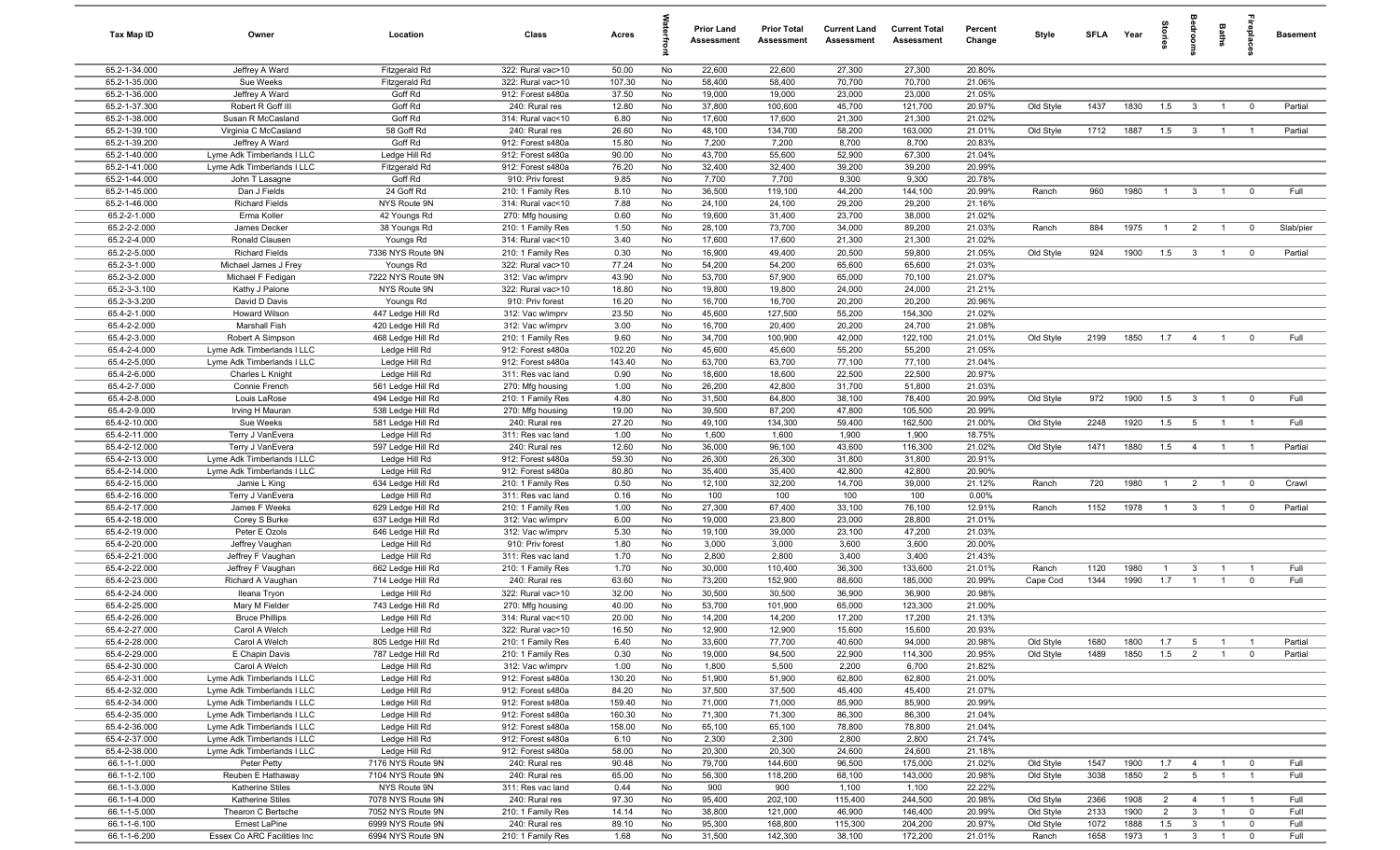| Tax Map ID                     | Owner                              | Location                             | Class                                  | Acres          |          | <b>Prior Land</b><br>Assessment | <b>Prior Total</b><br>Assessment | <b>Current Land</b><br>Assessment | <b>Current Total</b><br>Assessment | Percent<br>Change | Style        | <b>SFLA</b> | Year         | Stories               |                         | <b>Baths</b>   | repla                   | <b>Basement</b> |
|--------------------------------|------------------------------------|--------------------------------------|----------------------------------------|----------------|----------|---------------------------------|----------------------------------|-----------------------------------|------------------------------------|-------------------|--------------|-------------|--------------|-----------------------|-------------------------|----------------|-------------------------|-----------------|
| 66.1-1-7.000                   | Clayton P Reaser                   | 97 Sam Spear Rd                      | 260: Seasonal res                      | 81.90          | No       | 82,900                          | 115,300                          | 100,300                           | 139,500                            | 20.99%            | Cottage      | 525         | 1983         | $\overline{1}$        | $\overline{1}$          | $\overline{1}$ | $\mathbf 0$             | Crawl           |
| 66.1-1-8.100                   | Jonathan P Ring                    | NYS Route 9N                         | 910: Priv forest                       | 109.81         | No       | 50,700                          | 50,700                           | 61,300                            | 61,300                             | 20.91%            |              |             |              |                       |                         |                |                         |                 |
| 66.1-1-8.200                   | October Farm LLC                   | Sam Spear Rd                         | 910: Priv forest                       | 65.56          | No       | 33,300                          | 33,300                           | 40,300                            | 40,300                             | 21.02%            |              |             |              |                       |                         |                |                         |                 |
| 66.1-1-9.000                   | October Farm LLC                   | NYS Route 9N                         | 910: Priv forest                       | 50.00          | No       | 26,800                          | 26,800                           | 32,400                            | 32,400                             | 20.90%            |              |             |              |                       |                         |                |                         |                 |
| 66.1-1-10.000<br>66.1-1-11.000 | Jonathan P Ring<br>Jonathan P Ring | Sam Spear Rd<br>167 Sam Spear Rd     | 322: Rural vac>10<br>210: 1 Family Res | 10.20<br>48.49 | No<br>No | 8,800<br>67,400                 | 8,800<br>146,600                 | 10,600<br>81,600                  | 10,600<br>177,400                  | 20.45%<br>21.01%  | Cape Cod     | 1152        | 1983         | 1.5                   | $\overline{2}$          | $\overline{1}$ | $\mathbf 0$             | Slab/pier       |
| 66.1-1-12.110                  | Jonathan P Ring                    | Sam Spear Rd                         | 312: Vac w/imprv                       | 37.57          | No       | 40,300                          | 52,800                           | 48,800                            | 63,900                             | 21.02%            |              |             |              |                       |                         |                |                         |                 |
| 66.1-1-12.120                  | <b>Charles Russell</b>             | 312 Sam Spear Rd                     | 210: 1 Family Res                      | 33.31          | No       | 62,000                          | 212,500                          | 75,000                            | 257,100                            | 20.99%            | Contemporary | 1401        | 1997         | $\overline{2}$        | $\mathbf{3}$            | $\overline{1}$ | $\mathbf 0$             | Full            |
| 66.1-1-12.200                  | October Farm LLC                   | Sam Spear Rd                         | 910: Priv forest                       | 95.00          | No       | 47,600                          | 47,600                           | 57,600                            | 57,600                             | 21.01%            |              |             |              |                       |                         |                |                         |                 |
| 66.1-1-13.000                  | Vernon Lewis                       | 277 Sam Spear Rd                     | 240: Rural res                         | 2.90           | No       | 31,400                          | 108,800                          | 37,900                            | 131,600                            | 20.96%            | Old Style    | 1858        | 1900         | 1.5                   | $\overline{4}$          | $\overline{2}$ | $\overline{0}$          | Partial         |
| 66.1-1-14.000                  | Fawn Ring                          | 236 Sam Spear Rd                     | 240: Rural res                         | 156.50         | No       | 161,300                         | 252,900                          | 195,200                           | 306,000                            | 21.00%            | Old Style    | 3248        | 1900         | $\overline{2}$        | 5                       | $\overline{1}$ | $\mathbf 0$             | Partial         |
| 66.1-1-15.000                  | Bessie H White                     | NYS Route 22                         | 105: Vac farmland                      | 72.10          | No       | 62,700                          | 62,700                           | 75,900                            | 75,900                             | 21.05%            |              |             |              |                       |                         |                |                         |                 |
| 66.1-1-17.000                  | John Brant                         | NYS Route 22                         | 314: Rural vac<10                      | 19.00          | No       | 8,600                           | 8,600                            | 10,400                            | 10,400                             | 20.93%            |              |             |              |                       |                         |                |                         |                 |
| 66.1-1-18.000                  | Roland Morris                      | NYS Route 22                         | 311: Res vac land                      | 8.10           | No       | 4,300                           | 4,300                            | 5,200                             | 5,200                              | 20.93%            |              |             |              |                       |                         |                |                         |                 |
| 66.1-1-19.000                  | Roland Morris                      | 88 Pheasant Way                      | 240: Rural res                         | 245.10         | No       | 262,200                         | 889,100                          | 317,300                           | 1,075,800                          | 21.00%            | Log Cabin    | 6246        | 1992         | 2.5                   | 6                       | 5              | $\overline{2}$          | Partial         |
| 66.1-1-20.000                  | Jonathan P Ring                    | 146 Sam Spear Rd                     | 240: Rural res                         | 87.60          | No       | 85,500                          | 131,400                          | 103,500                           | 159,000                            | 21.00%            | Old Style    | 1338        | 1912         | 1.5                   | $\overline{4}$          | $\overline{1}$ | $\mathbf 0$             | Partial         |
| 66.1-1-21.000                  | Harold Napper                      | 104 Sam Spear Rd                     | 210: 1 Family Res                      | 3.30           | No       | 31,900                          | 112,400                          | 38,600                            | 136,000                            | 21.00%            | Cape Cod     | 1200        | 1982         | 1.5                   | $\overline{2}$          | $\overline{1}$ | $\mathbf 0$             | Full            |
| 66.1-1-22.000<br>66.1-1-23.000 | Charles Pfund<br>Charles Pfund     | 26 Sam Spear Rd                      | 210: 1 Family Res                      | 0.90<br>0.90   | No       | 31,000                          | 146,300                          | 37,500<br>1,900                   | 177,000<br>1,900                   | 20.98%<br>18.75%  | Raised Ranch | 2016        | 1973         | $\overline{1}$        | $\mathbf{3}$            | $\overline{1}$ | $\mathbf 0$             | Full            |
| 66.1-1-24.000                  | Charles S Pfund                    | Sam Spear Rd<br>Sam Spear Rd         | 314: Rural vac<10<br>314: Rural vac<10 | 2.19           | No<br>No | 1,600<br>3,700                  | 1,600<br>3,700                   | 4,500                             | 4,500                              | 21.62%            |              |             |              |                       |                         |                |                         |                 |
| 66.1-1-25.000                  | Clayton P Reaser                   | 58 Sam Spear Rd                      | 270: Mfg housing                       | 79.05          | No       | 87,500                          | 136,300                          | 105,900                           | 164,900                            | 20.98%            |              |             |              |                       |                         |                |                         |                 |
| 66.1-1-26.000                  | Thomas T Tyler                     | 6858 Main St                         | 210: 1 Family Res                      | 0.20           | No       | 13,600                          | 51,000                           | 16,400                            | 61,700                             | 20.98%            | Cottage      | 713         | 1935         | $\overline{1}$        | $\overline{2}$          | $\overline{1}$ | $\overline{0}$          | Full            |
| 66.1-1-27.000                  | James Decker                       | 6848 Main St                         | 210: 1 Family Res                      | 3.90           | No       | 21,600                          | 56,400                           | 26,100                            | 68,200                             | 20.92%            |              |             |              |                       |                         |                |                         |                 |
| 66.1-1-28.000                  | Mary B Mullin                      | NYS Route 9N                         | 311: Res vac land                      | 1.00           | No       | 12,600                          | 12,600                           | 15,200                            | 15,200                             | 20.63%            |              |             |              |                       |                         |                |                         |                 |
| 66.1-1-29.000                  | Raymond A Hathaway                 | 6828 Main St                         | 240: Rural res                         | 6.00           | No       | 33,600                          | 81,900                           | 40,700                            | 99,100                             | 21.00%            | Cape Cod     | 1590        | 1940         | 1.5                   | $\overline{4}$          | $\overline{1}$ | $\overline{1}$          | Full            |
| 66.1-1-30.000                  | Chris M Snye                       | 6800 Main St                         | 240: Rural res                         | 17.50          | No       | 39,500                          | 86,200                           | 47,800                            | 104,300                            | 21.00%            | Cottage      | 800         | 1950         | $\overline{1}$        | $\mathbf{3}$            | $\overline{1}$ | $\overline{1}$          | Full            |
| 66.1-1-31.000                  | Ruth Jensen                        | 6776 Main St                         | 240: Rural res                         | 16.50          | No       | 42,700                          | 145,600                          | 51,700                            | 176,200                            | 21.02%            | Ranch        | 966         | 1951         | $\overline{1}$        | 2                       | $\overline{1}$ | $\overline{1}$          | Full            |
| 66.1-1-32.000                  | James Trainor                      | 298 Fitzgerald Rd                    | 210: 1 Family Res                      | 26.30          | No       | 45,700                          | 91,100                           | 55,300                            | 110,200                            | 20.97%            | Old Style    | 1594        | 1839         | $\overline{2}$        | $\overline{4}$          | $\overline{1}$ | $\mathbf 0$             | Crawl           |
| 66.1-1-33.000                  | John H McWilliam                   | 299 Fitzgerald Rd                    | 210: 1 Family Res                      | 0.80           | No       | 25,800                          | 113,600                          | 31,300                            | 137,500                            | 21.04%            | Old Style    | 1313        | 1900         | 1.5                   | $\mathbf{3}$            | $\overline{1}$ | $\overline{1}$          | Partial         |
| 66.1-1-34.045                  | Clayton P Reaser                   | 55 Sam Spear Rd                      | 240: Rural res                         | 44.30          | No       | 64,900                          | 168,900                          | 78,600                            | 204,400                            | 21.02%            | Cape Cod     | 1884        | 1976         | 1.5                   | $\overline{2}$          | $\overline{1}$ | $\mathbf 0$             | Full            |
| 66.1-1-35.000                  | Craig H Russell                    | NYS Route 9N                         | 322: Rural vac>10                      | 18.40          | No       | 29,800                          | 29,800                           | 36,100                            | 36,100                             | 21.14%            |              |             |              |                       |                         |                |                         |                 |
| 66.1-1-36.000                  | James R Arsenault                  | NYS Route 9N                         | 322: Rural vac>10                      | 37.00          | No       | 41,600                          | 41,600                           | 50,300                            | 50,300                             | 20.91%            |              |             |              |                       |                         |                |                         |                 |
| 66.1-1-37.000<br>66.1-1-38.046 | John H Carlson                     | 6905 NYS Route 9N                    | 210: 1 Family Res                      | 0.30           | No       | 17,800                          | 68,000<br>154,400                | 21,600<br>47,900                  | 82,300<br>186,800                  | 21.03%            | Old Style    | 1317        | 1930<br>1986 | 1.5<br>$\overline{2}$ | 6                       | $\overline{2}$ | $\mathbf 0$             | Partial<br>Full |
| 66.1-1-39.038                  | Brian L Houseal<br>James Arsenault | 25 Sam Spear Rd<br>6911 NYS Route 9N | 210: 1 Family Res<br>312: Vac w/imprv  | 10.50<br>0.20  | No<br>No | 39,600<br>8,500                 | 14,300                           | 10,300                            | 17,300                             | 20.98%<br>20.98%  | Contemporary | 1556        |              |                       | $\mathbf{3}$            | $\overline{2}$ |                         |                 |
| 66.1-1-40.000                  | Ernest LaPine                      | NYS Route 9N                         | 314: Rural vac<10                      | 2.00           | No       | 3,400                           | 3,400                            | 4,100                             | 4,100                              | 20.59%            |              |             |              |                       |                         |                |                         |                 |
| 66.1-1-41.000                  | Joseph Conley                      | 7019 NYS Route 9N                    | 210: 1 Family Res                      | 0.20           | No       | 13,600                          | 49,700                           | 16,400                            | 60,100                             | 20.93%            | Bungalow     | 622         | 1900         | $\overline{1}$        | $\overline{2}$          | $\overline{1}$ | $\mathbf 0$             | Partial         |
| 66.1-1-42.000                  | Mary L Fitzgerald                  | 250 Fitzgerald Rd                    | 240: Rural res                         | 99.75          | No       | 86,400                          | 139,300                          | 104,600                           | 168,600                            | 21.03%            | Old Style    | 1632        | 1880         | 1.5                   | $\overline{4}$          | $\overline{1}$ | $\mathbf 0$             | Partial         |
| 66.1-1-43.100                  | Donald E Wrisley                   | 197 Fitzgerald Rd                    | 240: Rural res                         | 52.03          | No       | 67,800                          | 142,300                          | 82,100                            | 172,200                            | 21.01%            | Old Style    | 1978        | 1890         | 1.5                   | $\mathbf{3}$            | $\overline{1}$ | $\mathbf 0$             | Partial         |
| 66.1-1-43.200                  | Nicholas B Bailey                  | 231 Fitzgerald Rd                    | 210: 1 Family Res                      | 1.07           | No       | 29,200                          | 96,500                           | 35,400                            | 116,800                            | 21.04%            | Ranch        | 1200        | 1986         | $\overline{1}$        | $\overline{2}$          | $\overline{1}$ | $\mathbf 0$             | Full            |
| 66.1-1-44.100                  | William H Dodd                     | 6948 NYS Route 9N                    | 210: 1 Family Res                      | 8.58           | No       | 33,400                          | 87,200                           | 40,400                            | 105,500                            | 20.99%            | Old Style    | 1248        | 1935         | 1.5                   | $\mathbf{3}$            | $\overline{1}$ | $\mathbf 0$             | Full            |
| 66.1-1-44.200                  | William H Dodd                     | 6916 NYS Route 9N                    | 240: Rural res                         | 24.52          | No       | 51,300                          | 241,300                          | 62,100                            | 292,000                            | 21.01%            | Contemporary | 2106        | 1993         | $\overline{2}$        | $\mathbf{3}$            | $\overline{2}$ | $\mathbf 0$             | Full            |
| 66.2-1-1.000                   | Richard M Sherman                  | Sherman Rd                           | 105: Vac farmland                      | 4.90           | No       | 5,700                           | 5,700                            | 6,900                             | 6,900                              | 21.05%            |              |             |              |                       |                         |                |                         |                 |
| 66.2-1-2.122                   | Thomas J Mendl                     | Sherman Rd                           | 322: Rural vac>10                      | 110.10         | No       | 78,700                          | 78,700                           | 95,200                            | 95,200                             | 20.97%            |              |             |              |                       |                         |                |                         |                 |
| 66.2-1-3.100                   | Robert F Keech                     | 65 Sherman Rd                        | 270: Mfg housing                       | 1.20           | No       | 26,000                          | 34,000                           | 31,400                            | 41,100                             | 20.88%            |              |             |              |                       |                         |                |                         |                 |
| 66.2-1-3.200                   | Nathaniel Sherman                  | 53 Sherman Rd                        | 314: Rural vac<10<br>240: Rural res    | 11.43          | No       | 27,100                          | 27,100                           | 32,800                            | 32,800                             | 21.03%            |              |             |              |                       |                         |                |                         |                 |
| 66.2-1-4.000<br>66.2-1-5.000   | Daniel C Mead<br>Betty S Band      | 35 Sherman Rd<br>31 Sherman Rd       | 270: Mfg housing                       | 8.00<br>0.92   | No<br>No | 37,100<br>26,200                | 142,800<br>74,400                | 44,900<br>31,700                  | 172,800<br>90,000                  | 21.01%<br>20.97%  | Ranch        | 1632        | 1953         |                       |                         |                |                         |                 |
| 66.2-1-6.000                   | <b>Richard Atwell</b>              | Sherman Rd                           | 322: Rural vac>10                      | 12.00          | No       | 34,500                          | 59,300                           | 41,800                            | 71,800                             | 21.08%            |              |             |              |                       |                         |                |                         |                 |
| 66.2-1-7.100                   | Westport MLM Agency Inc            | 192 Champlain Ave                    | 210: 1 Family Res                      | 2.56           | No       | 34,000                          | 172,200                          | 41,200                            | 208,400                            | 21.02%            | Split Level  | 2736        | 1969         | $\overline{1}$        | $\mathbf{3}$            | $\overline{2}$ | $\overline{1}$          | Partial         |
| 66.2-1-7.200                   | Richard A Atwell                   | NYS Route 22                         | 210: 1 Family Res                      | 7.01           | No       | 38,400                          | 172,200                          | 46,500                            | 208,400                            | 21.02%            | Ranch        | 1932        | 2002         | $\overline{1}$        | $\mathbf{3}$            | $\overline{2}$ | $\mathbf 0$             | Full            |
| 66.2-1-8.000                   | Robert S Farnsworth                | 184 Champlain Ave                    | 240: Rural res                         | 15.34          | No       | 40,400                          | 113,500                          | 48,800                            | 137,300                            | 20.97%            | Old Style    | 1460        | 1930         | $\overline{1}$        | $\overline{2}$          | $\overline{1}$ | $\overline{1}$          | Partial         |
| 66.2-1-9.100                   | Shirley J Donaldson                | 109 Lake Shore Rd                    | 210: 1 Family Res                      | 2.50           | No       | 30,600                          | 57,400                           | 37,100                            | 57,400                             | 0.00%             | Cape Cod     | 1824        | 1967         | 1.5                   | $\mathbf{3}$            | $\overline{2}$ | $\mathbf 0$             | Partial         |
| 66.2-1-9.200                   | Fred Pierce                        | Lake Shore Rd                        | 314: Rural vac<10                      | 1.30           | No       | 2,300                           | 2,300                            | 2,800                             | 2,800                              | 21.74%            |              |             |              |                       |                         |                |                         |                 |
| 66.2-1-10.000                  | Dwayne LaMotte                     | 113 Lake Shore Rd                    | 210: 1 Family Res                      | 0.70           | No       | 20,900                          | 94,100                           | 25,300                            | 113,900                            | 21.04%            | Manufactured | 1188        | 2004         | $\overline{1}$        | 3 <sup>3</sup>          | $\overline{2}$ | $\overline{0}$          | Slab/pier       |
| 66.2-1-11.000                  | Fred B Pierce                      | 103 Lake Shore Rd                    | 270: Mfg housing                       | 0.40           | No       | 17,800                          | 41,000                           | 21,500                            | 49,600                             | 20.98%            |              |             |              |                       |                         |                |                         |                 |
| 66.2-1-12.000                  | Scott Winsman                      | 93 Lake Shore Rd                     | 210: 1 Family Res                      | 2.00           | No       | 29,600                          | 93,700                           | 35,800                            | 113,400                            | 21.02%            | Ranch        | 1080        | 1964         | $\overline{1}$        | $\overline{2}$          | $\overline{1}$ | $\overline{\mathbf{0}}$ | Full            |
| 66.2-1-13.000                  | Dr Robert Lopez                    | Lake Shore Rd                        | 311: Res vac land                      | 3.40           | No       | 24,300                          | 24,300                           | 29,400                            | 29,400                             | 20.99%            |              |             |              |                       |                         |                |                         |                 |
| 66.2-1-14.000                  | Dr Robert Lopez                    | 77 Lake Shore Rd                     | 210: 1 Family Res                      | 5.80           | No       | 35,300                          | 123,100                          | 42,800                            | 149,000                            | 21.04%            | Colonial     | 2663        | 1947         | $\overline{2}$        | $\overline{4}$          | $\overline{2}$ |                         | Full            |
| 66.2-1-15.000                  | Robert A Lopez                     | Lake Shore Rd                        | 322: Rural vac>10                      | 7.64           | No       | 31,400                          | 31,400                           | 38,000                            | 38,000                             | 21.02%            |              |             |              |                       |                         |                |                         |                 |
| 66.2-1-16.000                  | Marian Fee                         | 61 Lake Shore Rd                     | 210: 1 Family Res                      | 1.30           | No       | 32,600                          | 174,700                          | 39,500                            | 211,400                            | 21.01%            | Ranch        | 1470        | 1978         | $\overline{1}$        | $\overline{4}$          | $\overline{1}$ | $\overline{\mathbf{0}}$ | Full            |
| 66.2-1-17.000<br>66.2-1-18.000 | Roger Adams<br>Roger N Adams       | 51 Lake Shore Rd<br>Lake Shore Rd    | 210: 1 Family Res<br>311: Res vac land | 2.80<br>2.50   | No<br>No | 30,600<br>22,800                | 96,300<br>22,800                 | 37,000<br>27,600                  | 116,500<br>27,600                  | 20.98%<br>21.05%  | Old Style    | 1600        | 1900         | 1.7                   | $\overline{\mathbf{3}}$ | $\overline{1}$ | $\mathbf 0$             | Partial         |
| 66.2-1-20.000                  | Paul A Spitler                     | NYS Route 22                         | 311: Res vac land                      | 4.70           | No       | 26,300                          | 26,300                           | 31,800                            | 31,800                             | 20.91%            |              |             |              |                       |                         |                |                         |                 |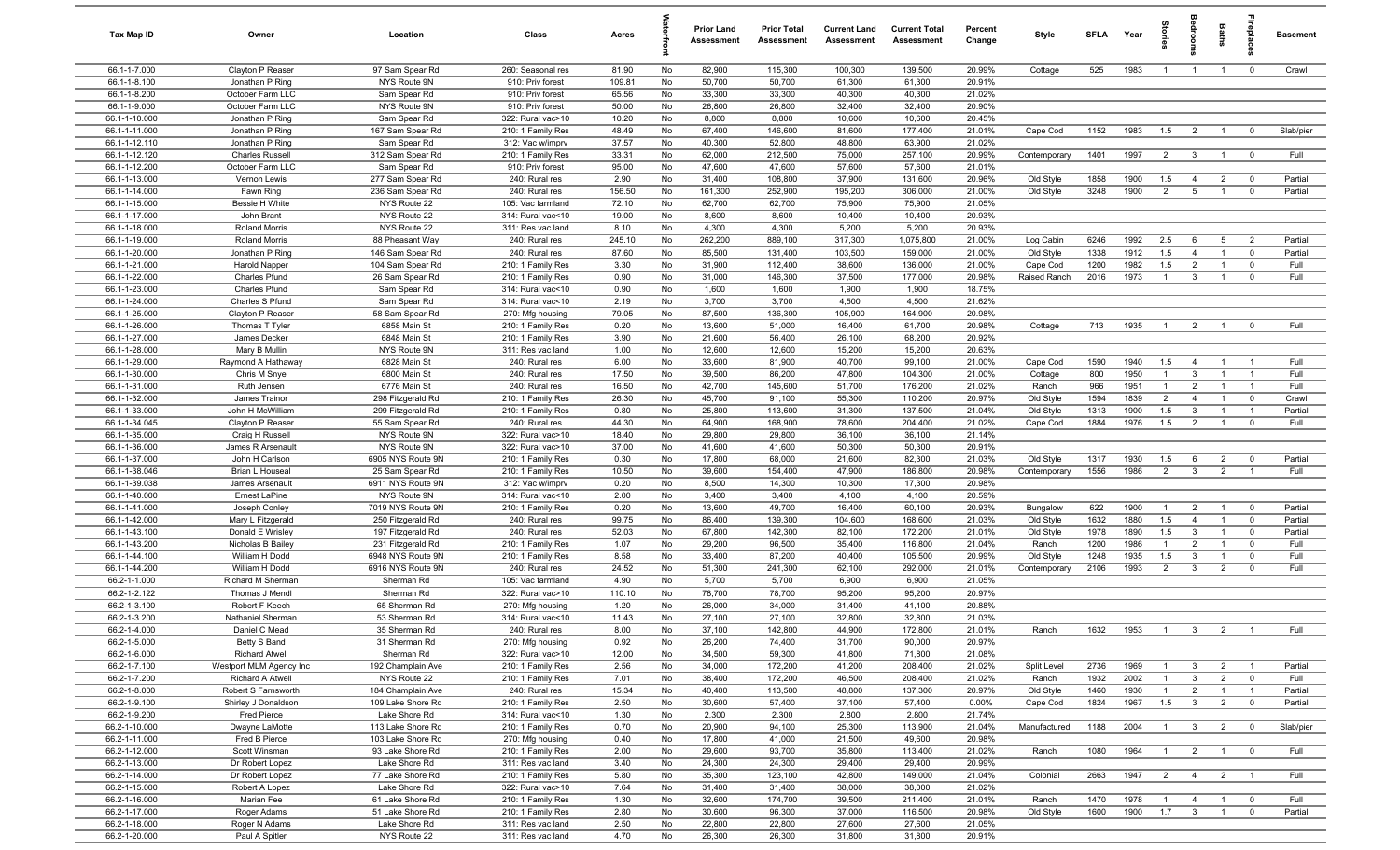| Tax Map ID                     | Owner                                    | Location                              | Class                                  | Acres          |            | <b>Prior Land</b><br>Assessment | <b>Prior Total</b><br>Assessment | <b>Current Land</b><br>Assessment | <b>Current Total</b><br>Assessment | Percent<br>Change | Style           | <b>SFLA</b>  | Year         | ğ                              | groo                    | Baths               | <b>G</b> bia              | Basement     |
|--------------------------------|------------------------------------------|---------------------------------------|----------------------------------------|----------------|------------|---------------------------------|----------------------------------|-----------------------------------|------------------------------------|-------------------|-----------------|--------------|--------------|--------------------------------|-------------------------|---------------------|---------------------------|--------------|
| 66.2-1-21.000                  | Paul A Spitler                           | 144 Champlain Ave                     | 210: 1 Family Res                      | 1.11           | No         | 29,700                          | 115,700                          | 35,900                            | 140,000                            | 21.00%            | Log Cabin       | 1844         | 1932         | $\overline{1}$                 | $\overline{2}$          | $\overline{1}$      | $\overline{1}$            | Partial      |
| 66.2-1-22.000                  | Frances W Netwall Jr                     | 183 Champlain Ave                     | 312: Vac w/imprv                       | 2.00           | No         | 19,900                          | 45,600                           | 24,100                            | 55,200                             | 21.05%            |                 |              |              |                                |                         |                     |                           |              |
| 66.2-1-23.000                  | Essex Co ARC Facilities Inc              | 50 Bessboro Ln                        | 210: 1 Family Res                      | 2.64           | No         | 31,300                          | 114,400                          | 37,800                            | 138,400                            | 20.98%            | Raised Ranch    | 1540         | 1970         | $\overline{1}$                 | $\mathbf{3}$            | $\overline{1}$      | $\overline{\mathbf{0}}$   | Full         |
| 66.2-1-25.038                  | Robert A Lopez                           | Lake Shore Rd                         | 314: Rural vac<10                      | 2.75           | No         | 4,700                           | 4,700                            | 5,700                             | 5,700                              | 21.28%            |                 |              |              |                                |                         |                     |                           |              |
| 66.2-1-26.037<br>66.2-1-27.001 | John C Rogan<br>Jensen Tree Farm Inc     | 31 Homeport Way<br>Bessboro Ln        | 210: 1 Family Res<br>311: Res vac land | 3.10<br>3.00   | No<br>No   | 32,200<br>33,900                | 123,300<br>33,900                | 39,000<br>41,000                  | 149,200<br>41,000                  | 21.01%<br>20.94%  | Log Cabin       | 1237         | 1970         | 1.5                            | $\mathbf{3}$            | $\mathbf{1}$        | $\overline{0}$            | Full         |
| 66.2-1-28.003                  | Jacqueline C Audino                      | 107 Homeport Way                      | 280: Multiple res                      | 31.51          | No         | 68,500                          | 263,200                          | 82,900                            | 318,500                            | 21.01%            | Ranch           | 2976         | 1969         | $\overline{1}$                 | $\mathbf{3}$            | $\mathbf{3}$        | $\overline{1}$            | Crawl        |
| 66.2-1-29.111                  | Jacqueline C Audino                      | NYS Route 22                          | 311: Res vac land                      | 2.97           | No         | 32,300                          | 34,600                           | 39,100                            | 41,900                             | 21.10%            |                 |              |              |                                |                         |                     |                           |              |
| 66.2-1-29.112                  | Richard J Goff Sr                        | 38 Homeport Way                       | 210: 1 Family Res                      | 5.95           | No         | 33,000                          | 135,000                          | 40,000                            | 163,400                            | 21.04%            | Ranch           | 936          | 1982         | $\overline{1}$                 | $\overline{2}$          | $\overline{1}$      | $^{\circ}$                | Full         |
| 66.2-1-29.120                  | Laurie A Jerdo                           | 4 Homeport Way                        | 210: 1 Family Res                      | 1.50           | No         | 28,300                          | 77,900                           | 34,300                            | 94,300                             | 21.05%            | Old Style       | 1077         | 1888         | 1.5                            | $\mathbf{3}$            | $\overline{1}$      | $\mathbf 0$               | Partial      |
| 66.2-1-29.300                  | Lewis D Baxter                           | Bessboro Ln                           | 322: Rural vac>10                      | 17.26          | No         | 13,400                          | 13,400                           | 16,200                            | 16,200                             | 20.90%            |                 |              |              |                                |                         |                     |                           |              |
| 66.2-1-30.111                  | Lyn R Lobdell                            | NYS Route 22                          | 311: Res vac land                      | 14.65          | No         | 29,800                          | 29,800                           | 36,100                            | 36,100                             | 21.14%            |                 |              |              |                                |                         |                     |                           |              |
| 66.2-1-30.112                  | Hunt Lake Holding Co                     | NYS Route 22                          | 322: Rural vac>10                      | 38.47          | No         | 39,900                          | 39,900                           | 48,300                            | 48,300                             | 21.05%            |                 |              |              |                                |                         |                     |                           |              |
| 66.2-1-30.114                  | Joseph Moore                             | 29 Bessboro Ln                        | 210: 1 Family Res                      | 3.54           | No         | 32,200                          | 113,400                          | 38,900                            | 137,200                            | 20.99%            | Ranch           | 1152         | 1965         | $\mathbf{1}$                   | $\overline{2}$          | $\overline{1}$      | $\overline{1}$            | Full         |
| 66.2-1-30.115                  | Robert S Ingram                          | 17 Bessboro Ln                        | 210: 1 Family Res                      | 5.80           | No         | 38,600                          | 196,600                          | 46,700                            | 237,900                            | 21.01%            | Contemporary    | 2470         | 1988         | 2.5                            | $\mathbf{3}$            | $\overline{2}$      | $\mathbf 0$               | Slab/pier    |
| 66.2-1-30.200                  | Ralph Bonavist                           | 71 Bessboro Ln                        | 210: 1 Family Res                      | 10.10          | No         | 37,700                          | 119,000                          | 45,600                            | 144,000                            | 21.01%            | Contemporary    | 1288         | 1980         | $\overline{2}$                 | $\overline{1}$          | $\overline{1}$      | $\mathbf 0$               | Slab/pier    |
| 66.2-1-31.000                  | John J Lease III                         | 89 Bessboro Ln                        | 230: 3 Family Res                      | 1.30           | No         | 32,400<br>31,900                | 172,200                          | 39,200                            | 208,400                            | 21.02%            | Other Style     | 5013         | 1960<br>1980 | $\overline{2}$<br>$\mathbf{1}$ | 6<br>$\mathbf{3}$       | 3<br>$\overline{1}$ | $\mathbf 0$<br>$^{\circ}$ | Slab/pier    |
| 66.2-1-33.000<br>66.2-1-34.111 | Reginald Mero<br>Lyn R Lobdell           | 206 Champlain Ave<br>220 NYS Route 22 | 210: 1 Family Res<br>220: 2 Family Res | 2.20<br>2.04   | No<br>No   | 35,900                          | 135,700<br>231,400               | 38,600<br>43,400                  | 164,200<br>280,000                 | 21.00%<br>21.00%  | Ranch<br>Duplex | 1440<br>2808 | 1989         | $\overline{1}$                 | $\overline{4}$          | 3                   | $\Omega$                  | Full<br>Full |
| 66.2-1-34.112                  | Donald J Markwica                        | 242 NYS Route 22                      | 210: 1 Family Res                      | 5.42           | No         | 34,600                          | 118,200                          | 41,800                            | 143,000                            | 20.98%            | Ranch           | 2052         | 1993         | $\overline{1}$                 | $\overline{4}$          | $\overline{2}$      | $\mathbf 0$               | Slab/pier    |
| 66.2-1-34.210                  | <b>Edward Kroeplin</b>                   | 255 NYS Route 22                      | 240: Rural res                         | 14.84          | No         | 34,700                          | 61,400                           | 42,000                            | 74,300                             | 21.01%            | Cottage         | 744          | 1970         | $\overline{1}$                 | $\overline{2}$          | $\overline{1}$      | $\mathbf 0$               | Crawl        |
| 66.2-1-34.220                  | Carl E Collins Jr                        | 273 NYS Route 22                      | 441: Fuel Store&Dist                   | 6.72           | No         | 33,300                          | 109,500                          | 40,300                            | 132,500                            | 21.00%            |                 |              |              |                                |                         |                     |                           |              |
| 66.2-1-35.000                  | John Brant                               | 314 NYS Route 22                      | 120: Field crops                       | 47.00          | No         | 44,100                          | 67,500                           | 53,400                            | 81,700                             | 21.04%            | Old Style       | 1038         | 1900         | 1.5                            | $\mathbf{3}$            | $\overline{1}$      | $\overline{0}$            | Crawl        |
| 66.2-1-36.000                  | Bessie H White                           | 342 NYS Route 22                      | 113: Cattle farm                       | 60.40          | No         | 60,700                          | 120,100                          | 73,400                            | 145,300                            | 20.98%            | Old Style       | 2108         | 1900         | 1.5                            | $\overline{4}$          | $\overline{1}$      | $^{\circ}$                | Partial      |
| 66.2-1-37.000                  | Thomas J Mendl                           | Sherman Rd                            | 311: Res vac land                      | 3.22           | No         | 2,400                           | 2,400                            | 2,900                             | 2,900                              | 20.83%            |                 |              |              |                                |                         |                     |                           |              |
| 66.2-1-38.000                  | Thomas J Mendl                           | Sherman Rd                            | 311: Res vac land                      | 3.22           | No         | 2,400                           | 2,400                            | 2,900                             | 2,900                              | 20.83%            |                 |              |              |                                |                         |                     |                           |              |
| 66.2-1-39.000                  | Thomas J Mendl                           | Sherman Rd                            | 311: Res vac land                      | 3.24           | No         | 2,400                           | 2,400                            | 2,900                             | 2,900                              | 20.83%            |                 |              |              |                                |                         |                     |                           |              |
| 66.2-1-40.000                  | Thomas J Mendl                           | Sherman Rd                            | 311: Res vac land                      | 3.22           | No         | 2,400                           | 2,400                            | 2,900                             | 2,900                              | 20.83%            |                 |              |              |                                |                         |                     |                           |              |
| 66.2-1-41.001                  | Jensen Tree Farm Inc                     | Bessboro Ln                           | 311: Res vac land                      | 2.92           | No         | 31,000                          | 31,000                           | 37,500                            | 37,500                             | 20.97%            |                 |              |              |                                |                         |                     |                           |              |
| 66.2-2-1.000                   | Lee Trust                                | 224 Lake Shore Rd                     | 250: Estate                            | 186.90         | No         | 163,100                         | 404,200                          | 197,400                           | 489,100                            | 21.00%            | Mansion         | 5922         | 1848         | 2.5                            | $\overline{4}$          | $\overline{4}$      | $\overline{4}$            | Partial      |
| 66.2-2-2.000<br>66.2-2-3.000   | Gordon L Sherman<br>Peter J Vaiciulis    | Lake Shore Rd<br>Lake Shore Rd        | 910: Priv forest<br>322: Rural vac>10  | 88.40<br>34.80 | No<br>No   | 40,100<br>44,000                | 40,100<br>44,000                 | 48,500<br>53,200                  | 48,500<br>53,200                   | 20.95%<br>20.91%  |                 |              |              |                                |                         |                     |                           |              |
| 66.2-2-4.000                   | Peter J Vaiciulis                        | 239 Lake Shore Rd                     | 240: Rural res                         | 12.30          | No         | 42,800                          | 235,400                          | 51,800                            | 284,800                            | 20.99%            | Contemporary    | 2609         | 1965         | $\overline{1}$                 | $\mathbf{3}$            | $\overline{2}$      | $\overline{2}$            | Partial      |
| 66.2-2-5.000                   | William A Kissam Jr                      | 231 Lake Shore Rd                     | 210: 1 Family Res                      | 2.87           | No         | 31,800                          | 117,700                          | 38,500                            | 142,400                            | 20.99%            | Old Style       | 2727         | 1854         | 2                              | $\overline{4}$          | $\overline{1}$      | $\mathbf 0$               | Partial      |
| 66.2-2-6.000                   | Loretta Carlsson                         | Lake Shore Rd                         | 312: Vac w/imprv                       | 16.20          | No         | 31,400                          | 31,400                           | 38,000                            | 38,000                             | 21.02%            |                 |              |              |                                |                         |                     |                           |              |
| 66.2-2-7.000                   | Ellen Few                                | 300 Lake Shore Rd                     | 210: 1 Family Res                      | 4.40           | No         | 34,800                          | 147,400                          | 42,200                            | 178,400                            | 21.03%            | Old Style       | 2570         | 1910         | 1.7                            | 5                       | $\overline{4}$      | $\overline{2}$            | Full         |
| 66.2-2-8.000                   | Daphne E Hallowell                       | 40 Headlands Way                      | 250: Estate                            | 16.20          | No         | 52,800                          | 398,500                          | 63,900                            | 482,200                            | 21.00%            | Colonial        | 4454         | 1939         | $\overline{2}$                 | $5\overline{5}$         | $\overline{4}$      | 6                         | Partial      |
| 66.2-2-9.110                   | Daphne E Hallowell                       | 130 Headlands Way                     | 912: Forest s480a                      | 498.00         | Yes        | 952,200                         | 977,400                          | 1,152,200                         | 1,182,700                          | 21.00%            | Cottage         | 416          | 1950         | $\overline{1}$                 | $\overline{1}$          | $\overline{1}$      | $\mathbf 0$               | Slab/pier    |
| 66.2-2-9.120                   | Richard P Hallowell III                  | 147 Headlands Way                     | 210: 1 Family Res                      | 0.66           | No         | 24,900                          | 136,100                          | 30,100                            | 164,700                            | 21.01%            | Old Style       | 3484         | 1890         | $\overline{2}$                 | $\overline{4}$          | $\overline{4}$      | $\overline{4}$            | Partial      |
| 66.2-2-10.000                  | Daphne E Hallowell                       | 197 Headlands Way                     | 240: Rural res                         | 2.10           | Yes        | 383,400                         | 464,900                          | 463,900                           | 562,500                            | 20.99%            | Old Style       | 1558         | 1890         | 1.5                            | $\overline{3}$          | $\overline{2}$      | $\overline{1}$            | Slab/pier    |
| 66.2-2-11.000                  | Daphne E Hallowell                       | 201 Headlands Way                     | 240: Rural res                         | 1.80           | Yes        | 309,100                         | 347,100                          | 374,000                           | 420,000                            | 21.00%            | Cottage         | 794          | 1950         | $\mathbf{1}$                   | $\overline{2}$          |                     | $\overline{1}$            | Slab/pier    |
| 66.2-2-12.000                  | Daphne E Hallowell                       | Lake Shore Rd                         | 311: Res vac land                      | 1.50           | No         | 2,600                           | 2,600                            | 3,100                             | 3,100                              | 19.23%            |                 |              |              |                                |                         |                     |                           |              |
| 66.2-2-13.000<br>66.2-2-14.000 | Peter B Farnsworth<br>Peter B Farnsworth | Lake Shore Rd<br>Lake Shore Rd        | 313: Watrfrnt vac<br>311: Res vac land | 0.30<br>0.50   | Yes<br>Yes | 69,000<br>161,100               | 69,000<br>161,100                | 83,500<br>194,900                 | 83,500<br>194,900                  | 21.01%<br>20.98%  |                 |              |              |                                |                         |                     |                           |              |
| 66.2-2-15.000                  | Peter B Farnsworth                       | 107 Field Way                         | 260: Seasonal res                      | 0.40           | Yes        | 137,400                         | 206,500                          | 166,300                           | 249,900                            | 21.02%            | Log Cabin       | 1651         | 1935         | 1.7                            | $\overline{4}$          | $\overline{3}$      |                           | Partial      |
| 66.2-2-16.000                  | Peter B Farnsworth                       | Lake Shore Rd                         | 311: Res vac land                      | 2.50           | No         | 4,300                           | 4,300                            | 5,200                             | 5,200                              | 20.93%            |                 |              |              |                                |                         |                     |                           |              |
| 66.2-2-17.000                  | James Paul                               | 123 Field Way                         | 210: 1 Family Res                      | 2.10           | Yes        | 424,200                         | 478,900                          | 513,300                           | 579,500                            | 21.01%            | Old Style       | 1224         | 1930  1.5  2 |                                |                         | $\overline{1}$      |                           | Slab/pier    |
| 66.2-2-18.000                  | Westpenn Properties Inc                  | 26 Cove Way                           | 316: Wr vac w/imp                      | 32.85          | Yes        | 499,400                         | 650,200                          | 604,200                           | 786,700                            | 20.99%            |                 |              |              |                                |                         |                     |                           |              |
| 66.2-2-19.000                  | Thomas L Hoy                             | 95 Furnace Point Ln                   | 260: Seasonal res                      | 4.30           | Yes        | 428,600                         | 555,200                          | 518,600                           | 671,800                            | 21.00%            | Old Style       | 2660         | 1845         | $\overline{2}$                 | $\overline{\mathbf{3}}$ | $\overline{2}$      | $\overline{2}$            | Partial      |
| 66.2-2-20.002                  | <b>Waldemar Kasriels</b>                 | 96 Furnace Point Ln                   | 581: Chd/adt camp                      | 6.20           | Yes        | 263,600                         | 614,600                          | 319,000                           | 743,700                            | 21.01%            |                 |              |              |                                |                         |                     |                           |              |
| 66.2-2-21.001                  | Northwest Bay Nbhd Assoc Inc             | Lake Shore Rd                         | 311: Res vac land                      | 3.50           | No         | 6,000                           | 6,000                            | 7,300                             | 7,300                              | 21.67%            |                 |              |              |                                |                         |                     |                           |              |
| 66.2-2-22.111                  | James H Starbuck                         | 59 Furnace Point Ln                   | 240: Rural res                         | 53.40          | Yes        | 355,000                         | 355,888                          | 429,500                           | 430,600                            | 20.99%            | Old Style       | 1641         | 1925         | $\overline{2}$                 | $\overline{\mathbf{2}}$ | $\overline{1}$      | $\overline{0}$            | Partial      |
| 66.2-2-22.112                  | Thomas R Trienens                        | Furnace Point Ln                      | 311: Res vac land                      | 3.00           | No         | 143,800                         | 143,800                          | 174,000                           | 174,000                            | 21.00%            |                 |              |              |                                |                         |                     |                           |              |
| 66.2-2-22.121                  | <b>Bruce M Grosse</b>                    | Lake Shore Rd                         | 313: Watrfrnt vac                      | 3.00           | Yes        | 300,000                         | 300,000                          | 363,000                           | 363,000                            | 21.00%            |                 |              |              |                                |                         |                     |                           |              |
| 66.2-2-22.122<br>66.2-2-22.123 | Maurizio Ciocca<br>James Starbuck        | Lake Shore Rd<br>Lake Shore Rd        | 313: Watrfrnt vac                      | 4.30<br>0.90   | Yes<br>Yes | 325,000<br>25,000               | 325,000<br>25,000                | 393,200<br>30,200                 | 393,200<br>30,200                  | 20.98%<br>20.80%  |                 |              |              |                                |                         |                     |                           |              |
| 66.2-2-22.131                  | George G Lever                           | Lake Shore Rd                         | 313: Watrfrnt vac<br>313: Watrfrnt vac | 2.70           | Yes        | 201,300                         | 201,300                          | 243,600                           | 243,600                            | 21.01%            |                 |              |              |                                |                         |                     |                           |              |
| 66.2-2-22.132                  | Keith E Giles                            | 86 Furnace Point Ln                   | 210: 1 Family Res                      | 3.40           | No         | 287,500                         | 287,500                          | 347,900                           | 347,900                            | 21.01%            | Contemporary    | 4250         | 2005         | 1.5                            | 5                       | $\mathbf{3}$        | $\overline{1}$            | Full         |
| 66.2-2-22.200                  | Wendy C Abdel-Meguid                     | 89 Furnace Point Ln                   | 240: Rural res                         | 14.55          | No         | 93,900                          | 537,600                          | 113,600                           | 650,500                            | 21.00%            | Mansion         | 3689         | 1837         | $\overline{2}$                 | $5\overline{)}$         | $\overline{4}$      | $\overline{4}$            | Partial      |
| 66.2-2-23.000                  | <b>Walker Trust</b>                      | 66 Lake Shore Rd                      | 210: 1 Family Res                      | 1.00           | No         | 29,100                          | 107,800                          | 35,200                            | 130,400                            | 20.96%            | Ranch           | 1260         | 1972         | $\overline{1}$                 | $\overline{2}$          | $\overline{1}$      | $\overline{0}$            | Full         |
| 66.2-2-24.110                  | Thomas A Brankman                        | 162 Lake Shore Rd                     | 210: 1 Family Res                      | 15.90          | No         | 37,800                          | 69,800                           | 45,800                            | 84,500                             | 21.06%            | Cottage         | 843          | 1965         | 1.5                            | $\overline{2}$          | $\mathbf{1}$        | $\mathbf 0$               | Crawl        |
| 66.2-2-24.120                  | Philip U Alkon                           | Lake Shore Rd                         | 311: Res vac land                      | 2.86           | No         | 25,000                          | 25,000                           | 30,200                            | 30,200                             | 20.80%            |                 |              |              |                                |                         |                     |                           |              |
| 66.2-2-24.200                  | Robert F McGee Jr                        | 116 Lake Shore Rd                     | 270: Mfg housing                       | 1.00           | No         | 19,700                          | 89,000                           | 23,800                            | 107,700                            | 21.01%            |                 |              |              |                                |                         |                     |                           |              |
| 66.2-2-25.000                  | Alan Borden                              | 124 Lake Shore Rd                     | 270: Mfg housing                       | 0.20           | No         | 9,100                           | 26,700                           | 11,100                            | 16,500                             | $-38.20%$         |                 |              |              |                                |                         |                     |                           |              |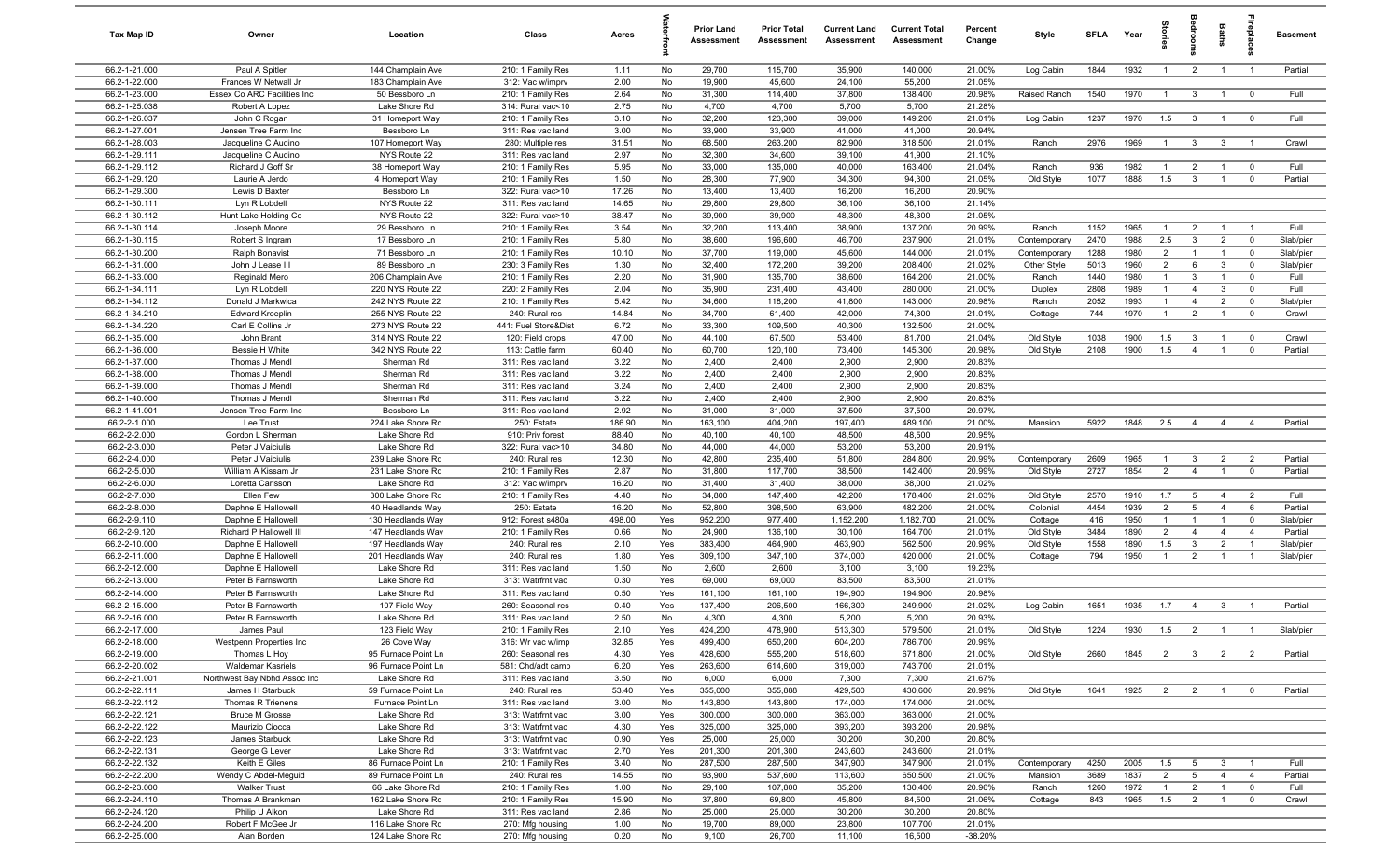| <b>Tax Map ID</b>              | Owner                                          | Location                                       | Class                                  | Acres         |           | <b>Prior Land</b><br>Assessment | <b>Prior Total</b><br>Assessment | <b>Current Land</b><br>Assessment | <b>Current Total</b><br>Assessment | Percent<br>Change | Style                     | <b>SFLA</b>  | Year         | Stories               | ledroo                         | Baths                            |                                                    | <b>Basement</b> |
|--------------------------------|------------------------------------------------|------------------------------------------------|----------------------------------------|---------------|-----------|---------------------------------|----------------------------------|-----------------------------------|------------------------------------|-------------------|---------------------------|--------------|--------------|-----------------------|--------------------------------|----------------------------------|----------------------------------------------------|-----------------|
| 66.2-2-26.000                  | Roger T Schreiber                              | 142 Lake Shore Rd                              | 210: 1 Family Res                      | 1.50          | No        | 29,500                          | 103,800                          | 35,700                            | 125,600                            | 21.00%            | Colonial                  | 1248         | 1974         | $\overline{2}$        | $\overline{3}$                 | $\overline{1}$                   | $\overline{0}$                                     |                 |
| 66.2-2-27.000                  | <b>Mary Yonkers</b>                            | 66 Cove Way                                    | 210: 1 Family Res                      | 0.70          | No        | 23,600                          | 86,000                           | 28,600                            | 104,100                            | 21.05%            | Old Style                 | 1425         | 1930         | $\overline{2}$        | $\mathbf{1}$                   | $\overline{2}$                   | $\overline{1}$                                     | Crawl           |
| 66.2-2-28.000                  | Suzanne O Heintz                               | 74 Cove Way                                    | 260: Seasonal res                      | 1.80          | No        | 29,800                          | 100,500                          | 36,100                            | 121,600                            | 21.00%            | Old Style                 | 1869         | 1930         | $\overline{2}$        | $\overline{1}$                 | $\overline{1}$                   | $\overline{1}$                                     | Slab/pier       |
| 66.2-2-29.000                  | James W Paul Jr                                | 222 Lake Shore Rd                              | 240: Rural res                         | 6.90          | No        | 47,100                          | 365,400                          | 57,000                            | 442,100                            | 20.99%            | Contemporary              | 2896         | 1996         | $\overline{1}$        | $\mathbf{3}$                   | 3                                | $\mathbf 0$                                        | Crawl           |
| 66.2-2-30.000                  | John Cullen                                    | 59 Cove Way                                    | 260: Seasonal res                      | 0.83          | No        | 25,100                          | 87,500                           | 30,400                            | 105,900                            | 21.03%            | Old Style                 | 1566         | 1929         | $\overline{2}$        | $\overline{4}$                 | $\overline{1}$                   | $\overline{1}$                                     | Slab/pier       |
| 66.2-2-31.000<br>66.2-2-32.000 | Michael M Farnsworth                           | 182 Lake Shore Rd                              | 210: 1 Family Res                      | 2.70          | No<br>Yes | 31,900<br>258,200               | 126,100<br>353,000               | 38,600<br>312,400                 | 152,600<br>427,100                 | 21.02%<br>20.99%  | Cape Cod                  | 1560<br>1469 | 1978<br>1977 | 1.5<br>1.7            | $\overline{2}$<br>$\mathbf{3}$ | $\overline{2}$<br>$\overline{1}$ | $\mathbf 0$<br>$\overline{1}$                      | Full<br>Crawl   |
| 66.2-2-33.000                  | Naomi Rose<br>John P Gorham                    | 20 Evergreen Way<br>53 Cove Way                | 210: 1 Family Res<br>220: 2 Family Res | 1.10<br>1.60  | No        | 37,100                          | 170,900                          | 44,900                            | 206,800                            | 21.01%            | Contemporary<br>Old Style | 1240         | 1929         | 1.7                   | $\overline{4}$                 | $\overline{2}$                   | $\overline{1}$                                     | Slab/pier       |
| 66.2-2-34.000                  | Arthur W Herbert Jr                            | 51 Cove Way                                    | 312: Vac w/imprv                       | 0.60          | No        | 11,300                          | 24,500                           | 13,600                            | 29,600                             | 20.82%            |                           |              |              |                       |                                |                                  |                                                    |                 |
| 66.2-2-35.000                  | Mary Yonkers                                   | Cove Way                                       | 313: Watrfrnt vac                      | 2.90          | Yes       | 239,300                         | 239,300                          | 289,600                           | 289,600                            | 21.02%            |                           |              |              |                       |                                |                                  |                                                    |                 |
| 66.2-2-36.000                  | Arthur W Herbert Jr                            | 60 Cove Way                                    | 210: 1 Family Res                      | 0.60          | No        | 22,300                          | 94,900                           | 27,000                            | 114,800                            | 20.97%            | Old Style                 | 1650         | 1935         | 2                     | $\overline{4}$                 | $\overline{2}$                   | $\overline{1}$                                     | Crawl           |
| 66.2-2-37.000                  | Linda W Rockefeller                            | 28 Evergreen Way                               | 210: 1 Family Res                      | 2.25          | Yes       | 345,500                         | 632,500                          | 418,000                           | 765,300                            | 21.00%            | Contemporary              | 2435         | 2000         | 1.7                   | $\mathbf{3}$                   | 2                                | $\overline{1}$                                     | Full            |
| 66.2-2-38.000                  | <b>Bruce Rolleston</b>                         | 7 Evergreen Way                                | 260: Seasonal res                      | 1.20          | No        | 28,700                          | 84,000                           | 34,700                            | 101,600                            | 20.95%            | Colonial                  | 1570         | 1928         | $\overline{2}$        | $\mathbf{3}$                   | $\overline{1}$                   | $\overline{1}$                                     | Slab/pier       |
| 66.2-2-39.000                  | Peter A Duncan                                 | 98 Cove Way                                    | 210: 1 Family Res                      | 1.40          | Yes       | 339,300                         | 617,000                          | 410,600                           | 746,600                            | 21.00%            | Contemporary              | 2438         | 2000         | 1.7                   | $\overline{4}$                 | $\overline{2}$                   | $\overline{1}$                                     | Full            |
| 66.2-2-40.100                  | Matthew J Hinge                                | 39 Cove Way                                    | 322: Rural vac>10                      | 6.37          | No        | 26,000                          | 27,500                           | 31,500                            | 33,300                             | 21.09%            |                           |              |              |                       |                                |                                  |                                                    |                 |
| 66.2-3-1.000                   | Bessboro Builders Inc                          | 252 NYS Route 22                               | 449: Warehouse                         | 7.42          | No        |                                 |                                  | 45,800                            | 235,600                            |                   |                           |              |              |                       |                                |                                  |                                                    |                 |
| 66.2-3-2.000                   | Westport Dev Park Inc                          | 15 Commercial Park Ln                          | 330: Vacant comm                       | 5.50          | No        |                                 |                                  | 19,700                            | 19,700                             |                   |                           |              |              |                       |                                |                                  |                                                    |                 |
| 66.2-3-5.000<br>66.2-3-6.000   | Westport Dev Park Inc<br>Westport Dev Park Inc | 66 Commercial Park Ln<br>62 Commercial Park Ln | 330: Vacant comm<br>330: Vacant comm   | 5.18<br>6.83  | No<br>No  |                                 |                                  | 19,000<br>21,800                  | 19,000<br>21,800                   |                   |                           |              |              |                       |                                |                                  |                                                    |                 |
| 66.2-3-7.000                   | Westport Dev Park Inc                          | 56 Commercial Park Ln                          | 330: Vacant comm                       | 4.58          | No        |                                 |                                  | 18,400                            | 18,400                             |                   |                           |              |              |                       |                                |                                  |                                                    |                 |
| 66.2-3-8.000                   | Westport Dev Park Inc                          | NYS Route 22                                   | 330: Vacant comm                       | 1.73          | No        |                                 |                                  | 2,800                             | 2,800                              |                   |                           |              |              |                       |                                |                                  |                                                    |                 |
| 66.3-1-1.000                   | Lawrence D Carroll                             | Ledge Hill Rd                                  | 322: Rural vac>10                      | 57.95         | No        | 47,600                          | 47,600                           | 57,600                            | 57,600                             | 21.01%            |                           |              |              |                       |                                |                                  |                                                    |                 |
| 66.3-1-2.111                   | Dana V Allen                                   | 896 Ledge Hill Rd                              | 240: Rural res                         | 20.77         | No        | 42,300                          | 100,900                          | 51,200                            | 122,100                            | 21.01%            | Old Style                 | 1737         | 1850         | 1.7                   | $\overline{\mathbf{3}}$        | $\overline{1}$                   | $\mathbf 0$                                        | Partial         |
| 66.3-1-2.112                   | William J LaHendro                             | Ledge Hill Rd                                  | 311: Res vac land                      | 0.83          | No        | 5,200                           | 5,200                            | 6,300                             | 6,300                              | 21.15%            |                           |              |              |                       |                                |                                  |                                                    |                 |
| 66.3-1-2.120                   | Glenda McGee                                   | Ledge Hill Rd                                  | 322: Rural vac>10                      | 95.00         | No        | 77,400                          | 77,400                           | 93,700                            | 93,700                             | 21.06%            |                           |              |              |                       |                                |                                  |                                                    |                 |
| 66.3-1-2.200                   | <b>Charles Ruger</b>                           | 883 Ledge Hill Rd                              | 270: Mfg housing                       | 0.51          | No        | 19,100                          | 45,400                           | 23,100                            | 54,900                             | 20.93%            |                           |              |              |                       |                                |                                  |                                                    |                 |
| 66.3-1-3.000                   | Lyme Adk Timberlands I LLC                     | Ledge Hill Rd                                  | 910: Priv forest                       | 66.80         | No        | 30,400                          | 30,400                           | 36,800                            | 36,800                             | 21.05%            |                           |              |              |                       |                                |                                  |                                                    |                 |
| 66.3-1-4.100                   | <b>Mark Rivers</b>                             | 979 Ledge Hill Rd                              | 270: Mfg housing                       | 2.18          | No        | 28,700                          | 68,400                           | 34,800                            | 82,800                             | 21.05%            |                           |              |              |                       |                                |                                  |                                                    |                 |
| 66.3-1-4.200                   | <b>Mark Rivers</b>                             | Ledge Hill Rd                                  | 311: Res vac land                      | 1.64          | No        | 21,200                          | 21,200                           | 25,700                            | 25,700                             | 21.23%            |                           |              |              |                       |                                |                                  |                                                    |                 |
| 66.3-1-5.000                   | Leo LaRose                                     | Ledge Hill Rd                                  | 322: Rural vac>10                      | 23.45         | No        | 18,300                          | 18,300                           | 22,100                            | 22,100                             | 20.77%            |                           |              |              |                       |                                |                                  |                                                    |                 |
| 66.3-1-6.000<br>66.3-1-7.000   | James Herrmann                                 | Ledge Hill Rd                                  | 910: Priv forest                       | 17.00<br>2.98 | No        | 11,900<br>29,200                | 11,900<br>60,200                 | 14,400<br>35,300                  | 14,400<br>72,800                   | 21.01%<br>20.93%  | Old Style                 | 1011         | 1920         | 1.5                   |                                | $\overline{1}$                   | $\overline{0}$                                     | Full            |
| 66.3-1-8.111                   | Cheri L Reynolds<br>DiPanker Basu              | 1009 Ledge Hill Rd<br>1029 Ledge Hill Rd       | 210: 1 Family Res<br>240: Rural res    | 68.11         | No<br>No  | 72,700                          | 585,900                          | 87,900                            | 708,900                            | 20.99%            |                           |              |              |                       | $\overline{\mathbf{3}}$        |                                  |                                                    |                 |
| 66.3-1-8.112                   | Chris R DeGroff                                | 1023 Ledge Hill Rd                             | 240: Rural res                         | 30.22         | No        | 48,800                          | 134,400                          | 59,000                            | 162,600                            | 20.98%            | Contemporary              | 1120         | 1995         | $\overline{1}$        | $\mathbf{3}$                   | $\overline{2}$                   | $\mathbf 0$                                        | Full            |
| 66.3-1-8.120                   | Shirley N Blum                                 | Ledge Hill Rd                                  | 311: Res vac land                      | 38.03         | No        | 23,200                          | 23,200                           | 28,100                            | 28,100                             | 21.12%            |                           |              |              |                       |                                |                                  |                                                    |                 |
| 66.3-1-8.200                   | <b>Bruce Dunning</b>                           | 1037 Ledge Hill Rd                             | 210: 1 Family Res                      | 5.60          | No        | 38,200                          | 195,300                          | 46,200                            | 236,300                            | 20.99%            | Contemporary              | 2714         | 1984         | $\overline{2}$        | $\overline{4}$                 | $\mathbf{3}$                     | $\overline{0}$                                     | Crawl           |
| 66.3-1-9.111                   | Leo Merrill                                    | 43 Overlook Way                                | 260: Seasonal res                      | 25.29         | No        | 41,000                          | 55,800                           | 49,600                            | 67,500                             | 20.97%            | Ranch                     | 784          | 1960         | $\overline{1}$        | $\overline{2}$                 | $\mathbf 0$                      | $\mathbf 0$                                        | Slab/pier       |
| 66.3-1-9.112                   | Robert Tanneberger                             | Ledge Hill Rd                                  | 311: Res vac land                      | 10.01         | No        | 19,900                          | 19,900                           | 24,100                            | 24,100                             | 21.11%            |                           |              |              |                       |                                |                                  |                                                    |                 |
| 66.3-1-9.113                   | Christopher P Whalen                           | 1109 Ledge Hill Rd                             | 240: Rural res                         | 25.00         | No        | 45,100                          | 184,300                          | 54,600                            | 223,000                            | 21.00%            | Contemporary              | 1672         | 2003         | 1.7                   | $\overline{3}$                 | $\overline{2}$                   | $\overline{1}$                                     | Full            |
| 66.3-1-9.120                   | <b>William Daniels</b>                         | 38 Overlook Way                                | 210: 1 Family Res                      | 8.50          | No        | 39,500                          | 288,500                          | 47,800                            | 169,400                            | $-41.28%$         |                           |              |              |                       |                                |                                  |                                                    |                 |
| 66.3-1-9.130                   | Andrew Williams                                | Ledge Hill Rd                                  | 311: Res vac land                      | 0.10          | No        | 4,200                           | 4,200                            | 5,100                             | 5,100                              | 21.43%            |                           |              |              |                       |                                |                                  |                                                    |                 |
| 66.3-1-9.200                   | Lawrence D Carroll                             | 22 Overlook Way                                | 210: 1 Family Res                      | 11.10         | No        | 44,900                          | 302,700                          | 54,400                            | 366,300                            | 21.01%            | Contemporary              | 3838         | 1984         | 1.7                   | 5                              | $\mathbf{3}$                     | $\overline{1}$                                     | Partial         |
| 66.3-1-10.000                  | Robert C Smith                                 | 1110 Ledge Hill Rd                             | 210: 1 Family Res                      | 1.10          | No        | 26,800                          | 55,500                           | 32,500                            | 67,200                             | 21.08%            | Old Style                 | 922          | 1900         | 1.5                   | $\mathbf{3}$                   | $\overline{1}$                   | $\overline{0}$                                     | Partial         |
| 66.3-1-11.000<br>66.3-1-12.000 | Robert C Smith<br><b>Andrew Williams</b>       | Ledge Hill Rd<br>1163 Ledge Hill Rd            | 311: Res vac land<br>312: Vac w/imprv  | 1.00<br>1.25  | No<br>No  | 2,000<br>14,600                 | 2,000<br>28,300                  | 2,400<br>17,600                   | 2,400<br>34,200                    | 20.00%<br>20.85%  |                           |              |              |                       |                                |                                  |                                                    |                 |
| 66.3-1-13.000                  | Peter Vanderhoof                               | 1167 Ledge Hill Rd                             | 210: 1 Family Res                      | 0.40          | No        | 18,500                          | 57,700                           | 22,400                            | 69,800                             | 20.97%            | Cottage                   | 880          | 1950         | $\overline{1}$        | $\mathbf{3}$                   | $\overline{1}$                   | $\mathbf 0$                                        | Crawl           |
| 66.3-1-14.000                  | Craig Russell                                  | 1179 Ledge Hill Rd                             | 240: Rural res                         | 62.00         | No        | 87,400                          | 328,000                          | 105,800                           | 396,900                            | 21.01%            | Contemporary              | 2216         | 1990         | $\overline{2}$        | $\mathbf{A}$                   |                                  | $\Omega$                                           | Full            |
| 66.3-1-15.043                  | John R Cole                                    | Ledge Hill Rd                                  | 910: Priv forest                       | 83.40         | No        | 58,400                          | 58,400                           | 70,700                            | 70,700                             | 21.06%            |                           |              |              |                       |                                |                                  |                                                    |                 |
| 66.3-1-16.044                  | Thomas H McKinley                              | 934 Ledge Hill Rd                              | 210: 1 Family Res                      | 17.00         | No        | 44,400                          | 201,900                          | 53,700                            | 244,300                            | 21.00%            | Contemporary              | 2491         | 1991         |                       | $2 \t 4$                       | 2                                | $\overline{0}$                                     | Partial         |
| 66.3-1-17.100                  | Rebecca S White                                | Ledge Hill Rd                                  | 910: Priv forest                       | 14.50         | No        | 10,200                          | 10,200                           | 12,300                            | 12,300                             | 20.59%            |                           |              |              |                       |                                |                                  |                                                    |                 |
| 66.3-1-17.200                  | David Golembeck                                | Ledge Hill Rd                                  | 311: Res vac land                      | 0.20          | No        | 6,700                           | 6,700                            | 8,100                             | 8,100                              | 20.90%            |                           |              |              |                       |                                |                                  |                                                    |                 |
| 66.3-1-17.300                  | David Decker                                   | 1247 Ledge Hill Rd                             | 270: Mfg housing                       | 1.30          | No        | 28,300                          | 32,200                           | 34,300                            | 39,000                             | 21.12%            |                           |              |              |                       |                                |                                  |                                                    |                 |
| 66.3-1-18.000                  | Edward E Smith                                 | 1223 Ledge Hill Rd                             | 210: 1 Family Res                      | 2.20          | No        | 29,200                          | 76,900                           | 35,300                            | 93,000                             | 20.94%            | Old Style                 | 1008         | 1900         | 1.5                   | $\overline{\mathbf{3}}$        | $\overline{1}$                   | $\overline{0}$                                     | Full            |
| 66.3-1-19.000                  | David Golembeck                                | 1263 Ledge Hill Rd                             | 210: 1 Family Res                      | 0.60          | No        | 21,100                          | 67,500                           | 25,600                            | 81,700                             | 21.04%            | Old Style                 | 1606         | 1850         | 1.7                   | $\mathbf{3}$                   | $\overline{1}$                   | $\mathbf 0$                                        | Partial         |
| 66.3-1-20.000                  | Roy A Gibbs                                    | Ledge Hill Rd                                  | 311: Res vac land                      | 2.80          | No        | 4,700                           | 4,700                            | 5,700                             | 5,700                              | 21.28%            |                           |              |              |                       |                                |                                  |                                                    |                 |
| 66.3-1-21.000<br>66.3-1-22.000 | Roy A Gibbs                                    | 1258 Ledge Hill Rd                             | 210: 1 Family Res                      | 1.40<br>8.50  | No<br>No  | 28,500<br>34,900                | 84,100<br>53,800                 | 34,500<br>42,200                  | 101,800<br>65,100                  | 21.05%<br>21.00%  | Cape Cod                  | 1035         | 1960<br>1920 | 1.5<br>$\overline{2}$ | $\mathbf{3}$                   | $\overline{1}$<br>$\overline{1}$ | $\overline{\mathbf{0}}$<br>$\overline{\mathbf{0}}$ | Crawl<br>Full   |
| 66.3-1-23.000                  | David Decker<br>Ray A Decker                   | 1248 Ledge Hill Rd<br>1242 Ledge Hill Rd       | 210: 1 Family Res<br>210: 1 Family Res | 0.60          | No        | 20,800                          | 59,600                           | 25,200                            | 72,100                             | 20.97%            | Old Style<br>Old Style    | 1200<br>840  | 1947         | $\overline{1}$        | $\overline{1}$                 | $\overline{1}$                   | $\mathbf 0$                                        | Partial         |
| 66.3-1-24.000                  | Madeline Lew                                   | 1158 Ledge Hill Rd                             | 210: 1 Family Res                      | 1.70          | No        | 27,800                          | 74,100                           | 33,700                            | 89,700                             | 21.05%            | Bungalow                  | 594          | 1925         | 1.5                   | $\overline{2}$                 | $\overline{1}$                   | $\overline{0}$                                     | Crawl           |
| 66.3-1-25.100                  | Jensen Tree Farm Inc                           | Ledge Hill Rd                                  | 322: Rural vac>10                      | 25.84         | No        | 31,200                          | 31,200                           | 37,800                            | 37,800                             | 21.15%            |                           |              |              |                       |                                |                                  |                                                    |                 |
| 66.3-1-25.200                  | Jonathan R Magoon                              | 1166 Ledge Hill Rd                             | 240: Rural res                         | 21.92         | No        | 45,100                          | 184,300                          | 54,600                            | 223,000                            | 21.00%            |                           |              |              |                       |                                |                                  |                                                    |                 |
| 66.3-1-25.300                  | John F Pillsbury                               | Ledge Hill Rd                                  | 322: Rural vac>10                      | 69.76         | No        | 44,900                          | 44,900                           | 54,300                            | 54,300                             | 20.94%            |                           |              |              |                       |                                |                                  |                                                    |                 |
| 66.3-1-25.400                  | John F Pillsbury                               | Ledge Hill Rd                                  | 322: Rural vac>10                      | 21.74         | No        | 30,900                          | 30,900                           | 37,400                            | 37,400                             | 21.04%            |                           |              |              |                       |                                |                                  |                                                    |                 |
| 66.3-1-26.000                  | Roger Hagerty                                  | Mountain Spring Rd                             | 322: Rural vac>10                      | 12.00         | No        | 27,800                          | 27,800                           | 33,600                            | 33,600                             | 20.86%            |                           |              |              |                       |                                |                                  |                                                    |                 |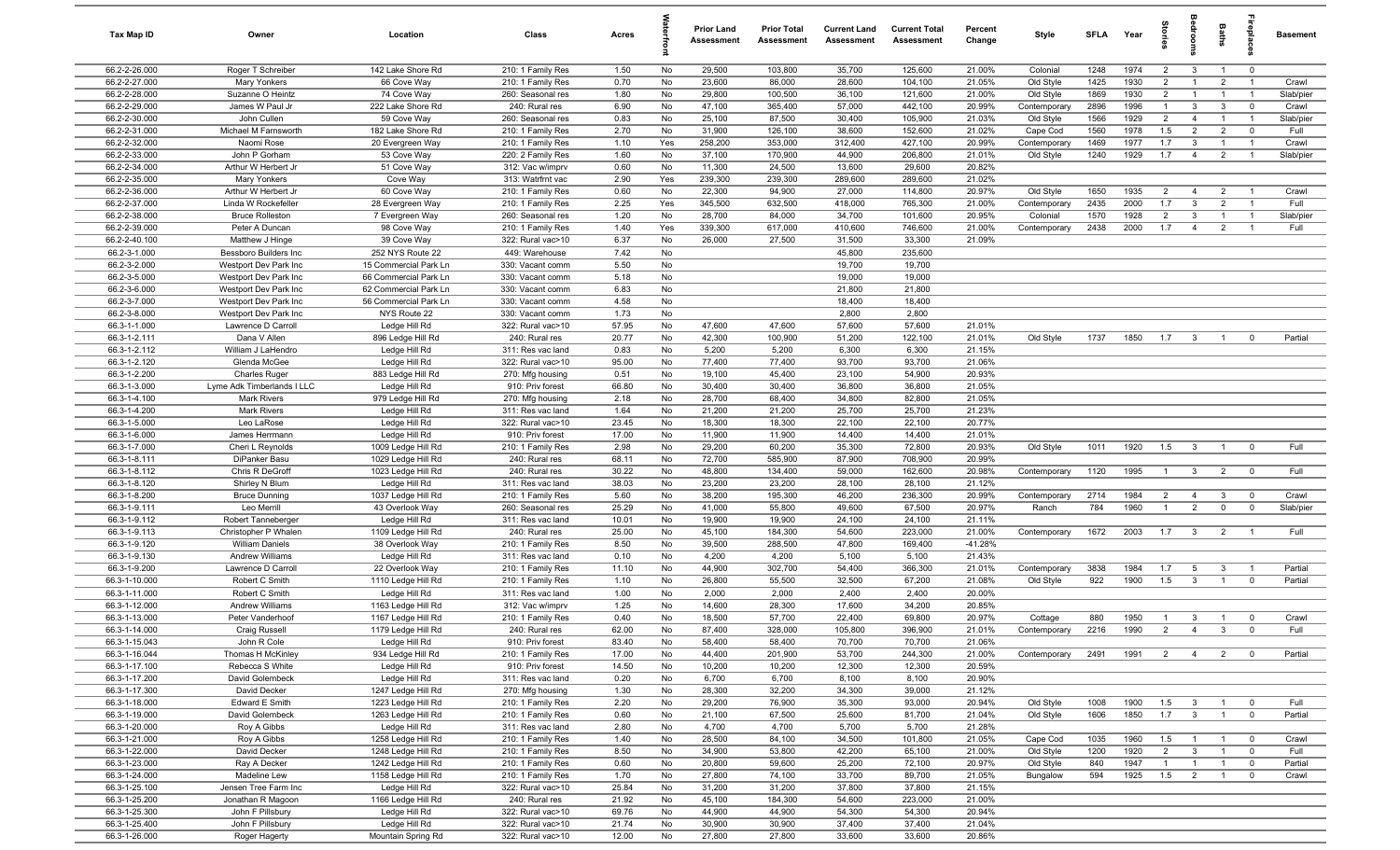| Tax Map ID                       | Owner                                        | Location                               | Class                                  | Acres           |          | <b>Prior Land</b><br>Assessment | <b>Prior Total</b><br>Assessment | <b>Current Land</b><br>Assessment | <b>Current Total</b><br>Assessment | Percent<br>Change  | Style                  | <b>SFI A</b> | Year         | tories                | ăroo                            | Baths                            | repla                      | <b>Basement</b>    |
|----------------------------------|----------------------------------------------|----------------------------------------|----------------------------------------|-----------------|----------|---------------------------------|----------------------------------|-----------------------------------|------------------------------------|--------------------|------------------------|--------------|--------------|-----------------------|---------------------------------|----------------------------------|----------------------------|--------------------|
| 66.3-1-27.000                    | Charles J Turek Jr                           | 1511 Mountain Spring Rd                | 210: 1 Family Res                      | 1.80            | No       | 32,100                          | 150,100                          | 38,800                            | 181,600                            | 20.99%             | Ranch                  | 1820         | 1970         | $\overline{1}$        | $\mathbf{3}$                    | $\overline{1}$                   | $\overline{1}$             | Full               |
| 66.3-1-28.000                    | <b>Timothy Sherman</b>                       | 1499 Mountain Spring Rd                | 240: Rural res                         | 23.20           | No       | 34,400                          | 147,000                          | 41,700                            | 177,900                            | 21.02%             | Contemporary           | 1512         | 2003         | 2                     | $\mathbf{3}$                    | $\overline{1}$                   | $\overline{0}$             | Full               |
| 66.3-1-29.000                    | James Herrmann                               | Ledge Hill Rd                          | 322: Rural vac>10                      | 155.80          | No       | 74,500                          | 74,500                           | 90,100                            | 90,100                             | 20.94%             |                        |              |              |                       |                                 |                                  |                            |                    |
| 66.3-1-30.110<br>66.3-1-30.120   | James M Herrmann<br>Mark Smith               | Ledge Hill Rd<br>Ledge Hill Rd         | 322: Rural vac>10<br>311: Res vac land | 33.71<br>9.00   | No<br>No | 22,600<br>2,600                 | 22,600<br>2,600                  | 27,300<br>3,100                   | 27,300<br>3,100                    | 20.80%<br>19.23%   |                        |              |              |                       |                                 |                                  |                            |                    |
| 66.3-1-30.231                    | Carl Resek                                   | 1072 Ledge Hill Rd                     | 210: 1 Family Res                      | 14.21           | No       | 38,000                          | 103,800                          | 46,000                            | 125,600                            | 21.00%             | Old Style              | 1146         | 1900         | 1.5                   |                                 | $\mathbf{1}$                     | $\mathbf 0$                | Partial            |
| 66.3-1-31.000                    | James Herrmann                               | 1014 Ledge Hill Rd                     | 210: 1 Family Res                      | 75.30           | No       | 82,900                          | 173,700                          | 100,300                           | 210,200                            | 21.01%             | Colonial               | 1713         | 1920         | $\overline{2}$        | $\overline{4}$                  | $\overline{2}$                   |                            | Full               |
| 66.3-1-32.000                    | Lyme Adk Timberlands I LLC                   | Ledge Hill Rd                          | 912: Forest s480a                      | 278.90          | No       | 128,000                         | 138,800                          | 154,800                           | 167,900                            | 20.97%             |                        |              |              |                       |                                 |                                  |                            |                    |
| 66.3-1-36.000                    | William LaHendro                             | 884 Ledge Hill Rd                      | 210: 1 Family Res                      | 2.00            | No       | 29,200                          | 81,100                           | 35,300                            | 98,100                             | 20.96%             | Ranch                  | 1248         | 1977         | $\overline{1}$        | $\overline{3}$                  | $\overline{1}$                   | $\overline{\mathbf{0}}$    | Crawl              |
| 66.3-1-37.000                    | Louise Cottrell-Cawley                       | 868 Ledge Hill Rd                      | 210: 1 Family Res                      | 1.30            | No       | 28,200                          | 78,500                           | 34,100                            | 60,000                             | $-23.57%$          | Cottage                | 864          | 1970         | 1.5                   | $\overline{2}$                  | $\overline{1}$                   | $\mathbf 0$                | Slab/pier          |
| 66.3-1-38.100                    | James J Connally                             | 876 Ledge Hill Rd                      | 314: Rural vac<10                      | 10.37           | No       | 8,300                           | 8,300                            | 10,000                            | 10,000                             | 20.48%             |                        |              |              |                       |                                 |                                  |                            |                    |
| 66.3-1-38.200                    | James J Connally                             | 852 Ledge Hill Rd                      | 311: Res vac land                      | 8.10            | No       | 25,200                          | 25,200                           | 30,500                            | 30,500                             | 21.03%             |                        |              |              |                       |                                 |                                  |                            |                    |
| 66.3-1-39.002                    | Barry E Lawrence                             | 828 Ledge Hill Rd                      | 210: 1 Family Res                      | 8.00            | No       | 36,700                          | 124,200                          | 44,400                            | 150,300                            | 21.01%             | Ranch                  | 1288         | 1974         | $\overline{1}$        | $\mathbf{3}$                    | $\overline{1}$                   | $\mathbf 0$                | Full               |
| 66.3-1-40.000                    | Carol A Welch                                | Ledge Hill Rd                          | 910: Priv forest                       | 9.90            | No       | 6,900                           | 6,900                            | 8,300                             | 8,300                              | 20.29%             |                        |              |              |                       |                                 |                                  |                            |                    |
| 66.3-2-1.000                     | Daniel VanOlpen                              | 33 Dome Way                            | 240: Rural res                         | 16.20           | No       | 49,800                          | 276,300                          | 60,200                            | 334,300                            | 20.99%             | Other Style            | 2726         | 1981         | 1.5                   | $\overline{2}$                  | $\overline{1}$                   | $\overline{1}$             | Crawl              |
| 66.4-1-1.009<br>66.4-1-2.000     | Westport Golf Investors LLC<br>Daniel Linder | 49 Country Club Way<br>Stevenson Rd    | 552: Golf course<br>321: Abandoned ag  | 367.30<br>11.30 | No<br>No | 148,900<br>33,000               | 852,600<br>33,000                | 180,100<br>39,900                 | 1,031,600<br>39,900                | 20.99%<br>20.91%   |                        |              |              |                       |                                 |                                  |                            |                    |
| 66.4-1-3.200                     | McCutchen B Anderson                         | 1121 Stevenson Rd                      | 322: Rural vac>10                      | 20.06           | No       | 35,000                          | 35,000                           | 42,400                            | 42,400                             | 21.14%             |                        |              |              |                       |                                 |                                  |                            |                    |
| 66.4-1-3.310                     | John E Button                                | 1037 Stevenson Rd                      | 240: Rural res                         | 183.92          | No       |                                 |                                  | 92,600                            | 201,500                            |                    | Manufactured           | 1960         | 2002         | -1                    | $\mathbf{3}$                    | $\overline{2}$                   | $\overline{1}$             | Slab/pier          |
| 66.4-1-4.001                     | Bessboro Farm LLC                            | 6307 Main St                           | 210: 1 Family Res                      | 0.91            | No       | 125,600                         | 250,900                          | 152,000                           | 303,600                            | 21.00%             | Old Style              | 3310         | 1890         | $\overline{2}$        | $\overline{4}$                  | $\overline{2}$                   | $\overline{1}$             | Partial            |
| 66.4-1-5.022                     | Bessboro Farm LLC                            | 6309 Main St                           | 311: Res vac land                      | 1.74            | No       | 22,000                          | 22,000                           | 26,600                            | 26,600                             | 20.91%             |                        |              |              |                       |                                 |                                  |                            |                    |
| 66.4-1-6.000                     | Bessboro Farm LLC                            | 107 Stone House Cir                    | 117: Horse farm                        | 166.81          | No       | 226,900                         | 727,000                          | 274,600                           | 879,700                            | 21.00%             | Old Style              | 1605         | 1889         | $\overline{2}$        | $\overline{\mathbf{3}}$         | $\overline{1}$                   | $\overline{\mathbf{0}}$    | Partial            |
| 66.4-1-7.000                     | Polly Pepin                                  | 1052 Stevenson Rd                      | 552: Golf course                       | 11.60           | No       | 38,000                          | 120,500                          | 46,000                            | 145,800                            | 21.00%             |                        |              |              |                       |                                 |                                  |                            |                    |
| 66.4-1-8.000                     | David West                                   | 1087 Stevenson Rd                      | 210: 1 Family Res                      | 1.20            | No       | 94,800                          | 201,200                          | 114,800                           | 243,500                            | 21.02%             | Old Style              | 787          | 1922         | 1.5                   | $\overline{2}$                  | $\overline{1}$                   | $\overline{0}$             | Full               |
| 66.4-1-9.000                     | Eileen Wisell                                | 1091 Stevenson Rd                      | 270: Mfg housing                       | 0.60            | No       | 20,500                          | 50,400                           | 24,800                            | 61,000                             | 21.03%             |                        |              |              |                       |                                 |                                  |                            |                    |
| 66.4-1-10.000                    | James R Westover Jr                          | 1101 Stevenson Rd                      | 210: 1 Family Res                      | 1.00            | No       | 76,300                          | 125,200                          | 92,300                            | 151,500                            | 21.01%             | Cape Cod               | 1387         | 1960         | 1.5                   | $\mathbf{3}$                    | $\overline{1}$                   | $\mathbf 0$                | Full               |
| 66.4-1-11.000<br>66.50-1-1.000   | Sarah L Holland<br>Sylvia M Tompkins         | 1097 Stevenson Rd<br>129 Champlain Ave | 210: 1 Family Res<br>210: 1 Family Res | 0.40<br>0.40    | No<br>No | 34,800<br>19,400                | 69,500<br>80,400                 | 42,100<br>23,500                  | 66,900<br>97,300                   | $-3.74%$<br>21.02% | Old Style<br>Cape Cod  | 764<br>1108  | 1920<br>1950 | 1.7<br>$\overline{2}$ | $\overline{2}$<br>$\mathbf{3}$  | $\overline{1}$<br>$\overline{1}$ | $\mathbf 0$<br>$\mathbf 0$ | Partial<br>Full    |
| 66.50-1-2.000                    | Peter McCooey                                | 121 Champlain Ave                      | 210: 1 Family Res                      | 0.40            | No       | 19,600                          | 83,500                           | 23,700                            | 101,000                            | 20.96%             | Ranch                  | 1050         | 1960         | $\overline{1}$        | 2                               | $\overline{1}$                   | $\mathbf 0$                | Full               |
| 66.50-1-3.000                    | John Lease III                               | 117 Champlain Ave                      | 210: 1 Family Res                      | 0.20            | No       | 15,100                          | 82,800                           | 18,300                            | 100,200                            | 21.01%             | Cottage                | 895          | 1950         | $\overline{1}$        | $\overline{2}$                  | $\overline{1}$                   | $\overline{1}$             | Full               |
| 66.50-1-4.001                    | Kenneth Lawrence                             | 91 Champlain Ave                       | 210: 1 Family Res                      | 0.40            | No       | 19,900                          | 88,300                           | 24,000                            | 106,800                            | 20.95%             | Old Style              | 1352         | 1925         | $\overline{2}$        | 3                               | $\overline{1}$                   | $\mathbf 0$                | Full               |
| 66.50-1-5.003                    | Philip H Mero                                | 107 Champlain Ave                      | 210: 1 Family Res                      | 0.50            | No       | 20,600                          | 81,800                           | 24,900                            | 99,000                             | 21.03%             | Old Style              | 1284         | 1910         | 1.5                   | $\overline{2}$                  | $\overline{1}$                   | $\overline{0}$             | Slab/pier          |
| 66.50-1-6.001                    | <b>Marshall Fish</b>                         | 87 Champlain Ave                       | 210: 1 Family Res                      | 0.20            | No       | 15,300                          | 90,300                           | 18,500                            | 109,300                            | 21.04%             | Old Style              | 1809         | 1941         | $\overline{2}$        | $\mathbf{3}$                    | $\overline{1}$                   | $\mathbf 0$                | Full               |
| 66.50-1-7.008                    | John L Ploufe                                | 101 Champlain Ave                      | 210: 1 Family Res                      | 0.44            | No       | 21,200                          | 107,500                          | 25,700                            | 130,100                            | 21.02%             | Ranch                  | 1508         | 1957         | $\overline{1}$        | $\mathbf{3}$                    | $\overline{1}$                   | $\mathbf 0$                | Full               |
| 66.50-1-8.012                    | Laurel W Doyle                               | 105 Champlain Ave                      | 210: 1 Family Res                      | 0.40            | No       | 20,200                          | 97,000                           | 24,500                            | 117,400                            | 21.03%             | Old Style              | 1328         | 1930         | 1.5                   | $\mathbf{3}$                    | $\overline{1}$                   | $\overline{1}$             | Full               |
| 66.50-1-9.000                    | <b>Philip Arsenault</b>                      | 95 Champlain Ave                       | 230: 3 Family Res                      | 0.20            | No       | 16,000                          | 102,800                          | 19,400                            | 124,400                            | 21.01%             | Old Style              | 2212         | 1935         | $\overline{2}$        | 5                               | 3                                | $\mathbf 0$                | Full               |
| 66.50-2-1.000                    | David E Schmidt                              | 5 Lake Shore Rd                        | 210: 1 Family Res                      | 0.40            | No       | 19,800                          | 87,100                           | 24,000                            | 105,400                            | 21.01%             | Old Style              | 1248         | 1926         | $\overline{2}$        | 3                               | $\overline{1}$                   | $\overline{0}$             | Full               |
| 66.50-2-2.000<br>66.50-2-3.000   | Diane E LaMountain<br>Barbara Gough          | 8 Lake Shore Rd<br>12 Lake Shore Rd    | 210: 1 Family Res<br>210: 1 Family Res | 0.24<br>0.10    | No<br>No | 16,700<br>8,900                 | 68,600<br>63,900                 | 20,200<br>10,700                  | 83,000<br>77,300                   | 20.99%<br>20.97%   | Old Style<br>Old Style | 1345<br>1197 | 1936<br>1878 | $\overline{2}$<br>1.5 | $\mathbf{3}$<br>$\mathbf{3}$    | $\overline{1}$<br>$\overline{1}$ | $\mathbf 0$<br>$\mathbf 0$ | Full<br>Partial    |
| 66.50-2-5.000                    | Helen E Gough                                | 4 Lake Shore Rd                        | 270: Mfg housing                       | 2.30            | Yes      | 222,200                         | 237,700                          | 268,800                           | 287,600                            | 20.99%             |                        |              |              |                       |                                 |                                  |                            |                    |
| 66.50-2-6.000                    | Gerald J McCabe                              | 2 Lake Shore Rd                        | 210: 1 Family Res                      | 1.67            | Yes      | 233,300                         | 471,800                          | 282,300                           | 570,900                            | 21.00%             | Contemporary           | 3136         | 1961         | $\overline{2}$        | $\overline{3}$                  | $\overline{2}$                   | $\overline{1}$             | Partial            |
| 66.50-2-7.000                    | Doris M DesWert                              | 80 Champlain Ave                       | 415: Motel                             | 1.40            | Yes      | 55,600                          | 131,800                          | 67,300                            | 159,500                            | 21.02%             |                        |              |              |                       |                                 |                                  |                            |                    |
| 66.50-2-8.000                    | Doris M DesWert                              | NYS Route 22                           | 311: Res vac land                      | 0.50            | No       | 12,500                          | 12,500                           | 15,100                            | 15,100                             | 20.80%             |                        |              |              |                       |                                 |                                  |                            |                    |
| 66.56-1-1.000                    | Rachel M Lawrence                            | Main St                                | 311: Res vac land                      | 1.00            | No       | 1,700                           | 1,700                            | 2,100                             | 2,100                              | 23.53%             |                        |              |              |                       |                                 |                                  |                            |                    |
| 66.56-1-2.000                    | John E Tefoe                                 | 6790 Main St                           | 210: 1 Family Res                      | 0.50            | No       | 30,800                          | 94,500                           | 37,200                            | 114,300                            | 20.95%             | Old Style              | 1300         | 1910         | $\overline{2}$        | $\overline{4}$                  | $\overline{1}$                   | $\mathbf 0$                | Full               |
| 66.56-1-3.000                    | David Decker                                 | 6786 Main St                           | 210: 1 Family Res                      | 0.40            | No       | 24,900                          | 38,500                           | 30,100                            | 46,600                             | 21.04%             | Old Style              | 1152         | 1850         | 1.5                   | $\overline{3}$                  | $\overline{1}$                   | $\mathbf 0$                | Partial            |
| 66.56-1-4.039                    | Melvin Hood                                  | 6761 Main St                           | 210: 1 Family Res                      | 0.30            | No       | 9,300                           | 10,300                           | 11,300                            | 12,500                             | 21.36%             | Cottage                | 684          | 1891         | 1.5                   | 3                               |                                  |                            | Full               |
| 66.56-1-5.000                    | <b>Alvin Gates</b>                           | 6756 Main St                           | 210: 1 Family Res                      | 0.59            | No       | 13,200                          | 43,100                           | 16,000                            | 52,200                             | 21.11%             | Old Style              | 669          | 1875         | 1.5                   | $\overline{2}$                  | $\overline{1}$                   | $\mathbf 0$                | Full               |
| 66.56-1-7.000<br>66.56-1-8.000   | George J Tefoe<br>Dorothy Montville          | 6740 Main St<br>6736 Main St           | 210: 1 Family Res<br>210: 1 Family Res | 0.50<br>0.40    | No<br>No | 31,000<br>12,800                | 74,900<br>57,200                 | 37,500<br>15,500                  | 90,600<br>69,200                   | 20.96%<br>20.98%   | Old Style<br>Old Style | 1228<br>864  | 1850<br>1900 | 1.5<br>1.5            | $\overline{4}$<br>$\mathbf{3}$  | $\overline{1}$<br>$\overline{1}$ | $\mathbf 0$<br>$\mathbf 0$ | Partial<br>Partial |
| 66.56-1-9.000                    | Federal Natl Mtg Assoc                       | 6730 Main St                           | 210: 1 Family Res                      | 0.28            | No       | 18,500                          | 62,700                           | 22,400                            | 75,900                             | 21.05%             | Old Style              | 1502         | 1850         | 1.5                   | $\overline{7}$                  | $\overline{2}$                   | $\overline{\mathbf{0}}$    | Partial            |
| 66.56-1-10.000                   | James Westover Jr                            | 6726 Main St                           | 210: 1 Family Res                      | 0.40            | No       | 24,700                          | 80,100                           | 29,900                            | 96,900                             | 20.97%             | Ranch                  | 1056         | 1979         | $\overline{1}$        | $\mathbf{3}$                    | $\overline{1}$                   | $\mathbf 0$                | Full               |
| 66.56-1-11.200                   | Helen Atwell                                 | 4 Pheasant Way                         | 210: 1 Family Res                      | 1.80            | No       | 63,200                          | 118,300                          | 76,400                            | 143,100                            | 20.96%             | Colonial               | 2070         | 1900         | $\overline{2}$        | $\overline{4}$                  | $\overline{1}$                   | $\overline{0}$             | Partial            |
| 66.56-1-13.000                   | Mountain Properties LLC                      | 6708 Main St                           | 485: >1use sm bld                      | 4.60            | No       | 47,200                          | 341,200                          | 57,200                            | 412,900                            | 21.01%             |                        |              |              |                       |                                 |                                  |                            |                    |
| 66.56-1-14.000                   | Craig B Russell                              | 6700 Main St                           | 472: Kennel / vet                      | 0.73            | No       | 17,700                          | 106,800                          | 21,400                            | 129,200                            | 20.97%             |                        |              |              |                       |                                 |                                  |                            |                    |
| 66.56-1-15.000                   | Juleigh G Walker                             | 6655 Main St                           | 210: 1 Family Res                      | 0.51            | No       | 31,500                          | 102,200                          | 38,200                            | 123,700                            | 21.04%             | Old Style              | 2030         | 1900         | 2.5                   | $\overline{4}$                  | $\overline{2}$                   | $\overline{\mathbf{0}}$    | Partial            |
| 66.56-1-16.000                   | <b>Homer Estus</b>                           | 6657 Main St                           | 210: 1 Family Res                      | 0.40            | No       | 24,500                          | 83,900                           | 29,600                            | 101,500                            | 20.98%             | Colonial               | 1359         | 1900         | $\overline{2}$        | $\mathbf{3}$                    | $\overline{1}$                   | $\overline{\mathbf{0}}$    | Partial            |
| 66.56-1-17.000                   | Carl Floyd                                   | 6659 Main St                           | 210: 1 Family Res                      | 0.50            | No       | 30,600                          | 127,700                          | 37,000                            | 154,500                            | 20.99%             | Old Style              | 1771         | 1900         | 1.5                   | $\overline{3}$                  | $\overline{1}$                   | $\overline{\mathbf{0}}$    | Partial            |
| 66.56-1-18.000                   | Carl Floyd                                   | 6663 Main St                           | 210: 1 Family Res                      | 0.50            | No       | 30,800                          | 87,200                           | 37,300                            | 105,500                            | 20.99%             | Old Style              | 1365         | 1800         | 1.5                   | $\overline{2}$                  | $\overline{1}$                   | $\overline{\mathbf{0}}$    | Partial            |
| 66.56-1-19.000                   | Michael L Lynch                              | 6665 Main St                           | 210: 1 Family Res                      | 0.50            | No       | 30,900                          | 93,300                           | 37,400                            | 112,900                            | 21.01%             | Old Style              | 1316         | 1800         | 1.5<br>1.5            | $\mathbf{3}$<br>$5\overline{5}$ | $\overline{1}$                   | $\mathbf 0$                | Partial<br>Partial |
| 66.56-1-20.000<br>66.56-1-21.100 | Marlene Westover<br>Daniel VanOlpen          | 6669 Main St<br>Main St                | 210: 1 Family Res<br>311: Res vac land | 0.40<br>1.40    | No<br>No | 24,300<br>2,300                 | 112,900<br>2,300                 | 29,400<br>2,800                   | 136,600<br>2,800                   | 20.99%<br>21.74%   | Old Style              | 1938         | 1790         |                       |                                 | $\overline{1}$                   | $\overline{\mathbf{0}}$    |                    |
| 66.56-1-21.210                   | Joseph Trinceri                              | 6675 Main St                           | 210: 1 Family Res                      | 2.65            | No       | 64,200                          | 148,200                          | 77,700                            | 179,300                            | 20.99%             | Old Style              | 2660         | 1900         | 2.5                   | $\overline{4}$                  | $\overline{2}$                   | $\overline{1}$             | Full               |
| 66.56-1-22.002                   | Champ Mills Inc                              | 6679 Main St                           | 443: Feed sales                        | 0.65            | No       | 53,200                          | 195,900                          | 64,300                            | 237,000                            | 20.98%             |                        |              |              |                       |                                 |                                  |                            |                    |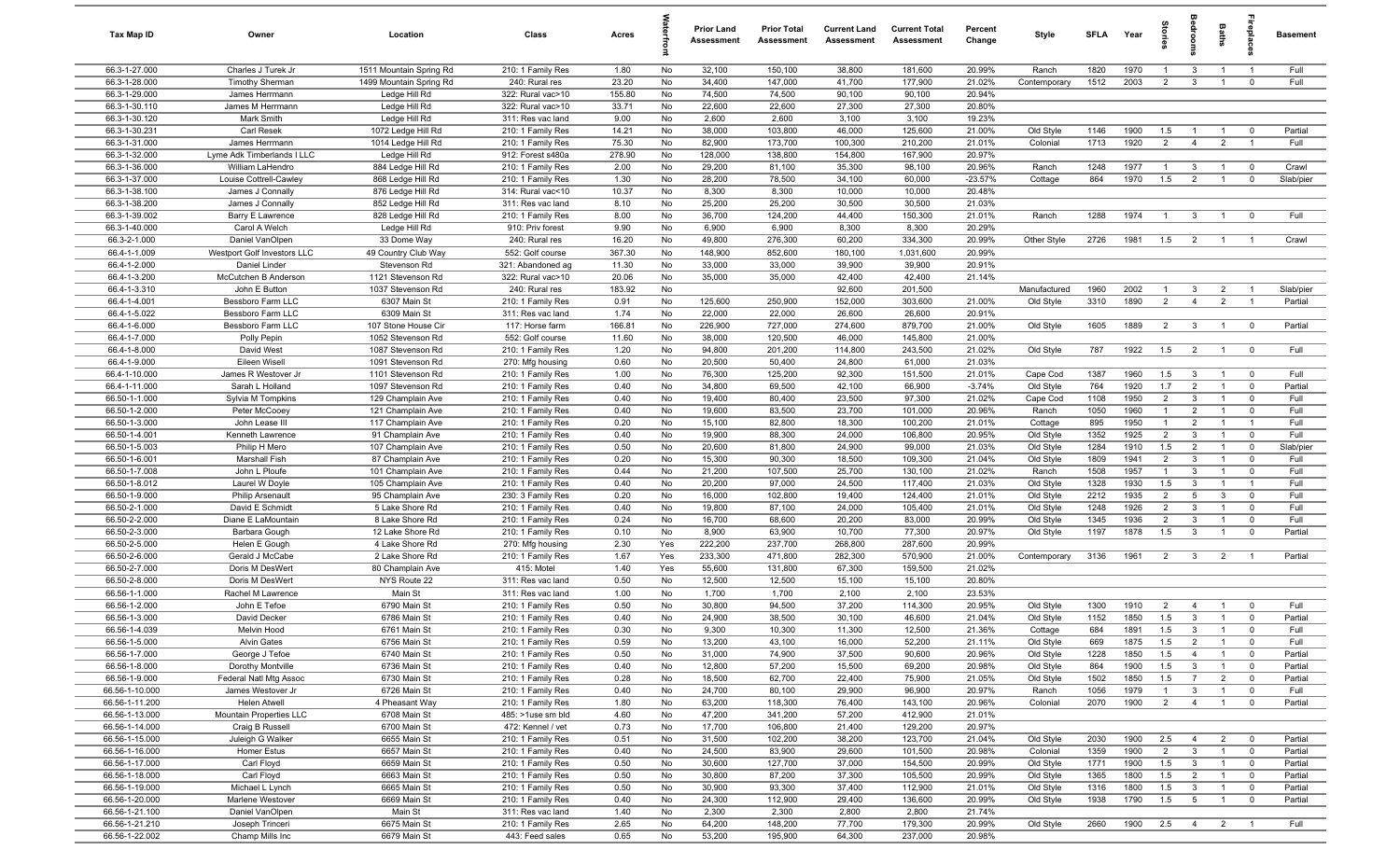| Tax Map ID                       | Owner                                    | Location                         | Class                                  | Acres        |          | <b>Prior Land</b><br>Assessment | <b>Prior Total</b><br>Assessment | <b>Current Land</b><br>Assessment | <b>Current Total</b><br>Assessment | Percent<br>Change | Style                 | <b>SFI A</b> | Year         | ĝ                              | droon                            | Baths                            | ireplac                          | <b>Basement</b> |
|----------------------------------|------------------------------------------|----------------------------------|----------------------------------------|--------------|----------|---------------------------------|----------------------------------|-----------------------------------|------------------------------------|-------------------|-----------------------|--------------|--------------|--------------------------------|----------------------------------|----------------------------------|----------------------------------|-----------------|
| 66.56-1-23.001                   | Richard R Borden                         | 6755 Main St                     | 210: 1 Family Res                      | 0.20         | No       | 6,000                           | 26,000                           | 7,300                             | 31,500                             | 21.15%            | Cottage               | 576          | 1930         | $\overline{1}$                 | $\overline{2}$                   | $\mathbf{1}$                     | $\overline{0}$                   | Full            |
| 66.56-1-24.000                   | <b>Charlotte Spooner</b>                 | 6685 Main St                     | 433: Auto body                         | 0.80         | No       | 18,700                          | 89,100                           | 22,600                            | 107,800                            | 20.99%            |                       |              |              |                                |                                  |                                  |                                  |                 |
| 66.56-1-25.000                   | Ralph Warren                             | 6691 Main St                     | 418: Inn/lodge                         | 0.90         | No       | 18,600                          | 244,800                          | 22,500                            | 296,200                            | 21.00%            |                       |              |              |                                |                                  |                                  |                                  |                 |
| 66.56-1-29.042                   | Daniel VanOlpen                          | Main St                          | 311: Res vac land                      | 0.10         | No       | 800                             | 800                              | 1,000                             | 1,000                              | 25.00%            |                       |              |              |                                |                                  |                                  |                                  |                 |
| 66.56-1-30.000                   | Gifford S Cross                          | Ledge Hill Rd                    | 311: Res vac land                      | 0.89         | No       | 1,500                           | 1,500                            | 1,800                             | 1,800                              | 20.00%            |                       |              |              |                                |                                  |                                  |                                  |                 |
| 66.56-1-31.000<br>66.56-1-32.001 | Allen W Baker                            | Ledge Hill Rd<br>6745 Main St    | 311: Res vac land                      | 0.30<br>3.10 | No<br>No | 10,200<br>16,400                | 10,200<br>28,600                 | 12,300<br>19,800                  | 12,300<br>34,600                   | 20.59%<br>20.98%  |                       |              |              |                                |                                  |                                  |                                  |                 |
| 66.56-1-33.000                   | Jeffrey F Vaughan<br><b>Hazel Lewis</b>  | 6767 Main St                     | 312: Vac w/imprv<br>210: 1 Family Res  | 0.36         | No       | 22,200                          | 62,900                           | 26,900                            | 76,100                             | 20.99%            | Old Style             | 855          | 1900         | 1.5                            | $\mathbf{3}$                     | $\overline{1}$                   | $^{\circ}$                       | Full            |
| 66.56-1-34.000                   | Craig H Russell                          | Main St                          | 311: Res vac land                      | 9.60         | No       | 6,500                           | 6,500                            | 7,900                             | 7,900                              | 21.54%            |                       |              |              |                                |                                  |                                  |                                  |                 |
| 66.56-1-35.040                   | Samantha A Melendez                      | 6765 Main St                     | 210: 1 Family Res                      | 5.30         | No       | 67,500                          | 97,200                           | 81,700                            | 117,600                            | 20.99%            | Old Style             | 1140         | 1850         | 1.5                            | $\mathbf{3}$                     | $\overline{1}$                   | $\overline{0}$                   | Partial         |
| 66.56-1-36.000                   | Federal Natl Mtg Assoc                   | Main St                          | 311: Res vac land                      | 0.30         | No       | 10,400                          | 10,400                           | 12,600                            | 12,600                             | 21.15%            |                       |              |              |                                |                                  |                                  |                                  |                 |
| 66.57-1-2.000                    | John Lease III                           | 21 Sisco St                      | 210: 1 Family Res                      | 0.28         | No       | 16,900                          | 18,000                           | 20,500                            | 21,800                             | 21.11%            | Old Style             | 2396         | 1880         | 2.5                            | $\overline{2}$                   | $\overline{1}$                   | $\overline{1}$                   | Partial         |
| 66.57-1-5.011                    | Muriel LaRose                            | 85 Sisco St                      | 240: Rural res                         | 32.72        | No       | 87,000                          | 130,600                          | 75,800                            | 103,000                            | $-21.13%$         | Old Style             | 1467         | 1890         | 2                              | $\mathbf{3}$                     | $\overline{2}$                   | $\mathbf 0$                      | Crawl           |
| 66.57-1-6.000                    | Meredith King                            | 111 Sisco St                     | 210: 1 Family Res                      | 9.62         | No       | 70,100                          | 144,900                          | 84,800                            | 175,300                            | 20.98%            | Old Style             | 1934         | 1910         | 1.5                            | $\overline{2}$                   | $\overline{1}$                   | $\mathbf 0$                      | Full            |
| 66.57-1-7.000                    | <b>Betty White</b>                       | 105 Sisco St                     | 210: 1 Family Res                      | 0.50         | No       | 31,000                          | 82,600                           | 37,500                            | 99,900                             | 20.94%            | Ranch                 | 1076         | 1951         | $\overline{1}$                 | $\mathbf{3}$                     | $\overline{1}$                   | $\overline{1}$                   | Full            |
| 66.57-1-8.000                    | Aran Sontheimer                          | 101 Sisco St                     | 210: 1 Family Res                      | 0.40         | No       | 24,800                          | 63,500                           | 30,000                            | 76,800                             | 20.94%            | Old Style             | 781          | 1890         | 1.5                            | $\mathbf{3}$                     | $\overline{1}$                   | $\mathbf 0$                      | Partial         |
| 66.57-1-9.000                    | Jason Keech                              | 95 Sisco St                      | 210: 1 Family Res                      | 0.22         | No       | 13,300                          | 69,200                           | 16,100                            | 83,700                             | 20.95%            | Old Style             | 1400         | 1828         | 1.7                            | $\overline{2}$                   | $\overline{1}$                   | $\mathbf 0$                      | Crawl           |
| 66.57-1-10.000                   | Arthur Carpenter                         | 91 Sisco St                      | 210: 1 Family Res                      | 0.20         | No       | 10,500                          | 88,300                           | 12,700                            | 106,800                            | 20.95%            | Ranch                 | 1196         | 1979         | $\mathbf{1}$                   | $\mathbf{3}$                     | $\overline{2}$                   | $\mathbf 0$                      | Crawl           |
| 66.57-1-11.000<br>66.57-1-12.000 | Muriel LaRose                            | Sisco St<br>83 Sisco St          | 311: Res vac land                      | 0.18         | No       | 5,800                           | 5,800                            | 7,000                             | 7,000                              | 20.69%            |                       | 1282         |              |                                |                                  |                                  |                                  |                 |
| 66.57-1-13.100                   | Kevin T Garcia<br>Kevin T Garcia         | Sisco St                         | 210: 1 Family Res<br>311: Res vac land | 0.44<br>0.29 | No<br>No | 27,000<br>10,300                | 86,100<br>10,300                 | 32,700<br>12,500                  | 104,200<br>12,500                  | 21.02%<br>21.36%  | Old Style             |              | 1920         | 1.7                            | $\mathbf{3}$                     | $\overline{1}$                   | $\overline{1}$                   | Partial         |
| 66.57-1-13.200                   | Arleen Vanderhoof                        | 75 Sisco St                      | 210: 1 Family Res                      | 0.65         | No       | 40,500                          | 59,400                           | 49,000                            | 71,900                             | 21.04%            | Old Style             | 1695         | 1888         | 1.5                            | $\mathbf{3}$                     | $\overline{1}$                   | $\overline{1}$                   | Partial         |
| 66.57-1-14.000                   | Clada Arsenault                          | 69 Sisco St                      | 210: 1 Family Res                      | 0.95         | No       | 62,500                          | 111,200                          | 75,700                            | 134,600                            | 21.04%            | Old Style             | 1183         | 1847         | 1.7                            | $\mathbf{3}$                     | $\overline{1}$                   | $\mathbf 0$                      | Full            |
| 66.57-1-15.000                   | Mary C Palmer                            | 63 Sisco St                      | 210: 1 Family Res                      | 0.20         | No       | 12,000                          | 73,500                           | 14,500                            | 88,900                             | 20.95%            | Cape Cod              | 1357         | 1959         | 1.5                            | $\overline{1}$                   | $\mathbf{1}$                     | $\overline{0}$                   | Full            |
| 66.57-1-16.000                   | Mary C Palmer                            | Sisco St                         | 311: Res vac land                      | 0.10         | No       | 4,000                           | 4,000                            | 4,800                             | 4,800                              | 20.00%            |                       |              |              |                                |                                  |                                  |                                  |                 |
| 66.57-1-17.000                   | Walter R Keith                           | 49 Sisco St                      | 210: 1 Family Res                      | 0.50         | No       | 31,000                          | 78,200                           | 37,500                            | 94,600                             | 20.97%            | Ranch                 | 875          | 1960         | $\overline{1}$                 | $\overline{2}$                   | $\overline{1}$                   | $^{\circ}$                       | Full            |
| 66.57-2-1.000                    | Wilfred J DesChamps                      | 6632 Main St                     | 210: 1 Family Res                      | 0.20         | No       | 12,000                          | 71,100                           | 14,500                            | 86,000                             | 20.96%            | Old Style             | 1205         | 1900         | 1.5                            | 2                                | $\overline{1}$                   | $\mathbf 0$                      | Full            |
| 66.57-2-2.000                    | James W Napper                           | 6628 Main St                     | 210: 1 Family Res                      | 0.40         | No       | 24,500                          | 87,000                           | 29,700                            | 105,300                            | 21.03%            | Old Style             | 1176         | 1920         | $\overline{1}$                 | $\mathbf{3}$                     | $\overline{1}$                   | - 1                              | Full            |
| 66.57-2-3.000                    | Claude P Johnson                         | 6624 Main St                     | 220: 2 Family Res                      | 0.30         | No       | 18,100                          | 89,200                           | 21,900                            | 107,900                            | 20.96%            | Colonial              | 1544         | 1910         | $\overline{2}$                 | $\overline{4}$                   | $\overline{2}$                   | $\mathbf 0$                      | Full            |
| 66.57-2-4.000                    | <b>Bharat Magu</b>                       | 6622 Main St                     | 210: 1 Family Res                      | 0.70         | No       | 43,400                          | 104,900                          | 52,500                            | 126,900                            | 20.97%            | Old Style             | 2432         | 1880         | $\overline{2}$                 | $\overline{4}$                   |                                  | $^{\circ}$                       | Partial         |
| 66.57-2-5.000                    | Michael E Downs                          | 6614 Main St                     | 210: 1 Family Res                      | 0.50         | No       | 30,800                          | 100,300                          | 37,300                            | 121,400                            | 21.04%            | Old Style             | 1672         | 1900         | $\overline{2}$                 | $\mathbf{3}$                     |                                  | $\overline{1}$                   | Full            |
| 66.57-2-6.000                    | Stephen T Rosinski                       | 24 Sisco St                      | 210: 1 Family Res                      | 0.80         | No       | 49,800                          | 102,100                          | 60,200                            | 123,500                            | 20.96%            | Old Style             | 1076         | 1850         | 1.5                            | $\mathbf{3}$                     |                                  | $^{\circ}$                       | Partial         |
| 66.57-2-7.000                    | Eleanor D Lawrence                       | 30 Sisco St                      | 210: 1 Family Res                      | 0.44         | No       | 27,000                          | 105,200                          | 32,700                            | 127,300                            | 21.01%            | Cape Cod              | 1550         | 1960         | 1.7                            | $\mathbf{3}$                     |                                  | $\overline{1}$                   | Full            |
| 66.57-2-8.000<br>66.57-2-9.000   | Adams EW Inc                             | Sisco St                         | 330: Vacant comm                       | 0.90         | No<br>No | 20,100                          | 20,100                           | 24,300                            | 24,300<br>98,500                   | 20.90%            |                       |              |              |                                |                                  | $\overline{1}$                   | $^{\circ}$                       | Full            |
| 66.57-2-10.000                   | <b>Richard Paquette</b><br>John R Napper | 36 Sisco St<br>40 Sisco St       | 210: 1 Family Res<br>210: 1 Family Res | 0.40<br>0.30 | No       | 24,500<br>18,300                | 81,400<br>72,600                 | 29,700<br>22,100                  | 87,800                             | 21.01%<br>20.94%  | Cape Cod<br>Old Style | 1260<br>870  | 1950<br>1940 | 1.5<br>$\overline{1}$          | $\mathbf{3}$<br>2                | $\overline{1}$                   | $\mathbf 0$                      | Full            |
| 66.57-2-11.000                   | Sandra A Pooler                          | 46 Sisco St                      | 220: 2 Family Res                      | 1.10         | No       | 62,200                          | 150,900                          | 75,300                            | 182,600                            | 21.01%            | Ranch                 | 2430         | 1953         | $\overline{1}$                 | $\mathbf{3}$                     | $\overline{2}$                   | $\overline{1}$                   | Partial         |
| 66.57-2-12.000                   | Maurice Garand                           | 50 Sisco St                      | 210: 1 Family Res                      | 0.60         | No       | 37,200                          | 94,500                           | 45,000                            | 114,300                            | 20.95%            | Ranch                 | 1080         | 1955         | $\overline{1}$                 | $\overline{2}$                   | $\overline{1}$                   | $^{\circ}$                       | Full            |
| 66.57-2-13.200                   | Maurice C Garand                         | Sisco St                         | 311: Res vac land                      | 0.62         | No       | 13,000                          | 13,000                           | 15,700                            | 15,700                             | 20.77%            |                       |              |              |                                |                                  |                                  |                                  |                 |
| 66.57-2-14.000                   | Wells Fargo Bank                         | 60 Sisco St                      | 210: 1 Family Res                      | 0.30         | No       | 18,400                          | 74,900                           | 22,200                            | 90,600                             | 20.96%            | Ranch                 | 1333         | 1955         | $\overline{1}$                 | $\mathbf{3}$                     | $\overline{1}$                   | $\mathbf 0$                      | Partial         |
| 66.57-2-15.000                   | Wells Fargo Bank                         | Sisco St                         | 311: Res vac land                      | 0.80         | No       | 14,600                          | 14,600                           | 17,700                            | 17,700                             | 21.23%            |                       |              |              |                                |                                  |                                  |                                  |                 |
| 66.57-2-16.100                   | Reginald Gough                           | 12 Chestnut Way                  | 210: 1 Family Res                      | 0.17         | No       | 10,300                          | 51,800                           | 12,500                            | 62,700                             | 21.04%            | Cottage               | 792          | 1949         | $\overline{1}$                 | $\mathbf{3}$                     | $\overline{1}$                   | $\overline{\mathbf{0}}$          | Crawl           |
| 66.57-2-16.200                   | Reginald Gough                           | Sisco St                         | 311: Res vac land                      | 0.17         | No       | 5,500                           | 5,500                            | 6,700                             | 6,700                              | 21.82%            |                       |              |              |                                |                                  |                                  |                                  |                 |
| 66.57-2-17.000                   | Mary C Palmer                            | 3 Chestnut Way                   | 210: 1 Family Res                      | 0.50         | No       | 31,000                          | 67,100                           | 37,500                            | 81,200                             | 21.01%            | Old Style             | 1000         | 1900         | -1                             | 3                                |                                  | $\overline{1}$                   | Crawl           |
| 66.57-2-18.000                   | Anthony Luciano                          | 7 Chestnut Way                   | 210: 1 Family Res                      | 0.50         | No       | 30,900                          | 93,200                           | 37,400                            | 112,800                            | 21.03%            | Old Style             | 1343         | 1920         | 1.7                            | $\overline{2}$                   | $\overline{2}$                   | $\Omega$                         | Partial         |
| 66.57-2-19.000                   | William C Rutz                           | 74 Sisco St                      | 210: 1 Family Res                      | 0.40         | No       | 24,700                          | 70,500                           | 29,900                            | 85,300                             | 20.99%            | Old Style             | 858          | 1934         | 1.5<br>$\overline{1}$          | $\overline{2}$                   | $\overline{1}$                   | $\mathbf 0$                      | Full            |
| 66.57-2-20.000                   | John M Lally                             | 10 Vaughan Way                   | 210: 1 Family Res                      | 0.59         | No       | 36,700                          | 87,400                           | 44,500                            | 87,400                             | 0.00%             | Ranch                 | 832          | 1956         |                                | $\mathcal{P}$                    |                                  |                                  | Crawl           |
| 66.57-2-21.000<br>66.57-2-22.000 | Sandra Pooler<br>Sandra M Pooler         | 17 Vaughan Way<br>11 Vaughan Way | 210: 1 Family Res<br>210: 1 Family Res | 1.67<br>0.30 | No<br>No | 62,800<br>18,500                | 160,600<br>59,500                | 76,000<br>22,400                  | 194,300<br>72,000                  | 20.98%<br>21.01%  | Old Style<br>Cottage  | 3000<br>867  | 1936<br>1955 | $\overline{2}$<br>$\mathbf{1}$ | $\overline{4}$<br>$\overline{2}$ | $\overline{2}$<br>$\mathbf{1}$   | $\overline{2}$<br>$\mathbf 0$    | Full<br>Crawl   |
| 66.57-2-23.000                   | Sandra M Pooler                          | Sisco St                         | 311: Res vac land                      | 0.20         | No       | 8,000                           | 8,000                            | 9,700                             | 9,700                              | 21.25%            |                       |              |              |                                |                                  |                                  |                                  |                 |
| 66.57-2-24.000                   | Robert F Wright                          | 78 Sisco St                      | 210: 1 Family Res                      | 0.50         | No       | 30,800                          | 99,200                           | 37,200                            | 120,000                            | 20.97%            | Old Style             | 1936         | 1900         | $\overline{2}$                 | $\mathbf{3}$                     | $\overline{1}$                   | $\overline{\mathbf{0}}$          | Partial         |
| 66.57-2-25.000                   | Nancy Arsenault                          | 82 Sisco St                      | 210: 1 Family Res                      | 0.20         | No       | 12,000                          | 66,300                           | 14,500                            | 80,200                             | 20.97%            | Old Style             | 1301         | 1890         | $\overline{2}$                 | $\overline{2}$                   | $\mathbf{1}$                     | $\mathbf 0$                      | Partial         |
| 66.57-2-26.000                   | Carl Collins                             | 84 Sisco St                      | 210: 1 Family Res                      | 0.20         | No       | 11,900                          | 81,200                           | 14,400                            | 98,300                             | 21.06%            | Old Style             | 1552         | 1930         | $\overline{2}$                 | $\mathbf{3}$                     | $\mathbf{1}$                     | $\mathbf 0$                      | Full            |
| 66.57-2-27.000                   | Beulah P Nasner                          | 88 Sisco St                      | 220: 2 Family Res                      | 0.20         | No       | 11,900                          | 69,700                           | 14,400                            | 84,300                             | 20.95%            | Old Style             | 1819         | 1900         | 1.7                            | 6                                | $\overline{2}$                   | $\mathbf 0$                      | Partial         |
| 66.57-2-28.000                   | Philip Arsenault                         | 27 Harbour View Ter              | 210: 1 Family Res                      | 0.30         | No       | 18,100                          | 93,600                           | 21,900                            | 113,300                            | 21.05%            | Old Style             | 1331         | 1890         | 1.5                            | $\mathbf{3}$                     | $\overline{1}$                   | $\overline{0}$                   | Partial         |
| 66.57-2-29.000                   | Kelly Gough                              | 23 Harbour View Ter              | 210: 1 Family Res                      | 0.30         | No       | 18,500                          | 62,900                           | 22,400                            | 76,100                             | 20.99%            | Cottage               | 688          | 1957         | $\mathbf{1}$                   | $\overline{2}$                   |                                  | $\mathbf 0$                      | Full            |
| 66.57-2-30.000                   | Barbara N Norvis                         | 19 Harbour View Ter              | 210: 1 Family Res                      | 0.20         | No       | 12,200                          | 51,000                           | 14,800                            | 61,700                             | 20.98%            | Log Cabin             | 611          | 1921         | $\mathbf{1}$                   | $\overline{1}$                   |                                  | $\overline{1}$                   | Partial         |
| 66.57-2-31.000                   | Gary N Hansen                            | 17 Harbour View Ter              | 210: 1 Family Res                      | 0.30         | No       | 18,100                          | 89,200                           | 21,900                            | 107,900                            | 20.96%            | Old Style             | 1818         | 1909         | $\overline{2}$                 | $\overline{4}$                   |                                  | $\mathbf 0$                      | Full            |
| 66.57-2-32.000                   | Edward J Vogel                           | 15 Harbour View Ter              | 210: 1 Family Res                      | 0.30         | No       | 18,200                          | 79,600                           | 22,000                            | 96,300                             | 20.98%            | Old Style             | 1229         | 1940         | 1.5                            | $\overline{3}$                   | $\overline{1}$                   | $\mathbf 0$                      | Full            |
| 66.57-2-33.002                   | James Tom Jr                             | 9 Harbour View Ter               | 210: 1 Family Res                      | 0.55         | No       | 33,900                          | 106,700                          | 41,000                            | 129,100                            | 20.99%            | Colonial              | 1582         | 1925         | $\overline{2}$                 | $\overline{4}$                   | $\overline{1}$                   | $\overline{1}$                   | Full            |
| 66.57-2-34.000                   | Carlos R DeGroff                         | 3 Harbour View Ter               | 210: 1 Family Res                      | 0.26         | No       | 15,800                          | 64,100                           | 19,200                            | 77,600                             | 21.06%            | Old Style             | 1066         | 1845         | 1.5                            | $\overline{2}$                   | $\mathbf{1}$                     | $\overline{0}$                   | Partial         |
| 66.57-2-35.001                   | Benjamin C Sudduth                       | 6608 Main St                     | 210: 1 Family Res                      | 0.30         | No       | 18,400                          | 73,400                           | 22,200                            | 88,800                             | 20.98%            | Old Style             | 1044         | 1900         | 1.5                            | $\mathbf{3}$                     | $\overline{1}$                   | $\overline{0}$                   | Full            |
| 66.57-2-36.000<br>66.57-2-37.000 | Francis Curran<br>Jonathan Pribble       | 6546 Main St<br>6548 Main St     | 210: 1 Family Res<br>210: 1 Family Res | 0.27<br>0.54 | No<br>No | 16,300<br>33,300                | 89,200<br>109,500                | 19,700<br>40,300                  | 107,900<br>132,500                 | 20.96%<br>21.00%  | Old Style<br>Colonial | 1792<br>1920 | 1880<br>1800 | 1.7<br>$\overline{2}$          | $\overline{4}$<br>$\overline{4}$ | $\overline{2}$<br>$\overline{2}$ | $\overline{1}$<br>$\overline{1}$ | Partial<br>Full |
|                                  |                                          |                                  |                                        |              |          |                                 |                                  |                                   |                                    |                   |                       |              |              |                                |                                  |                                  |                                  |                 |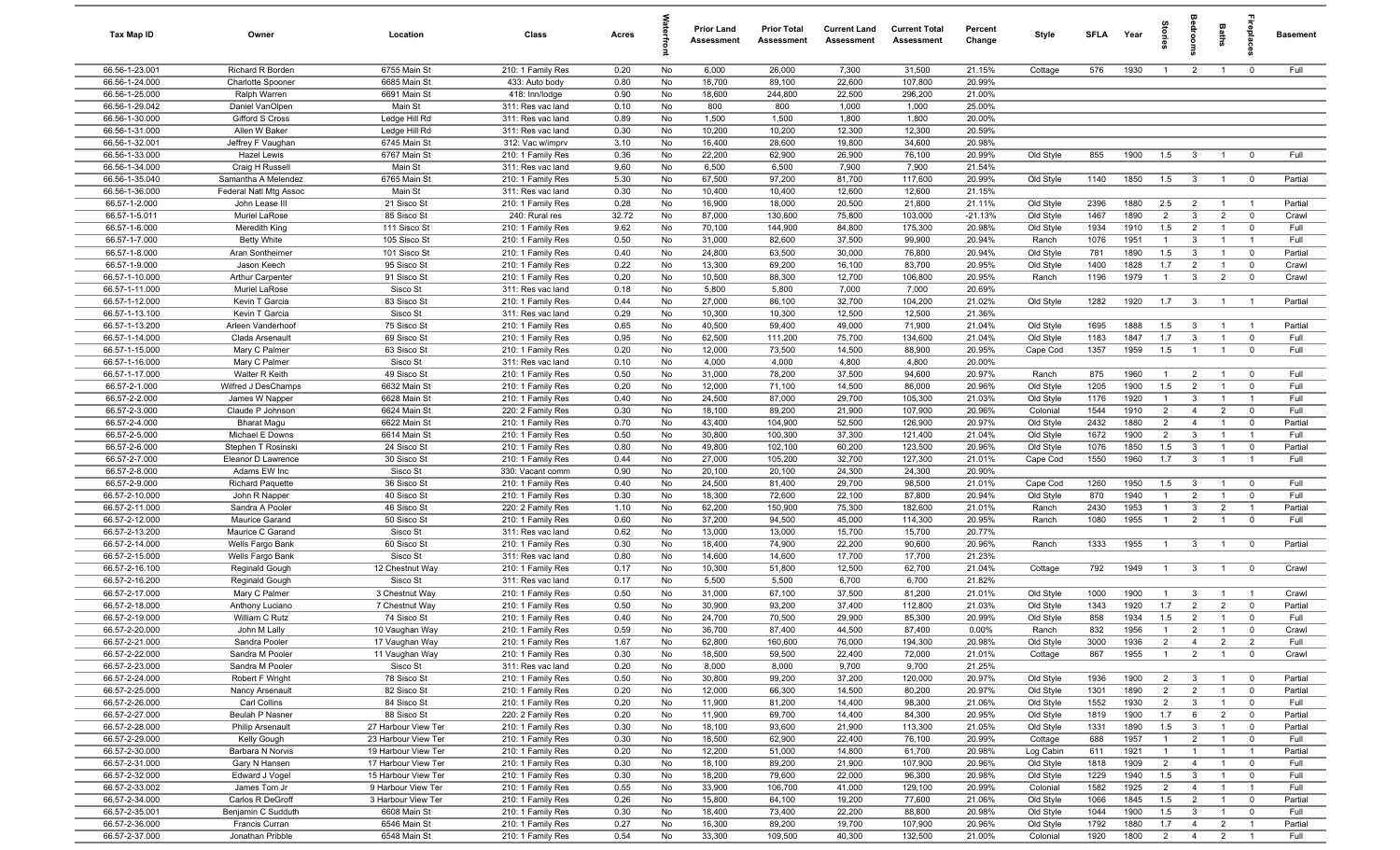| Tax Map ID                       | Owner                                         | Location                               | Class                                  | Acres        |          | <b>Prior Land</b><br>Assessment | <b>Prior Total</b><br>Assessment | <b>Current Land</b><br>Assessment | <b>Current Total</b><br>Assessment | Percent<br>Change | Style                  | <b>SFLA</b>  | Year            | tories                           | a<br>Boo                                  | Baths                            |                                  | <b>Basement</b>  |
|----------------------------------|-----------------------------------------------|----------------------------------------|----------------------------------------|--------------|----------|---------------------------------|----------------------------------|-----------------------------------|------------------------------------|-------------------|------------------------|--------------|-----------------|----------------------------------|-------------------------------------------|----------------------------------|----------------------------------|------------------|
| 66.57-2-38.000                   | Anna H Bezon                                  | 6554 Main St                           | 210: 1 Family Res                      | 0.74         | No       | 46,100                          | 97,000                           | 55,800                            | 117,400                            | 21.03%            | Old Style              | 1098         | 1900            | 1.5                              | $\overline{3}$                            | $\overline{1}$                   | $\overline{0}$                   | Partial          |
| 66.57-2-39.000                   | Leo LaRose                                    | 6556 Main St                           | 210: 1 Family Res                      | 0.40         | No       | 24,600                          | 90,300                           | 29,800                            | 109,300                            | 21.04%            | Old Style              | 1696         | 1892            | $\overline{2}$                   | $\mathbf{3}$                              | $\overline{1}$                   | $\mathbf 0$                      | Partial          |
| 66.57-2-40.000                   | R Scott Boushie                               | 6560 Main St                           | 220: 2 Family Res                      | 0.70         | No       | 43,100                          | 145,500                          | 52,200                            | 110,000                            | $-24.40%$         | Old Style              | 2836         | 1900            | $\overline{2}$                   | $5\overline{5}$                           | $\mathbf{3}$                     | $\mathbf 0$                      | Partial          |
| 66.57-2-41.000                   | Reed A Gough                                  | 6564 Main St                           | 210: 1 Family Res                      | 0.72         | No       | 44,700                          | 110,200                          | 54,000                            | 133,300                            | 20.96%            | Ranch                  | 1040         | 1980            | $\mathbf{1}$                     | 3                                         | $\overline{1}$                   | $\overline{0}$                   | Full             |
| 66.57-2-42.000                   | William MacDonough                            | 6568 Main St                           | 210: 1 Family Res                      | 0.40         | No       | 24,600                          | 92,100                           | 29,700                            | 111,400                            | 20.96%            | Old Style              | 1608         | 1920            | $\overline{2}$                   | $\overline{4}$                            | $\overline{1}$                   | $\mathbf 0$                      | Full             |
| 66.57-2-43.000                   | Joelle E Bombard                              | 6570 Main St                           | 210: 1 Family Res                      | 0.30         | No       | 18,300                          | 80,100                           | 22,100                            | 96,900                             | 20.97%            | Colonial               | 1588         | 1900            | $\overline{2}$                   | 3                                         | $\overline{1}$                   | $\mathbf 0$                      | Full             |
| 66.57-2-44.000                   | <b>Phyllis Smith</b>                          | 6574 Main St                           | 210: 1 Family Res                      | 0.42         | No       | 26,200                          | 39,000                           | 31,700                            | 47,200                             | 21.03%            | Old Style              | 960          | 1920            | $\overline{1}$                   | $\mathbf{3}$                              | $\overline{1}$                   | $\mathbf 0$                      | Full             |
| 66.57-2-45.000                   | William W Frost Sr                            | 6576 Main St                           | 210: 1 Family Res                      | 0.65         | No       | 14,000                          | 28,700                           | 16,900                            | 34,700                             | 20.91%            | Old Style              | 1111         | 1900            | 1.5                              | $\mathbf{3}$                              | $\overline{1}$                   | $\mathbf 0$                      | Crawl            |
| 66.57-2-46.000                   | John Lease III                                | 6580 Main St                           | 210: 1 Family Res                      | 0.46         | No       | 28,500                          | 74,400                           | 34,500                            | 90,000                             | 20.97%            | Old Style              | 1256         | 1910            | 1.7                              | $\mathbf{3}$                              | $\overline{1}$                   | $\mathbf 0$                      | Crawl            |
| 66.57-2-47.000<br>66.57-2-48.000 | <b>Helene Fleury</b><br><b>William Kelley</b> | 6582 Main St<br>6584 Main St           | 210: 1 Family Res<br>210: 1 Family Res | 0.28<br>0.22 | No<br>No | 13,900<br>13,200                | 42,400<br>83,400                 | 16,800<br>16,000                  | 51,300<br>100,900                  | 20.99%<br>20.98%  | Cottage<br>Old Style   | 980<br>1692  | 1920<br>1900    | 1.5<br>$\overline{2}$            | $\mathbf{3}$<br>3                         | $\overline{1}$<br>$\overline{1}$ | $\mathbf 0$<br>$\mathbf 0$       | Partial<br>Full  |
| 66.57-2-49.000                   | Sandra Mitchell                               | 6585 Main St                           | 210: 1 Family Res                      | 0.10         | No       | 6,600                           | 56,600                           | 8,000                             | 68,500                             | 21.02%            | Old Style              | 1488         | 1910            | $\overline{2}$                   | $\overline{4}$                            | $\overline{1}$                   | $\overline{0}$                   | Full             |
| 66.57-2-50.000                   | Mary Palmer                                   | 3 Eagle Ln                             | 210: 1 Family Res                      | 0.10         | No       | 5,800                           | 54,000                           | 7,000                             | 65,300                             | 20.93%            | Old Style              | 1270         | 1940            | $\overline{2}$                   | $\mathbf{3}$                              | $\overline{1}$                   | $\overline{0}$                   | Full             |
| 66.57-2-51.000                   | Jade Mountain Inc                             | 6588 Main St                           | 484: 1 use sm bld                      | 0.48         | No       | 14,700                          | 111,400                          | 17,800                            | 134,800                            | 21.01%            |                        |              |                 |                                  |                                           |                                  |                                  |                  |
| 66.57-2-52.000                   | Adams EW Inc                                  | 6592 Main St                           | 484: 1 use sm bld                      | 0.69         | No       | 17,200                          | 141,500                          | 20,800                            | 171,200                            | 20.99%            |                        |              |                 |                                  |                                           |                                  |                                  |                  |
| 66.57-2-53.000                   | Donald Atwell                                 | 6598 Main St                           | 210: 1 Family Res                      | 0.20         | No       | 14,600                          | 75,500                           | 17,700                            | 91,400                             | 21.06%            | Old Style              | 1144         | 1930            | $\overline{2}$                   | $\mathbf{3}$                              | $\overline{1}$                   | $\mathbf 0$                      | Full             |
| 66.57-3-1.000                    | <b>Glenn Estus</b>                            | 24 Harbour View Ter                    | 210: 1 Family Res                      | 0.30         | No       | 18,300                          | 77,600                           | 22,100                            | 93,900                             | 21.01%            | Old Style              | 1238         | 1920            | 1.5                              | $\overline{2}$                            |                                  | $\mathbf 0$                      | Full             |
| 66.57-3-2.000                    | Margaret G Meaker                             | Sisco St                               | 311: Res vac land                      | 0.30         | No       | 11,400                          | 11,400                           | 13,800                            | 13,800                             | 21.05%            |                        |              |                 |                                  |                                           |                                  |                                  |                  |
| 66.57-3-4.000                    | Michelle M Paquette                           | 104 Sisco St                           | 210: 1 Family Res                      | 0.58         | No       | 35,700                          | 125,300                          | 43,200                            | 151,600                            | 20.99%            | Old Style              | 1803         | 1900            | $\overline{2}$                   | $\overline{\mathbf{3}}$                   | $\overline{1}$                   | $\overline{\mathbf{0}}$          | Partial          |
| 66.57-3-5.000                    | Edward J Piasecki                             | 106 Sisco St                           | 210: 1 Family Res                      | 0.30         | No       | 18,300                          | 93,100                           | 22,200                            | 112,700                            | 21.05%            | Old Style              | 1720         | 1925            | $\overline{2}$                   | $\mathbf{3}$                              | $\overline{2}$                   | $\mathbf 0$                      | Partial          |
| 66.57-3-6.000                    | James A Meaker                                | 20 Harbour View Ter                    | 210: 1 Family Res                      | 0.60         | No       | 37,000                          | 127,600                          | 44,800                            | 154,400                            | 21.00%            | Old Style              | 2380         | 1925            | $\overline{2}$                   | $\overline{4}$                            | $\overline{2}$                   | $\overline{1}$                   | Full             |
| 66.57-3-7.000                    | Pamela K Brush                                | 18 Harbour View Ter                    | 210: 1 Family Res                      | 0.38         | No       | 23,100                          | 109,200                          | 27,900                            | 132,100                            | 20.97%            | Old Style              | 2054         | 1910            | $\overline{2}$                   | $\overline{4}$                            | $\overline{1}$                   | $\overline{1}$                   | Full             |
| 66.57-3-8.000                    | Pamela K Brush                                | Harbour View Ter                       | 311: Res vac land                      | 0.26         | No       | 10,200                          | 10,200                           | 12,300                            | 12,300                             | 20.59%            |                        |              |                 |                                  |                                           |                                  |                                  |                  |
| 66.57-3-9.010<br>66.57-3-10.012  | Joseph F Rooney Jr<br>Kelly L Ecker           | Harbour View Ter<br>4 Harbour View Ter | 311: Res vac land<br>210: 1 Family Res | 0.30<br>0.30 | No<br>No | 11,300<br>18,100                | 11,300<br>92,600                 | 13,700<br>21,900                  | 13,700<br>112,000                  | 21.24%<br>20.95%  | Old Style              | 1876         | 1824            | $\overline{2}$                   | $\overline{2}$                            | $\overline{1}$                   | $\overline{\mathbf{0}}$          | Partial          |
| 66.57-3-11.000                   | William Lelbach                               | 6536 Main St                           | 210: 1 Family Res                      | 0.30         | No       | 18,200                          | 90,400                           | 22,000                            | 109,400                            | 21.02%            | Old Style              | 1737         | 1920            | $\overline{2}$                   | $\overline{4}$                            | $\overline{1}$                   | $\overline{1}$                   | Full             |
| 66.57-4-1.000                    | Howard C Spooner                              | 6653 Main St                           | 210: 1 Family Res                      | 0.30         | No       | 18,400                          | 70,000                           | 22,300                            | 84,700                             | 21.00%            | Old Style              | 1014         | 1915            | 1.5                              | $\mathbf{3}$                              | $\overline{1}$                   | $\mathbf 0$                      | Full             |
| 66.57-4-2.000                    | Howard C Spooner                              | Main St                                | 311: Res vac land                      | 0.30         | No       | 11,600                          | 11,600                           | 14,000                            | 14,000                             | 20.69%            |                        |              |                 |                                  |                                           |                                  |                                  |                  |
| 66.57-4-3.000                    | <b>Bruce Phillips</b>                         | 6643 Main St                           | 210: 1 Family Res                      | 6.70         | No       | 68,500                          | 130,800                          | 82,900                            | 158,300                            | 21.02%            | Ranch                  | 1296         | 1973            | $\mathbf{1}$                     | $\mathbf{3}$                              | $\overline{1}$                   | $\overline{1}$                   | Full             |
| 66.57-4-4.000                    | Harold Floyd                                  | 6639 Main St                           | 210: 1 Family Res                      | 1.00         | No       | 28,600                          | 76,000                           | 34,600                            | 92,000                             | 21.05%            | Old Style              | 1925         | 1895            | $\overline{2}$                   | $\mathbf{3}$                              | $\mathbf{1}$                     | $\mathbf 0$                      | Full             |
| 66.57-4-5.000                    | James R Arsenault                             | 6637 Main St                           | 210: 1 Family Res                      | 0.60         | No       | 37,100                          | 89,400                           | 44,900                            | 108,200                            | 21.03%            | Old Style              | 1081         | 1910            | 1.5                              | $\mathbf{3}$                              | $\overline{1}$                   | $\mathbf 0$                      | Full             |
| 66.57-4-6.000                    | James R Arsenault                             | 6633 Main St                           | 210: 1 Family Res                      | 0.30         | No       | 18,400                          | 67,400                           | 22,300                            | 81,600                             | 21.07%            | Old Style              | 1345         | 1915            | 1.5                              | $\mathbf{3}$                              | $\overline{1}$                   | $\mathbf 0$                      | Crawl            |
| 66.57-4-7.000                    | James Bell                                    | 6631 Main St                           | 210: 1 Family Res                      | 0.30         | No       | 18,300                          | 74,200                           | 22,200                            | 89,800                             | 21.02%            | Old Style              | 1371         | 1880            | 1.5                              | $\mathbf{3}$                              | $\overline{1}$                   | $\mathbf 0$                      | Full             |
| 66.57-4-8.000                    | Herbert T Burke                               | 6627 Main St                           | 210: 1 Family Res                      | 0.50         | No       | 20,800                          | 36,800                           | 25,100                            | 44,500                             | 20.92%            | Old Style              | 787          | 1880            | 1.5                              | $\overline{2}$                            | $\overline{1}$                   | $\mathbf 0$                      | Partial          |
| 66.57-4-9.000                    | <b>Irving Borden</b>                          | 6625 Main St                           | 210: 1 Family Res                      | 0.73         | No       | 22,800                          | 36,600                           | 27,600                            | 44,300                             | 21.04%            | Old Style              | 1011         | 1832            | 1.5                              | $\overline{2}$                            | $\overline{1}$                   | $\mathbf 0$                      | Partial          |
| 66.57-4-10.000                   | Charlotte Spooner                             | Main St                                | 311: Res vac land                      | 0.30         | No       | 12,100                          | 12,100                           | 14,600                            | 14,600                             | 20.66%            |                        |              |                 |                                  |                                           |                                  |                                  |                  |
| 66.58-1-1.100<br>66.58-1-2.012   | Oscar Rodriguez<br>Stephen Hudson             | 53 Champlain Ave<br>47 Champlain Ave   | 210: 1 Family Res<br>210: 1 Family Res | 5.30<br>0.29 | No<br>No | 68,300<br>17,400                | 150,400<br>104,100               | 82,700<br>21,100                  | 182,000<br>126,000                 | 21.01%<br>21.04%  | Colonial<br>Old Style  | 2454<br>2526 | 1889<br>1931    | $\overline{2}$<br>1.5            | 5<br>$\overline{4}$                       | $\overline{2}$<br>$\overline{2}$ | $\mathbf 0$<br>$\mathbf 0$       | Partial<br>Crawl |
| 66.58-1-3.000                    | Judith M Moore                                | 117 Sisco St                           | 210: 1 Family Res                      | 0.17         | No       | 10,200                          | 74,400                           | 12,300                            | 90,000                             | 20.97%            | Ranch                  | 973          | 1960            | $\overline{1}$                   | $\overline{2}$                            | $\overline{1}$                   | $\mathbf 0$                      | Full             |
| 66.58-1-4.000                    | Mary Beal                                     | 116 Sisco St                           | 210: 1 Family Res                      | 0.60         | No       | 37,200                          | 97,900                           | 45,100                            | 118,500                            | 21.04%            | Old Style              | 1696         | 1888            | 1.5                              | $\mathbf{3}$                              | $\overline{1}$                   | $\overline{1}$                   | Partial          |
| 66.58-1-5.000                    | <b>Barbara Breyette</b>                       | 110 Sisco St                           | 210: 1 Family Res                      | 0.40         | No       | 24,500                          | 88,100                           | 29,600                            | 106,600                            | 21.00%            | Old Style              | 1337         | 1906            | $\overline{2}$                   | $\mathbf{3}$                              | $\mathbf{1}$                     | $\mathbf 0$                      | Partial          |
| 66.58-1-6.000                    | Samuel M Sherman                              | 31 Champlain Ave                       | 210: 1 Family Res                      | 0.58         | No       | 35,600                          | 130,800                          | 43,100                            | 158,300                            | 21.02%            | Old Style              | 1824         | 1908            | $\overline{2}$                   | $\overline{4}$                            | $\overline{1}$                   | $\overline{1}$                   | Full             |
| 66.58-1-7.000                    | Doris S Bodie                                 | 29 Champlain Ave                       | 210: 1 Family Res                      | 0.65         | No       | 40,100                          | 133,200                          | 48,500                            | 161,200                            | 21.02%            | Old Style              | 2552         | 1886            | $\overline{2}$                   | $\overline{4}$                            | 3                                | $\overline{0}$                   | Partial          |
| 66.58-1-8.000                    | Margaret Fitzgerald                           | 23 Champlain Ave                       | 210: 1 Family Res                      | 0.70         | No       | 47,800                          | 125,200                          | 57,800                            | 151,500                            | 21.01%            | Old Style              | 1742         | 1850            | 1.7                              | $\overline{4}$                            | $\overline{1}$                   | $\mathbf 0$                      | Partial          |
| 66.58-1-9.000                    | Elizabeth Kroeplin                            | 17 Champlain Ave                       | 280: Multiple res                      | 0.30         | No       | 16,100                          | 107,100                          | 19,500                            | 129,600                            | 21.01%            | Old Style              | 1762         | 1874            | 1.5                              | $\overline{2}$                            | $\overline{2}$                   | $\mathbf 0$                      | Crawl            |
| 66.58-1-10.100                   | <b>Bruce E Ware</b>                           | 6532 Main St                           | 230: 3 Family Res                      | 0.31         | No       | 18,500                          | 126,700                          | 22,400                            | 153,300                            | 20.99%            | Old Style              | 2645         | 1880            | $\overline{2}$                   | $5\overline{5}$                           | $\mathbf{3}$                     | $\overline{0}$                   | Full             |
| 66.58-1-10.200                   | Elizabeth Kroeplin                            | 6530 Main St                           | 312: Vac w/imprv                       | 0.69         | No       | 10,700                          | 43,000                           | 12,900                            | 52,000                             | 20.93%            |                        |              |                 |                                  |                                           |                                  |                                  |                  |
| 66.58-1-11.000                   | <b>Bruce Ware</b>                             | 6528 Main St                           | 210: 1 Family Res                      | 1.40         | No       | 62,500                          | 154,100                          | 75,700                            | 186,500                            | 21.03%            | Old Style              | 2801         | 1850            | $\overline{2}$                   | $\overline{4}$                            | $\overline{1}$                   | $\overline{\mathbf{0}}$          | Full             |
| 66.58-1-12.000                   | George Hainer<br>Donna J McClellan            | 6519 Main St                           | 454: Supermarket                       | 0.40         | No       | 13,900                          | 138,100                          | 16,800                            | 131,300                            | $-4.92%$          |                        |              |                 |                                  |                                           |                                  |                                  | Partial          |
| 66.58-2-2.000<br>66.58-2-3.000   | Sarah H Brown                                 | 54 Champlain Ave<br>52 Champlain Ave   | 210: 1 Family Res<br>210: 1 Family Res | 0.70<br>0.40 | No<br>No | 43,200<br>24,600                | 121,200<br>88,000                | 52,300<br>29,800                  | 146,700<br>106,500                 | 21.04%<br>21.02%  | Old Style<br>Old Style | 1824<br>1650 | 1900<br>1881    | $\overline{2}$<br>$\overline{2}$ | $\overline{4}$<br>$\overline{\mathbf{3}}$ | $\overline{1}$<br>$\overline{1}$ | $\overline{1}$<br>$\overline{0}$ | Partial          |
| 66.58-2-4.110                    | Arthur B Goyette                              | 15 Fire Fly Ln                         | 210: 1 Family Res                      | 0.63         | Yes      | 181,300                         | 326,400                          | 219,300                           | 394,900                            | 20.99%            | Ranch                  | 1791         | 1980            | $\overline{1}$                   | $\overline{3}$                            | $\overline{2}$                   | $\overline{1}$                   | Full             |
| 66.58-2-4.120                    | Sarah H Brown                                 | Sisco St                               | 316: Wr vac w/imp                      | 0.33         | Yes      | 118,400                         | 118,700                          | 143,200                           | 143,600                            | 20.98%            |                        |              |                 |                                  |                                           |                                  |                                  |                  |
| 66.58-2-4.200                    | Sally Thomas                                  | 21 Fire Fly Ln                         | 210: 1 Family Res                      | 0.50         | Yes      | 101,100                         | 150,400                          | 122,300                           | 182,000                            | 21.01%            | Old Style              | 1449         | 1826            | 1.5                              | $\overline{3}$                            | $\overline{2}$                   | $\overline{\mathbf{0}}$          | Crawl            |
| 66.58-2-4.300                    | Sally Thomas                                  | Sisco St                               | 311: Res vac land                      | 0.50         | No       | 12,700                          | 12,700                           | 15,400                            | 15,400                             | 21.26%            |                        |              |                 |                                  |                                           |                                  |                                  |                  |
| 66.58-2-5.000                    | Kirejczyk Family Trust                        | 4 Fire Fly Ln                          | 210: 1 Family Res                      | 0.20         | No       | 11,900                          | 85,800                           | 14,400                            | 103,800                            | 20.98%            | Ranch                  | 895          | 1953            |                                  | $\overline{2}$                            | $\overline{1}$                   | $\overline{1}$                   | Crawl            |
| 66.58-2-6.000                    | Bernadette Brennan                            | 3 Fire Fly Ln                          | 210: 1 Family Res                      | 0.40         | No       | 24,500                          | 98,900                           | 29,700                            | 119,700                            | 21.03%            | Old Style              | 2198         | 1839            | $\overline{2}$                   | $\mathbf{3}$                              | $\overline{2}$                   | $\overline{\mathbf{0}}$          | Partial          |
| 66.58-2-7.000                    | Thornton K Ware Jr                            | 18 Fire Fly Ln                         | 210: 1 Family Res                      | 1.20         | Yes      | 192,600                         | 253,000                          | 233,000                           | 306,100                            | 20.99%            | Cottage                | 1425         | 1971            | 1.5                              | $\overline{\mathbf{3}}$                   | $\overline{1}$                   | $\overline{1}$                   | Crawl            |
| 66.58-2-8.100                    | Donald K White                                | 11 Fleur De Lys Way                    | 210: 1 Family Res                      | 1.05         | Yes      | 233,300                         | 483,000                          | 282,300                           | 584,400                            | 20.99%            | Contemporary           | 1926         | 1998            | $\overline{1}$                   | $\mathbf{3}$                              | $\overline{2}$                   | $\overline{1}$                   | Partial          |
| 66.58-2-8.200                    | John W Wiseman                                | 12 Fleur De Lys Way                    | 210: 1 Family Res                      | 2.75         | Yes      | 385,300                         | 528,400                          | 466,200                           | 639,400                            | 21.01%            | Old Style              | 3970         | 1850            | $\overline{2}$                   | 6                                         | $\mathbf{3}$                     | $\mathbf{3}$                     | Full             |
| 66.58-2-10.000                   | Michael K Tyler                               | 14 Marks Rd                            | 280: Multiple res                      | 0.60         | No       | 25,700                          | 148,400                          | 31,100                            | 179,600                            | 21.02%            | Other Style            | 1980         | 1951            | $\overline{2}$                   | $\overline{4}$                            | $\overline{2}$                   | $\mathbf 0$                      | Full             |
| 66.58-2-11.000<br>66.58-2-12.000 | George Hainer<br>Lawrence D Carroll           | 10 Marks Rd<br>6506 Main St            | 411: Apartment<br>432: Gas station     | 0.30<br>0.44 | No<br>No | 13,300<br>14,300                | 84,700<br>124,800                | 16,100<br>17,300                  | 102,500<br>151,000                 | 21.02%<br>20.99%  |                        |              |                 |                                  |                                           |                                  |                                  |                  |
| 66.58-2-13.000                   | Thomas F Mullen                               | 6508 Main St                           | 210: 1 Family Res                      | 0.10         | No       | 5,900                           | 39,600                           | 7,100                             | 47,900                             | 20.96%            | Old Style              | 882          | 1910  1.5  3  1 |                                  |                                           |                                  | $\overline{0}$                   | Partial          |
|                                  |                                               |                                        |                                        |              |          |                                 |                                  |                                   |                                    |                   |                        |              |                 |                                  |                                           |                                  |                                  |                  |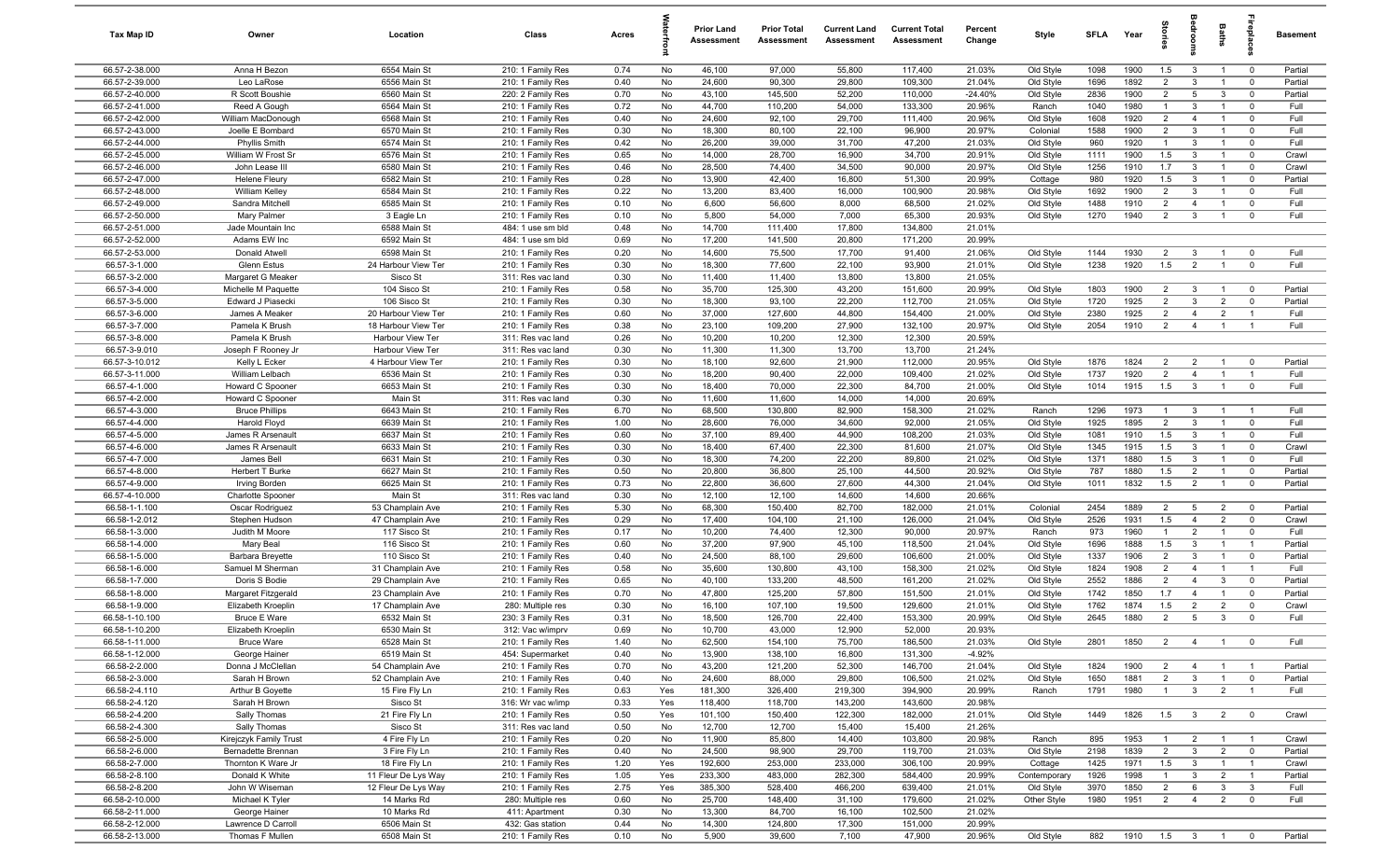| Tax Map ID                       | Owner                                            | Location                             | Class                                  | Acres        |          | <b>Prior Land</b><br>Assessment | <b>Prior Total</b><br>Assessment | <b>Current Land</b><br>Assessment | <b>Current Total</b><br>Assessment | Percent<br>Change | Style                  | <b>SFLA</b>  | Year         | tories                           | <b>B</b>                       | Baths                            |                            | <b>Basement</b> |
|----------------------------------|--------------------------------------------------|--------------------------------------|----------------------------------------|--------------|----------|---------------------------------|----------------------------------|-----------------------------------|------------------------------------|-------------------|------------------------|--------------|--------------|----------------------------------|--------------------------------|----------------------------------|----------------------------|-----------------|
| 66.58-2-14.000                   | James F Ryan                                     | 6512 Main St                         | 210: 1 Family Res                      | 0.30         | No       | 18,100                          | 103,000                          | 21,900                            | 124,600                            | 20.97%            | Colonial               | 2496         | 1818         | $\overline{2}$                   | $\overline{4}$                 | $\overline{1}$                   | $\overline{0}$             | Full            |
| 66.58-2-15.000                   | James F Ryan                                     | Main St                              | 210: 1 Family Res                      | 0.10         | No       | 6,000                           | 10,000                           | 7,300                             | 12,100                             | 21.00%            | Old Style              | 897          | 1868         | 1.5                              | $\overline{2}$                 | $\overline{1}$                   | $\mathbf 0$                | Partial         |
| 66.58-2-19.000                   | George Hainer                                    | 8 Champlain Ave                      | 210: 1 Family Res                      | 0.10         | No       | 8,400                           | 54,600                           | 10,200                            | 52,100                             | $-4.58%$          | Old Style              | 1280         | 1920         | 1.7                              | $\mathbf{3}$                   | $\overline{1}$                   | $\mathbf 0$                | Partial         |
| 66.58-2-20.100                   | Chazy & Westport Tel Corp                        | Main St                              | 330: Vacant comm                       | 0.12         | No       | 3,900                           | 3,900                            | 4,700                             | 4,700                              | 20.51%            |                        |              |              |                                  |                                |                                  |                            |                 |
| 66.58-2-21.200                   | Steven M Errick                                  | 10 Champlain Ave                     | 483: Converted Res                     | 0.14         | No       | 9,600                           | 136,500                          | 11,700                            | 165,200                            | 21.03%            |                        |              |              |                                  |                                |                                  |                            |                 |
| 66.58-2-22.000                   | <b>Bruce Ware</b>                                | 12 Champlain Ave                     | 482: Det row bldg                      | 0.20         | No       | 9,900                           | 91,400                           | 12,000                            | 110,600                            | 21.01%            |                        |              |              |                                  |                                |                                  |                            |                 |
| 66.58-2-23.000                   | <b>Bruce Ware</b>                                | 14 Champlain Ave                     | 220: 2 Family Res                      | 0.10         | No       | 5,700                           | 79,900                           | 6,900                             | 96,700                             | 21.03%            | Old Style              | 1850         | 1915         | $\overline{2}$                   | $\mathbf{3}$                   | $\overline{2}$                   | $\overline{0}$             | Full            |
| 66.58-2-24.000                   | Janice L Pierce                                  | 16 Champlain Ave                     | 210: 1 Family Res<br>210: 1 Family Res | 0.10         | No       | 6,400<br>18,300                 | 67,600                           | 7,700                             | 81,800                             | 21.01%            | Old Style              | 1105         | 1939         | 1.5                              | $\mathbf{3}$                   | $\overline{1}$<br>$\overline{1}$ | $\mathbf 0$                | Full<br>Full    |
| 66.58-2-25.000<br>66.58-2-27.000 | Grant T Mann<br>Arthaud & Patterson LLC          | 18 Champlain Ave<br>24 Champlain Ave | 220: 2 Family Res                      | 0.30<br>0.38 | No<br>No | 24,400                          | 69,500<br>100,100                | 22,100<br>29,500                  | 84,100<br>121,100                  | 21.01%<br>20.98%  | Old Style<br>Old Style | 1264<br>1755 | 1910<br>1870 | $\overline{2}$<br>$\overline{2}$ | $\mathbf{3}$<br>$\overline{2}$ | $\overline{2}$                   | $\mathbf 0$<br>$\mathbf 0$ | Partial         |
| 66.58-2-28.000                   | <b>Esther M Hughes</b>                           | 28 Champlain Ave                     | 220: 2 Family Res                      | 0.27         | No       | 16,200                          | 104,100                          | 19,600                            | 126,000                            | 21.04%            | Old Style              | 2112         | 1890         | 2                                | $\overline{2}$                 | $\overline{2}$                   | $\overline{1}$             | Full            |
| 66.58-2-29.000                   | Hamilton Funeral Home Inc                        | 32 Champlain Ave                     | 471: Funeral home                      | 0.30         | No       | 13,000                          | 113,600                          | 15,800                            | 137,500                            | 21.04%            |                        |              |              |                                  |                                |                                  |                            |                 |
| 66.58-2-30.000                   | Donald K White                                   | Sisco St                             | 311: Res vac land                      | 0.60         | No       | 13,500                          | 13,500                           | 16,300                            | 16,300                             | 20.74%            |                        |              |              |                                  |                                |                                  |                            |                 |
| 66.65-1-1.028                    | <b>Phillip Kneller</b>                           | 6563 Main St                         | 210: 1 Family Res                      | 0.90         | No       | 55,700                          | 135,600                          | 67,400                            | 164,100                            | 21.02%            | Old Style              | 1778         | 1890         | $\overline{2}$                   | $\overline{\mathbf{3}}$        | 2                                | $\overline{0}$             | Full            |
| 66.65-1-2.000                    | <b>Essex County</b>                              | Main St                              | 311: Res vac land                      | 0.20         | No       | 2,500                           | 2,500                            | 3,000                             | 3,000                              | 20.00%            |                        |              |              |                                  |                                |                                  |                            |                 |
| 66.65-1-3.000                    | Vincent Valentine                                | Main St                              | 311: Res vac land                      | 0.15         | No       | 2,400                           | 2,400                            | 2,900                             | 2,900                              | 20.83%            |                        |              |              |                                  |                                |                                  |                            |                 |
| 66.65-1-4.000                    | Dean H White                                     | 6615 Main St                         | 210: 1 Family Res                      | 0.90         | No       | 56,100                          | 114,700                          | 67,900                            | 138,800                            | 21.01%            | Old Style              | 1430         | 1914         | $\overline{2}$                   | $\mathbf{3}$                   | $\overline{1}$                   |                            | Partial         |
| 66.65-1-5.000                    | Stephanie S Ames                                 | 6607 Main St                         | 210: 1 Family Res                      | 0.50         | No       | 31,000                          | 71,500                           | 37,500                            | 86,500                             | 20.98%            | Old Style              | 1022         | 1910         | $\overline{1}$                   | $\overline{2}$                 | $\overline{1}$                   | $\mathbf 0$                | Partial         |
| 66.65-1-7.000                    | Thomas Lonergan                                  | 6595 Main St                         | 220: 2 Family Res                      | 0.49         | No       | 30,500                          | 68,600                           | 36,900                            | 83,000                             | 20.99%            | Old Style              | 2101         | 1912         | $\overline{2}$                   | $\overline{2}$                 | $\overline{2}$                   | $\mathbf 0$                | Partial         |
| 66.65-1-8.000                    | Mea L Stahl                                      | 4 Eagle Ln                           | 210: 1 Family Res                      | 0.36         | No       | 22,100                          | 84,900                           | 26,700                            | 102,700                            | 20.97%            | Old Style              | 1660         | 1905         | $\overline{2}$                   | $\mathbf{3}$                   | $\overline{1}$                   | $\mathbf 0$                | Full            |
| 66.65-1-9.000                    | Travys L Cousino                                 | 10 Eagle Ln                          | 210: 1 Family Res                      | 0.12         | No       | 7,100                           | 52,600                           | 8,500                             | 63,600                             | 20.91%            | Old Style              | 1344         | 1930         | $\overline{2}$                   | $\mathbf{3}$                   | $\overline{1}$                   | $\mathbf 0$                | Partial         |
| 66.65-1-10.000                   | Travys L Cousino                                 | 12 Eagle Ln                          | 210: 1 Family Res                      | 0.29         | No       | 18,200                          | 33,200                           | 22,000                            | 40,200                             | 21.08%            | Old Style              | 1272         | 1910         | 1.7                              | $\mathbf{3}$                   | $\overline{1}$                   | $\mathbf 0$                | Partial         |
| 66.65-1-11.000                   | Steven E Viens                                   | 14 Eagle Ln                          | 210: 1 Family Res                      | 0.29         | No       | 17,800                          | 75,900                           | 21,500                            | 91,800                             | 20.95%            | Old Style              | 1966         | 1890         | $\overline{2}$                   | $\overline{4}$                 | $\overline{1}$                   | $\overline{1}$             | Partial         |
| 66.65-1-12.000                   | Mountain Properties LLC                          | 16 Eagle Ln                          | 210: 1 Family Res                      | 0.30         | No       | 18,500                          | 55,000                           | 22,400                            | 66,600                             | 21.09%            | Cottage                | 630          | 1900         | $\overline{1}$                   | $\overline{2}$                 | $\overline{1}$                   | $\mathbf 0$                | Crawl           |
| 66.65-1-13.000                   | <b>Charles Simpson</b>                           | 18 Eagle Ln                          | 210: 1 Family Res                      | 0.30         | No       | 18,300                          | 83,400                           | 22,100                            | 100,900                            | 20.98%            | Old Style              | 1716         | 1942         | 1.7                              | $\mathbf{3}$                   | $\overline{2}$                   | $\overline{0}$             | Partial         |
| 66.65-1-14.001                   | Adams EW Inc                                     | 5 Eagle Ln                           | 444: Lumber yd/ml                      | 0.20         | No       | 10,400                          | 43,200                           | 12,600                            | 52,300                             | 21.06%            |                        |              |              |                                  |                                |                                  |                            |                 |
| 66.65-1-15.003                   | lan DeGroff                                      | 22 Eagle Ln                          | 210: 1 Family Res                      | 1.10         | No       | 62,000                          | 173,200                          | 75,000                            | 209,600                            | 21.02%            | Old Style              | 1885         | 1949         | 1.5                              | $\overline{3}$                 | $\overline{2}$                   | $\overline{1}$             | Partial         |
| 66.65-1-17.027                   | Steve Malone                                     | 6567 Main St                         | 210: 1 Family Res                      | 1.00         | No       | 62,400                          | 112,900                          | 75,500                            | 136,600                            | 20.99%            | Old Style              | 1369         | 1860         | 1.5                              | $\overline{4}$                 | $\overline{1}$                   | $\mathbf 0$                | Partial         |
| 66.65-1-19.000                   | Clada Arsenault                                  | Eagle Ln                             | 311: Res vac land                      | 0.30         | No       | 10,900                          | 10,900                           | 13,200                            | 13,200                             | 21.10%            |                        |              |              |                                  |                                |                                  |                            |                 |
| 66.65-1-20.000<br>66.65-1-21.000 | <b>Philip Arsenault</b><br><b>Randall Atwell</b> | 19 Eagle Ln<br>Eagle Ln              | 210: 1 Family Res<br>321: Abandoned ag | 0.40<br>0.20 | No<br>No | 24,900<br>9,600                 | 64,900<br>9,600                  | 30,100<br>11,600                  | 78,500<br>11,600                   | 20.96%<br>20.83%  | Old Style              | 878          | 1915         | 1.5                              | $\mathbf{3}$                   | $\overline{1}$                   | $\overline{0}$             | Partial         |
| 66.65-1-22.000                   | Randall Atwell                                   | 13 Eagle Ln                          | 210: 1 Family Res                      | 0.20         | No       | 12,000                          | 69,600                           | 14,500                            | 84,200                             | 20.98%            | Old Style              | 1303         | 1905         | 1.5                              | $\mathbf{3}$                   | $\overline{1}$                   | $\overline{\mathbf{0}}$    | Partial         |
| 66.65-1-23.000                   | John Lease III                                   | 11 Eagle Ln                          | 210: 1 Family Res                      | 0.20         | No       | 12,200                          | 54,200                           | 14,800                            | 65,600                             | 21.03%            | Bungalow               | 689          | 1860         | 1.5                              | $\overline{2}$                 | $\overline{1}$                   | $\mathbf 0$                | Partial         |
| 66.65-1-24.000                   | Melissa Bessette                                 | 7 Eagle Ln                           | 210: 1 Family Res                      | 0.20         | No       | 12,100                          | 67,900                           | 14,700                            | 82,200                             | 21.06%            | Old Style              | 1232         | 1919         | 1.5                              | $\mathbf{3}$                   | $\overline{1}$                   | $\mathbf 0$                | Partial         |
| 66.65-2-1.000                    | John T Buttimer                                  | 1184 Stevenson Rd                    | 210: 1 Family Res                      | 1.76         | No       | 141,800                         | 312,700                          | 171,600                           | 378,400                            | 21.01%            | Colonial               | 2331         | 1976         | $\overline{2}$                   | 3                              | $\overline{2}$                   | $\overline{1}$             | Full            |
| 66.65-2-2.000                    | Elizabeth Fox                                    | 11 First Ln                          | 210: 1 Family Res                      | 0.20         | No       | 47,400                          | 87,500                           | 57,400                            | 105,900                            | 21.03%            | Cottage                | 750          | 1950         | $\overline{1}$                   | $\overline{2}$                 | $\overline{1}$                   | $\mathbf 0$                | Partial         |
| 66.65-2-3.100                    | Nancy Page                                       | Washington St                        | 311: Res vac land                      | 1.93         | No       | 27,500                          | 27,500                           | 33,300                            | 33,300                             | 21.09%            |                        |              |              |                                  |                                |                                  |                            |                 |
| 66.65-2-3.210                    | Daniel Linder                                    | 20 First Ln                          | 210: 1 Family Res                      | 3.82         | No       | 63,500                          | 341,700                          | 76,900                            | 413,500                            | 21.01%            | Contemporary           | 2920         | 1993         | $\overline{1}$                   | $\mathbf{3}$                   | $\mathbf{3}$                     | $\overline{2}$             | Full            |
| 66.65-2-3.220                    | Nancy C Fink                                     | 14 Second Ln                         | 210: 1 Family Res                      | 1.14         | No       | 136,500                         | 317,300                          | 165,100                           | 383,900                            | 20.99%            | Ranch                  | 1730         | 1994         | $\overline{1}$                   | 3                              | $\overline{2}$                   | $\mathbf 0$                | Full            |
| 66.65-2-4.000                    | Walter P Huchro                                  | 10 First Ln                          | 210: 1 Family Res                      | 0.40         | No       | 80,200                          | 249,100                          | 97,000                            | 301,400                            | 21.00%            | Ranch                  | 2405         | 1991         | $\overline{1}$                   | $\mathbf{3}$                   | $\overline{2}$                   | $\mathbf 0$                | Full            |
| 66.65-2-5.000                    | Donald C Dickinson                               | 7 Second Ln                          | 210: 1 Family Res                      | 0.50         | No       | 85,900                          | 163,100                          | 104,000                           | 197,400                            | 21.03%            | Cottage                | 1090         | 1965         | $\overline{1}$                   | $\overline{2}$                 | $\mathbf{1}$                     | $\mathbf 0$                | Full            |
| 66.65-2-6.000                    | Susan C Sherman                                  | 39 Front St                          | 210: 1 Family Res                      | 0.70         | No       | 49,600                          | 164,400                          | 60,000                            | 198,900                            | 20.99%            | Ranch                  | 1248         | 1974         | $\mathbf{1}$                     | $\mathbf{3}$                   | $\overline{1}$                   | $\mathbf 0$                | Full            |
| 66.66-1-1.100                    | <b>Essex County</b>                              | Front St                             | 312: Vac w/imprv                       | 0.25         | No       | 11,300                          | 29,600                           | 13,700                            | 35,800                             | 20.95%            |                        |              |              |                                  |                                |                                  |                            |                 |
| 66.66-1-1.200                    | Michael Smith                                    | 29 Front St                          | 210: 1 Family Res                      | 0.25         | No       | 60,300                          | 128,700                          | 72,900                            | 155,700                            | 20.98%            | Ranch                  | 1215         | 1956         | $\mathbf{1}$                     | $\mathbf{3}$                   | $\overline{1}$                   | $\mathbf 0$                | Full            |
| 66.66-1-2.000                    | Essex Co ARC Facilities Inc                      | 4 First Ln                           | 210: 1 Family Res                      | 0.50         | No       | 87,100                          | 192,700                          | 105,400                           | 233,200                            | 21.02%            | Ranch                  | 1989         | 1958         | $\overline{1}$                   | 3                              | $\overline{1}$                   | $\mathbf 0$                | Full            |
| 66.66-1-3.000                    | James R Bullard                                  | 19 Front St                          | 210: 1 Family Res                      | 0.70         | No       | 107,400                         | 212,600                          | 129,900                           | 257,200                            | 20.98%            | Old Style              | 1867         | 1929         | 1.5<br>$\mathcal{P}$             | $\mathbf{3}$<br>$\mathcal{R}$  | $\overline{2}$<br>$\overline{1}$ | $\overline{1}$             | Full<br>Full    |
| 66.66-1-4.000                    | Mary B Allen                                     | 15 Front St                          | 210: 1 Family Res                      | 1.00         | No       | 86,200                          | 150,600                          | 104,300                           | 182,200                            | 20.98%            | Colonial               | 1452         | 1936         |                                  |                                |                                  |                            |                 |
| 66.66-2-1.000<br>66.66-2-2.000   | Lawrence Lewis<br>George F Hainer                | Front St<br>6513 Main St             | 311: Res vac land<br>482: Det row bldg | 2.07<br>0.10 | No<br>No | 23,000<br>4,700                 | 23,000<br>69,900                 | 27,800<br>5,700                   | 27,800<br>84,600                   | 20.87%<br>21.03%  |                        |              |              |                                  |                                |                                  |                            |                 |
| 66.66-2-3.000                    | <b>Thomas Trienens</b>                           | 6511 Main St                         | 482: Det row bldg                      | 0.10         | No       | 4,400                           | 100,800                          | 5,400                             | 122,000                            | 21.03%            |                        |              |              |                                  |                                |                                  |                            |                 |
| 66.66-2-6.000                    | Jean Breski                                      | 2 Bridge View Ln                     | 210: 1 Family Res                      | 0.10         | No       | 25,400                          | 82,200                           | 30,800                            | 99,500                             | 21.05%            | Old Style              | 1200         | 1907         | 1.7                              | $\overline{4}$                 | $\overline{2}$                   | $\overline{0}$             | Crawl           |
| 66.66-2-7.100                    | Richard E Kohler                                 | 20 Harris Ln                         | 210: 1 Family Res                      | 1.00         | No       | 134,900                         | 312,500                          | 163,200                           | 378,100                            | 20.99%            | Old Style              | 3048         | 1832         | $\overline{2}$                   | $\overline{2}$                 | $\overline{2}$                   | $\overline{1}$             | Partial         |
| 66.66-2-7.200                    | Arthur L Dodge                                   | 30 Harris Ln                         | 210: 1 Family Res                      | 0.70         | No       | 110,100                         | 268,000                          | 133,200                           | 324,300                            | 21.01%            | Colonial               | 2132         | 1988         | $\overline{2}$                   | $\overline{2}$                 | $\overline{1}$                   | $\overline{0}$             | Full            |
| 66.66-2-8.000                    | <b>Llewellyn Phillips</b>                        | 2 Merrihew Ln                        | 210: 1 Family Res                      | 1.60         | No       | 141,600                         | 338,700                          | 171,300                           | 409,800                            | 20.99%            | Colonial               | 3399         | 1825         | $\overline{2}$                   | $5\overline{5}$                | $\mathbf{3}$                     | $\mathbf 0$                | Full            |
| 66.66-2-10.000                   | Albert J Haberle                                 | 1215 Stevenson Rd                    | 210: 1 Family Res                      | 1.00         | No       | 138,300                         | 385,800                          | 167,300                           | 466,800                            | 21.00%            | Old Style              | 3335         | 1836         | $\overline{2}$                   | $5\overline{)}$                | $\overline{2}$                   | $\overline{4}$             | Partial         |
| 66.66-2-11.000                   | Elizabeth D Riley                                | 9 Harris Ln                          | 652: Govt bldgs                        | 0.30         | No       | 21,600                          | 125,100                          | 26,200                            | 151,400                            | 21.02%            |                        |              |              |                                  |                                |                                  |                            |                 |
| 66.66-2-12.000                   | Robert Leming                                    | 10 Orchard Ter                       | 210: 1 Family Res                      | 0.30         | No       | 65,600                          | 138,700                          | 79,300                            | 167,800                            | 20.98%            | Old Style              | 1872         | 1924         | $\overline{2}$                   | $\overline{2}$                 | $\overline{1}$                   | $\overline{1}$             | Full            |
| 66.66-2-13.000                   | Augustus B Holt Jr                               | 1211 Stevenson Rd                    | 210: 1 Family Res                      | 0.50         | No       | 85,900                          | 163,300                          | 103,900                           | 197,600                            | 21.00%            | Old Style              | 2810         | 1820         | 1.7                              | $5\overline{5}$                | $\overline{2}$                   | $\overline{2}$             | Partial         |
| 66.66-2-14.000                   | Elizabeth Fox                                    | 1205 Stevenson Rd                    | 210: 1 Family Res                      | 0.80         | No       | 116,900                         | 233,900                          | 141,400                           | 283,000                            | 20.99%            | Old Style              | 2388         | 1865         | 1.5                              | $\overline{3}$                 | $\mathbf{3}$                     | $\overline{1}$             | Crawl           |
| 66.66-2-15.000                   | Jean W Schoonover                                | 3 Orchard Ter                        | 210: 1 Family Res                      | 0.50         | No       | 87,500                          | 198,000                          | 105,900                           | 239,600                            | 21.01%            | Old Style              | 2359         | 1895         | $\overline{2}$                   | 6                              | $\overline{1}$                   | $\overline{1}$             | Partial         |
| 66.66-2-16.000                   | Jean T Brown                                     | 5 Orchard Ter                        | 210: 1 Family Res                      | 0.20         | No       | 49,000                          | 119,700                          | 59,300                            | 144,800                            | 20.97%            | Old Style              | 1978         | 1905         | 1.7                              | $\mathbf{3}$                   | $\overline{1}$                   | $\overline{1}$             | Partial         |
| 66.66-2-17.000                   | McGarrahan Family Trust                          | 9 Orchard Ter                        | 210: 1 Family Res                      | 0.20         | No       | 49,900                          | 142,100                          | 60,300                            | 171,900                            | 20.97%            | Old Style              | 1692         | 1910         | $\overline{2}$                   | $\mathbf{3}$                   | $\overline{1}$                   | $\mathbf{0}$               | Full            |
| 66.66-2-18.000                   | Marc D Atz                                       | 11 Orchard Ter                       | 210: 1 Family Res                      | 0.30         | No       | 67,500                          | 183,000                          | 81,600                            | 221,400                            | 20.98%            | Old Style              | 2474         | 1906         | $\overline{2}$                   | $\overline{3}$                 | $\overline{1}$                   | $\mathbf{3}$               | Full            |
| 66.66-2-19.000                   | Stephen G Kendrick                               | 15 Orchard Ter                       | 210: 1 Family Res                      | 0.40         | No       | 78,300                          | 207,100                          | 94,800                            | 250,600                            | 21.00%            | Old Style              | 2162         | 1900         | $\overline{2}$                   | $\overline{4}$                 | $\overline{2}$                   | $\overline{1}$             | Full            |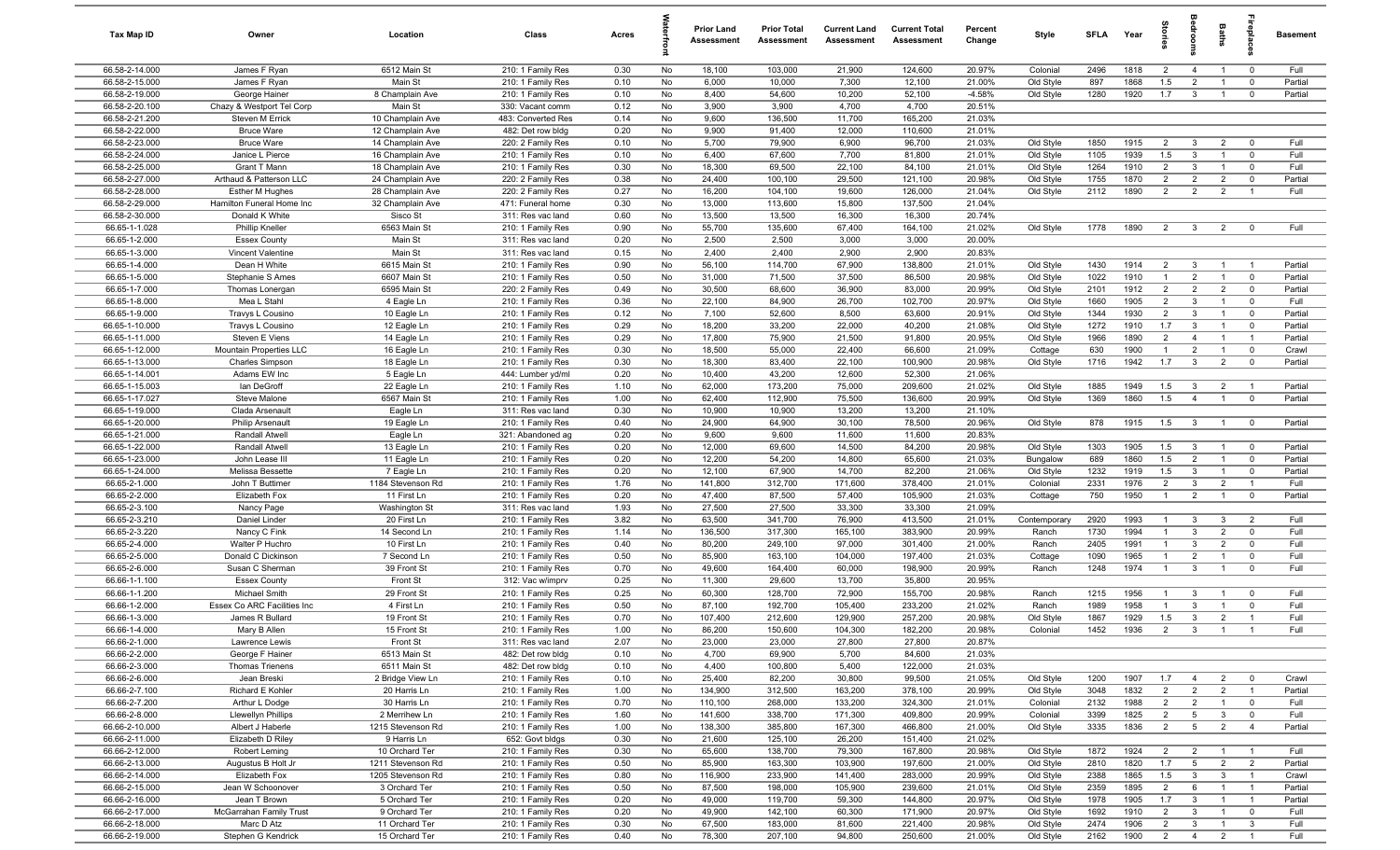| Tax Map ID                       | Owner                                  | Location                             | Class                                  | Acres        |          | <b>Prior Land</b><br>Assessment | <b>Prior Total</b><br>Assessment | <b>Current Land</b><br>Assessment | <b>Current Total</b><br>Assessment | Percent<br>Change | Style                  | <b>SFLA</b>  | Year         | tories                           | alroom                  | Baths                            | ireplace                         | <b>Basement</b> |
|----------------------------------|----------------------------------------|--------------------------------------|----------------------------------------|--------------|----------|---------------------------------|----------------------------------|-----------------------------------|------------------------------------|-------------------|------------------------|--------------|--------------|----------------------------------|-------------------------|----------------------------------|----------------------------------|-----------------|
| 66.66-2-20.000                   | David Lartaud                          | Harris Ln                            | 311: Res vac land                      | 0.50         | No       | 16,700                          | 16,700                           | 20,200                            | 20,200                             | 20.96%            |                        |              |              |                                  |                         |                                  |                                  |                 |
| 66.66-2-21.000                   | David Lartaud                          | 39 Harris Ln                         | 210: 1 Family Res                      | 0.10         | No       | 25,200                          | 75,300                           | 30,500                            | 91,100                             | 20.98%            | Old Style              | 888          | 1900         | 1.5                              | $\mathbf{3}$            | $\overline{2}$                   | $\overline{1}$                   | Partial         |
| 66.66-2-22.000                   | Christopher J Maron                    | 36 Harris Ln                         | 210: 1 Family Res                      | 0.40         | No       | 75,300                          | 141,200                          | 91,200                            | 170,900                            | 21.03%            | Old Style              | 1404         | 1920         | $\overline{2}$                   | $\overline{4}$          |                                  | - 1                              | Full            |
| 66.66-2-23.000                   | Ronald M Ofner                         | 34 Harris Ln                         | 210: 1 Family Res                      | 0.40         | No       | 74,200                          | 117,300                          | 89,700                            | 141,900                            | 20.97%            | Old Style              | 2348         | 1918         | $\overline{2}$                   | $\overline{4}$          | $\mathbf{3}$                     | - 1                              | Full            |
| 66.66-2-24.000                   | <b>Tompkins Trust</b>                  | 32 Harris Ln                         | 210: 1 Family Res                      | 0.50         | No       | 83,700                          | 116,600                          | 101,300                           | 141,100                            | 21.01%            | Old Style              | 1716         | 1930         | $\overline{2}$                   | $\overline{4}$          | $\overline{1}$                   | $\mathbf 0$                      | Full            |
| 66.66-2-25.000                   | Westport Marina Inc                    | Washington St                        | 330: Vacant comm                       | 0.22         | Yes      | 23,000                          | 23,000                           | 27,800                            | 27,800                             | 20.87%            |                        |              |              |                                  |                         |                                  |                                  |                 |
| 66.66-3-1.000                    | Gertrude B Wolf                        | 3 Front St                           | 210: 1 Family Res                      | 0.37         | No       | 72,700                          | 149,200                          | 87,900                            | 180,500                            | 20.98%            | Old Style              | 1785         | 1900         | 1.5                              | $\mathbf{3}$            | $\overline{2}$                   | $\overline{1}$                   | Full            |
| 66.66-3-2.000                    | John F Geyer                           | 1202 Stevenson Rd                    | 210: 1 Family Res                      | 0.50         | No       | 85,900                          | 163,200                          | 104,000                           | 197,500                            | 21.02%            | Ranch                  | 1304         | 1958         | $\overline{1}$                   | $\overline{2}$          |                                  | $\overline{1}$                   | Full            |
| 66.66-3-3.000                    | Henry F Cox                            | 1206 Stevenson Rd                    | 210: 1 Family Res                      | 0.60         | No       | 97,400                          | 205,000                          | 117,800                           | 248,000                            | 20.98%            | Cape Cod               | 2022         | 1974         | 1.7                              | 2                       | $\overline{2}$                   | $\mathbf 0$                      | Partial         |
| 66.66-3-4.000                    | Allan Beal                             | 1212 Stevenson Rd<br>7 Congress St   | 210: 1 Family Res                      | 1.10<br>4.50 | No       | 135,600                         | 304,400                          | 164,100                           | 368,300                            | 20.99%            | Old Style              | 4129<br>3844 | 1890<br>1830 | $\overline{2}$<br>$\overline{2}$ | 6<br>$\overline{4}$     | $\overline{2}$                   | $\overline{1}$                   | Partial         |
| 66.66-3-6.000<br>66.66-3-7.000   | Elizabeth A Frum<br>Anne Hale          | 3 Congress St                        | 210: 1 Family Res<br>210: 1 Family Res | 2.40         | No<br>No | 169,100                         | 363,400                          | 204,600                           | 439,700                            | 21.00%            | Old Style<br>Old Style | 3605         | 1890         | 2                                | $5\overline{5}$         | $\mathbf{3}$<br>$\overline{2}$   | $\overline{2}$<br>$\overline{2}$ | Full<br>Full    |
| 66.66-3-8.001                    | Gertrude B Wolf                        | Washington St                        | 311: Res vac land                      | 0.22         | No       | 147,500<br>11,300               | 310,800<br>11,300                | 178,500<br>13,700                 | 376,100<br>13,700                  | 21.01%<br>21.24%  |                        |              |              |                                  |                         |                                  |                                  |                 |
| 66.66-3-9.111                    | James P Forcier                        | Washington St                        | 311: Res vac land                      | 1.00         | No       | 25,100                          | 25,100                           | 30,400                            | 30,400                             | 21.12%            |                        |              |              |                                  |                         |                                  |                                  |                 |
| 66.66-3-9.112                    | James Forcier                          | 1192 Stevenson Rd                    | 210: 1 Family Res                      | 4.88         | No       | 171,400                         | 340,900                          | 207,400                           | 412,500                            | 21.00%            | Old Style              | 3398         | 1850         | $\overline{2}$                   | 5                       | 3                                | 3                                | Partial         |
| 66.66-3-10.100                   | Nancy Page                             | 1193 Stevenson Rd                    | 210: 1 Family Res                      | 1.10         | No       | 135,400                         | 300,200                          | 163,800                           | 363,200                            | 20.99%            | Old Style              | 3404         | 1825         | $\overline{2}$                   | $5\overline{5}$         | $\overline{2}$                   | $\overline{1}$                   | Full            |
| 66.66-4-1.000                    | <b>Russell Ames</b>                    | 24 Congress St                       | 210: 1 Family Res                      | 0.50         | No       | 89,000                          | 231,400                          | 107,700                           | 280,000                            | 21.00%            | Old Style              | 3265         | 1880         | $\overline{2}$                   | 5                       | $\overline{2}$                   | -1                               | Partial         |
| 66.66-4-2.000                    | William A Sears                        | 1228 Stevenson Rd                    | 210: 1 Family Res                      | 0.50         | No       | 89,500                          | 245,600                          | 108,300                           | 297,200                            | 21.01%            | Old Style              | 4100         | 1930         | $\overline{2}$                   | 5                       | $\mathbf{3}$                     | $\mathbf{3}$                     | Partial         |
| 66.66-4-3.000                    | Inn on the Library Lawn LLC            | 1234 Stevenson Rd                    | 418: Inn/lodge                         | 0.11         | No       | 23,800                          | 295,600                          | 28,800                            | 357,700                            | 21.01%            |                        |              |              |                                  |                         |                                  |                                  |                 |
| 66.66-4-4.000                    | Elizabeth A Frum                       | 6463 Main St                         | 481: Att row bldg                      | 0.10         | No       | 8,700                           | 69,200                           | 10,500                            | 80,000                             | 15.61%            |                        |              |              |                                  |                         |                                  |                                  |                 |
| 66.66-4-6.000                    | Doris M DesWert                        | 6451 Main St                         | 220: 2 Family Res                      | 0.33         | No       | 69,200                          | 155,400                          | 83,700                            | 188,000                            | 20.98%            | Old Style              | 2625         | 1900         | $\overline{2}$                   | $\mathbf{3}$            | $\overline{2}$                   | $\mathbf 0$                      | Partial         |
| 66.66-4-7.000                    | Wayne E DesWert                        | 6447 Main St                         | 210: 1 Family Res                      | 0.45         | No       | 85,500                          | 259,100                          | 103,400                           | 313,500                            | 21.00%            | Old Style              | 3220         | 1835         | $\overline{2}$                   | 5                       | 5                                | $\mathbf 0$                      | Partial         |
| 66.66-4-8.000                    | <b>Adalbert Ferenz</b>                 | 13 Liberty St                        | 210: 1 Family Res                      | 0.20         | No       | 49,100                          | 123,600                          | 59,500                            | 149,600                            | 21.04%            | Old Style              | 2211         | 1868         | 1.7                              | $\mathbf{3}$            | $\overline{1}$                   | $\overline{1}$                   | Partial         |
| 66.66-4-9.000                    | Dale L Moss                            | 9 Liberty St                         | 210: 1 Family Res                      | 0.10         | No       | 25,500                          | 85,200                           | 30,900                            | 103,100                            | 21.01%            | Old Style              | 1400         | 1929         | 1.7                              | $\overline{2}$          | $\overline{1}$                   | $\overline{1}$                   | Full            |
| 66.66-4-10.000                   | <b>Hazel Morse</b>                     | 7 Liberty St                         | 210: 1 Family Res                      | 0.40         | No       | 75,400                          | 143,200                          | 91,300                            | 173,300                            | 21.02%            | Old Style              | 2674         | 1862         | $\overline{2}$                   | 6                       | $\overline{1}$                   | $^{\circ}$                       | Partial         |
| 66.66-4-11.000                   | Wen-Long Chang                         | 3 Liberty St                         | 210: 1 Family Res                      | 0.21         | No       | 51,100                          | 120,200                          | 61,800                            | 145,400                            | 20.97%            | Old Style              | 2884         | 1920         | 1.7                              | $\overline{4}$          | 3                                | $\overline{1}$                   | Partial         |
| 66.66-4-12.000                   | Dennis E Westover                      | 6 Congress St                        | 210: 1 Family Res                      | 0.12         | No       | 29,900                          | 84,800                           | 36,200                            | 102,600                            | 20.99%            | Old Style              | 1101         | 1900         | 1.5                              | $\overline{3}$          | $\overline{1}$                   | $^{\circ}$                       | Partial         |
| 66.66-4-13.000                   | Elizabeth A Frum                       | Congress St                          | 311: Res vac land                      | 0.10         | No       | 22,800                          | 22,800                           | 2,700                             | 2,700                              | $-88.16%$         |                        |              |              |                                  |                         |                                  |                                  |                 |
| 66.66-4-14.000                   | Donald W Thompson                      | Congress St                          | 311: Res vac land                      | 0.38         | No       | 14,300                          | 14,300                           | 17,300                            | 17,300                             | 20.98%            |                        |              |              |                                  |                         |                                  |                                  |                 |
| 66.66-4-15.000                   | Claudia A Ryan                         | 6455 Main St                         | 418: Inn/lodge                         | 0.87         | No       | 34,000                          | 213,900                          | 41,100                            | 258,800                            | 20.99%            |                        |              |              |                                  |                         |                                  |                                  |                 |
| 66.66-4-16.000                   | Steven M Batten                        | 16 Congress St                       | 210: 1 Family Res                      | 0.13         | No       | 31,900                          | 82,200                           | 38,600                            | 99,500                             | 21.05%            | Old Style              | 1781         | 1850         | $\overline{2}$                   | $\overline{4}$          |                                  | $^{\circ}$                       | Partial         |
| 66.66-5-1.000                    | Raymond Spadafora                      | 14 Liberty St                        | 210: 1 Family Res                      | 0.93         | No       | 74,700                          | 194,300                          | 90,400                            | 235,100                            | 21.00%            | Old Style              | 4192         | 1920         | 2.5                              | $\overline{7}$          | $\overline{2}$                   | $\overline{1}$                   | Full            |
| 66.66-5-4.000                    | Anthony J Ploufe                       | 6431 Main St                         | 210: 1 Family Res                      | 0.25         | No       | 60,300                          | 130,100                          | 72,900                            | 157,400                            | 20.98%            | Old Style              | 1674         | 1930         | 2                                | $\mathbf{3}$            | $\overline{1}$                   | $\overline{1}$                   | Full            |
| 66.66-5-5.000                    | Frank E Walker                         | 6429 Main St                         | 210: 1 Family Res                      | 0.27         | No       | 62,000                          | 127,000                          | 75,100                            | 153,700                            | 21.02%            | Old Style              | 1616         | 1890         | 1.7                              | $\overline{4}$          | $\overline{2}$                   | $\mathbf 0$                      | Crawl           |
| 66.66-5-6.000                    | Marvin E Werner                        | 6425 Main St                         | 210: 1 Family Res                      | 0.46         | No       | 81,800                          | 159,700                          | 98,900                            | 193,200                            | 20.98%            | Old Style              | 2031         | 1850<br>1900 | 1.7<br>$\overline{2}$            | $\mathbf{3}$            | $\overline{2}$                   | $\overline{1}$<br>$\overline{1}$ | Partial         |
| 66.66-5-7.000                    | Cynthia J Schira                       | 6421 Main St                         | 220: 2 Family Res                      | 0.56         | No       | 93,500<br>62,400                | 202,700                          | 113,200                           | 245,300                            | 21.02%            | Old Style              | 3112         |              | $\overline{2}$                   | 5<br>2                  | $\overline{2}$<br>$\overline{2}$ | $\mathbf 0$                      | Full<br>Full    |
| 66.66-6-1.000<br>66.66-6-2.000   | Thomas D Kohler                        | 3 Bridge View Ln<br>5 Bridge View Ln | 210: 1 Family Res                      | 0.26<br>0.68 | No<br>No | 105,800                         | 156,100<br>217,500               | 75,500<br>128,000                 | 188,900<br>263,200                 | 21.01%<br>21.01%  | Old Style<br>Colonial  | 1530<br>2488 | 1913<br>1890 | $\overline{2}$                   | $\overline{4}$          | $\mathbf{3}$                     | $\overline{1}$                   | Full            |
| 66.66-6-3.200                    | Robert King<br>Robert E Carroll        | Main St                              | 210: 1 Family Res<br>311: Res vac land | 0.07         | No       | 7,100                           | 7,100                            | 8,600                             | 8,600                              | 21.13%            |                        |              |              |                                  |                         |                                  |                                  |                 |
| 66.66-6-4.000                    | Ann Mahoney                            | 11 Bay Breeze Way                    | 210: 1 Family Res                      | 0.70         | Yes      | 57,600                          | 145,900                          | 69,700                            | 176,500                            | 20.97%            | Contemporary           | 1229         | 1979         | 1.5                              | $\overline{2}$          | $\overline{2}$                   | $\overline{1}$                   | Partial         |
| 66.66-6-5.100                    | Ann Mahoney                            | Washington St                        | 311: Res vac land                      | 0.20         | No       | 15,500                          | 15,500                           | 18,800                            | 18,800                             | 21.29%            |                        |              |              |                                  |                         |                                  |                                  |                 |
| 66.66-6-5.200                    | Paul Mahoney                           | 13 Bay Breeze Way                    | 210: 1 Family Res                      | 0.30         | No       | 66,500                          | 159,300                          | 80,500                            | 192,800                            | 21.03%            | Contemporary           | 1356         | 1980         | $\overline{2}$                   | $\mathbf{3}$            | $\overline{2}$                   | -1                               | Partial         |
| 66.66-6-6.000                    | George E Maffey                        | 11 Washington St                     | 210: 1 Family Res                      | 0.40         | No       | 82,300                          | 297,600                          | 99,600                            | 360,100                            | 21.00%            | Old Style              | 3177         | 1876         | 2.7                              | 8                       |                                  |                                  | Partial         |
| 66.66-6-7.000                    | Dr Robert E Carroll                    | 20 Washington St                     | 570: Marina                            | 0.67         | Yes      | 144,000                         | 489,600                          | 174,200                           | 592,400                            | 21.00%            |                        |              |              |                                  |                         |                                  |                                  |                 |
| 66.66-6-8.000                    | Donna M Beal                           | 14 Washington St                     | 210: 1 Family Res                      | 0.23         | No       | 72,500                          | 215,900                          | 87,700                            | 261,200                            | 20.98%            | Old Style              | 2929         | 1890         | $\overline{2}$                   | 5                       | $\overline{2}$                   | - 1                              | Partial         |
| 66.66-6-9.110                    | Elizabeth D Jones                      | Main St                              | 311: Res vac land                      | 1.64         | No       | 29,600                          | 29,600                           | 35,800                            | 35,800                             | 20.95%            |                        |              |              |                                  |                         |                                  |                                  |                 |
| 66.66-6-9.130                    | Wayne E DesWert                        | Main St                              | 313: Watrfrnt vac                      | 0.45         | Yes      | 75,900                          | 75,900                           | 91,800                            | 91,800                             | 20.95%            |                        |              |              |                                  |                         |                                  |                                  |                 |
| 66.66-6-9.221                    | Cliff P Connery                        | 6448 Main St                         | 260: Seasonal res                      | 0.90         | Yes      | 124,400                         | 294,600                          | 150,600                           | 356,500                            | 21.01%            | Old Style              | 2403         | 1930         | 1.7                              | $\overline{4}$          | $\overline{1}$                   | $\overline{2}$                   | Full            |
| 66.66-6-9.222                    | Ulrich V Hoffman                       | 62 Old Arsenal Rd                    | 210: 1 Family Res                      | 0.88         | Yes      | 143,600                         | 284,600                          | 173,800                           | 344,400                            | 21.01%            | Old Style              | 1899         | 1930         | 1.7                              | $\mathbf{3}$            | $\overline{2}$                   | 2                                | Partial         |
| 66.66-6-10.000                   | Wayne E DesWert                        | Main St                              | 311: Res vac land                      | 0.68         | No       | 19,100                          | 19,100                           | 23,100                            | 23,100                             | 20.94%            |                        |              |              |                                  |                         |                                  |                                  |                 |
| 66.66-6-11.000                   | Carroll James R                        | 46 Old Arsenal Rd                    | 210: 1 Family Res                      | 0.96         | Yes      | 24,500                          | 767,300                          | 29,600                            | 928,400                            | 21.00%            | Contemporary           | $\mathbf 0$  | 2003         | $\overline{2}$                   | $\mathbf{0}$            | $\overline{0}$                   | $\overline{0}$                   |                 |
| 66.66-6-12.000                   | Baflynn Corp                           | 44 Old Arsenal Rd                    | 421: Restaurant                        | 1.25         | Yes      | 206,200                         | 404,200                          | 249,500                           | 489,100                            | 21.00%            |                        |              |              |                                  |                         |                                  |                                  |                 |
| 66.66-6-13.000                   | Elizabeth Jones                        | 40 Old Arsenal Rd                    | 312: Vac w/imprv                       | 1.13         | Yes      | 231,600                         | 731,600                          | 280,200                           | 885,200                            | 21.00%            |                        |              |              |                                  |                         |                                  |                                  |                 |
| 66.66-6-14.000                   | Beverly C VanDuyne                     | 28 Old Arsenal Rd                    | 210: 1 Family Res                      | 2.68         | Yes      | 345,000                         | 661,200                          | 417,500                           | 800,100                            | 21.01%            | Contemporary           | 2956         | 1992         | $\overline{2}$                   | $\overline{2}$          | $\overline{2}$                   | $\mathbf{3}$                     | Partial         |
| 66.66-6-15.000                   | Oliver A Quayle IV                     | 24 Old Arsenal Rd                    | 210: 1 Family Res                      | 0.96         | Yes      | 205,400                         | 279,800                          | 248,600                           | 338,600                            | 21.02%            | Old Style              | 1473         | 1910         | 1.5                              | $\overline{4}$          | $\mathbf{1}$                     | $\overline{1}$                   | Partial         |
| 66.66-6-16.000                   | Cheryl Raywood                         | Main St                              | 311: Res vac land                      | 0.10         | No       | 5,100                           | 5,100                            | 6,200                             | 6,200                              | 21.57%            |                        |              |              |                                  |                         |                                  |                                  |                 |
| 66.66-6-18.000                   | Alan Kennedy                           | 6420 Main St                         | 210: 1 Family Res                      | 0.70         | No       | 106,200                         | 183,800                          | 128,500                           | 222,400                            | 21.00%            | Old Style              | 1480         | 1850         | $\overline{2}$                   | $\overline{\mathbf{3}}$ | $\overline{2}$                   | $\overline{\mathbf{0}}$          | Full            |
| 66.66-6-19.000<br>66.66-6-20.000 | Alan Kennedy                           | Main St<br>6426 Main St              | 311: Res vac land                      | 0.28         | No       | 12,900                          | 12,900<br>95,000                 | 15,600<br>55,300                  | 15,600<br>115,000                  | 20.93%<br>21.05%  |                        |              |              |                                  |                         |                                  |                                  |                 |
| 66.66-6-21.000                   | Elizabeth M Fuerst<br>Elizabeth Fuerst | Main St                              | 210: 1 Family Res<br>312: Vac w/imprv  | 0.19<br>0.31 | No<br>No | 45,700<br>13,500                | 13,500                           | 16,300                            | 16,300                             | 20.74%            | Old Style              | 946          | 1864         | 1.5                              | $\overline{2}$          | $\overline{1}$                   | $\overline{\mathbf{0}}$          | Full            |
| 66.66-6-22.000                   | Anne DeLaChapelle                      | 6430 Main St                         | 210: 1 Family Res                      | 0.47         | No       | 40,200                          | 46,000                           | 48,700                            | 55,700                             | 21.09%            | Old Style              | 1700         | 1900         | $\overline{2}$                   | $\overline{\mathbf{3}}$ | $\overline{1}$                   | $\overline{\mathbf{0}}$          | Full            |
| 66.66-6-23.000                   | Elizabeth D Jones                      | Main St                              | 311: Res vac land                      | 0.50         | No       | 15,600                          | 15,600                           | 18,900                            | 18,900                             | 21.15%            |                        |              |              |                                  |                         |                                  |                                  |                 |
| 66.66-6-24.000                   | Darlin Realty Co                       | 6434 Main St                         | 210: 1 Family Res                      | 0.25         | No       | 60,000                          | 125,000                          | 72,600                            | 151,200                            | 20.96%            | Old Style              | 1902         | 1925         | $\overline{2}$                   | $\mathbf{3}$            | $\overline{1}$                   | $^{\circ}$                       | Partial         |
| 66.66-6-25.000                   | Anne DeLaChapelle                      | 6438 Main St                         | 210: 1 Family Res                      | 0.27         | No       | 65,100                          | 194,500                          | 78,700                            | 235,300                            | 20.98%            | Old Style              | 3138         | 1840         | $\overline{2}$                   | 6                       | 5                                | $\mathbf{3}$                     | Partial         |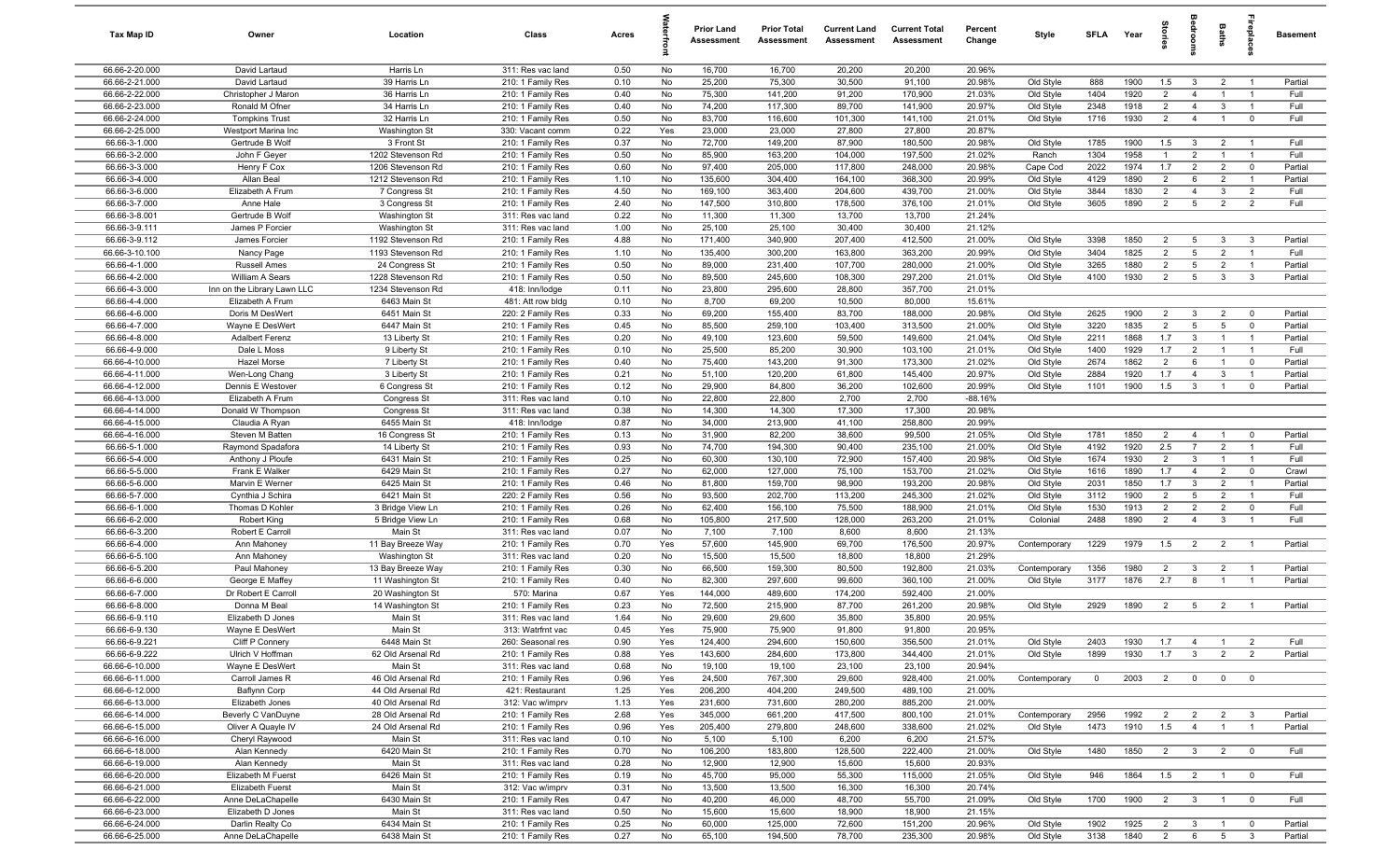| Tax Map ID                       | Owner                                    | Location                     | Class                                  | Acres        |           | <b>Prior Land</b><br>Assessment | <b>Prior Total</b><br>Assessment | <b>Current Land</b><br>Assessment | <b>Current Total</b><br>Assessment | Percent<br>Change | Style                  | <b>SFLA</b>  | Year         | ğ                                | groo                | Baths                            | ne<br>Pla                     | Basement           |
|----------------------------------|------------------------------------------|------------------------------|----------------------------------------|--------------|-----------|---------------------------------|----------------------------------|-----------------------------------|------------------------------------|-------------------|------------------------|--------------|--------------|----------------------------------|---------------------|----------------------------------|-------------------------------|--------------------|
| 66.66-6-26.000                   | George L Toomey                          | 65 Old Arsenal Rd            | 210: 1 Family Res                      | 0.24         | No        | 61,000                          | 193,800                          | 73,800                            | 234,500                            | 21.00%            | Old Style              | 3086         | 1826         | 2.5                              | $5\overline{5}$     | $\overline{2}$                   | $\overline{4}$                | Full               |
| 66.66-6-27.000                   | John W Goodroe                           | 6470 Main St                 | 482: Det row bldg                      | 0.10         | No        | 15,200                          | 146,800                          | 18,400                            | 177,600                            | 20.98%            |                        |              |              |                                  |                     |                                  |                               |                    |
| 66.66-6-28.000                   | Keith J Hoffnagle                        | 6472 Main St                 | 482: Det row bldg                      | 0.14         | No        | 8,800                           | 177,400                          | 10,700                            | 214,700                            | 21.03%            |                        |              |              |                                  |                     |                                  |                               |                    |
| 66.66-6-29.100                   | R Scott Boushie                          | 6476 Main St                 | 422: Diner/lunch                       | 0.69         | No        | 4,400                           | 59,000                           | 5,300                             | 71,400                             | 21.02%            |                        |              |              |                                  |                     |                                  |                               |                    |
| 66.66-6-29.200                   | Monique Noonan                           | 6474 Main St                 | 485: >1use sm bld                      | 0.64         | No        | 3,100                           | 63,800                           | 3,800                             | 77,200                             | 21.00%            |                        |              |              |                                  |                     |                                  |                               |                    |
| 66.66-6-30.000<br>66.66-6-31.000 | Champlain National Bank<br>Sarah H Brown | 6478 Main St<br>6480 Main St | 461: Bank<br>483: Converted Res        | 0.20         | No<br>No  | 24,300<br>6,500                 | 282,100<br>86,100                | 29,400<br>7,900                   | 341,300<br>104,200                 | 20.99%<br>21.02%  |                        |              |              |                                  |                     |                                  |                               |                    |
| 66.66-6-32.000                   | Frederick E Thalmann Jr                  | 6482 Main St                 | 484: 1 use sm bld                      | 0.10<br>0.04 | No        | 4,900                           | 51,400                           | 5,900                             | 62,200                             | 21.01%            |                        |              |              |                                  |                     |                                  |                               |                    |
| 66.66-6-33.000                   | Lawrence C Masle                         | 14 Bay Breeze Way            | 210: 1 Family Res                      | 0.23         | No        | 69,900                          | 160,700                          | 84,500                            | 194,400                            | 20.97%            | Ranch                  | 1295         | 1977         | $\overline{1}$                   | $\overline{2}$      | $\overline{2}$                   | $\overline{1}$                | Slab/pier          |
| 66.66-7-1.000                    | Westport Marina Inc                      | Washington St                | 315: Underwtr Ind                      | 0.70         | Yes       | 4,700                           | 4,700                            | 5,700                             | 5,700                              | 21.28%            |                        |              |              |                                  |                     |                                  |                               |                    |
| 66.66-8-1.000                    | Dr Robert E Carroll                      | 56 Washington St             | 315: Underwtr Ind                      | 1.00         | Yes       | 48,800                          | 48,800                           | 59,000                            | 59,000                             | 20.90%            |                        |              |              |                                  |                     |                                  |                               |                    |
| 66.66-8-2.000                    | Elizabeth D Jones                        | Washington St                | 315: Underwtr Ind                      | 0.50         | Yes       | 4,700                           | 4,700                            | 5,700                             | 5,700                              | 21.28%            |                        |              |              |                                  |                     |                                  |                               |                    |
| 66.74-1-1.191                    | John W Fletcher                          | 27 Morning Hill Way          | 210: 1 Family Res                      | 4.70         | No        | 164,500                         | 223,300                          | 199,100                           | 270,200                            | 21.00%            | Old Style              | 1440         | 1910         | $\overline{2}$                   | $\mathbf{3}$        | $\overline{1}$                   | $^{\circ}$                    | Full               |
| 66.74-1-2.001                    | Austin D Vanderbilt Jr                   | 6325 Main St                 | 210: 1 Family Res                      | 0.50         | No        | 84,600                          | 136,800                          | 102,300                           | 165,500                            | 20.98%            | Old Style              | 1925         | 1880         | $\overline{2}$                   | $\mathbf{3}$        | $\overline{1}$                   | $\mathbf 0$                   | Partial            |
| 66.74-1-3.000                    | <b>Bruce Hoskins</b>                     | 6417 Main St                 | 210: 1 Family Res                      | 0.24         | No        | 57,700                          | 122,100                          | 69,800                            | 147,700                            | 20.97%            | Old Style              | 1790         | 1916         | $\overline{2}$                   | $\overline{4}$      | $\overline{1}$                   | $\mathbf 0$                   | Full               |
| 66.74-1-4.000                    | Gregory T Sauer                          | 6415 Main St                 | 210: 1 Family Res                      | 0.32         | No        | 57,200                          | 121,400                          | 69,200                            | 146,900                            | 21.00%            | Old Style              | 1606         | 1850         | 1.5                              | $\overline{2}$      | $\overline{2}$                   | $\mathbf 0$                   | Partial            |
| 66.74-1-5.000                    | Anthony J Reposa                         | 6411 Main St                 | 210: 1 Family Res                      | 0.26         | No        | 60,900                          | 122,100                          | 73,600                            | 147,700                            | 20.97%            | Old Style              | 1617         | 1831         | 1.5                              | $\overline{4}$      |                                  | $^{\circ}$                    | Crawl              |
| 66.74-1-6.000                    | Paul B Viens                             | 6409 Main St                 | 210: 1 Family Res                      | 0.30         | No        | 63,600                          | 96,800                           | 76,900                            | 117,100                            | 20.97%            | Old Style              | 1023         | 1840         | 1.5                              | $\mathbf{3}$        | $\overline{1}$                   | $^{\circ}$                    | Partial            |
| 66.74-1-7.000                    | Kevin OKeefe                             | 6401 Main St                 | 210: 1 Family Res                      | 0.70         | No        | 108,200                         | 230,700                          | 130,900                           | 279,100                            | 20.98%            | Old Style              | 3751         | 1900         | 2.5                              | 5                   | $\overline{2}$                   | $\overline{1}$                | Partial            |
| 66.74-1-8.000                    | Alan S Hipps                             | 6397 Main St                 | 210: 1 Family Res                      | 0.40         | No        | 75,400                          | 146,700                          | 91,200                            | 177,500                            | 21.00%            | Old Style              | 2080         | 1895         | $\overline{2}$                   | $\overline{4}$      | $\overline{2}$                   | $\overline{0}$                | Partial            |
| 66.74-1-9.000<br>66.74-1-10.000  | <b>Richard Russo</b><br>Cheryl Raywood   | 6395 Main St<br>6391 Main St | 210: 1 Family Res                      | 0.40<br>0.40 | No<br>No  | 76,300<br>76,300                | 165,700<br>164,200               | 92,300<br>92,300                  | 200,500<br>198,700                 | 21.00%<br>21.01%  | Old Style              | 1986<br>2726 | 1894<br>1914 | $\overline{2}$<br>$\overline{2}$ | $\overline{4}$<br>5 | $\overline{2}$<br>$\overline{2}$ | $\mathbf 0$<br>$\overline{1}$ | Partial<br>Partial |
| 66.74-1-11.001                   | Claire Kroeplin                          | 13 Morning Hill Way          | 210: 1 Family Res<br>210: 1 Family Res | 4.40         | No        | 68,400                          | 177,300                          | 82,700                            | 214,500                            | 20.98%            | Old Style<br>Old Style | 2248         | 1904         | 1.5                              | $\overline{4}$      | $\overline{2}$                   | $\overline{1}$                | Crawl              |
| 66.74-1-12.110                   | John P Roemischer                        | 8 Rolling Hill Way           | 210: 1 Family Res                      | 2.17         | No        | 150,500                         | 419,100                          | 182,100                           | 507,100                            | 21.00%            | Old Style              | 3243         | 1807         | $\overline{2}$                   | 5                   | $\mathbf{3}$                     | 5                             | Partial            |
| 66.74-1-12.120                   | Marian Heller                            | 10 Rolling Hill Way          | 210: 1 Family Res                      | 1.58         | No        | 138,200                         | 267,800                          | 167,200                           | 324,000                            | 20.99%            | Ranch                  | 1300         | 1993         | $\mathbf{1}$                     | 2                   | $\overline{2}$                   | $\mathbf 0$                   | Full               |
| 66.74-1-12.200                   | Ingrid B Roemischer                      | 12 Rolling Hill Way          | 210: 1 Family Res                      | 0.70         | No        | 105,200                         | 162,800                          | 127,300                           | 186,600                            | 14.62%            | Old Style              | 1812         | 1850         | $\overline{1}$                   | $\overline{4}$      | $\overline{2}$                   | $\mathbf 0$                   | Slab/pier          |
| 66.74-1-13.000                   | Albert F Schaad                          | 6375 Main St                 | 210: 1 Family Res                      | 0.60         | No        | 86,300                          | 140,300                          | 104,500                           | 169,800                            | 21.03%            | Old Style              | 2302         | 1832         | 1.5                              | $\mathbf{3}$        | $\overline{2}$                   | $\overline{1}$                | Partial            |
| 66.74-1-14.000                   | Agnes K Tanneberger                      | 6363 Main St                 | 220: 2 Family Res                      | 2.50         | No        | 37,600                          | 242,900                          | 45,500                            | 293,900                            | 21.00%            | Old Style              | 4525         | 1850         | $\overline{2}$                   | 6                   | $\mathbf{3}$                     | $\overline{2}$                | Partial            |
| 66.74-1-15.000                   | Kathryn C Danzeisen                      | 6333 Main St                 | 250: Estate                            | 29.20        | No        | 177,900                         | 744,700                          | 215,300                           | 901,100                            | 21.00%            | Mansion                | 8083         | 1890         | $\overline{2}$                   | $5\overline{5}$     | $5\overline{5}$                  | $\overline{2}$                | Full               |
| 66.74-2-1.000                    | Beverly C VanDuyne                       | 5 Old Arsenal Rd             | 210: 1 Family Res                      | 1.00         | No        | 134,300                         | 298,300                          | 162,500                           | 360,900                            | 20.99%            | Colonial               | 1850         | 1999         | $\overline{2}$                   | $\overline{4}$      | $\overline{2}$                   | $\overline{1}$                | Full               |
| 66.74-2-2.000                    | Roger K Sandwick                         | 8 Old Arsenal Rd             | 210: 1 Family Res                      | 1.00         | Yes       | 67,400                          | 198,600                          | 81,500                            | 240,300                            | 21.00%            | Contemporary           | 2202         | 1965         | $\mathbf{1}$                     | $\overline{2}$      | $\overline{2}$                   | $\overline{2}$                | Full               |
| 66.74-2-3.000                    | Timothy L Barnett                        | 20 Old Arsenal Rd            | 210: 1 Family Res                      | 1.30         | Yes       | 253,300                         | 308,500                          | 306,500                           | 373,300                            | 21.00%            | Old Style              | 1237         | 1930         | 1.5                              | $\mathbf{3}$        |                                  | $\overline{1}$                | Full               |
| 66.74-2-4.000                    | Agnes K Tanneberger                      | 6406 Main St                 | 210: 1 Family Res                      | 0.56         | No        | 91,200                          | 153,400                          | 110,300                           | 185,600                            | 20.99%            | Old Style              | 1392         | 1915         | $\overline{2}$                   | $\overline{4}$      | $\overline{1}$                   | $\overline{1}$                | Full               |
| 66.74-2-5.000                    | Dal Valentini                            | 6402 Main St                 | 210: 1 Family Res                      | 0.30         | No        | 63,900                          | 101,000                          | 77,300                            | 122,200                            | 20.99%            | Cottage                | 720          | 1953         | $\overline{1}$                   | $\overline{1}$      | $\overline{1}$                   | $\overline{1}$                | Crawl              |
| 66.74-2-6.001                    | Gordon Decker                            | Main St                      | 311: Res vac land                      | 0.93         | No        | 2,000                           | 2,000                            | 2,400                             | 2,400                              | 20.00%            |                        |              |              |                                  |                     |                                  |                               |                    |
| 66.74-2-8.110<br>66.74-2-8.120   | Cheryl Raywood<br>Dieter B Requadt       | NYS Route 9N<br>NYS Route 9N | 312: Vac w/imprv                       | 0.30<br>0.34 | No<br>No  | 13,400<br>1,400                 | 17,700<br>1,400                  | 16,200<br>1,700                   | 21,400<br>1,700                    | 20.90%<br>21.43%  |                        |              |              |                                  |                     |                                  |                               |                    |
| 66.74-2-8.200                    | Hannelore Requadt                        | NYS Route 9N                 | 311: Res vac land<br>311: Res vac land | 1.14         | No        | 25,800                          | 25,800                           | 31,200                            | 31,200                             | 20.93%            |                        |              |              |                                  |                     |                                  |                               |                    |
| 66.74-2-9.100                    | Arthur L Dodge                           | Sunny Side Way               | 311: Res vac land                      | 2.40         | Yes       | 233,400                         | 233,400                          | 282,400                           | 282,400                            | 20.99%            |                        |              |              |                                  |                     |                                  |                               |                    |
| 66.74-2-9.200                    | Richard J Rawson                         | 23 Sunny Side Way            | 260: Seasonal res                      | 2.80         | Yes       | 406,300                         | 483,600                          | 491,700                           | 585,200                            | 21.01%            | Old Style              | 1606         | 1908         | 1.7                              | $\overline{4}$      | $\overline{2}$                   | $\overline{1}$                | Crawl              |
| 66.74-2-10.100                   | Charles B Updike                         | 19 Sunny Side Way            | 210: 1 Family Res                      | 0.87         | No        | 121,800                         | 229,800                          | 147,400                           | 278,100                            | 21.02%            | Old Style              | 2496         | 1870         | $\overline{2}$                   | $\overline{4}$      | $\overline{2}$                   | $\overline{2}$                | Partial            |
| 66.74-2-10.200                   | Hannelore Requadt                        | NYS Route 9N                 | 311: Res vac land                      | 0.24         | No        | 1,300                           | 1,300                            | 1,600                             | 1,600                              | 23.08%            |                        |              |              |                                  |                     |                                  |                               |                    |
| 66.74-2-11.000                   | Richard J Rawson                         | NYS Route 9N                 | 311: Res vac land                      | 5.00         | Yes       | 247,900                         | 247,900                          | 300,000                           | 300,000                            | 21.02%            |                        |              |              |                                  |                     |                                  |                               |                    |
| 66.74-2-12.100                   | James Duhigg                             | 5 Worman Ln                  | 210: 1 Family Res                      | 1.04         | No        | 130,000                         | 197,200                          | 157,300                           | 238,600                            | 20.99%            | Ranch                  | 1138         | 1962         | $\overline{1}$                   | $\overline{2}$      |                                  |                               | Full               |
| 66.74-2-12.200                   | Richard J Rawson                         | NYS Route 9N                 | 311: Res vac land                      | 0.16         | No        | 900                             | 900                              | 1,100                             | 1,100                              | 22.22%            |                        |              |              |                                  |                     |                                  |                               |                    |
| 66.74-2-13.000                   | Eric Gay                                 | 38 Worman Ln                 | 311: Res vac land                      | 2.01         | No        | 22,700                          | 22,700                           | 27,500                            | 27,500                             | 21.15%            |                        |              |              |                                  |                     |                                  |                               |                    |
| 66.74-2-14.000                   | Peter J Mehr                             | NYS Route 9N                 | 311: Res vac land                      | 2.40         | No        | 23,700                          | 23,700                           | 28,700                            | 28,700                             | 21.10%            |                        |              |              |                                  |                     |                                  |                               |                    |
| 66.74-2-15.000                   | Peter J Mehr                             | 6352 Main St                 | 210: 1 Family Res                      | 0.75         | No        | 111,500                         | 195,700                          | 134,900                           | 236,800                            | 21.00%            | Old Style              | 1817         | 1949         | $\overline{2}$                   | $\overline{4}$      | $\overline{2}$                   | $\overline{1}$                | Full               |
| 66.75-1-1.000                    | Arne H Gronningsater Jr                  | 25 Worman Ln                 | 220: 2 Family Res                      | 1.80         | Yes       | 320,500                         | 463,400                          | 387,800                           | 560,700                            | 21.00%            | Old Style              | 3349         | 1930         | 1.7                              | $\overline{4}$      | $\mathbf{3}$                     | $\overline{4}$                | Full               |
| 66.75-1-2.000                    | Lake Champlain Vacations LLC             | 39 Worman Ln                 | 260: Seasonal res                      | 1.29         | Yes       | 254,000                         | 353,000                          | 307,300                           | 427,100                            | 20.99%            | Old Style              | 2696         | 1901         | $\overline{2}$                   | $5\overline{5}$     | $\overline{2}$                   | $\overline{2}$                | Partial            |
| 66.75-1-3.000                    | Philip D Knowles                         | 47 Worman Ln                 | 260: Seasonal res<br>210: 1 Family Res | 1.00         | Yes       | 230,000                         | 278,300                          | 278,300                           | 336,700                            | 20.98%            | Old Style              | 880          | 1933         | $\mathbf{1}$                     | $\mathbf{3}$        | $\mathbf{1}$                     | $\overline{1}$                | Crawl              |
| 66.75-1-4.000<br>66.75-1-5.000   | Arthur D Pepin<br>Peter J Mehr           | 59 Worman Ln<br>Worman Ln    | 311: Res vac land                      | 1.40<br>1.30 | Yes<br>No | 336,800<br>26,100               | 621,100<br>26,100                | 407,500<br>31,600                 | 751,500<br>31,600                  | 21.00%<br>21.07%  | Contemporary           | 3450         | 1994         | $\mathbf{1}$                     | $5\overline{)}$     | $\overline{4}$                   | $\overline{1}$                | Partial            |
| 66.75-1-6.000                    | Edward S Zorzi                           | Worman Ln                    | 311: Res vac land                      | 0.30         | No        | 18,200                          | 18,200                           | 22,000                            | 22,000                             | 20.88%            |                        |              |              |                                  |                     |                                  |                               |                    |
| 66.75-1-7.000                    | Edward S Zorzi                           | Worman Ln                    | 313: Watrfrnt vac                      | 7.00         | Yes       | 222,800                         | 222,800                          | 269,600                           | 269,600                            | 21.01%            |                        |              |              |                                  |                     |                                  |                               |                    |
| 66.75-1-8.000                    | Gordon Decker                            | 62 Worman Ln                 | 210: 1 Family Res                      | 1.00         | Yes       | 235,100                         | 374,000                          | 284,400                           | 452,500                            | 20.99%            | Contemporary           | 1961         | 1988         | $\mathbf{1}$                     | $\mathbf{3}$        | $\overline{1}$                   | - 1                           | Full               |
| 66.75-1-9.000                    | Charles E Cerf                           | 3 Windward Cir               | 260: Seasonal res                      | 4.00         | Yes       | 321,100                         | 338,600                          | 388,800                           | 410,000                            | 21.09%            | Cottage                | 320          | 1950         | $\overline{1}$                   | $\overline{1}$      | $\mathbf{1}$                     | $\overline{0}$                | Slab/pier          |
| 66.75-1-10.000                   | Charles E Cerf                           | Windward Cir                 | 313: Watrfrnt vac                      | 1.40         | Yes       | 154,400                         | 154,400                          | 186,800                           | 186,800                            | 20.98%            |                        |              |              |                                  |                     |                                  |                               |                    |
| 66.75-1-11.000                   | Charles E Cerf                           | 5 Windward Cir               | 250: Estate                            | 8.00         | Yes       | 416,200                         | 837,000                          | 503,600                           | 1,012,800                          | 21.00%            | Old Style              | 1599         | 1905         | 2.5                              | $\overline{4}$      | $\overline{2}$                   | $\overline{0}$                | Partial            |
| 66.83-1-1.000                    | Bessboro Farm LLC                        | 6309 Main St                 | 210: 1 Family Res                      | 1.20         | No        | 134,300                         | 259,200                          | 162,500                           | 313,600                            | 20.99%            | Old Style              | 2565         | 1870         | 2.5                              | $\overline{4}$      | $\overline{2}$                   | $\overline{0}$                | Crawl              |
| 66.83-1-2.000                    | <b>Bradley J Schrauf</b>                 | 6295 Main St                 | 210: 1 Family Res                      | 1.00         | No        | 130,000                         | 203,300                          | 157,300                           | 246,000                            | 21.00%            | Old Style              | 1802         | 1879         | 1.5                              | $\overline{4}$      | $\overline{2}$                   | $\overline{1}$                | Partial            |
| 66.83-1-3.000                    | Donald Carr                              | 6291 Main St                 | 210: 1 Family Res                      | 0.70         | No        | 116,300                         | 220,600                          | 140,700                           | 266,900                            | 20.99%            | Old Style              | 2475         | 1909         | 1.7                              | $\mathbf{3}$        | $\overline{2}$                   | $\overline{1}$                | Partial            |
| 66.83-1-4.000                    | Thomas O Treadwell                       | 5 Stone House Cir            | 210: 1 Family Res                      | 2.40         | No        | 157,800                         | 536,700                          | 190,900                           | 649,400                            | 21.00%            | Mansion                | 4943         | 1838         | 2.5                              | 6                   | $\mathbf{3}$                     | $\mathbf{3}$                  | Full               |
| 66.83-2-1.000                    | Russell C Duntley                        | 6247 Main St                 | 210: 1 Family Res                      | 1.70         | No        | 136,800                         | 214,200                          | 165,500                           | 259,200                            | 21.01%            | Ranch                  | 1344         | 1954         | $\overline{1}$                   | $\overline{1}$      | $\overline{1}$                   | $\overline{1}$                | Full               |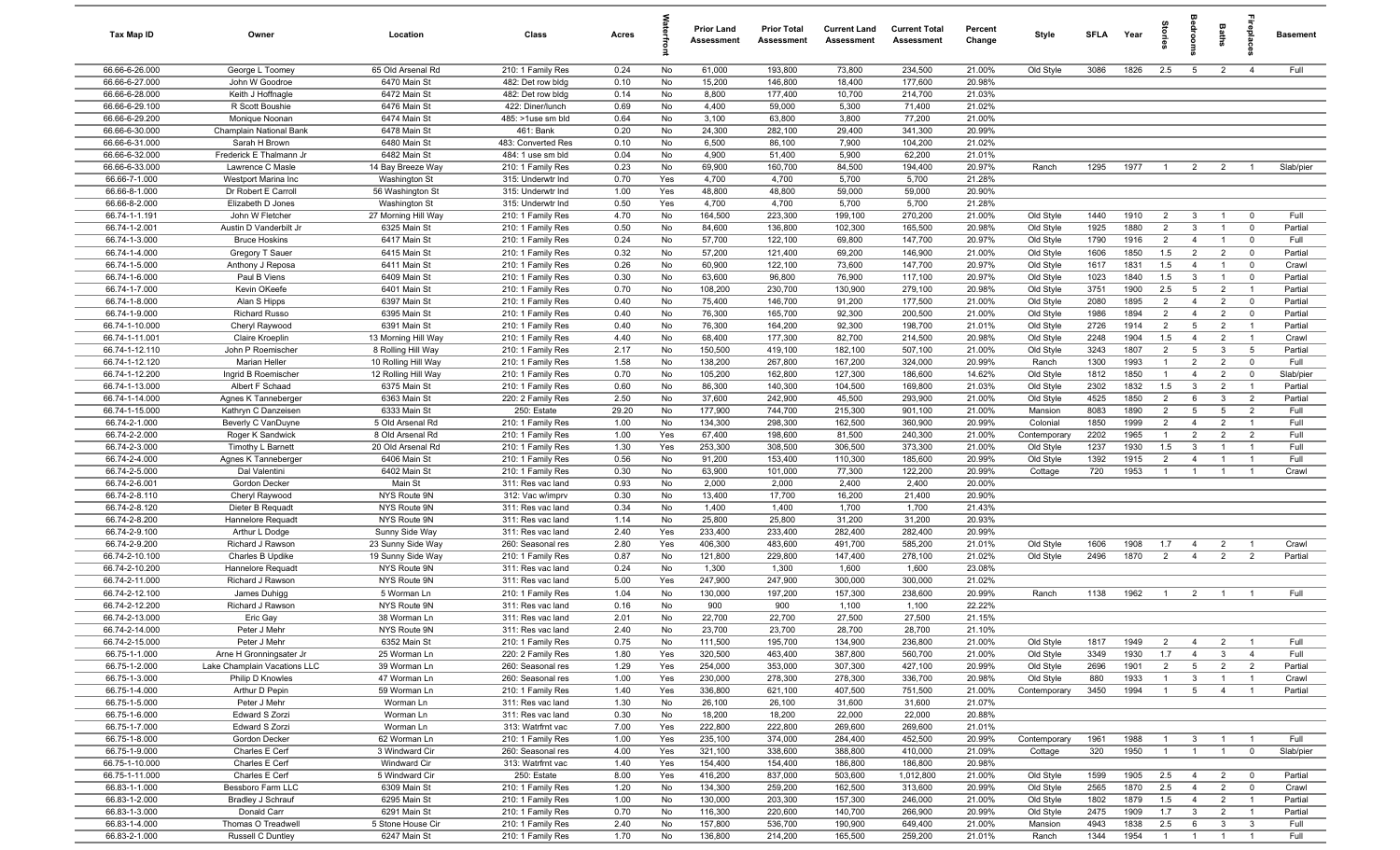| Tax Map ID                     | Owner                                                    | Location                                   | Class                                  | Acres           |           | <b>Prior Land</b><br>Assessment | <b>Prior Total</b><br>Assessment | <b>Current Land</b><br>Assessment | <b>Current Total</b><br>Assessment | Percent<br>Change | Style                     | SFLA Year    |              | tories                           | droom                   | Baths                | repla                          | <b>Basement</b>    |
|--------------------------------|----------------------------------------------------------|--------------------------------------------|----------------------------------------|-----------------|-----------|---------------------------------|----------------------------------|-----------------------------------|------------------------------------|-------------------|---------------------------|--------------|--------------|----------------------------------|-------------------------|----------------------|--------------------------------|--------------------|
| 66.83-2-2.000                  | Bessboro Farm LLC                                        | 6241 NYS Route 9N                          | 439: Sm park gar                       | 0.56            | No        | 21,100                          | 103,500                          | 25,500                            | 125,200                            | 20.97%            |                           |              |              |                                  |                         |                      |                                |                    |
| 66.83-2-3.000                  | Kellie King                                              | 6235 NYS Route 9N                          | 210: 1 Family Res                      | 0.40            | No        | 75,400                          | 144,700                          | 75,400                            | 125,000                            | $-13.61%$         | Old Style                 | 1405         | 1940         | 1.5                              | $\mathbf{3}$            | $\overline{1}$       | $\mathbf 0$                    | Full               |
| 66.83-3-1.100                  | Malcolm R Willison                                       | 6308 Main St                               | 220: 2 Family Res                      | 0.58            | No        | 93,400                          | 157,900                          | 113,100                           | 191,100                            | 21.03%            | Duplex                    | 1626         | 1954         | $\overline{2}$                   | $\mathbf{3}$            | $\overline{2}$       | $\mathbf 0$                    | Full               |
| 66.83-3-1.200                  | Evan Davis                                               | 6306 Main St                               | 210: 1 Family Res                      | 1.90            | Yes       | 255,700                         | 577,500                          | 309,400                           | 698,800                            | 21.00%            | Contemporary              | 4098         | 2001         | $\overline{2}$                   | $\overline{4}$          | 3                    | $\overline{1}$                 | Full               |
| 66.83-3-2.100                  | Bessboro Farm LLC                                        | 72 Maple Way                               | 250: Estate                            | 61.10           | Yes       | 1,162,000                       | 1,594,900                        | 1,406,000                         | 1,929,800                          | 21.00%            | Mansion                   | 6390         | 1955         | 2.5                              | 8                       | 5                    | $\overline{4}$                 | Crawl              |
| 66.83-3-2.200                  | Alexander T Treadwell                                    | 61 Maple Way                               | 210: 1 Family Res<br>250: Estate       | 3.30<br>470.00  | Yes       | 371,900<br>1,523,600            | 872,000<br>2,087,200             | 450,000                           | 1,055,100<br>2,525,500             | 21.00%            | Mansion                   | 4132<br>8563 | 1972<br>1924 | $\overline{1}$<br>2.5            | $\mathbf{3}$<br>9       | 3<br>$5\phantom{.0}$ | $\mathbf{3}$<br>$\overline{4}$ | Full<br>Full       |
| 67.1-1-1.000<br>67.1-1-2.000   | Lee Trust<br>Gordon G Davis                              | 254 Lee Way<br>332 Rock Harbor Way         | 210: 1 Family Res                      | 4.33            | Yes<br>No | 37,000                          | 199,800                          | 1,843,500<br>44,800               | 241,800                            | 21.00%<br>21.02%  | Mansion<br>Cape Cod       | 1618         | 1983         | 1.7                              | $\overline{4}$          | $\overline{2}$       | $\mathbf{3}$                   | Full               |
| 67.1-1-3.002                   | Peter T Buchanan                                         | 458 Rock Harbor Way                        | 210: 1 Family Res                      | 13.20           | Yes       | 561,400                         | 1,115,400                        | 679,300                           | 1,349,600                          | 21.00%            | Contemporary              | 4539         | 1979         | $\overline{2}$                   | $5\overline{5}$         | $5\phantom{.0}$      | $\overline{2}$                 | Crawl              |
| 67.1-1-4.000                   | Harrison J Uhl                                           | 426 Rock Harbor Way                        | 210: 1 Family Res                      | 8.00            | Yes       | 479,300                         | 725,100                          | 580,000                           | 877,400                            | 21.00%            | Contemporary              | 2558         | 1979         | 2                                | $\overline{4}$          | $\mathbf{3}$         | $\overline{1}$                 | Partial            |
| 67.1-1-5.000                   | Elizabeth Eddy                                           | Lake Shore Rd                              | 314: Rural vac<10                      | 7.90            | Yes       | 312,500                         | 312,500                          | 378,100                           | 378,100                            | 20.99%            |                           |              |              |                                  |                         |                      |                                |                    |
| 67.1-1-6.000                   | Thornton K Ware III                                      | 332 Rock Harbor Way                        | 210: 1 Family Res                      | 6.90            | Yes       | 335,500                         | 498,200                          | 405,900                           | 602,800                            | 21.00%            | Contemporary              | 2442         | 1984         | 1.7                              | $\mathbf{3}$            | $\overline{2}$       | $\overline{1}$                 | Partial            |
| 67.1-1-7.000                   | James T Flynn                                            | 355 Rock Harbor Way                        | 210: 1 Family Res                      | 8.69            | No        | 157,300                         | 594,700                          | 190,300                           | 719,600                            | 21.00%            | Old Style                 | 4407         | 1900         | $\overline{2}$                   | $5\overline{5}$         | $\overline{4}$       | $\mathbf{3}$                   | Full               |
| 67.1-1-8.000                   | Rock Harbor HO Assoc Inc                                 | Lake Shore Rd                              | 311: Res vac land                      | 3.00            | Yes       | 213,400                         | 213,400                          | 258,200                           | 258,200                            | 20.99%            |                           |              |              |                                  |                         |                      |                                |                    |
| 67.1-1-9.000                   | Rock Harbor HO Assoc Inc                                 | Lake Shore Rd                              | 311: Res vac land                      | 7.90            | No        | 13,300                          | 13,300                           | 16,100                            | 16,100                             | 21.05%            |                           |              |              |                                  |                         |                      |                                |                    |
| 67.1-1-10.000                  | Robert E Carroll                                         | 490 Rock Harbor Way                        | 210: 1 Family Res                      | 9.70            | Yes       | 468,800                         | 592,100                          | 567,200                           | 716,400                            | 20.99%            | Contemporary              | 1834         | 1981         | 1.7                              | $\mathbf{3}$            | $\overline{2}$       | $\mathbf 0$                    | Crawl              |
| 67.1-1-11.001                  | Carter J Bacot                                           | Lake Shore Rd                              | 313: Watrfrnt vac                      | 7.70            | Yes       | 392,500                         | 392,500                          | 474,900                           | 474,900                            | 20.99%            |                           |              |              |                                  |                         |                      |                                |                    |
| 67.1-1-12.100                  | Harrison J Uhl Jr                                        | Lake Shore Rd                              | 313: Watrfrnt vac                      | 3.00            | Yes       | 281,200                         | 281,200                          | 340,300                           | 340,300                            | 21.02%            |                           |              |              |                                  |                         |                      |                                |                    |
| 67.1-1-12.200                  | Palmer B Uhl                                             | Lake Shore Rd                              | 313: Watrfrnt vac                      | 3.20            | Yes       | 260,700                         | 260,700                          | 315,400                           | 315,400                            | 20.98%            |                           |              |              |                                  |                         |                      |                                |                    |
| 67.1-1-13.100                  | Harrison Red Oak Assoc LP                                | Lake Shore Rd                              | 322: Rural vac>10                      | 6.71            | No        | 46,900                          | 46,900                           | 56,700                            | 56,700                             | 20.90%            |                           |              |              |                                  |                         |                      |                                |                    |
| 67.1-1-13.200<br>67.1-1-14.000 | Robert A Burley<br>Carter J Bacot                        | 356 Rock Harbor Way<br>518 Rock Harbor Way | 210: 1 Family Res<br>210: 1 Family Res | 11.10<br>7.80   | Yes       | 454,100<br>434,100              | 684,900<br>878,900               | 549,400<br>525,300                | 828,700<br>1,063,500               | 21.00%<br>21.00%  | Old Style<br>Contemporary | 4535<br>3435 | 1910<br>1982 | $\overline{2}$<br>$\overline{2}$ | 6<br>6                  | $\overline{2}$<br>6  | $\mathbf{3}$<br>$\overline{2}$ | Partial<br>Partial |
| 75.2-2-1.000                   | Lyme Adk Timberlands I LLC                               | Mountain Spring Rd                         | 912: Forest s480a                      | 197.40          | Yes<br>No | 81,700                          | 81,700                           | 98,900                            | 98,900                             | 21.05%            |                           |              |              |                                  |                         |                      |                                |                    |
| 75.2-2-2.000                   | Lyme Adk Timberlands I LLC                               | Mountain Spring Rd                         | 912: Forest s480a                      | 367.20          | Yes       | 220,800                         | 292,400                          | 267,200                           | 353,800                            | 21.00%            |                           |              |              |                                  |                         |                      |                                |                    |
| 75.2-2-3.000                   | Lyme Adk Timberlands I LLC                               | Mountain Spring Rd                         | 912: Forest s480a                      | 362.20          | Yes       | 156,000                         | 156,000                          | 188,800                           | 188,800                            | 21.03%            |                           |              |              |                                  |                         |                      |                                |                    |
| 75.2-2-4.000                   | Lyme Adk Timberlands I LLC                               | Mountain Spring Rd                         | 912: Forest s480a                      | 324.90          | No        | 143,300                         | 143,300                          | 173,400                           | 173,400                            | 21.00%            |                           |              |              |                                  |                         |                      |                                |                    |
| 75.2-2-5.000                   | Lyme Adk Timberlands I LLC                               | Mountain Spring Rd                         | 912: Forest s480a                      | 159.40          | Yes       | 70,700                          | 70,700                           | 85,500                            | 85,500                             | 20.93%            |                           |              |              |                                  |                         |                      |                                |                    |
| 75.2-2-6.000                   | Lyme Adk Timberlands I LLC                               | Mountain Spring Rd                         | 912: Forest s480a                      | 160.10          | Yes       | 71,700                          | 84,400                           | 86,700                            | 102,100                            | 20.97%            |                           |              |              |                                  |                         |                      |                                |                    |
| 75.2-2-7.000                   | Lyme Adk Timberlands I LLC                               | Mountain Spring Rd                         | 912: Forest s480a                      | 172.20          | Yes       | 77,800                          | 77,800                           | 94,100                            | 94,100                             | 20.95%            |                           |              |              |                                  |                         |                      |                                |                    |
| 75.4-2-1.000                   | Lyme Adk Timberlands I LLC                               | Mountain Spring Rd                         | 912: Forest s480a                      | 165.30          | No        | 71,100                          | 71,100                           | 86,000                            | 86,000                             | 20.96%            |                           |              |              |                                  |                         |                      |                                |                    |
| 75.4-2-2.000                   | Westport Hunting Club Inc                                | Mountain Spring Rd                         | 920: Priv Hunt/Fish                    | 1.00            | No        | 8,700                           | 13,000                           | 10,500                            | 15,700                             | 20.77%            |                           |              |              |                                  |                         |                      |                                |                    |
| 75.4-2-3.000                   | Lyme Adk Timberlands I LLC                               | Mountain Spring Rd                         | 912: Forest s480a                      | 163.80          | No        | 63,500                          | 63,500                           | 76,800                            | 76,800                             | 20.94%            |                           |              |              |                                  |                         |                      |                                |                    |
| 75.4-2-4.000                   | Lyme Adk Timberlands I LLC                               | Mountain Spring Rd                         | 912: Forest s480a                      | 157.30          | No        | 68,200                          | 68,200                           | 82,500                            | 82,500                             | 20.97%            |                           |              |              |                                  |                         |                      |                                |                    |
| 75.4-2-5.000                   | Lyme Adk Timberlands I LLC                               | Mountain Spring Rd                         | 912: Forest s480a                      | 248.80          | No        | 108,500                         | 108,500                          | 131,300                           | 131,300                            | 21.01%            |                           |              |              |                                  |                         |                      |                                |                    |
| 75.4-2-6.000                   | Lyme Adk Timberlands I LLC                               | Mountain Spring Rd                         | 912: Forest s480a                      | 335.90          | Yes       | 181,100                         | 196,000                          | 219,200                           | 237,200                            | 21.02%            |                           |              |              |                                  |                         |                      |                                |                    |
| 75.4-2-8.000<br>75.4-2-9.000   | Lyme Adk Timberlands I LLC<br>Lyme Adk Timberlands I LLC | Mountain Spring Rd<br>Mountain Spring Rd   | 912: Forest s480a                      | 153.30          | No<br>No  | 63,100<br>33,900                | 63,100<br>33,900                 | 76,400<br>41,000                  | 76,400<br>41,000                   | 21.08%<br>20.94%  |                           |              |              |                                  |                         |                      |                                |                    |
| 75.4-2-10.000                  | Lyme Adk Timberlands I LLC                               | Mountain Spring Rd                         | 912: Forest s480a<br>912: Forest s480a | 76.60<br>157.30 | No        | 66,500                          | 66,500                           | 80,500                            | 80,500                             | 21.05%            |                           |              |              |                                  |                         |                      |                                |                    |
| 75.4-2-11.000                  | Lyme Adk Timberlands I LLC                               | Mountain Spring Rd                         | 912: Forest s480a                      | 73.80           | No        | 32,800                          | 32,800                           | 39,700                            | 39,700                             | 21.04%            |                           |              |              |                                  |                         |                      |                                |                    |
| 76.1-1-3.000                   | William T McCutcheon Jr                                  | Mountain Spring Rd                         | 314: Rural vac<10                      | 4.80            | No        | 2,700                           | 2,700                            | 3,300                             | 3,300                              | 22.22%            |                           |              |              |                                  |                         |                      |                                |                    |
| 76.1-1-4.000                   | William T McCutcheon Jr                                  | Mountain Spring Rd                         | 910: Priv forest                       | 90.70           | No        | 44,900                          | 44,900                           | 54,300                            | 54,300                             | 20.94%            |                           |              |              |                                  |                         |                      |                                |                    |
| 76.1-1-5.000                   | Lyme Adk Timberlands I LLC                               | Mountain Spring Rd                         | 912: Forest s480a                      | 67.20           | No        | 29,700                          | 29,700                           | 35,900                            | 35,900                             | 20.88%            |                           |              |              |                                  |                         |                      |                                |                    |
| 76.1-1-6.000                   | Getman Family Trust                                      | 1223 Mountain Spring Rd                    | 260: Seasonal res                      | 31.40           | No        | 50,000                          | 108,000                          | 60,500                            | 130,700                            | 21.02%            | Old Style                 | 1112         | 1940         | $\overline{1}$                   | $\overline{2}$          | $\overline{2}$       | - 1                            | Slab/pier          |
| 76.1-1-14.000                  | Lois Katnick                                             | 1481 Mountain Spring Rd                    | 210: 1 Family Res                      | 2.30            | No        | 29,200                          | 76,500                           | 35,400                            | 92,600                             | 21.05%            | Old Style                 | 1402         | 1900         | 1.7                              | $\overline{3}$          | $\overline{2}$       | $\mathbf 0$                    | Partial            |
| 76.1-1-15.100                  | Harry Sherman                                            | 1480 Mountain Spring Rd                    | 322: Rural vac>10                      | 23.40           | No        | 42,600                          | 42,600                           | 51,500                            | 51,500                             | 20.89%            |                           |              |              |                                  |                         |                      |                                |                    |
| 76.1-1-15.200                  | James Monty                                              | Mountain Spring Rd                         | 322: Rural vac>10                      | 41.25           | No        | 52,200                          | 52,200                           | 63,200                            | 63,200                             | 21.07%            |                           |              |              |                                  |                         |                      |                                |                    |
| 76.1-1-16.000                  | Geraldine D Howell                                       | 1500 Mountain Spring Rd                    | 240: Rural res                         | 12.50           | No        | 36,000                          | 108,800                          | 43,500                            | 131,600                            | 20.96%            | Old Style                 | 1969         | 1850 1.7     |                                  | $\mathbf{3}$            | $\overline{2}$       |                                | Slab/pier          |
| 76.1-1-17.100                  | Stephen P Dorsey                                         | 1501 Mountain Spring Rd                    | 210: 1 Family Res                      | 3.20            | No        | 32,400                          | 126,700                          | 39,200                            | 153,300                            | 20.99%            | Old Style                 | 2123         | 1910         | $1.7 \t 4$                       |                         | 2                    | $\overline{2}$                 | Crawl              |
| 76.1-1-17.200                  | Stephen P Dorsey                                         | Mountain Spring Rd                         | 314: Rural vac<10                      | 1.20            | No        | 2,200                           | 2,200                            | 2,700                             | 2,700                              | 22.73%            |                           |              |              |                                  |                         |                      |                                |                    |
| 76.1-1-19.111                  | Kathryn Danzeisen                                        | 897 Stevenson Rd                           | 312: Vac w/imprv                       | 6.40            | No        | 32,200                          | 40,000                           | 39,000                            | 48,400                             | 21.00%            |                           |              |              |                                  |                         |                      |                                |                    |
| 76.1-1-19.112<br>76.1-1-19.120 | Bessboro Farm LLC<br>Charles J Turek Jr                  | Stevenson Rd<br>Mountain Spring Rd         | 105: Vac farmland<br>322: Rural vac>10 | 19.40<br>29.77  | No        | 22,800<br>19,100                | 22,800<br>19,100                 | 27,600<br>23,100                  | 27,600<br>23,100                   | 21.05%<br>20.94%  |                           |              |              |                                  |                         |                      |                                |                    |
| 76.1-1-19.200                  | Thomas Hitt                                              | Mountain Spring Rd                         | 314: Rural vac<10                      | 0.40            | No<br>No  | 5,400                           | 5,400                            | 6,500                             | 6,500                              | 20.37%            |                           |              |              |                                  |                         |                      |                                |                    |
| 76.1-1-20.000                  | Mark Carpenter                                           | 879 Stevenson Rd                           | 210: 1 Family Res                      | 5.60            | No        | 34,800                          | 117,800                          | 42,100                            | 142,500                            | 20.97%            | Ranch                     | 1380         | 1974         | $\overline{1}$                   | 3                       |                      | $\mathbf 0$                    | Full               |
| 76.1-1-21.000                  | <b>Terry T Atwell</b>                                    | 863 Stevenson Rd                           | 210: 1 Family Res                      | 2.50            | No        | 30,800                          | 107,800                          | 37,200                            | 130,400                            | 20.96%            | Ranch                     | 1236         | 1974         | $\mathbf{1}$                     | 3 <sup>3</sup>          | $\overline{2}$       | $\overline{0}$                 | Full               |
| 76.1-1-22.000                  | Ella L Burke                                             | Stevenson Rd                               | 314: Rural vac<10                      | 0.40            | No        | 1,200                           | 1,200                            | 1,500                             | 1,500                              | 25.00%            |                           |              |              |                                  |                         |                      |                                |                    |
| 76.1-1-23.000                  | Sheila A Borden                                          | 841 Stevenson Rd                           | 210: 1 Family Res                      | 8.70            | No        | 36,500                          | 109,500                          | 44,200                            | 132,500                            | 21.00%            | Ranch                     | 1152         | 1973         | $\overline{1}$                   | $\overline{\mathbf{3}}$ | $\overline{1}$       | $\overline{\mathbf{0}}$        | Full               |
| 76.1-1-24.000                  | Bessboro Farm LLC                                        | Stevenson Rd                               | 105: Vac farmland                      | 18.80           | No        | 22,000                          | 22,000                           | 26,600                            | 26,600                             | 20.91%            |                           |              |              |                                  |                         |                      |                                |                    |
| 76.1-1-25.100                  | Bessboro Farm LLC                                        | Stevenson Rd                               | 105: Vac farmland                      | 11.02           | No        | 11,500                          | 11,500                           | 13,900                            | 13,900                             | 20.87%            |                           |              |              |                                  |                         |                      |                                |                    |
| 76.1-1-25.200                  | Carl L Davis                                             | Stevenson Rd                               | 311: Res vac land                      | 2.80            | No        | 5,700                           | 27,200                           | 6,900                             | 32,900                             | 20.96%            |                           |              |              |                                  |                         |                      |                                |                    |
| 76.1-1-25.300                  | Carl L Davis                                             | 778 Stevenson Rd                           | 210: 1 Family Res                      | 4.56            | No        | 35,800                          | 164,500                          | 43,300                            | 199,000                            | 20.97%            | Ranch                     | 1542         | 1993         | $\overline{1}$                   | $\overline{2}$          | $\overline{2}$       | $^{\circ}$                     | Full               |
| 76.1-1-25.400                  | Bessboro Farm LLC                                        | Stevenson Rd                               | 105: Vac farmland                      | 14.51           | No        | 12,900                          | 12,900                           | 15,600                            | 15,600                             | 20.93%            |                           |              |              |                                  |                         |                      |                                |                    |
| 76.1-1-26.110                  | Cheryl L Phillips                                        | 827 Stevenson Rd                           | 240: Rural res                         | 13.21           | No        | 41,200                          | 171,900                          | 49,900                            | 208,000                            | 21.00%            | Colonial                  | 2454         | 1850         | $\overline{2}$                   | $\overline{4}$          | $\mathbf{1}$         | $\mathbf 0$                    | Partial            |
| 76.1-1-26.120                  | Arthur Dodge                                             | Stevenson Rd                               | 322: Rural vac>10                      | 13.00           | No        | 29,000                          | 29,000                           | 35,100                            | 35,100                             | 21.03%            |                           |              |              |                                  |                         |                      |                                |                    |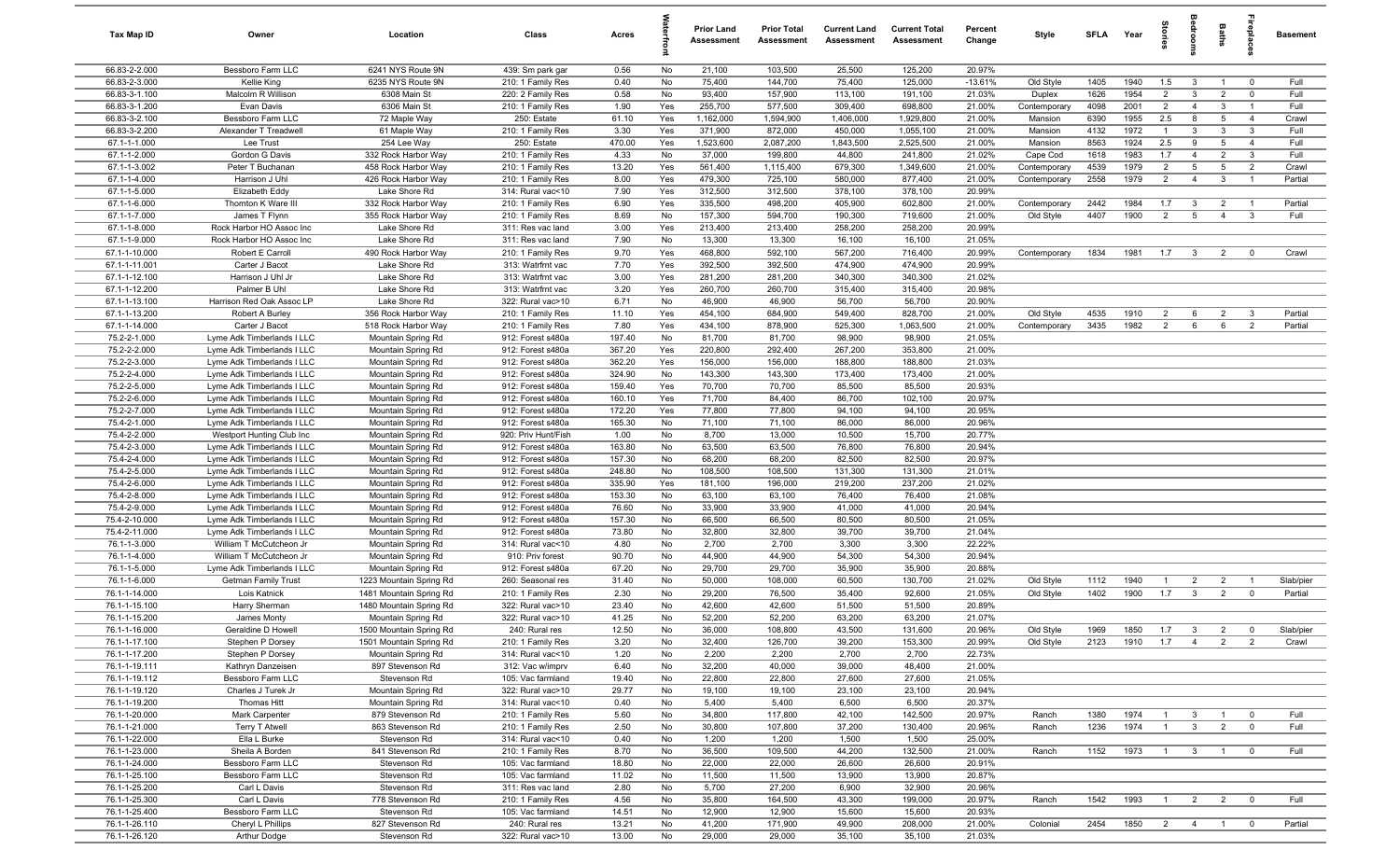| Tax Map ID                     | Owner                                   | Location                             | Class                                  | Acres          |            | <b>Prior Land</b><br>Assessment | <b>Prior Total</b><br>Assessment | <b>Current Land</b><br>Assessment | <b>Current Total</b><br>Assessment | Percent<br>Change | Style                | <b>SFLA</b> | Year         | Stories               | adrooms                          | <b>Baths</b>                     | ireplace                         | <b>Basement</b>        |
|--------------------------------|-----------------------------------------|--------------------------------------|----------------------------------------|----------------|------------|---------------------------------|----------------------------------|-----------------------------------|------------------------------------|-------------------|----------------------|-------------|--------------|-----------------------|----------------------------------|----------------------------------|----------------------------------|------------------------|
| 76.1-1-26.200                  | Arthur Dodge                            | Stevenson Rd                         | 910: Priv forest                       | 54.80          | No         | 29,800                          | 29,800                           | 36,100                            | 36,100                             | 21.14%            |                      |             |              |                       |                                  |                                  |                                  |                        |
| 76.1-1-28.000                  | Gaynelle Gutierrez                      | 685 Stevenson Rd                     | 240: Rural res                         | 46.70          | No         | 64,100                          | 121,300                          | 77,600                            | 146,800                            | 21.02%            | Cottage              | 923         | 1950         | $\overline{1}$        | 3                                | $\overline{1}$                   | $^{\circ}$                       | Partial                |
| 76.1-1-29.000                  | <b>Betty White</b>                      | 585 Stevenson Rd                     | 271: Mfg housings                      | 13.60          | No         | 36,900                          | 41,400                           | 44,700                            | 50,100                             | 21.01%            |                      |             |              |                       |                                  |                                  |                                  |                        |
| 76.1-1-30.000                  | <b>Betty White</b>                      | Stevenson Rd                         | 910: Priv forest                       | 68.60          | No         | 31,100                          | 31,100                           | 37,600                            | 37,600                             | 20.90%            |                      |             |              |                       |                                  |                                  |                                  |                        |
| 76.1-1-31.000                  | Gaynelle Gutierrez                      | Stevenson Rd                         | 910: Priv forest                       | 71.30          | No         | 32,200                          | 32,200                           | 39,000                            | 39,000                             | 21.12%            |                      |             |              |                       |                                  |                                  |                                  |                        |
| 76.1-1-33.000                  | Bessboro Farm LLC                       | Mountain Spring Rd                   | 260: Seasonal res                      | 81.30          | No         | 83,000                          | 109,000                          | 100,400                           | 131,900                            | 21.01%            | Cottage              | 700         | 1960         | $\overline{1}$        | $\overline{1}$                   |                                  | $^{\circ}$                       | Slab/pier              |
| 76.1-1-34.000                  | Mark A Munson                           | 51 Fish & Game Way                   | 270: Mfg housing                       | 57.40          | No         | 50,500                          | 68,000                           | 61,100                            | 82,300                             | 21.03%            |                      |             |              |                       |                                  |                                  |                                  |                        |
| 76.1-1-35.000                  | Westport Fish & Game                    | 91 Fish & Game Way                   | 682: Rec facility                      | 40.00          | No         | 33,700                          | 49,400                           | 40,800                            | 59,800                             | 21.05%            |                      |             |              |                       |                                  |                                  |                                  |                        |
| 76.1-1-36.000                  | Lyme Adk Timberlands I LLC              | Mountain Spring Rd                   | 912: Forest s480a                      | 179.43         | No         | 79,300                          | 79,300                           | 96,000                            | 96,000                             | 21.06%            |                      |             |              |                       |                                  |                                  |                                  |                        |
| 76.1-1-37.000                  | Lyme Adk Timberlands I LLC              | Mountain Spring Rd                   | 912: Forest s480a                      | 344.62         | No         | 157,100                         | 169,000                          | 190,100                           | 204,500                            | 21.01%            |                      |             |              |                       |                                  |                                  |                                  |                        |
| 76.2-1-1.000                   | Bessboro Farm LLC                       | Stevenson Rd                         | 105: Vac farmland                      | 206.00         | No         | 241,100                         | 241,100                          | 291,700                           | 291,700                            | 20.99%            |                      |             |              |                       |                                  |                                  |                                  |                        |
| 76.2-1-2.000                   | Bessboro Farm LLC<br>Bessboro Farm LLC  | NYS Route 9N<br>NYS Route 9N         | 105: Vac farmland<br>322: Rural vac>10 | 71.10<br>25.60 | No         | 83,200<br>20,900                | 83,200<br>20,900                 | 100,700<br>25,300                 | 100,700<br>25,300                  | 21.03%<br>21.05%  |                      |             |              |                       |                                  |                                  |                                  |                        |
| 76.2-1-3.000<br>76.2-1-4.069   | Marilyn Chase                           | 3 Cerf Way                           | 260: Seasonal res                      | 0.60           | No<br>No   | 24,700                          | 67,400                           | 29,900                            | 81,600                             | 21.07%            | Old Style            | 952         | 1940         | $\overline{1}$        | $\overline{2}$                   | $\overline{1}$                   | $\overline{1}$                   | Slab/pier              |
| 76.2-1-6.002                   | <b>Westport Airport LLC</b>             | 6087 NYS Route 9N                    | 449: Warehouse                         | 67.68          | No         | 74,100                          | 127,000                          | 89,700                            | 153,700                            | 21.02%            |                      |             |              |                       |                                  |                                  |                                  |                        |
| 76.2-1-7.000                   | Westport Marina Inc                     | 6039 NYS Route 9N                    | 449: Warehouse                         | 8.86           | No         | 28,900                          | 99,800                           | 35,000                            | 120,800                            | 21.04%            |                      |             |              |                       |                                  |                                  |                                  |                        |
| 76.2-1-8.000                   | Donald J Noonan                         | NYS Route 9N                         | 105: Vac farmland                      | 63.00          | No         | 70,600                          | 70,600                           | 85,400                            | 85,400                             | 20.96%            |                      |             |              |                       |                                  |                                  |                                  |                        |
| 76.2-1-9.000                   | Ida F Brankman                          | 6060 NYS Route 9N                    | 210: 1 Family Res                      | 0.60           | No         | 20,700                          | 57,800                           | 25,000                            | 69,900                             | 20.93%            | Old Style            | 864         | 1927         | 1.5                   | $\overline{2}$                   | $\overline{1}$                   | $\mathbf 0$                      | Crawl                  |
| 76.2-1-10.000                  | Kathryn Fleury                          | NYS Route 9N                         | 312: Vac w/imprv                       | 0.80           | No         | 15,300                          | 18,000                           | 18,500                            | 21,800                             | 21.11%            |                      |             |              |                       |                                  |                                  |                                  |                        |
| 76.2-1-13.000                  | Earl H Barber                           | 317 Dudley Rd                        | 113: Cattle farm                       | 61.70          | No         | 72,900                          | 138,400                          | 88,200                            | 167,500                            | 21.03%            | Old Style            | 1530        | 1939         | 1.5                   | $\mathbf{3}$                     | $\overline{1}$                   | $\overline{0}$                   | Full                   |
| 76.2-1-14.100                  | Bessboro Farm LLC                       | 431 Dudley Rd                        | 120: Field crops                       | 306.61         | No         | 350,100                         | 370,600                          | 423,600                           | 448,400                            | 20.99%            |                      |             |              |                       |                                  |                                  |                                  |                        |
| 76.2-1-14.200                  | Deborah L Smith-McMahon                 | 444 Dudley Rd                        | 210: 1 Family Res                      | 2.09           | No         | 29,100                          | 76,900                           | 35,200                            | 93,000                             | 20.94%            | Old Style            | 1566        | 1880         | $\overline{2}$        | $\mathbf{3}$                     | $\overline{1}$                   | $\overline{0}$                   | Full                   |
| 76.2-1-15.000                  | John M Storey                           | 430 Dudley Rd                        | 240: Rural res                         | 10.12          | No         | 45,800                          | 298,000                          | 55,400                            | 360,600                            | 21.01%            | Old Style            | 3284        | 1814         | 1.7                   | $\mathbf{3}$                     | $\mathbf{3}$                     | $\overline{2}$                   | Partial                |
| 76.2-1-16.100                  | Jeremy Jones                            | 452 Dudley Rd                        | 250: Estate                            | 25.25          | Yes        | 494,300                         | 1,052,200                        | 598,100                           | 1,273,200                          | 21.00%            | Mansion              | 8543        | 1904         | 2.5                   | 10                               | $\overline{7}$                   | 6                                | Full                   |
| 76.2-1-16.200                  | Daniel McCormick                        | Dudley Rd                            | 210: 1 Family Res                      | 1.15           | No         | 28,700                          | 201,200                          | 34,800                            | 243,500                            | 21.02%            |                      |             |              |                       |                                  |                                  |                                  |                        |
| 76.2-1-17.100                  | Linda M Beane                           | 72 Cold Spring Way                   | 240: Rural res                         | 16.30          | Yes        | 396,800                         | 531,000                          | 480,100                           | 642,500                            | 21.00%            | Colonial             | 2842        | 1955         | $\overline{2}$        | $\overline{4}$                   | $\overline{2}$                   | $\overline{1}$                   | Crawl                  |
| 76.2-1-17.200                  | David A McNamara                        | 72 Cold Spring Way                   | 250: Estate                            | 12.90          | Yes        | 438,900                         | 748,900                          | 531,100                           | 906,200                            | 21.00%            | Contemporary         | 3606        | 1988         | $\overline{2}$        | $\mathbf{3}$                     | $\mathbf{3}$                     | 2                                | Crawl                  |
| 76.2-1-18.111                  | <b>Barber Homestead Trust</b>           | Barksdale Rd                         | 105: Vac farmland                      | 44.57          | No         | 35,800                          | 35,800                           | 43,300                            | 43,300                             | 20.95%            |                      |             |              |                       |                                  |                                  |                                  |                        |
| 76.2-1-18.112                  | Charlie LaLanne                         | Barksdale Rd                         | 322: Rural vac>10                      | 11.55          | No         | 43,000                          | 43,000                           | 52,000                            | 52,000                             | 20.93%            |                      |             |              |                       |                                  |                                  |                                  |                        |
| 76.2-1-18.113                  | Donald J Viens                          | 11 Cold Spring Way                   | 210: 1 Family Res                      | 3.00           | No         | 26,900                          | 89,900                           | 32,600                            | 108,800                            | 21.02%            |                      |             |              |                       |                                  |                                  |                                  |                        |
| 76.2-1-18.120                  | Elisabeth K Treadwell                   | Dudley Rd                            | 323: Vacant rural                      | 5.88           | No         | 28,400                          | 28,400                           | 34,400                            | 34,400                             | 21.13%            |                      |             |              |                       |                                  |                                  |                                  |                        |
| 76.2-1-18.200                  | Edith B Hamilton                        | Barksdale Rd                         | 311: Res vac land                      | 2.80           | No         | 23,200                          | 23,200                           | 28,100                            | 28,100                             | 21.12%            |                      |             |              |                       |                                  |                                  |                                  |                        |
| 76.2-1-19.000                  | Lawrence Germain Co                     | 48 Cold Spring Way                   | 280: Multiple res                      | 7.98           | Yes        | 318,200                         | 434,700                          | 385,000                           | 526,000                            | 21.00%            | Old Style            | 2766        | 1940         | $\overline{2}$        | $\overline{4}$                   | $\mathbf{3}$                     | $\overline{1}$                   | Slab/pier              |
| 76.2-1-20.000                  | Harold F Quinlan                        | 156 Barksdale Rd                     | 240: Rural res                         | 2.30           | Yes        | 202,800                         | 265,400                          | 245,400                           | 321,100                            | 20.99%            | Old Style            | 1872        | 1870         | 1.5                   | $\overline{4}$                   |                                  |                                  | Slab/pier              |
| 76.2-1-21.100                  | The Stables LLC                         | Barksdale Rd                         | 311: Res vac land                      | 6.70           | Yes        | 220,200                         | 220,200                          | 266,400                           | 266,400                            | 20.98%            |                      |             |              |                       |                                  |                                  |                                  |                        |
| 76.2-1-21.200                  | Martha Cornwright                       | 168 Barksdale Rd                     | 312: Vac w/imprv                       | 3.50           | No         | 21,700                          | 31,400                           | 26,300                            | 38,000                             | 21.02%            |                      |             |              |                       |                                  |                                  |                                  |                        |
| 76.2-1-21.300                  | David Weir                              | Barksdale Rd                         | 313: Watrfrnt vac                      | 2.10           | Yes        | 291,800                         | 291,800                          | 353,100                           | 353,100                            | 21.01%            |                      |             |              |                       |                                  |                                  |                                  |                        |
| 76.2-1-22.000                  | Louis A Gibbs Jr                        | 136 Barksdale Rd                     | 280: Multiple res                      | 0.93           | Yes        | 223,800                         | 269,700                          | 270,800                           | 326,300                            | 20.99%            | Cottage              | 600         | 1980         | $\overline{1}$        | $\overline{2}$                   | $\overline{1}$                   | $\overline{0}$                   | Full                   |
| 76.2-1-23.000                  | The Stables LLC                         | 111 Barksdale Rd                     | 418: Inn/lodge                         | 10.60          | No         | 46,900                          | 315,200                          | 56,800                            | 381,400                            | 21.00%            |                      |             |              |                       |                                  |                                  |                                  |                        |
| 76.2-1-24.100<br>76.2-1-24.200 | William C Weitzel Jr<br>The Stables LLC | 128 Barksdale Rd<br>116 Barksdale Rd | 250: Estate                            | 4.10<br>1.87   | Yes<br>Yes | 400,300<br>345,600              | 718,500<br>379,300               | 484,400<br>418,200                | 869,400<br>459,000                 | 21.00%<br>21.01%  | Mansion              | 5917<br>607 | 1916<br>1940 | 2.5<br>$\overline{1}$ | 5<br>$\overline{1}$              | 5<br>$\overline{1}$              | $\overline{7}$<br>$\overline{1}$ | Partial<br>Slab/pier   |
| 76.2-1-25.000                  | David A Weir Jr                         | 112 Barksdale Rd                     | 280: Multiple res<br>210: 1 Family Res | 1.80           | Yes        | 639,700                         | 719,900                          | 774,100                           | 871,100                            | 21.00%            | Cottage<br>Old Style | 2508        | 1949         | $\mathbf{1}$          | $\mathbf{3}$                     | $\mathbf{3}$                     | $\overline{1}$                   | Partial                |
| 76.2-1-26.000                  | Candace Weir                            | 104 Barksdale Rd                     | 210: 1 Family Res                      | 2.30           | Yes        | 284,000                         | 428,600                          | 343,600                           | 518,600                            | 21.00%            | Ranch                | 2167        | 1945         | $\overline{1}$        | $\overline{2}$                   | $\overline{2}$                   | $\overline{2}$                   | Crawl                  |
| 76.2-1-27.000                  | Richard E Fritz                         | 94 Barksdale Rd                      | 210: 1 Family Res                      | 2.40           | Yes        | 313,700                         | 445,000                          | 379,500                           | 538,400                            | 20.99%            | Old Style            | 3241        | 1945         | 1.5                   | $\mathbf{3}$                     | $\overline{2}$                   | $\overline{1}$                   | Partial                |
| 76.2-1-28.000                  | Simone S Stephens                       | 88 Barksdale Rd                      | 210: 1 Family Res                      | 2.40           | Yes        | 344,800                         | 513,400                          | 417,200                           | 621,200                            | 21.00%            | Old Style            | 2820        | 1940         | 1.5                   | 5                                | 3                                | $\overline{2}$                   | Partial                |
| 76.2-1-29.100                  | Simone S Stephens                       | Barksdale Rd                         | 311: Res vac land                      | 4.30           | No         | 25,800                          | 25,800                           | 31,200                            | 31,200                             | 20.93%            |                      |             |              |                       |                                  |                                  |                                  |                        |
| 76.2-1-29.200                  | Daniel Maclean                          | Barksdale Rd                         | 314: Rural vac<10                      | 4.90           | No         | 26,900                          | 26,900                           | 32,500                            | 32,500                             | 20.82%            |                      |             |              |                       |                                  |                                  |                                  |                        |
| 76.2-1-30.000                  | Alphonso Cross                          | 14 Barksdale Rd                      | 210: 1 Family Res                      | 4.20           | No         | 33,600                          | 127,600                          | 40,700                            | 154,400                            | 21.00%            | Ranch                | 1608        | 1982         | $\mathbf{1}$          | $\mathbf{3}$                     | $\overline{1}$                   | $\overline{\mathbf{0}}$          | Partial                |
| 76.2-1-31.000                  | <b>Barber Homestead Trust</b>           | 71 Barber Ln                         | 582: Camping park                      | 91.60          | Yes        | 305,000                         | 460,000                          | 369,000                           | 556,600                            | 21.00%            |                      |             |              |                       |                                  |                                  |                                  |                        |
| 76.2-1-32.000                  | Daniel Maclean                          | 29 Knotty Pine Way                   | 210: 1 Family Res                      | 1.20           | Yes        | 274,300                         | 697,600                          | 331,900                           | 481,100                            | $-31.03%$         | Old Style            | 1614        | 1900         | 1.5                   | $\mathbf{3}$                     | $\overline{2}$                   | $\overline{2}$                   | Crawl                  |
| 76.2-1-33.000                  | Hildi S Maclean                         | 30 Knotty Pine Way                   | 210: 1 Family Res                      | 4.40           | Yes        | 385,000                         | 470,300                          | 465,900                           | 569,100                            | 21.01%            | Old Style            | 1645        | 1928         | 1.5                   | $\mathbf{3}$                     | $\overline{2}$                   | $\overline{1}$                   | Partial                |
| 76.2-1-35.000                  | <b>Malloy Family Trust</b>              | 14 Knotty Pine Way                   | 250: Estate                            | 2.77           | Yes        | 389,200                         | 605,700                          | 470,900                           | 732,900                            | 21.00%            | Old Style            | 4188        | 1911         | $\overline{2}$        | $\overline{4}$                   | $\overline{4}$                   | $\overline{2}$                   | Full                   |
| 76.2-1-36.000                  | Lynn Grivakes                           | 12 Knotty Pine Way                   | 210: 1 Family Res                      | 3.50           | Yes        | 287,200                         | 435,000                          | 347,600                           | 526,400                            | 21.01%            | Old Style            | 2828        | 1932         | $\overline{2}$        | $\overline{4}$                   | $\mathbf{3}$                     | $\overline{1}$                   | Partial                |
| 76.2-1-37.000                  | Lynn Grivakes                           | Barber Ln                            | 313: Watrfrnt vac                      | 0.50           | Yes        | 145,900                         | 145,900                          | 176,500                           | 176,500                            | 20.97%            |                      |             |              |                       |                                  |                                  |                                  |                        |
| 76.2-1-38.110                  | Joel Shapiro                            | 127 Barber Ln                        | 280: Multiple res                      | 18.65          | Yes        | 471,500                         | 713,000                          | 570,500                           | 862,700                            | 21.00%            | Old Style            | 3860        | 1940         | 1.5                   | $\overline{\mathbf{3}}$          | $\overline{2}$                   | $\overline{1}$                   | Full                   |
| 76.2-1-38.120                  | Lynn Grivakes                           | Barber Ln                            | 313: Watrfrnt vac                      | 0.20           | Yes        | 33,900                          | 33,900                           | 41,000                            | 41,000                             | 20.94%            |                      |             |              |                       |                                  |                                  |                                  |                        |
| 76.2-1-38.200                  | Lynn Grivakes                           | Barber Ln                            | 311: Res vac land                      | 4.18           | No         | 9,000                           | 9,000                            | 10,900                            | 10,900                             | 21.11%            |                      |             |              |                       |                                  |                                  |                                  |                        |
| 76.2-1-42.000                  | John Calvin M Brust                     | 122 Barber Ln                        | 210: 1 Family Res                      | 2.00           | Yes        | 312,300                         | 454,800                          | 377,900                           | 550,300                            | 21.00%            | Old Style            | 2431        | 1900         | $\overline{2}$        | $\mathbf{3}$                     |                                  | $\overline{2}$                   | Partial                |
| 76.2-1-43.000                  | John Brust                              | Barber Ln                            | 313: Watrfrnt vac                      | 8.00           | Yes        | 482,700                         | 482,700                          | 584,100                           | 584,100                            | 21.01%            |                      |             |              |                       |                                  |                                  |                                  |                        |
| 76.2-1-44.000                  | Sandra JM Giannuzzi                     | 87 Frisbie Way                       | 240: Rural res                         | 1.40           | Yes        | 262,800                         | 331,900                          | 318,000                           | 401,600                            | 21.00%            | Old Style            | 1380        | 1935         | 1.5                   | $\mathbf{3}$                     |                                  | $\overline{1}$                   | Partial                |
| 76.2-1-45.000                  | Judson L Ellenwood                      | 82 Frisbie Way                       | 260: Seasonal res                      | 1.10           | Yes        | 93,200                          | 141,300                          | 112,800                           | 171,000                            | 21.02%            | Old Style            | 1152        | 1935         | 1.5                   | $\overline{4}$                   | $\overline{1}$                   | $\overline{1}$                   | Crawl                  |
| 76.2-1-46.000                  | Brian D Peralta                         | 78 Frisbie Way                       | 280: Multiple res                      | 2.60           | Yes        | 363,300                         | 421,400                          | 439,600                           | 509,900                            | 21.00%            | Ranch                | 1274        | 1960         | $\mathbf{1}$          | $\mathbf{3}$                     | $\overline{1}$                   | $\overline{0}$                   | Crawl                  |
| 76.2-1-47.100<br>76.2-1-47.200 | George E Peralta<br>Edward J Albright   | 68 Frisbie Way<br>60 Frisbie Way     | 260: Seasonal res<br>210: 1 Family Res | 1.80<br>0.80   | Yes<br>Yes | 242,500<br>212,400              | 267,000<br>260,100               | 293,500<br>257,000                | 323,100<br>314,700                 | 21.01%<br>20.99%  | Cottage<br>Old Style | 741<br>1214 | 1910<br>1900 | 1.5<br>1.5            | $\overline{2}$<br>$\overline{2}$ | $\overline{1}$<br>$\overline{1}$ | $\overline{1}$<br>$\overline{1}$ | Slab/pier<br>Slab/pier |
|                                |                                         |                                      |                                        |                |            |                                 |                                  |                                   |                                    |                   |                      |             |              |                       |                                  |                                  |                                  |                        |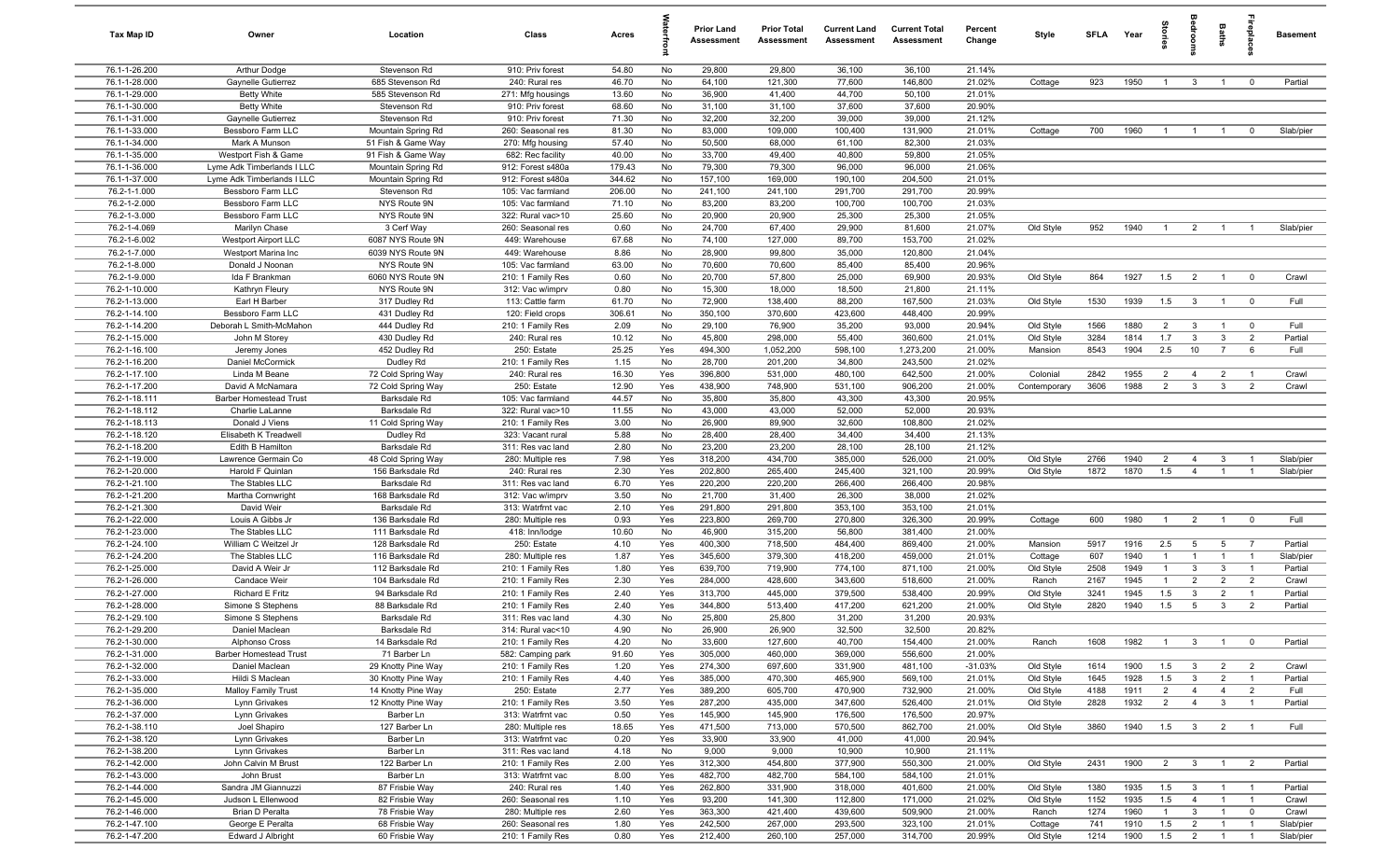| <b>Tax Map ID</b>              | Owner                                   | Location                         | Class                                  | Acres           |          | <b>Prior Land</b><br>Assessment | <b>Prior Total</b><br>Assessment | <b>Current Land</b><br><b>Assessment</b> | <b>Current Total</b><br><b>Assessment</b> | Percent<br>Change  | Style                  | <b>SFLA</b>  | Year         | tories               | g                       | Baths                            | epla                       | <b>Basement</b>      |
|--------------------------------|-----------------------------------------|----------------------------------|----------------------------------------|-----------------|----------|---------------------------------|----------------------------------|------------------------------------------|-------------------------------------------|--------------------|------------------------|--------------|--------------|----------------------|-------------------------|----------------------------------|----------------------------|----------------------|
| 76.2-1-49.000                  | L Aaron Wells                           | 7 Cerf Way                       | 210: 1 Family Res                      | 1.16            | Yes      | 270,800                         | 385,800                          | 327,600                                  | 466,800                                   | 21.00%             | Cape Cod               | 1645         | 1945         | 1.5                  | $\overline{4}$          | $\overline{2}$                   | $\overline{1}$             | Full                 |
| 76.2-1-50.000                  | Colin M Wells                           | 15 Cerf Way                      | 260: Seasonal res                      | 1.10            | Yes      | 323,600                         | 462,500                          | 391,500                                  | 559,600                                   | 20.99%             | Old Style              | 2299         | 1945         | 1.5                  | $5\overline{5}$         | $\overline{\mathbf{3}}$          | $\overline{1}$             | Slab/pier            |
| 76.2-1-51.000                  | Colin M Wells                           | Dudley Rd                        | 311: Res vac land                      | 0.40            | No       | 9,900                           | 9,900                            | 12,000                                   | 12,000                                    | 21.21%             |                        |              |              |                      |                         |                                  |                            |                      |
| 76.2-1-52.000                  | Richard R Frisbie                       | 17 Cerf Way                      | 210: 1 Family Res                      | 0.57            | Yes      | 149,300                         | 193,100                          | 180,700                                  | 233,700                                   | 21.03%             | Old Style              | 1014         | 1939         | $\overline{1}$       | $\overline{2}$          | $\overline{1}$                   |                            | Slab/pier            |
| 76.2-1-54.000<br>76.2-1-55.111 | William C Ward<br>Donald J Noonan       | 240 Dudley Rd<br>205 Dudley Rd   | 210: 1 Family Res<br>117: Horse farm   | 1.40<br>110.70  | No<br>No | 28,200<br>238,100               | 86,200<br>562,100                | 34,100<br>288,100                        | 104,300<br>680,100                        | 21.00%<br>20.99%   | Old Style<br>Old Style | 1135<br>2514 | 1927<br>1874 | -1<br>$\overline{2}$ | $\overline{2}$<br>6     | $\overline{1}$<br>$\overline{2}$ | $\mathbf 0$<br>$\mathbf 0$ | Slab/pier<br>Partial |
| 76.2-1-55.112                  | William Taussig                         | 47 Frisbie Way                   | 210: 1 Family Res                      | 4.20            | No       | 37,600                          | 213,600                          | 45,500                                   | 258,500                                   | 21.02%             | Contemporary           | 1998         | 1989         | $\overline{2}$       | $\mathbf{3}$            | $\overline{2}$                   |                            | Full                 |
| 76.2-1-55.113                  | Susan Satloff                           | 268 Dudley Rd                    | 210: 1 Family Res                      | 4.14            | No       | 36,000                          | 182,500                          | 43,500                                   | 220,800                                   | 20.99%             | Log Cabin              | 1596         | 1995         | $\overline{2}$       | $\mathbf{3}$            | $\overline{1}$                   | $\mathbf{0}$               | Full                 |
| 76.2-1-55.114                  | Margot F Marcus                         | Dudley Rd                        | 322: Rural vac>10                      | 28.13           | No       | 36,100                          | 36,100                           | 43,700                                   | 43,700                                    | 21.05%             |                        |              |              |                      |                         |                                  |                            |                      |
| 76.2-1-55.115                  | Colin W Wells                           | Dudley Rd                        | 313: Watrfrnt vac                      | 0.23            | Yes      | 62,100                          | 62,100                           | 75,100                                   | 75,100                                    | 20.93%             |                        |              |              |                      |                         |                                  |                            |                      |
| 76.2-1-55.120                  | Camp Dudley YMCA Inc                    | Dudley Rd                        | 105: Vac farmland                      | 46.00           | No       | 52,900                          | 52,900                           | 64,000                                   | 64,000                                    | 20.98%             |                        |              |              |                      |                         |                                  |                            |                      |
| 76.2-1-55.200                  | Margot F Marcus                         | 218 Dudley Rd                    | 312: Vac w/imprv                       | 1.88            | No       | 19,700                          | 50,800                           | 23,900                                   | 61,500                                    | 21.06%             |                        |              |              |                      |                         |                                  |                            |                      |
| 76.2-1-57.000                  | Bessboro Farm LLC                       | 5893 NYS Route 9N                | 120: Field crops                       | 50.02           | No       | 139,600                         | 265,600                          | 168,900                                  | 321,400                                   | 21.01%             | Old Style              | 2770         | 1900         | 2.5                  | 5                       | $\overline{1}$                   | $\mathbf 0$                | Partial              |
| 76.2-1-57.120                  | Ross Frisbie                            | 49 Dudley Rd                     | 210: 1 Family Res                      | 11.10           | No       | 37,900                          | 131,600                          | 45,800                                   | 159,200                                   | 20.97%             | Raised Ranch           | 1930         | 1977         | $\overline{1}$       | $\mathbf{3}$            | $\overline{2}$                   | $\mathbf 0$                | Full                 |
| 76.2-1-57.200                  | <b>Brian Gately</b>                     | Napper Rd                        | 314: Rural vac<10                      | 5.80            | No       | 9,800                           | 9,800                            | 11,900                                   | 11,900                                    | 21.43%             |                        |              |              |                      |                         |                                  |                            |                      |
| 76.2-1-58.000                  | Brian Borden                            | 6000 NYS Route 9N                | 210: 1 Family Res                      | 0.50            | No       | 19,300                          | 54,700                           | 23,400                                   | 66,200                                    | 21.02%             | Cottage                | 736          | 1940         | $\overline{1}$       | $\overline{2}$          | $\overline{1}$                   | $\mathbf 0$                | Crawl                |
| 76.2-1-59.100                  | Bessboro Farm LLC                       | NYS Route 9N                     | 105: Vac farmland                      | 248.30          | No       | 239,900                         | 239,900                          | 290,300                                  | 290,300                                   | 21.01%             |                        |              |              |                      |                         |                                  |                            |                      |
| 76.2-1-60.000<br>76.2-1-63.000 | Bessboro Farm LLC                       | Napper Rd<br>Napper Rd           | 105: Vac farmland<br>322: Rural vac>10 | 122.50<br>14.10 | No<br>No | 137,000<br>13,300               | 137,000<br>13,300                | 165,800<br>16,100                        | 165,800<br>16,100                         | 21.02%<br>21.05%   |                        |              |              |                      |                         |                                  |                            |                      |
| 76.2-1-64.000                  | Kim McLaughlin<br>Kim McLaughlin        | Stevenson Rd                     | 105: Vac farmland                      | 3.50            | No       | 3,100                           | 3,100                            | 3,800                                    | 3,800                                     | 22.58%             |                        |              |              |                      |                         |                                  |                            |                      |
| 76.2-1-65.000                  | Richard F Jensen                        | Napper Rd                        | 330: Vacant comm                       | 0.20            | No       | 900                             | 900                              | 1,100                                    | 1,100                                     | 22.22%             |                        |              |              |                      |                         |                                  |                            |                      |
| 76.2-1-66.000                  | Richard F Jensen                        | Stevenson Rd                     | 322: Rural vac>10                      | 10.00           | No       | 11,700                          | 11,700                           | 14,200                                   | 14,200                                    | 21.37%             |                        |              |              |                      |                         |                                  |                            |                      |
| 76.2-1-67.000                  | <b>Margot Marcus</b>                    | Dudley Rd                        | 313: Watrfrnt vac                      | 0.30            | Yes      | 87,400                          | 87,400                           | 105,800                                  | 105,800                                   | 21.05%             |                        |              |              |                      |                         |                                  |                            |                      |
| 76.2-1-68.000                  | <b>Margot Marcus</b>                    | Dudley Rd                        | 311: Res vac land                      | 0.60            | No       | 24,900                          | 24,900                           | 30,100                                   | 30,100                                    | 20.88%             |                        |              |              |                      |                         |                                  |                            |                      |
| 76.2-1-70.000                  | Donald J Noonan                         | Dudley Rd                        | 314: Rural vac<10                      | 9.12            | No       | 80,600                          | 80,600                           | 97,500                                   | 97,500                                    | 20.97%             |                        |              |              |                      |                         |                                  |                            |                      |
| 76.3-1-1.000                   | Lyme Adk Timberlands I LLC              | McConley Ln                      | 912: Forest s480a                      | 159.50          | No       | 74,800                          | 84,200                           | 90,500                                   | 101,900                                   | 21.02%             |                        |              |              |                      |                         |                                  |                            |                      |
| 76.3-1-2.000                   | Lyme Adk Timberlands I LLC              | McConley Ln                      | 912: Forest s480a                      | 66.60           | No       | 29,700                          | 29,700                           | 35,900                                   | 35,900                                    | 20.88%             |                        |              |              |                      |                         |                                  |                            |                      |
| 76.3-1-3.000                   | Lyme Adk Timberlands I LLC              | McConley Ln                      | 912: Forest s480a                      | 94.40           | No       | 41,900                          | 41,900                           | 50,700                                   | 50,700                                    | 21.00%             |                        |              |              |                      |                         |                                  |                            |                      |
| 76.3-1-4.000                   | Lyme Adk Timberlands I LLC              | McConley Ln                      | 912: Forest s480a                      | 198.20          | No       | 88,300                          | 88,300                           | 106,800                                  | 106,800                                   | 20.95%             |                        |              |              |                      |                         |                                  |                            |                      |
| 76.3-1-5.000                   | Lyme Adk Timberlands I LLC              | Stevenson Rd                     | 912: Forest s480a                      | 174.59          | No       | 77,700                          | 77,700                           | 94,000                                   | 94,000                                    | 20.98%             |                        |              |              |                      |                         |                                  |                            |                      |
| 76.3-1-6.000                   | Lyme Adk Timberlands I LLC              | Stevenson Rd                     | 912: Forest s480a                      | 142.14          | No       | 62,600                          | 62,600                           | 75,700                                   | 75,700                                    | 20.93%             |                        |              |              |                      |                         |                                  |                            |                      |
| 76.3-1-7.000                   | Anna KT Horton                          | Stevenson Rd                     | 322: Rural vac>10                      | 17.50           | No<br>No | 12,100                          | 12,100                           | 14,600                                   | 14,600                                    | 20.66%             |                        |              |              |                      |                         |                                  |                            |                      |
| 76.3-1-8.000<br>76.3-1-9.000   | <b>Adrian Dunlop</b><br>Frank J Conley  | Stevenson Rd<br>Stevenson Rd     | 314: Rural vac<10<br>322: Rural vac>10 | 5.00<br>12.50   | No       | 3,500<br>5,600                  | 3,500<br>5,600                   | 4,200<br>6,800                           | 4,200<br>6,800                            | 20.00%<br>21.43%   |                        |              |              |                      |                         |                                  |                            |                      |
| 76.3-1-10.000                  | Frank J Conley                          | 20 Delaney Ln                    | 260: Seasonal res                      | 56.10           | No       | 42,200                          | 90,100                           | 51,000                                   | 109,000                                   | 20.98%             | Old Style              | 1096         | 1825         | 1.5                  | $\mathbf{3}$            | $\mathbf 0$                      | $\mathbf 0$                | Partial              |
| 76.3-1-11.000                  | Erwin Barber                            | Stevenson Rd                     | 910: Priv forest                       | 44.00           | No       | 30,900                          | 30,900                           | 37,400                                   | 37,400                                    | 21.04%             |                        |              |              |                      |                         |                                  |                            |                      |
| 76.3-1-12.100                  | Roy Gibbs                               | Stevenson Rd                     | 322: Rural vac>10                      | 23.33           | No       | 15,600                          | 15,600                           | 18,900                                   | 18,900                                    | 21.15%             |                        |              |              |                      |                         |                                  |                            |                      |
| 76.3-1-12.200                  | Scott A Gibbs                           | 547 Stevenson Rd                 | 210: 1 Family Res                      | 28.48           | No       | 49,600                          | 141,900                          | 60,000                                   | 135,000                                   | $-4.86%$           | Cape Cod               | 1654         | 1960         | 1.7                  | $\overline{\mathbf{3}}$ | $\overline{2}$                   | $\overline{1}$             | Partial              |
| 76.3-1-13.000                  | Mary M Gibbs                            | Stevenson Rd                     | 910: Priv forest                       | 27.46           | No       | 17,400                          | 17,400                           | 21,100                                   | 21,100                                    | 21.26%             |                        |              |              |                      |                         |                                  |                            |                      |
| 76.3-1-14.000                  | Adrian Dunlop                           | 107 Fish & Game Way              | 240: Rural res                         | 40.46           | No       | 55,300                          | 87,700                           | 66,900                                   | 106,100                                   | 20.98%             | Ranch                  | 1369         | 1951         | $\overline{1}$       | $\overline{2}$          | $\overline{1}$                   | $\overline{1}$             | Slab/pier            |
| 76.3-1-15.000                  | Richard F Jensen                        | Stevenson Rd                     | 314: Rural vac<10                      | 2.90            | No       | 4,900                           | 4,900                            | 5,900                                    | 5,900                                     | 20.41%             |                        |              |              |                      |                         |                                  |                            |                      |
| 76.3-1-16.000                  | Richard F Jensen                        | 553 Stevenson Rd                 | 240: Rural res                         | 51.92           | No       | 61,000                          | 119,800                          | 73,900                                   | 145,000                                   | 21.04%             | Old Style              | 1242         | 1900         | $\overline{2}$       | $\overline{2}$          | $\overline{1}$                   | $\mathbf 0$                | Full                 |
| 76.3-1-17.000                  | Richard F Jensen                        | Stevenson Rd                     | 314: Rural vac<10                      | 2.70            | No       | 4,600                           | 4,600                            | 5,600                                    | 5,600                                     | 21.74%             |                        |              |              |                      |                         |                                  |                            |                      |
| 76.3-1-18.100                  | Stephen H Pratt                         | 527 Stevenson Rd                 | 210: 1 Family Res                      | 4.73            | No       | 32,800                          | 95,500                           | 39,700                                   | 115,600                                   | 21.05%             | Old Style              | 3136         | 1874         | $\mathbf{3}$         | $\overline{4}$          | $\overline{1}$                   | $\overline{1}$             | Full                 |
| 76.3-1-18.200<br>76.3-1-19.000 | Stephen H Pratt                         | Stevenson Rd<br>431 Stevenson Rd | 314: Rural vac<10                      | 0.77<br>10.73   | No<br>No | 1,300<br>42,500                 | 1,300<br>214,800                 | 1,600<br>51,400                          | 1,600<br>200,000                          | 23.08%<br>$-6.89%$ | Log Cabin              | 1850         | 1992         | 1.7                  | $\overline{2}$          | $\overline{2}$                   | $\mathbf 0$                | Full                 |
| 76.3-1-20.110                  | Richard W Schuler<br>Robert W Davenport | 413 Stevenson Rd                 | 210: 1 Family Res<br>416: Mfg hsing pk | 6.56            | No       | 40,300                          | 129,400                          | 48,800                                   | 156,600                                   | 21.02%             |                        |              |              |                      |                         |                                  |                            |                      |
| 76.3-1-20.110/1                | <b>Edward Moulton</b>                   | 416 Stevenson Rd                 | 270: Mfg housing                       | 0.01            | No       | $\mathbf 0$                     | 10,800                           | $\overline{0}$                           | 13,100                                    | 21.30%             |                        |              |              |                      |                         |                                  |                            |                      |
| 76.3-1-20.110/2                | Donald McKee                            | 417 Stevenson Rd                 | 270: Mfg housing                       | 0.01            | No       | 600                             | 11,900                           | 106                                      | 14,400                                    | 21.01%             |                        |              |              |                      |                         |                                  |                            |                      |
| 76.3-1-20.120                  | John W Goodroe                          | 434 Stevenson Rd                 | 270: Mfg housing                       | 2.77            | No       | 29,900                          | 79,600                           | 36,200                                   | 96,300                                    | 20.98%             |                        |              |              |                      |                         |                                  |                            |                      |
| 76.3-1-21.002                  | Theodore Marsh                          | 408 Stevenson Rd                 | 210: 1 Family Res                      | 3.47            | No       | 32,300                          | 113,200                          | 39,100                                   | 137,000                                   | 21.02%             | Cottage                | 984          | 1970         | $\overline{1}$       | $\overline{2}$          | $\overline{1}$                   | $\mathbf 0$                | Partial              |
| 76.3-1-22.000                  | Elizabeth R Frost                       | 401 Stevenson Rd                 | 210: 1 Family Res                      | 1.20            | No       | 28,600                          | 91,200                           | 34,700                                   | 110,400                                   | 21.05%             | Ranch                  | 864          | 1975         | $\overline{1}$       | $\overline{2}$          | $\overline{2}$                   | $\mathbf 0$                | Full                 |
| 76.3-1-23.000                  | Robert W Rice Jr                        | 349 Stevenson Rd                 | 113: Cattle farm                       | 24.70           | No       | 39,400                          | 129,900                          | 47,700                                   | 157,200                                   | 21.02%             | Old Style              | 2677         | 1840         | $\overline{2}$       | $\mathbf{3}$            | $\overline{2}$                   | $\overline{0}$             | Full                 |
| 76.3-1-24.000                  | Lindsay T Pontius                       | 297 Stevenson Rd                 | 113: Cattle farm                       | 19.80           | No       | 30,000                          | 85,600                           | 36,300                                   | 103,600                                   | 21.03%             | Old Style              | 2070         | 1910         | $\overline{2}$       | $5\overline{5}$         | $\overline{2}$                   | $\mathbf 0$                | Partial              |
| 76.3-1-25.000                  | Michael E Decker                        | 272 Stevenson Rd                 | 210: 1 Family Res                      | 5.70            | No       | 33,900                          | 94,700                           | 41,000                                   | 114,600                                   | 21.01%             | Old Style              | 1144         | 1911         | $\frac{2}{5}$        | $\overline{\mathbf{3}}$ | $\overline{1}$                   | $\overline{0}$             | Full                 |
| 76.3-1-26.000                  | Robert W Rice Jr                        | Stevenson Rd                     | 910: Priv forest                       | 151.00          | No       | 82,800                          | 82,800                           | 100,200                                  | 100,200                                   | 21.01%             |                        |              |              |                      |                         |                                  |                            |                      |
| 76.3-1-27.000                  | Michael E Decker                        | Stevenson Rd                     | 322: Rural vac>10                      | 53.97           | No       | 30,600                          | 30,600                           | 37,000                                   | 37,000                                    | 20.92%             |                        |              |              |                      |                         |                                  |                            |                      |
| 76.3-1-28.000                  | Milo R Rand                             | Stevenson Rd                     | 311: Res vac land                      | 0.80            | No       | 15,200                          | 15,200                           | 18,400                                   | 18,400                                    | 21.05%             |                        |              |              |                      |                         |                                  |                            |                      |
| 76.3-1-29.000<br>76.3-1-31.000 | Barber Erwin<br>Frank J Conley          | 40 Delaney Ln<br>Stevenson Rd    | 721: Sand&gravel<br>910: Priv forest   | 53.10<br>97.15  | No<br>No | 64,500<br>51,800                | 132,000<br>51,800                | 78,000<br>62,700                         | 159,700<br>62,700                         | 20.98%<br>21.04%   |                        |              |              |                      |                         |                                  |                            |                      |
| 76.3-1-32.000                  | <b>Betty White</b>                      | McConley Ln                      | 910: Priv forest                       | 150.00          | No       | 79,200                          | 79,200                           | 95,800                                   | 95,800                                    | 20.96%             |                        |              |              |                      |                         |                                  |                            |                      |
| 76.3-1-33.000                  | John McConley                           | McConley Ln                      | 910: Priv forest                       | 68.52           | No       | 48,100                          | 48,100                           | 58,200                                   | 58,200                                    | 21.00%             |                        |              |              |                      |                         |                                  |                            |                      |
| 76.3-1-34.000                  | Lyme Adk Timberlands I LLC              | McConley Ln                      | 912: Forest s480a                      | 48.70           | No       | 21,700                          | 21,700                           | 26,300                                   | 26,300                                    | 21.20%             |                        |              |              |                      |                         |                                  |                            |                      |
| 76.4-1-1.000                   | Gerald Tromblee                         | Napper Rd                        | 120: Field crops                       | 18.50           | No       | 19,700                          | 19,700                           | 23,800                                   | 23,800                                    | 20.81%             |                        |              |              |                      |                         |                                  |                            |                      |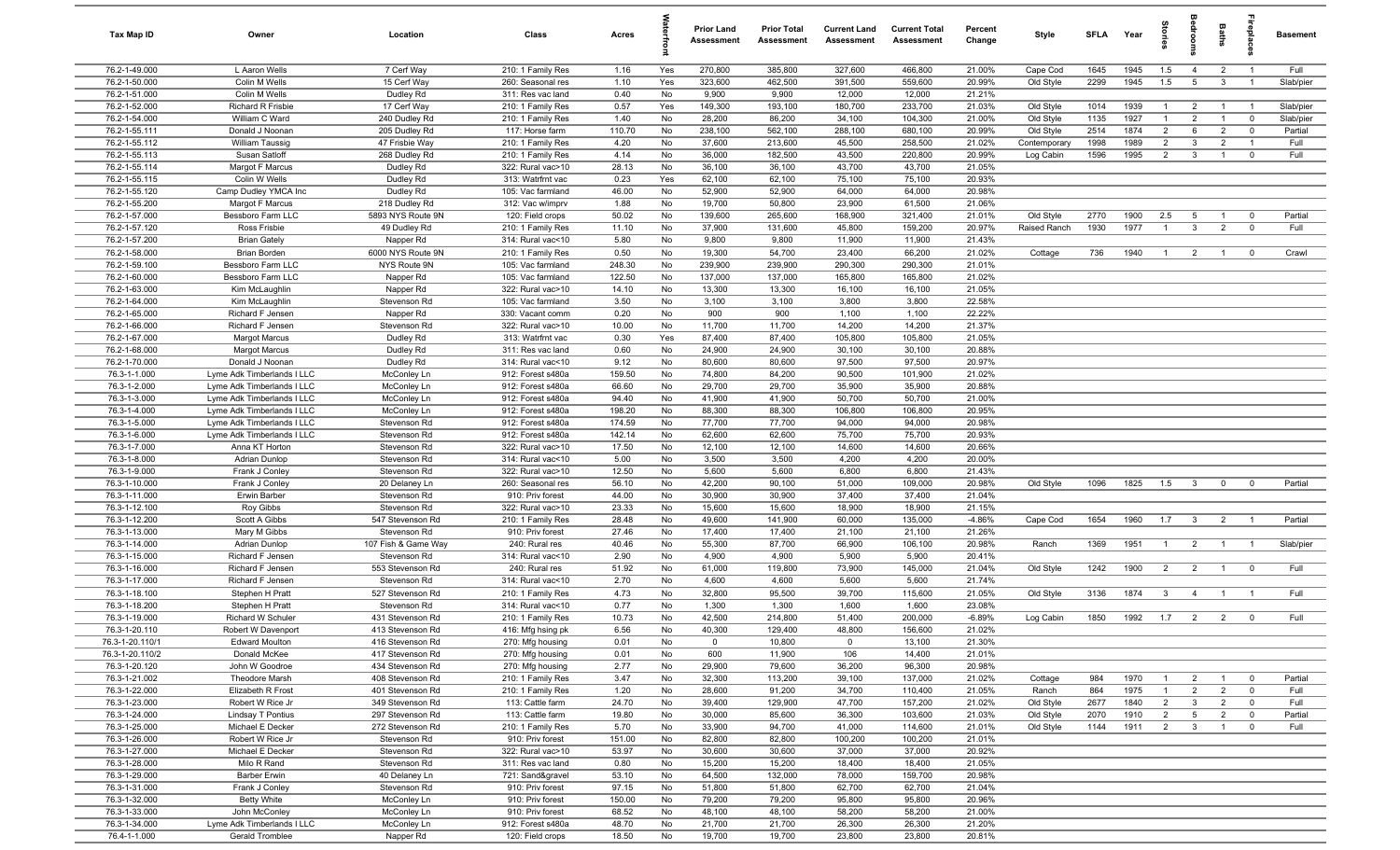| Tax Map ID                     | Owner                                        | Location                               | Class                                  | Acres           |           | <b>Prior Land</b><br>Assessment | <b>Prior Total</b><br><b>Assessment</b> | <b>Current Land</b><br>Assessment | <b>Current Total</b><br>Assessment | Percent<br>Change   | Style                     | <b>SFLA</b>  | Year         | tories                |                                | <b>Baths</b>                     | ireplace                | <b>Basement</b> |
|--------------------------------|----------------------------------------------|----------------------------------------|----------------------------------------|-----------------|-----------|---------------------------------|-----------------------------------------|-----------------------------------|------------------------------------|---------------------|---------------------------|--------------|--------------|-----------------------|--------------------------------|----------------------------------|-------------------------|-----------------|
| 76.4-1-2.110                   | Kim McLaughlin                               | 143 Napper Rd                          | 112: Dairy farm                        | 348.38          | No        | 331,600                         | 470,100                                 | 401,200                           | 568,800                            | 21.00%              | Old Style                 | 2566         | 1800         | $\overline{2}$        | $\overline{4}$                 | $\overline{1}$                   | $\overline{\mathbf{0}}$ | Partial         |
| 76.4-1-3.000                   | Carolyn M Golojuch                           | 150 Napper Rd                          | 210: 1 Family Res                      | 3.50            | No        | 27,900                          | 150,500                                 | 33,800                            | 182,100                            | 21.00%              | Old Style                 | 1521         | 1900         | 1.5                   | $\mathbf{3}$                   | $\overline{1}$                   | $\mathbf 0$             | Full            |
| 76.4-1-4.000                   | Robin F Stoddard                             | 163 Napper Rd                          | 210: 1 Family Res                      | 11.88           | No        | 35,800                          | 91,100                                  | 43,300                            | 110,200                            | 20.97%              | Ranch                     | 1104         | 1982         | $\overline{1}$        | $\mathbf{3}$                   | $\overline{1}$                   | $\mathbf 0$             | Full            |
| 76.4-1-5.000                   | Thad Tryon                                   | 173 Napper Rd                          | 210: 1 Family Res                      | 2.79            | No        | 29,800                          | 75,500                                  | 36,100                            | 91,400                             | 21.06%              | Old Style                 | 1602         | 1900         | 1.5                   | $\mathbf{3}$                   | $\overline{2}$                   | $\mathbf 0$             | Partial         |
| 76.4-1-6.000<br>76.4-1-7.000   | <b>Brian Gately</b><br><b>Brian Gately</b>   | NYS Route 9N<br>5871 NYS Route 9N      | 311: Res vac land<br>210: 1 Family Res | 0.20<br>0.90    | No<br>No  | 100<br>26,700                   | 100<br>91,800                           | 100<br>32,300                     | 100<br>111,100                     | 0.00%<br>21.02%     |                           | 630          | 1991         | 1.5                   | $\overline{1}$                 |                                  | $\mathbf 0$             | Full            |
| 76.4-1-8.000                   | Deutsche Bank Natl Trust Co                  | 5880 NYS Route 9N                      | 210: 1 Family Res                      | 0.50            | No        | 21,000                          | 88,400                                  | 25,400                            | 107,000                            | 21.04%              | Log Cabin<br>Old Style    | 2100         | 1870         | 1.7                   | $\overline{4}$                 | $\overline{1}$                   | $\mathbf 0$             | Partial         |
| 76.4-1-10.000                  | Mary A Cushman                               | Dudley Rd                              | 311: Res vac land                      | 4.50            | No        | 26,100                          | 26,100                                  | 31,600                            | 31,600                             | 21.07%              |                           |              |              |                       |                                |                                  |                         |                 |
| 76.4-1-14.000                  | Mary A Cushman                               | 62 Dudley Rd                           | 210: 1 Family Res                      | 5.70            | Yes       | 461,600                         | 531,300                                 | 558,600                           | 642,900                            | 21.01%              | Old Style                 | 1680         | 1933         | 1.5                   | $\overline{\mathbf{3}}$        | $\overline{1}$                   | $\overline{1}$          | Full            |
| 76.4-1-15.000                  | Mary A Cushman                               | Dudley Rd                              | 311: Res vac land                      | 1.50            | No        | 2,600                           | 2,600                                   | 3,100                             | 3,100                              | 19.23%              |                           |              |              |                       |                                |                                  |                         |                 |
| 76.4-1-18.100                  | Jean-Charles Sprunger                        | 5841 NYS Route 9N                      | 240: Rural res                         | 7.08            | No        | 43,700                          | 184,700                                 | 52,900                            | 223,500                            | 21.01%              | Log Cabin                 | 1953         | 1985         | $\overline{1}$        | $\mathbf{3}$                   | $\overline{2}$                   | $\overline{2}$          | Full            |
| 76.4-1-18.200                  | Cynthia L Rance                              | 5830 NYS Route 9N                      | 240: Rural res                         | 14.60           | Yes       | 435,500                         | 566,100                                 | 527,000                           | 685,000                            | 21.00%              | Contemporary              | 1294         | 1991         | $\overline{1}$        | $\mathbf{3}$                   | $\mathbf{3}$                     | $\overline{1}$          | Full            |
| 76.4-1-19.000                  | <b>Herbert Savel</b>                         | 5812 NYS Route 9N                      | 210: 1 Family Res                      | 0.60            | Yes       | 142,800                         | 240,300                                 | 172,800                           | 290,800                            | 21.02%              | Old Style                 | 1610         | 1920         | $\overline{1}$        | $\mathbf{3}$                   | $\overline{1}$                   | $\overline{1}$          | Full            |
| 76.4-1-20.000                  | Herbert Savel                                | NYS Route 9N                           | 313: Watrfrnt vac                      | 5.30            | Yes       | 344,100                         | 344,100                                 | 416,400                           | 416,400                            | 21.01%              |                           |              |              |                       |                                |                                  |                         |                 |
| 76.4-1-21.000                  | Douglas C Sears Jr                           | 5803 NYS Route 9N                      | 210: 1 Family Res                      | 2.33            | No        | 30,200                          | 97,600                                  | 36,500                            | 118,100                            | 21.00%              | Colonial                  | 1506         | 1900         | $\overline{2}$        | $\overline{4}$                 | $\overline{1}$                   | $\mathbf 0$             | Full            |
| 76.4-1-22.111                  | Eugene T Maratta                             | 5797 NYS Route 9N                      | 240: Rural res                         | 17.80           | No        | 29,000                          | 135,400                                 | 35,100                            | 163,800                            | 20.97%              | Old Style                 | 2658         | 1850         | $\overline{2}$        | $\mathbf{3}$                   | $\overline{2}$                   | $\overline{2}$          | Full            |
| 76.4-1-22.112                  | Douglas C Sears Jr                           | NYS Route 9N                           | 314: Rural vac<10                      | 3.86            | No        | 22,000                          | 134,500                                 | 8,800                             | 8,800                              | $-93.46%$           |                           |              |              |                       |                                |                                  |                         |                 |
| 76.4-1-22.120<br>76.4-1-22.200 | Karen Hajeck<br>Peter Fellema                | NYS Route 9N<br>5794 NYS Route 9N      | 311: Res vac land                      | 16.50<br>10.28  | No<br>No  | 31,100<br>33,700                | 31,100<br>85,900                        | 37,600<br>40,700                  | 37,600<br>103,900                  | 20.90%<br>20.95%    |                           |              |              |                       |                                |                                  |                         |                 |
| 76.4-1-23.000                  | Dee S Way                                    | 34 Loch Hame Way                       | 312: Vac w/imprv<br>260: Seasonal res  | 9.10            | Yes       | 332,500                         | 446,900                                 | 402,300                           | 540,700                            | 20.99%              | Old Style                 | 1501         | 1935         | 1.7                   | $\overline{4}$                 | $\overline{2}$                   |                         | Slab/pier       |
| 76.4-1-24.000                  | Thomas T Phuriphan                           | 43 Loch Hame Way                       | 260: Seasonal res                      | 1.50            | Yes       | 288,600                         | 442,400                                 | 349,200                           | 535,300                            | 21.00%              | Cape Cod                  | 2281         | 1988         | 1.7                   | $\mathbf{3}$                   | $\overline{1}$                   | $\overline{0}$          | Full            |
| 76.4-1-25.000                  | Kathleen B Seguin                            | 49 Loch Hame Way                       | 210: 1 Family Res                      | 0.95            | Yes       | 305,600                         | 322,000                                 | 369,800                           | 389,600                            | 20.99%              | Cape Cod                  | 1936         | 1945         | 1.7                   | $\overline{4}$                 | $\overline{1}$                   | $\overline{1}$          | Partial         |
| 76.4-1-26.000                  | Albert O Denton                              | 53 Loch Hame Way                       | 260: Seasonal res                      | 0.80            | Yes       | 257,700                         | 289,300                                 | 311,900                           | 350,100                            | 21.02%              | Cape Cod                  | 960          | 1950         | 1.5                   | $\mathbf{3}$                   | $\overline{1}$                   | $\overline{1}$          | Slab/pier       |
| 76.4-1-27.000                  | Lizfam LLC                                   | 50 Loch Hame Way                       | 260: Seasonal res                      | 0.70            | Yes       | 227,600                         | 291,800                                 | 275,400                           | 353,100                            | 21.01%              | Old Style                 | 1376         | 1928         | $\overline{1}$        | $\overline{2}$                 | $\mathbf{3}$                     | $\overline{1}$          | Slab/pier       |
| 76.4-1-28.000                  | Agnes K Tanneberger                          | 32 Loch Hame Way                       | 260: Seasonal res                      | 0.80            | Yes       | 89,300                          | 122,500                                 | 108,000                           | 148,200                            | 20.98%              | Cottage                   | 664          | 1946         | $\overline{1}$        | $\overline{2}$                 | $\overline{1}$                   | $\mathbf 0$             | Slab/pier       |
| 76.4-1-29.000                  | William C Bryant                             | 43 Ryan Way                            | 260: Seasonal res                      | 1.10            | Yes       | 216,700                         | 241,200                                 | 262,300                           | 291,900                            | 21.02%              | Cottage                   | 971          | 1952         | 1.5                   | $\mathbf{3}$                   | $\overline{1}$                   | $\overline{1}$          | Slab/pier       |
| 76.4-1-30.000                  | James F Ryan                                 | 44 Ryan Way                            | 260: Seasonal res                      | 0.80            | Yes       | 185,700                         | 237,700                                 | 224,700                           | 287,600                            | 20.99%              | Cape Cod                  | 1332         | 1960         | 1.5                   | $\mathbf{3}$                   | $\overline{1}$                   | $\mathbf 0$             | Slab/pier       |
| 76.4-1-31.000                  | John P Blanchard                             | 40 Ryan Way                            | 260: Seasonal res                      | 0.80            | Yes       | 152,200                         | 194,800                                 | 184,200                           | 235,700                            | 21.00%              | Ranch                     | 900          | 1961         | $\overline{1}$        | $\mathbf{3}$                   | $\overline{1}$                   | $\mathbf 0$             | Slab/pier       |
| 76.4-1-32.000                  | John A Ryan                                  | 36 Ryan Way                            | 260: Seasonal res                      | 0.81            | Yes       | 153,200                         | 215,200                                 | 185,400                           | 260,400                            | 21.00%              | Cape Cod                  | 1092         | 1987         | 1.7                   | $\mathbf{3}$                   | $\overline{1}$                   | $\mathbf 0$             | Slab/pier       |
| 76.4-1-33.034                  | William T McCutcheon Jr                      | 49 Wash Board Way                      | 260: Seasonal res                      | 2.80            | Yes       | 280,300                         | 336,800                                 | 339,100                           | 407,500                            | 20.99%              | Cape Cod                  | 1416         | 1940         | 1.5                   | $\overline{2}$                 |                                  |                         | Crawl           |
| 76.4-1-34.042                  | Kim McLaughlin                               | Stevenson Rd                           | 105: Vac farmland                      | 106.95          | No        | 80,300                          | 80,300                                  | 97,200                            | 97,200                             | 21.05%              |                           |              |              |                       |                                |                                  |                         |                 |
| 76.4-1-35.000<br>76.4-1-36.100 | Gridley Associates LC<br>Vincent Place       | 70 Wash Board Way<br>5683 NYS Route 9N | 210: 1 Family Res<br>240: Rural res    | 11.90<br>180.58 | Yes<br>No | 296,700<br>201,000              | 429,200<br>734,900                      | 359,000<br>243,200                | 519,300<br>889,200                 | 20.99%<br>21.00%    | Contemporary<br>Old Style | 2258<br>1950 | 1971<br>1800 | $\overline{2}$<br>1.5 | $\mathbf{3}$<br>$\overline{4}$ | $\overline{2}$<br>$\overline{1}$ |                         | Crawl<br>Full   |
| 76.4-1-36.200                  | William T McCutcheon Jr                      | NYS Route 9N                           | 313: Watrfrnt vac                      | 10.10           | Yes       | 347,900                         | 347,900                                 | 421,000                           | 421,000                            | 21.01%              |                           |              |              |                       |                                |                                  |                         |                 |
| 76.4-1-36.300                  | Vincent Place                                | NYS Route 9N                           | 322: Rural vac>10                      | 38.43           | No        | 35,000                          | 35,000                                  | 42,400                            | 42,400                             | 21.14%              |                           |              |              |                       |                                |                                  |                         |                 |
| 76.4-1-36.420                  | Vincent Place                                | NYS Route 9N                           | 313: Watrfrnt vac                      | 4.00            | Yes       | 225,000                         | 225,000                                 | 272,200                           | 272,200                            | 20.98%              |                           |              |              |                       |                                |                                  |                         |                 |
| 76.4-1-36.430                  | Vincent Place                                | NYS Route 9N                           | 313: Watrfrnt vac                      | 6.90            | Yes       | 225,000                         | 225,000                                 | 272,200                           | 272,200                            | 20.98%              |                           |              |              |                       |                                |                                  |                         |                 |
| 76.4-1-36.440                  | Vincent Place                                | NYS Route 9N                           | 313: Watrfrnt vac                      | 8.80            | Yes       | 225,000                         | 225,000                                 | 272,200                           | 272,200                            | 20.98%              |                           |              |              |                       |                                |                                  |                         |                 |
| 76.4-1-36.450                  | Vincent Place                                | NYS Route 9N                           | 313: Watrfrnt vac                      | 11.90           | Yes       | 225,000                         | 225,000                                 | 272,200                           | 272,200                            | 20.98%              |                           |              |              |                       |                                |                                  |                         |                 |
| 76.4-1-36.460                  | Vincent Place                                | NYS Route 9N                           | 313: Watrfrnt vac                      | 12.00           | Yes       | 225,000                         | 225,000                                 | 272,200                           | 272,200                            | 20.98%              |                           |              |              |                       |                                |                                  |                         |                 |
| 76.4-1-37.000                  | John H White                                 | 5575 NYS Route 9N                      | 240: Rural res                         | 80.10           | Yes       | 509,400                         | 585,200                                 | 616,400                           | 708,100                            | 21.00%              | Old Style                 | 1580         | 1870         | 1.5                   | $\overline{\mathbf{3}}$        | $\overline{1}$                   | $\mathbf 0$             | Partial         |
| 76.4-1-38.000                  | Michael E Decker                             | NYS Route 9N                           | 105: Vac farmland                      | 42.40           | No        | 30,600                          | 30,600                                  | 37,000                            | 37,000                             | 20.92%              |                           |              |              |                       |                                |                                  |                         |                 |
| 76.4-1-39.000                  | Lindsay T Pontius                            | NYS Route 9N                           | 105: Vac farmland                      | 45.70           | No        | 27,100                          | 27,100                                  | 32,800                            | 32,800                             | 21.03%              |                           |              |              |                       |                                |                                  |                         |                 |
| 76.4-1-40.000                  | Robert W Rice Jr                             | NYS Route 9N                           | 105: Vac farmland                      | 60.60           | No        | 55,600                          | 55,600                                  | 67,300                            | 67,300                             | 21.04%<br>$20.97\%$ |                           |              |              |                       |                                |                                  |                         |                 |
| 76.4-1-41.000<br>76.4-1-42.002 | Frank Re III<br><b>Charles Marsh</b>         | Stevenson Rd<br>110 Napper Rd          | 105: Vac farmland<br>210: 1 Family Res | 56.40<br>2.00   | No<br>No  | 51,500<br>29,600                | 51,500<br>94,900                        | 62,300<br>35,800                  | 62,300<br>114,800                  | 20.97%              | Ranch                     | 1040         | 1983         | $\overline{1}$        | $\mathbf{3}$                   | $\overline{1}$                   | $\Omega$                | Full            |
| 76.27-1-1.000                  | Ayra S Pettit                                | 6209 NYS Route 9N                      | 210: 1 Family Res                      | 0.90            | No        | 66,000                          | 122,200                                 | 79,900                            | 147,900                            | 21.03%              | Ranch                     | 1485         | 1956         | $\overline{1}$        | $\mathbf{3}$                   | $\overline{1}$                   |                         | Full            |
| 76.27-2-1.000                  | Jean DeGroff                                 | 6226 NYS Route 9N                      | 210: 1 Family Res                      | 1.30            | No        | 133,100                         | 211,000                                 | 161,000                           | 255,300                            | 21.00%              | Ranch                     | 1520         | 1954         | $\overline{1}$        | $\mathbf{3}$                   | $\overline{1}$                   | $\overline{\mathbf{0}}$ | Partial         |
| 76.27-2-2.000                  | Bessboro Farm LLC                            | NYS Route 9N                           | 322: Rural vac>10                      | 14.80           | No        | 54,600                          | 54,600                                  | 66,100                            | 66,100                             | 21.06%              |                           |              |              |                       |                                |                                  |                         |                 |
| 76.27-2-3.000                  | Jeremy Jones                                 | 458 Dudley Rd                          | 210: 1 Family Res                      | 2.30            | No        | 34,500                          | 151,300                                 | 41,800                            | 183,100                            | 21.02%              | Old Style                 | 2365         | 1910         | 1.5                   | $\mathbf{3}$                   | $\overline{2}$                   | $\mathbf 0$             | Partial         |
| 76.27-3-1.000                  | James B McMahon                              | 106 Cold Spring Way                    | 260: Seasonal res                      | 0.50            | Yes       | 115,100                         | 146,700                                 | 139,300                           | 177,500                            | 21.00%              | Old Style                 | 1122         | 1890         | 1.5                   | $\mathbf{3}$                   | $\overline{1}$                   | $\overline{1}$          | Slab/pier       |
| 76.27-3-2.000                  | Charles LaLanne                              | 106 Cold Spring Way                    | 260: Seasonal res                      | 0.10            | Yes       | 107,100                         | 138,500                                 | 129,600                           | 167,600                            | 21.01%              | Old Style                 | 1229         | 1893         | 1.5                   | $\mathbf{3}$                   | $\overline{2}$                   | $\mathbf 0$             | Slab/pier       |
| 86.2-2-1.000                   | Lyme Adk Timberlands I LLC                   | Mountain Spring Rd                     | 912: Forest s480a                      | 86.20           | No        | 36,600                          | 36,600                                  | 44,300                            | 44,300                             | 21.04%              |                           |              |              |                       |                                |                                  |                         |                 |
| 86.2-2-2.000                   | Lyme Adk Timberlands I LLC                   | Mountain Spring Rd                     | 912: Forest s480a                      | 4.50            | No        | 2,000                           | 2,000                                   | 2,400                             | 2,400                              | 20.00%              |                           |              |              |                       |                                |                                  |                         |                 |
| 86.2-2-3.000                   | Lyme Adk Timberlands I LLC                   | Mountain Spring Rd                     | 912: Forest s480a                      | 169.50          | No        | 71,100                          | 71,100                                  | 86,000                            | 86,000                             | 20.96%              |                           |              |              |                       |                                |                                  |                         |                 |
| 86.2-2-4.000                   | Lyme Adk Timberlands I LLC                   | McConley Ln                            | 912: Forest s480a                      | 247.00          | No        | 107,500                         | 107,500                                 | 130,100                           | 130,100                            | 21.02%              |                           |              |              |                       |                                |                                  |                         |                 |
| 86.2-2-5.000                   | Lyme Adk Timberlands I LLC                   | McConley Ln                            | 912: Forest s480a                      | 150.00          | No        | 63,400                          | 63,400                                  | 76,700                            | 76,700                             | 20.98%              |                           |              |              |                       |                                |                                  |                         |                 |
| 86.2-2-6.000                   | Lyme Adk Timberlands I LLC                   | McConley Ln                            | 912: Forest s480a                      | 60.00           | No        | 25,000                          | 25,000                                  | 30,200                            | 30,200                             | 20.80%              |                           |              |              |                       |                                |                                  |                         |                 |
| 86.2-2-7.000<br>86.2-2-8.000   | Holly L Merton<br>Lyme Adk Timberlands I LLC | 221 Colby Way<br>Mountain Spring Rd    | 210: 1 Family Res<br>912: Forest s480a | 84.20<br>105.00 | No<br>No  | 75,400<br>43,400                | 112,800<br>43,400                       | 91,200<br>52,500                  | 136,500<br>52,500                  | 21.01%<br>20.97%    | Old Style                 | 1170         | 1910 1.5     |                       | $\overline{4}$                 | $\overline{1}$                   |                         | Partial         |
| 87.1-1-1.000                   | Lyme Adk Timberlands I LLC                   | McConley Ln                            | 912: Forest s480a                      | 168.10          | No        | 77,200                          | 81,200                                  | 93,500                            | 98,300                             | 21.06%              |                           |              |              |                       |                                |                                  |                         |                 |
| 87.1-1-2.000                   | Lyme Adk Timberlands I LLC                   | McConley Ln                            | 912: Forest s480a                      | 148.00          | No        | 63,900                          | 63,900                                  | 77,300                            | 77,300                             | 20.97%              |                           |              |              |                       |                                |                                  |                         |                 |
| 87.1-1-3.000                   | Lyme Adk Timberlands I LLC                   | McConley Ln                            | 912: Forest s480a                      | 148.20          | No        | 65,400                          | 65,400                                  | 79,100                            | 79,100                             | 20.95%              |                           |              |              |                       |                                |                                  |                         |                 |
| 87.1-1-4.000                   | Lyme Adk Timberlands I LLC                   | McConley Ln                            | 912: Forest s480a                      | 88.50           | No        | 39,000                          | 39,000                                  | 47,200                            | 47,200                             | 21.03%              |                           |              |              |                       |                                |                                  |                         |                 |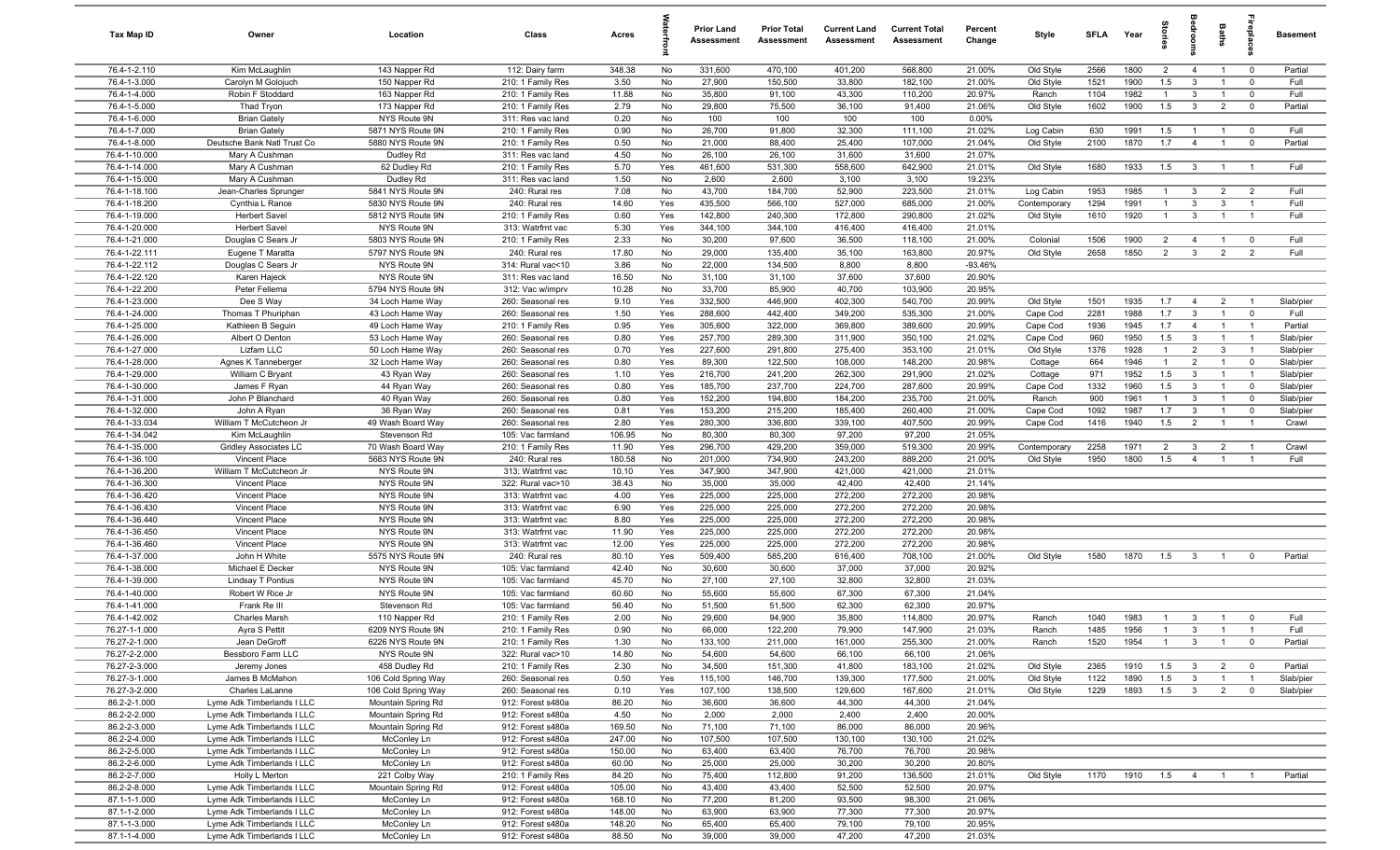| Tax Map ID                     | Owner                                      | Location                                         | Class                                  | Acres          |            | <b>Prior Land</b><br>Assessment | <b>Prior Total</b><br>Assessment | <b>Current Land</b><br>Assessment | <b>Current Total</b><br>Assessment | Percent<br>Change | Style                | SFLA Year  |              | ğ                            | groon                          | Baths                            | <b>Gebla</b>                  | <b>Basement</b>      |
|--------------------------------|--------------------------------------------|--------------------------------------------------|----------------------------------------|----------------|------------|---------------------------------|----------------------------------|-----------------------------------|------------------------------------|-------------------|----------------------|------------|--------------|------------------------------|--------------------------------|----------------------------------|-------------------------------|----------------------|
| 87.1-1-5.000                   | Lyme Adk Timberlands I LLC                 | McConley Ln                                      | 912: Forest s480a                      | 152.20         | No         | 67,100                          | 67,100                           | 81,200                            | 81,200                             | 21.01%            |                      |            |              |                              |                                |                                  |                               |                      |
| 87.1-1-6.000                   | Lyme Adk Timberlands I LLC                 | McConley Ln                                      | 912: Forest s480a                      | 36.20          | No         | 15,700                          | 15,700                           | 19,000                            | 19,000                             | 21.02%            |                      |            |              |                              |                                |                                  |                               |                      |
| 87.1-1-7.000                   | Gaynor Styles                              | McConley Ln                                      | 910: Priv forest                       | 80.50          | No         | 55,100                          | 55,100                           | 66,700                            | 66,700                             | 21.05%            |                      |            |              |                              |                                |                                  |                               |                      |
| 87.1-1-8.000                   | Frederick E Thalmann Jr                    | Stevenson Rd                                     | 910: Priv forest                       | 88.50          | No         | 49,200                          | 49,200                           | 59,500                            | 59,500                             | 20.93%            |                      |            |              |                              |                                |                                  |                               |                      |
| 87.1-1-9.000<br>87.1-1-10.000  | Frederick E Thalmann Jr<br>Gerald Tromblee | 187 Stevenson Rd<br>Stevenson Rd                 | 240: Rural res<br>113: Cattle farm     | 87.20<br>91.33 | No<br>No   | 78,000<br>74,400                | 349,400<br>85,200                | 94,400<br>90,000                  | 422,800<br>103,100                 | 21.01%<br>21.01%  | Old Style            | 2078       | 1800         | $\overline{2}$               | 5                              | $\overline{1}$                   | $\overline{1}$                | Partial              |
| 87.1-1-11.000                  | Thomas J White                             | McConley Ln                                      | 910: Priv forest                       | 53.50          | No         | 36,700                          | 36,700                           | 44,400                            | 44,400                             | 20.98%            |                      |            |              |                              |                                |                                  |                               |                      |
| 87.1-1-12.000                  | Jan Kulyk                                  | 103 Stevenson Rd                                 | 210: 1 Family Res                      | 2.00           | No         | 27,800                          | 53,300                           | 33,600                            | 64,500                             | 21.01%            | Cottage              | 711        | 1940         | $\overline{1}$               | $\overline{2}$                 | $\overline{1}$                   | $\overline{0}$                | Full                 |
| 87.1-1-13.000                  | Anita Farnsworth                           | 16 McConley Ln                                   | 210: 1 Family Res                      | 4.73           | No         | 33,200                          | 105,200                          | 40,200                            | 127,300                            | 21.01%            | Ranch                | 960        | 1965         | $\overline{1}$               | $\overline{2}$                 | $\overline{1}$                   | $\mathbf 0$                   | Full                 |
| 87.1-1-14.000                  | Archie Rosenquist                          | 7 McConley Ln                                    | 210: 1 Family Res                      | 4.72           | No         | 35,800                          | 160,900                          | 43,300                            | 194,700                            | 21.01%            | Ranch                | 1512       | 1995         | $\overline{1}$               | $\mathbf{3}$                   | $\overline{2}$                   | $\mathbf 0$                   | Full                 |
| 87.1-1-15.000                  | Gregory Moore                              | 59 Stevenson Rd                                  | 240: Rural res                         | 21.60          | No         | 43,500                          | 113,600                          | 52,700                            | 137,500                            | 21.04%            | Old Style            | 1929       | 1850         | 1.5                          | $\mathbf{3}$                   | $\overline{1}$                   | $^{\circ}$                    | Partial              |
| 87.1-1-16.000                  | John White                                 | Stevenson Rd                                     | 910: Priv forest                       | 20.20          | No         | 15,700                          | 15,700                           | 19,000                            | 19,000                             | 21.02%            |                      |            |              |                              |                                |                                  |                               |                      |
| 87.1-1-17.000                  | <b>Betty White</b>                         | Stevenson Rd                                     | 910: Priv forest                       | 87.80          | No         | 41,500                          | 41,500                           | 50,200                            | 50,200                             | 20.96%            |                      |            |              |                              |                                |                                  |                               |                      |
| 87.1-1-18.000                  | Lyme Adk Timberlands I LLC                 | McConley Ln                                      | 912: Forest s480a                      | 106.30         | No         | 45,700                          | 45,700                           | 55,300                            | 55,300                             | 21.01%            |                      |            |              |                              |                                |                                  |                               |                      |
| 87.2-1-1.100                   | Robert B Huestis                           | 213 Stevenson Rd                                 | 210: 1 Family Res                      | 0.40           | No         | 13,300                          | 52,600                           | 16,000                            | 63,600                             | 20.91%            | Old Style            | 1210       | 1949         | $\overline{1}$               | $\mathbf{3}$                   |                                  | $^{\circ}$                    | Partial              |
| 87.2-1-1.200                   | <b>Edward White</b>                        | 227 Stevenson Rd                                 | 240: Rural res                         | 10.10          | No         | 34,500                          | 90,000                           | 41,700                            | 108,900                            | 21.00%            | Old Style            | 1414       | 1850         | 1.5                          | $\mathbf{3}$                   |                                  | $\mathbf 0$                   | Partial              |
| 87.2-1-2.000                   | Earl Welch                                 | 194 Stevenson Rd                                 | 240: Rural res                         | 10.50          | No         | 33,600                          | 61,400                           | 40,700                            | 74,300                             | 21.01%            | Old Style            | 2038       | 1880         | $\overline{2}$               | $\mathbf{3}$                   |                                  | $^{\circ}$                    | Partial              |
| 87.2-1-3.000<br>87.2-1-4.000   | Gerald Tromblee<br>Michael J Grant         | Stevenson Rd<br>NYS Route 9N                     | 105: Vac farmland<br>910: Priv forest  | 69.40<br>69.58 | No<br>No   | 72,300<br>59,900                | 73,600<br>59,900                 | 87,500<br>72,500                  | 89,100<br>72,500                   | 21.06%<br>21.04%  |                      |            |              |                              |                                |                                  |                               |                      |
| 87.2-1-5.000                   | Shirin Neshat                              | NYS Route 9N                                     | 314: Rural vac<10                      | 1.00           | No         | 1,600                           | 1,600                            | 1,900                             | 1,900                              | 18.75%            |                      |            |              |                              |                                |                                  |                               |                      |
| 87.2-1-6.000                   | Jacquelyn C Stokes                         | 72 Stevenson Rd                                  | 240: Rural res                         | 49.00          | No         | 70,400                          | 158,900                          | 85,200                            | 192,300                            | 21.02%            | Old Style            | 2035       | 1850         | $\overline{2}$               | $\overline{4}$                 | $\overline{2}$                   | $\mathbf 0$                   | Full                 |
| 87.2-1-7.100                   | Ronald R Logan                             | 100 Stevenson Rd                                 | 210: 1 Family Res                      | 1.50           | No         | 28,900                          | 88,600                           | 35,000                            | 107,200                            | 20.99%            | Old Style            | 1726       | 1918         | $\overline{2}$               | $\mathbf{3}$                   | $\overline{1}$                   | $\mathbf 0$                   | Partial              |
| 87.2-1-7.200                   | Gerald Tromblee                            | Stevenson Rd                                     | 105: Vac farmland                      | 47.27          | No         | 48,800                          | 48,800                           | 59,000                            | 59,000                             | 20.90%            |                      |            |              |                              |                                |                                  |                               |                      |
| 87.2-1-8.093                   | John B Sprague                             | 5365 NYS Route 9N                                | 260: Seasonal res                      | 0.90           | No         | 24,700                          | 47,900                           | 29,900                            | 58,000                             | 21.09%            | Cottage              | 625        | 1945         | $\overline{1}$               | $\overline{2}$                 | $\overline{1}$                   | $\overline{1}$                | Slab/pier            |
| 87.2-2-1.000                   | <b>Edward White</b>                        | Stevenson Rd                                     | 105: Vac farmland                      | 49.90          | No         | 48,800                          | 48,800                           | 59,000                            | 59,000                             | 20.90%            |                      |            |              |                              |                                |                                  |                               |                      |
| 87.2-2-2.000                   | Kirstan Conley                             | Stevenson Rd                                     | 105: Vac farmland                      | 33.10          | No         | 24,400                          | 24,400                           | 29,500                            | 29,500                             | 20.90%            |                      |            |              |                              |                                |                                  |                               |                      |
| 87.2-2-3.110                   | Greg Moore                                 | NYS Route 9N                                     | 322: Rural vac>10                      | 78.58          | No         | 78,500                          | 78,500                           | 95,000                            | 95,000                             | 21.02%            |                      |            |              |                              |                                |                                  |                               |                      |
| 87.2-2-3.120                   | Greg Moore                                 | NYS Route 9N                                     | 322: Rural vac>10                      | 25.85          | No         | 42,700                          | 42,700                           | 51,700                            | 51,700                             | 21.08%            |                      |            |              |                              |                                |                                  |                               |                      |
| 87.2-2-3.200                   | Greg Moore                                 | NYS Route 9N                                     | 322: Rural vac>10                      | 15.00          | No         | 31,100                          | 31,100                           | 37,600                            | 37,600                             | 20.90%            |                      |            |              |                              |                                |                                  |                               |                      |
| 87.2-2-4.002                   | Douglas P Broome                           | 51 Fox Run Way                                   | 260: Seasonal res                      | 17.70          | Yes        | 407,000                         | 470,200                          | 492,400                           | 568,900                            | 20.99%            | Old Style            | 1131       | 1926<br>1964 | $\mathbf{1}$<br>$\mathbf{1}$ | $\mathbf{3}$<br>$\mathbf{3}$   |                                  | $\overline{1}$                | Partial              |
| 87.2-2-5.000<br>87.2-2-6.000   | Remy DeVarenne<br><b>Franklin Walker</b>   | 49 Fox Run Way<br>5552 NYS Route 9N              | 260: Seasonal res<br>322: Rural vac>10 | 2.00<br>12.00  | Yes<br>No  | 288,800<br>27,800               | 340,100<br>27,800                | 349,400<br>33,600                 | 411,500<br>33,600                  | 20.99%<br>20.86%  | Ranch                | 925        |              |                              |                                |                                  | $\mathbf 0$                   | Slab/pier            |
| 87.2-2-7.100                   | Judith M Moore                             | 5471 NYS Route 9N                                | 210: 1 Family Res                      | 4.10           | No         | 35,800                          | 177,800                          | 43,300                            | 215,100                            | 20.98%            | Old Style            | 2935       | 1928         | $\overline{2}$               | $\overline{4}$                 | $\mathbf{3}$                     | $\overline{2}$                | Partial              |
| 87.2-2-8.000                   | Johnson Family Trust                       | NYS Route 9N                                     | 314: Rural vac<10                      | 4.40           | No         | 25,900                          | 25,900                           | 31,300                            | 31,300                             | 20.85%            |                      |            |              |                              |                                |                                  |                               |                      |
| 87.2-2-9.000                   | James Carlisle                             | 42 Presbury Point Way                            | 210: 1 Family Res                      | 27.60          | Yes        | 636,300                         | 735,700                          | 769,900                           | 890,200                            | 21.00%            | Ranch                | 1792       | 1976         | $\overline{1}$               | $\overline{2}$                 | $\overline{2}$                   | $\overline{1}$                | Partial              |
| 87.2-2-10.000                  | Shirin Neshat                              | 5390 NYS Route 9N                                | 210: 1 Family Res                      | 5.20           | Yes        | 427,000                         | 551,800                          | 516,700                           | 667,700                            | 21.00%            | Old Style            | 2484       | 1927         | 1.5                          | $\mathbf{3}$                   | $\overline{1}$                   | $\mathbf{3}$                  | Full                 |
| 87.2-2-11.000                  | Robert Lane                                | 5389 NYS Route 9N                                | 240: Rural res                         | 27.40          | Yes        | 192,000                         | 237,900                          | 232,400                           | 287,900                            | 21.02%            | Old Style            | 1984       | 1900         | $\overline{2}$               | $\overline{3}$                 | $\overline{1}$                   | $^{\circ}$                    | Full                 |
| 87.2-2-12.000                  | Gerald Tromblee                            | Stevenson Rd                                     | 314: Rural vac<10                      | 27.90          | No         | 22,900                          | 22,900                           | 27,700                            | 27,700                             | 20.96%            |                      |            |              |                              |                                |                                  |                               |                      |
| 87.7-1-1.000                   | Greg Moore                                 | NYS Route 9N                                     | 314: Rural vac<10                      | 3.11           | No         | 23,600                          | 23,600                           | 28,600                            | 28,600                             | 21.19%            |                      |            |              |                              |                                |                                  |                               |                      |
| 87.7-1-2.001                   | Michael O Morris                           | 50 Presbury Point Way                            | 260: Seasonal res                      | 0.56           | Yes        | 152,800                         | 188,100                          | 184,900                           | 227,600                            | 21.00%            | Cottage              | 759        | 1958         | $\overline{1}$               | $\overline{2}$                 | $\overline{1}$                   | $\mathbf 0$                   | Slab/pier            |
| 87.7-1-3.004                   | Edward L Peabody                           | 59 Fox Run Way                                   | 210: 1 Family Res                      | 2.00           | Yes        | 321,300                         | 556,600                          | 388,800                           | 673,500                            | 21.00%            | Contemporary         | 3060       | 1990         | $\overline{2}$               | $\overline{4}$                 | $\overline{2}$                   | $\overline{4}$                | Partial              |
| 87.7-1-4.039                   | Willard J Kohen                            | 48 Presbury Point Way                            | 260: Seasonal res                      | 0.22           | Yes        | 116,600                         | 165,400                          | 141,100                           | 200,100                            | 20.98%            | Ranch                | 902        | 1980         | $\overline{1}$               | $\overline{1}$                 | $\overline{1}$                   | $\mathbf 0$                   | Slab/pier            |
| 87.7-1-5.000<br>87.7-1-6.000   | Stefan A Kling<br>Stefan A Kling           | 152 Presbury Point Way<br>NYS Route 9N           | 312: Vac w/imprv<br>313: Watrfrnt vac  | 0.50<br>0.50   | Yes<br>Yes | 44,300<br>15,400                | 48,800<br>15,400                 | 53,600<br>18,600                  | 59,000<br>18,600                   | 20.90%<br>20.78%  |                      |            |              |                              |                                |                                  |                               |                      |
| 87.7-1-7.000                   | Stefan A Kling                             | NYS Route 9N                                     | 313: Watrfrnt vac                      | 1.00           | Yes        | 191,000                         | 191,000                          | 231,100                           | 231,100                            | 20.99%            |                      |            |              |                              |                                |                                  |                               |                      |
| 87.7-1-8.000                   | Stefan A Kling                             | NYS Route 9N                                     | 313: Watrfrnt vac                      | 1.00           | Yes        | 191,000                         | 191,000                          | 231,100                           | 231,100                            | 20.99%            |                      |            |              |                              |                                |                                  |                               |                      |
| 87.7-1-9.000                   | Charles B Persell                          | 150 Presbury Point Way                           | 210: 1 Family Res                      | 0.73           | Yes        | 214,300                         | 316,200                          | 259,300                           | 382,600                            | 21.00%            | Contemporary         | 1760       | 1994         | 1.5                          | $\mathbf{3}$                   | $\overline{2}$                   |                               | Crawl                |
| 87.7-1-10.001                  | Michael O Morris                           | 52 Presbury Point Way                            | 260: Seasonal res                      | 0.42           | Yes        | 232,800                         | 266,500                          | 281,700                           | 322,500                            | 21.01%            | Cottage              | 696        | 1946         | $\overline{1}$               | $\overline{1}$                 | $\overline{1}$                   | $\overline{0}$                | Slab/pier            |
| 87.7-1-11.003                  | William D Persell                          | 142 Presbury Point Way                           | 260: Seasonal res                      | 2.19           | Yes        | 308,000                         | 360,200                          | 372,600                           | 435,800                            | 20.99%            | Cottage              | 988        | 1950         | $\overline{1}$               | $\overline{2}$                 | $\overline{2}$                   | $\mathbf 0$                   | Slab/pier            |
| 87.7-1-12.001                  | Alice K Hibbard                            | 47 Presbury Point Way                            | 260: Seasonal res                      | 0.70           | No         | 22,900                          | 124,200                          | 27,700                            | 150,300                            | 21.01%            | Other Style          | 1275       | 1959         | 1.5                          | $\overline{2}$                 | $\overline{1}$                   | $\mathbf 0$                   | Partial              |
| 87.7-1-13.000                  | <b>Frederick Kling</b>                     | 138 Presbury Point Way                           | 260: Seasonal res                      | 0.60           | Yes        | 190,900                         | 234,500                          | 230,900                           | 283,700                            | 20.98%            | Old Style            | 1044       | 1945         | $\overline{1}$               | $\overline{2}$                 | $\overline{1}$                   | $\overline{1}$                | Slab/pier            |
| 87.7-1-14.000                  | <b>Andrew Bisselle</b>                     | 134 Presbury Point Way                           | 210: 1 Family Res                      | 0.80           | Yes        | 276,900                         | 346,200                          | 335,000                           | 418,900                            | 21.00%            | Ranch                | 1249       | 1960         | $\mathbf{1}$                 | $\mathbf{3}$                   | $\overline{1}$                   | -1                            | Full                 |
| 87.7-1-15.000                  | <b>Richard Coventry</b>                    | 130 Presbury Point Way                           | 260: Seasonal res                      | 0.50           | Yes        | 216,600                         | 247,900                          | 262,100                           | 300,000                            | 21.02%            | Cottage              | 868        | 1960         | $\mathbf{1}$                 | $\overline{2}$                 | $\mathbf{1}$                     | $\overline{0}$                | Slab/pier            |
| 87.7-1-16.000                  | Ralph W Bennett<br>Edith L Jadrossich      | 128 Presbury Point Way                           | 260: Seasonal res                      | 0.20           | Yes        | 73,600                          | 120,100                          | 89,000                            | 145,300                            | 20.98%            | Cottage              | 888        | 1954         | $\mathbf{1}$<br>$\mathbf{1}$ | $\mathbf{3}$                   | $\overline{2}$<br>$\overline{1}$ | $\mathbf 0$                   | Partial              |
| 87.7-1-17.000<br>87.7-1-18.002 | Jeaninne S Honstein                        | 126 Presbury Point Way<br>116 Presbury Point Way | 210: 1 Family Res<br>210: 1 Family Res | 0.60<br>1.42   | Yes<br>Yes | 222,000<br>319,800              | 301,400<br>345,100               | 268,600<br>387,000                | 364,700<br>417,600                 | 21.00%<br>21.01%  | Log Cabin<br>Cottage | 840<br>375 | 1992<br>1960 | $\mathbf{1}$                 | $\mathbf{3}$<br>$\overline{1}$ | $\overline{1}$                   | $\overline{0}$<br>$\mathbf 0$ | Partial<br>Slab/pier |
| 87.7-1-19.002                  | Kent E Jenkins                             | 70 Presbury Point Way                            | 260: Seasonal res                      | 0.86           | Yes        | 214,800                         | 257,600                          | 259,900                           | 311,700                            | 21.00%            | Old Style            | 1152       | 1925         | $\overline{2}$               | $\overline{4}$                 | $\overline{1}$                   | $\overline{1}$                | Slab/pier            |
| 87.7-1-20.000                  | Greg Moore                                 | NYS Route 9N                                     | 311: Res vac land                      | 0.39           | No         | 11,500                          | 11,500                           | 13,900                            | 13,900                             | 20.87%            |                      |            |              |                              |                                |                                  |                               |                      |
| 87.7-1-21.002                  | Jerome J Curran Jr                         | 60 Presbury Point Way                            | 210: 1 Family Res                      | 2.65           | Yes        | 198,800                         | 435,200                          | 240,600                           | 451,500                            | 3.75%             | Old Style            | 4011       | 1945         | 1.5                          | $\overline{4}$                 | $\overline{1}$                   | $\overline{1}$                | Full                 |
| 87.7-1-22.003                  | Joel M Lasker                              | 106 Presbury Point Way                           | 260: Seasonal res                      | 1.50           | Yes        | 313,200                         | 404,300                          | 379,000                           | 489,200                            | 21.00%            | Contemporary         | 1426       | 1961         | $\overline{2}$               | $\mathbf{3}$                   | $\overline{2}$                   | $\overline{1}$                | Slab/pier            |
| 87.7-1-23.001                  | Elydia B Kelly                             | 77 Presbury Point Way                            | 210: 1 Family Res                      | 5.20           | No         | 35,500                          | 142,900                          | 42,900                            | 172,900                            | 20.99%            | Contemporary         | 1440       | 1987         | $\overline{2}$               | $\overline{4}$                 | $\overline{1}$                   | $\overline{0}$                | Full                 |
| 87.7-1-24.001                  | Angel M Granger                            | 8 Crest Way                                      | 260: Seasonal res                      | 0.40           | No         | 61,400                          | 70,700                           | 74,200                            | 85,500                             | 20.93%            | Cottage              | 630        | 1925         | 1.5                          | $\overline{2}$                 | $\overline{1}$                   | $\overline{1}$                | Slab/pier            |
| 87.7-1-25.003                  | John W Hartigan                            | 88 Presbury Point Way                            | 260: Seasonal res                      | 2.30           | Yes        | 375,400                         | 431,400                          | 454,200                           | 522,000                            | 21.00%            | Cottage              | 822        | 1929         | $\mathbf{1}$                 | $\overline{2}$                 | $\mathbf 0$                      | $\mathbf 0$                   | Slab/pier            |
| 87.7-1-26.002                  | Alan S Hipps                               | 11 Crest Way                                     | 260: Seasonal res                      | 0.40           | Yes        | 166,200                         | 238,000                          | 201,100                           | 288,000                            | 21.01%            | Old Style            | 2224       | 1930         | $\overline{1}$               | $\overline{4}$                 | $\overline{1}$                   | $\overline{1}$                | Slab/pier            |